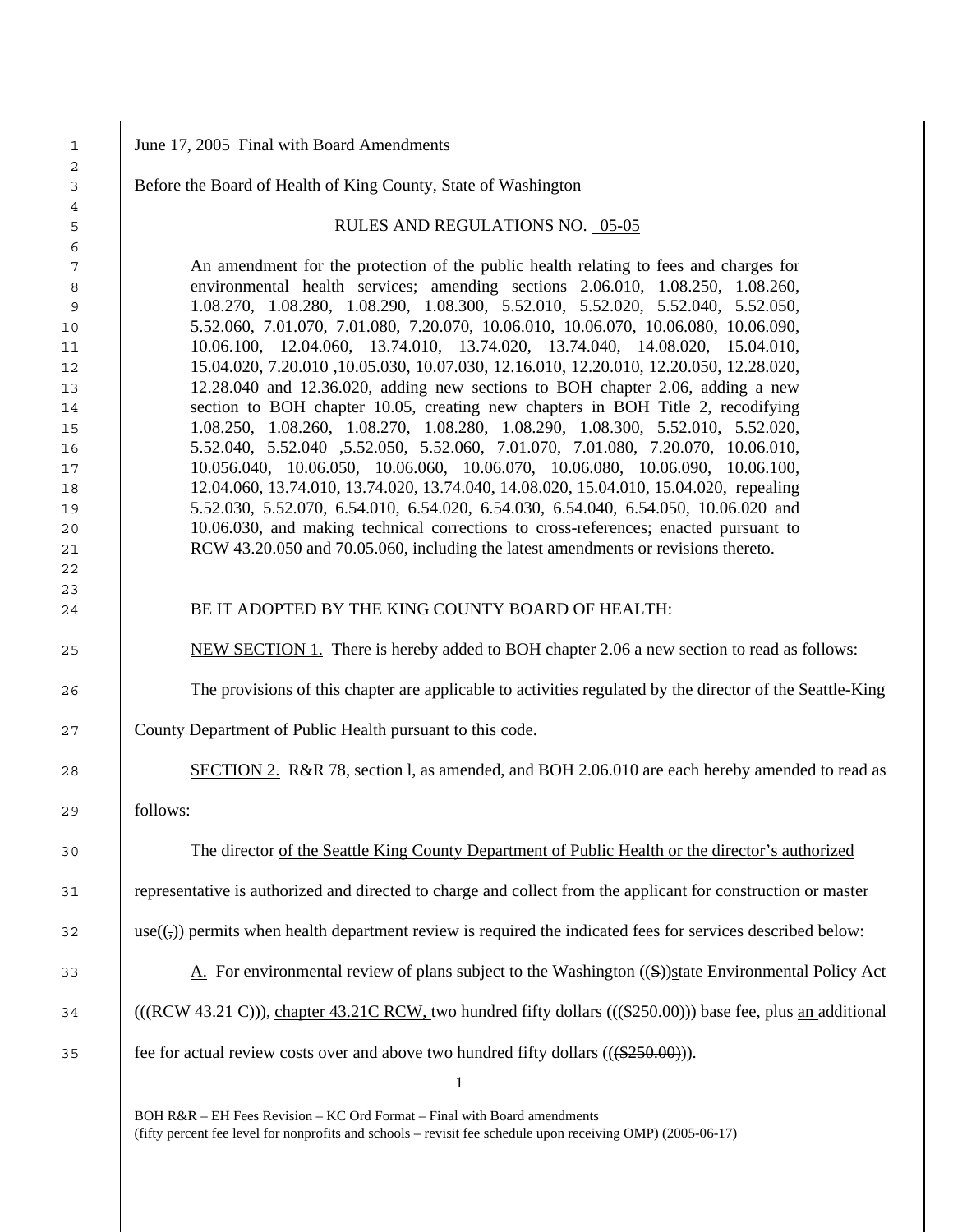| 1      | SECTION 3. R&R 7, section 5, as amended, and BOH 1.08.250 are each hereby amended as follows:                                             |
|--------|-------------------------------------------------------------------------------------------------------------------------------------------|
| 2      | The penalty for payment of a permit with a dishonored check shall be twenty-five dollars                                                  |
| 3      | $((\$25.00))$ .                                                                                                                           |
| 4      | <b>SECTION 4.</b> BOH 1.08.250 is directed to be recodified in BOH chapter 2.06.                                                          |
| 5      | SECTION 5. R&R 7, section 6, as amended, and BOH 1.08.260 are each hereby amended as follows:                                             |
| 6      | The penalty for late permit fee payment, delinquent by more than ten $((40))$ days, is one-fourth                                         |
| 7      | $((\frac{1}{4}))$ of the applicable permit fee. The penalty for permit fee payment, delinquent by more than thirty                        |
| 8      | $((\overline{(30)}))$ days, is one-half $((\overline{(4/2)}))$ of the applicable permit fee. The penalty for late payment or any seasonal |
| 9      | permit fee is twenty-five dollars $((\$25.00))$ .                                                                                         |
| 10     | SECTION 6. BOH 1.08.260 is directed to be recodified in BOH chapter 2.06.                                                                 |
| 11     | SECTION 7. R&R 7, ch. 7, as amended, and BOH 1.08.270 are each hereby amended as follows:                                                 |
| 12     | The fee to replace a lost or destroyed permit shall be twenty-five dollars $((\$25.00))$ .                                                |
| 13     | <b>SECTION 8.</b> BOH 1.08.270 is directed to be recodified in BOH chapter 2.06.                                                          |
| 14     | SECTION 9. R&R 97 section 4, and BOH 1.08.280 are each hereby amended as follows:                                                         |
| 15     | The fee for transferring a permit or for change of name for an existing permit, with no other change,                                     |
| 16     | shall be twenty-five dollars $((\$25.00))$ .                                                                                              |
| 17     | SECTION 10. BOH 1.08.280 is directed to be recodified in BOH chapter 2.06.                                                                |
| $18\,$ | SECTION 11. R&R 97, chapter 5, and BOH 1.08.290 are each hereby amended as follows:                                                       |
| 19     | The fee for inspections requested by a permittee or a person in charge of regulated activity, if outside                                  |
| 20     | regular department working hours, and for furnishing special services or materials, requested by the public, if                           |
| 21     | not ordinarily provided by the Seattle-King County Department of Public Health shall be the cost to the                                   |
| 22     | department of providing hours and for performing the service or furnishing the materials.                                                 |
| 23     | SECTION 12. BOH 1.08.290 is directed to be recodified in BOH chapter 2.06.                                                                |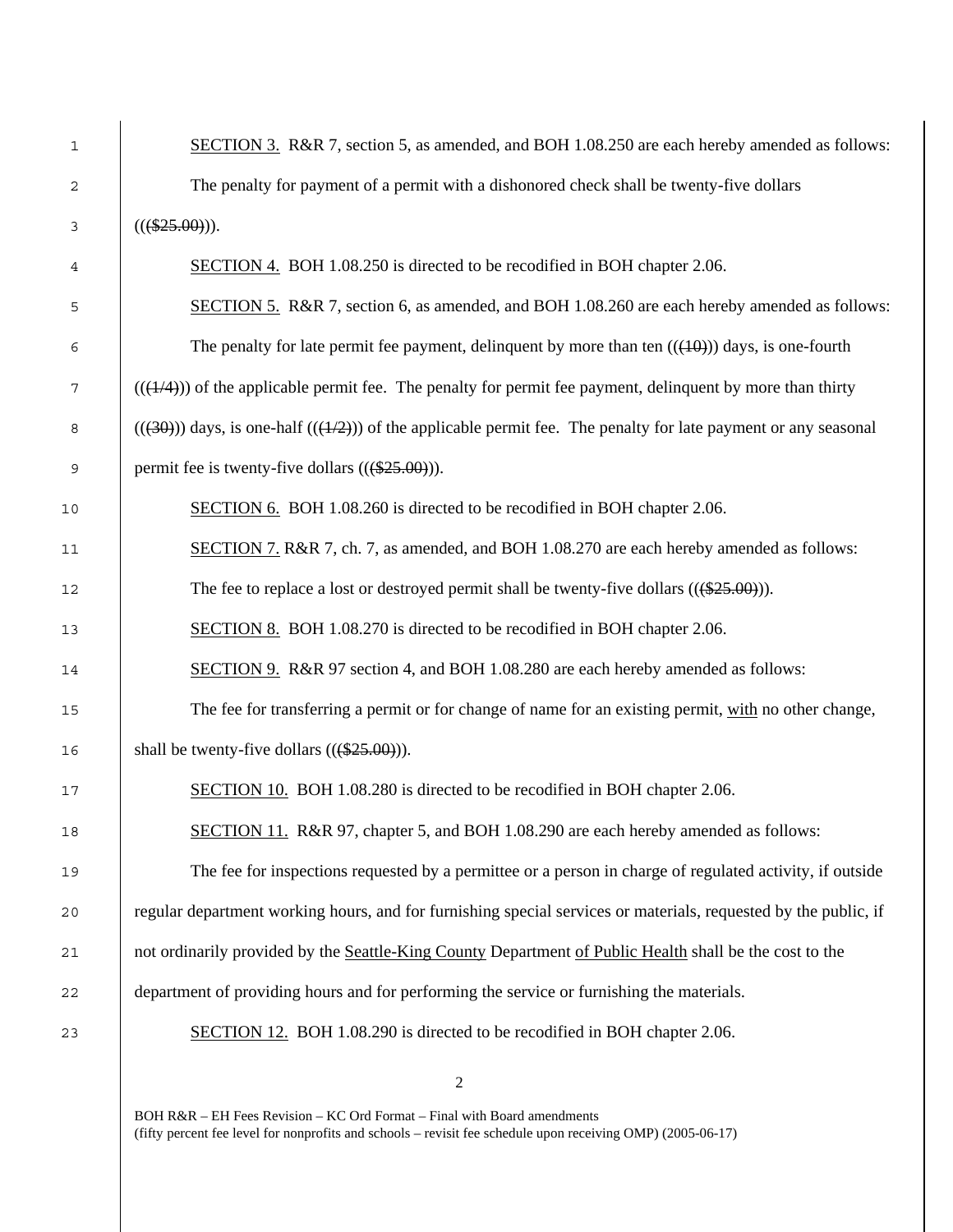| $\mathbf{1}$ | SECTION 13. R&R 97 section 6, and BOH 1.08.300 are each hereby amended as follows:                        |
|--------------|-----------------------------------------------------------------------------------------------------------|
| 2            | The fee for processing a refund shall be twenty-five dollars $((\$25.00))$ .                              |
| 3            | SECTION 14. BOH 1.08.300 is directed to be recodified in BOH chapter 2.06.                                |
| 4            | SECTION 15. Sections 16, 21, 22, 23 and 25 of this rule and BOH 5.52.010, 5.52.020, 5.52.040,             |
| 5            | 5.52.050 and 5.52.060, as recodified and amended by this rule, should be codified as a new chapter in BOH |
| 6            | Title 2.                                                                                                  |
| 7            | NEW SECTION. SECTION 16. There is hereby added to BOH title 2 a new section to read as                    |
| 8            | follows:                                                                                                  |
| 9            | The provisions of this chapter are applicable to activities regulated by the director pursuant to Title 5 |
| 10           | of this code.                                                                                             |
| 11           | SECTION 17. R&R 91, section 1 (part), as amended, and BOH 5.52.010 are each hereby amended as             |
| 12           | follows:                                                                                                  |
| 13           | Permit fee schedule. (Effective through December 31, 2005). ((CLASS CODE                                  |
| 14           | <b>RESTAURANTS</b>                                                                                        |
| 15           | Seating capacity 1-75 \$561.00 per year                                                                   |
| 16           |                                                                                                           |
| 17           |                                                                                                           |
| 18           |                                                                                                           |
| 19           | CA TERERS (if not part of another                                                                         |
| 20           |                                                                                                           |
| 21           | FOOD-PROCESSING ESTABLISHMENTS486.00 per year                                                             |
| 22           | SNACK BARS (no food preparation). 372.00 per year                                                         |
| 23           | MOBILE FOOD SERVICE UNITS                                                                                 |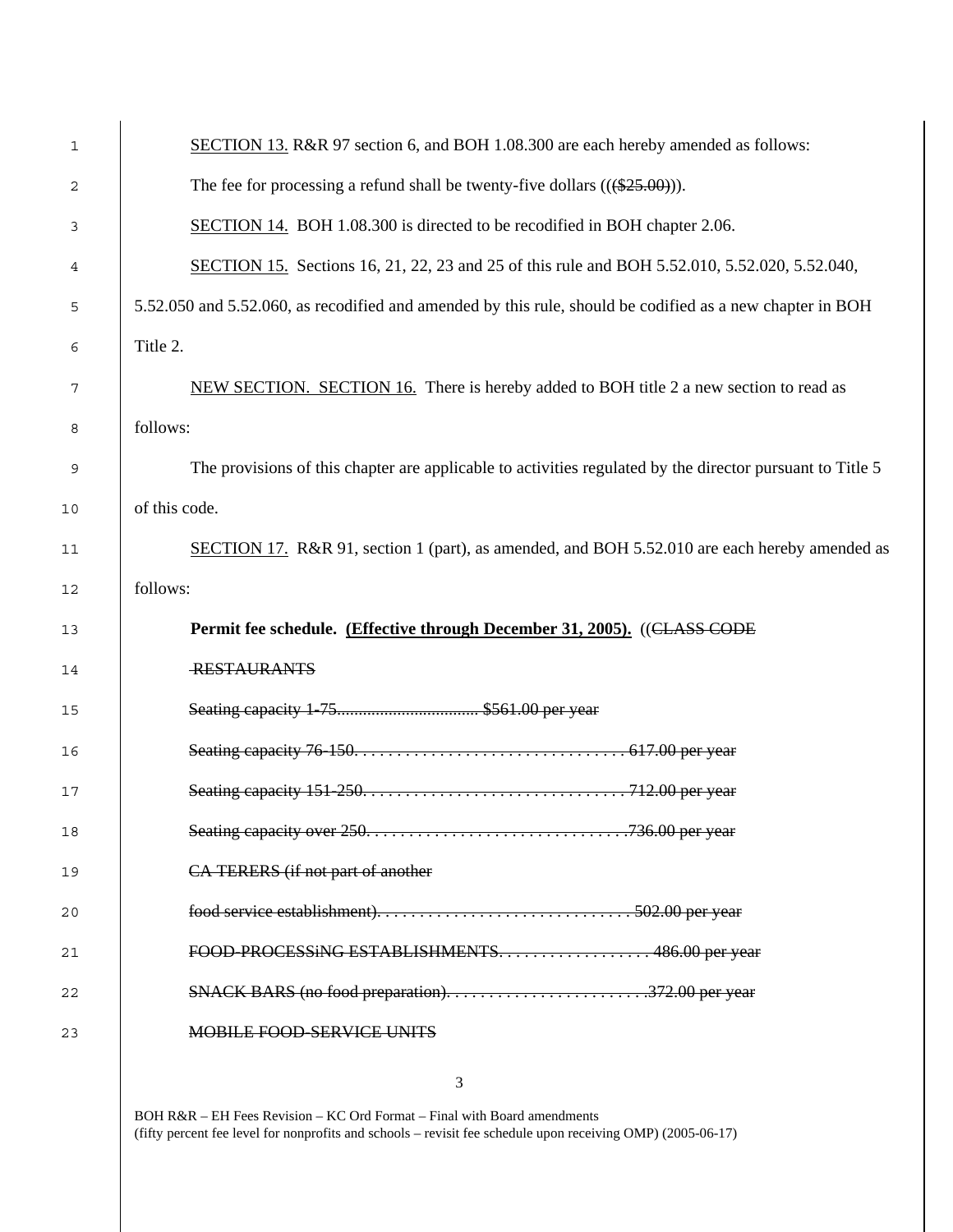| 1  |                                                            |  |
|----|------------------------------------------------------------|--|
| 2  |                                                            |  |
| 3  | Restricted mobile food vehicles, base fee375.00 per year   |  |
| 4  |                                                            |  |
| 5  | Unrestricted mobile food vehicles, base fee454.00 per year |  |
| 6  |                                                            |  |
| 7  | <b>TEMPORARY FOOD SERVICE ESTABLISHMENTS</b>               |  |
| 8  |                                                            |  |
| 9  |                                                            |  |
| 10 | Religious, charitable or educational                       |  |
| 11 | organization or institution with an                        |  |
| 12 | Internal Revenue Service 501 (C)(3)                        |  |
| 13 |                                                            |  |
| 14 |                                                            |  |
| 15 |                                                            |  |
| 16 | TAVER!'iS (no food preparation) "" -. -. 319.00 per year   |  |
| 17 | <b>GROCERY STORES</b>                                      |  |
| 18 |                                                            |  |
| 19 |                                                            |  |
| 20 | <b>BED AND BREAKFAST</b>                                   |  |
| 21 |                                                            |  |
| 22 |                                                            |  |
| 23 |                                                            |  |
|    |                                                            |  |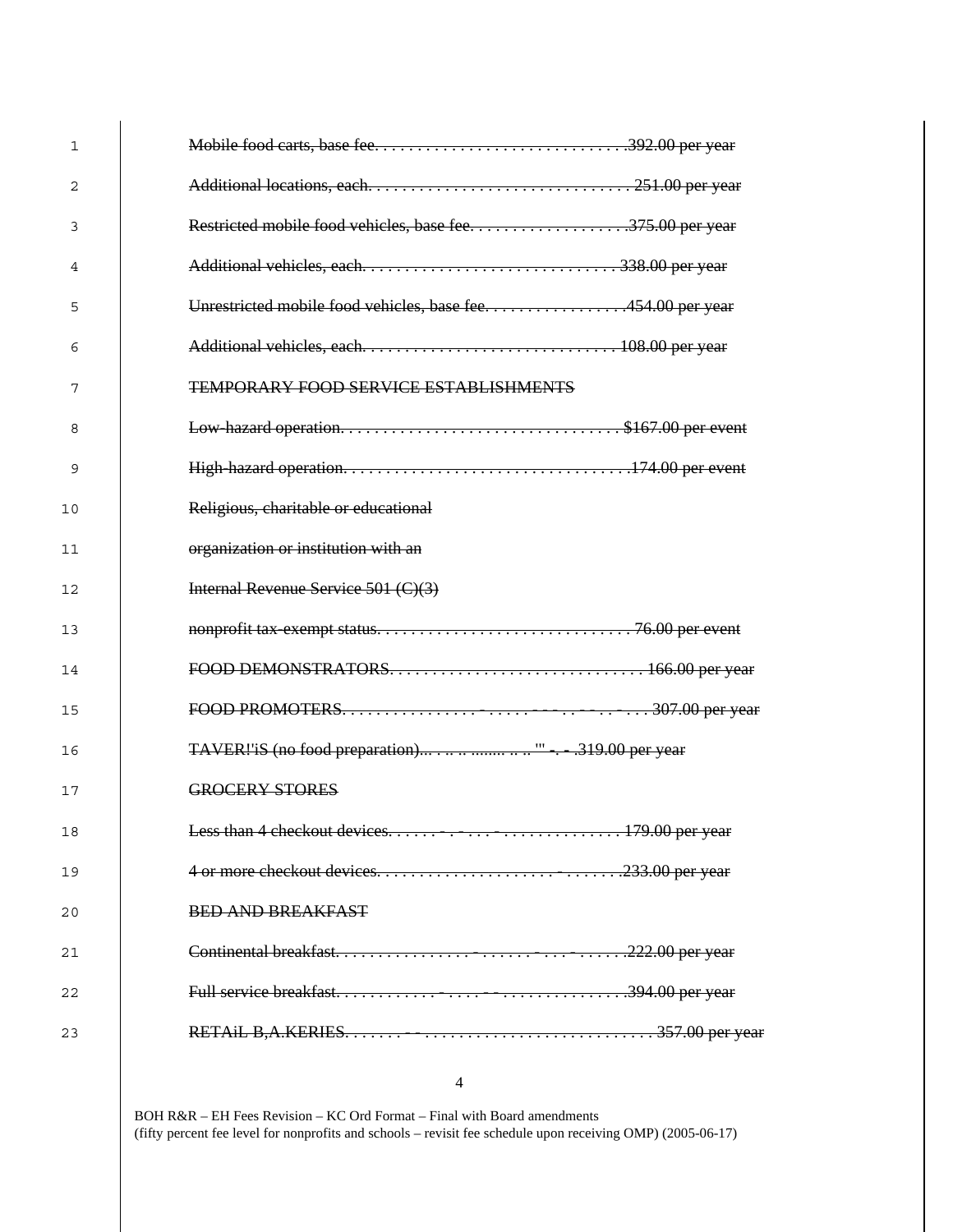| 1  | <b>REDUCED FEE ESTABLISHMENTS</b>                     |
|----|-------------------------------------------------------|
| 2  | Religious, charitable or educational                  |
| 3  | organization or institution with an                   |
| 4  | Internal Revenue Service 501 (C)(3)                   |
| 5  | nonprofit tax exempt status                           |
| 6  | operating a food service establishment113.00 per year |
| 7  | School lunchroom One-half fee per year for applicable |
| 8  | category above                                        |
| 9  | Vending facility under the supervision                |
| 10 | of the Washington State Commission for                |
| 11 | the BlindOne-half fee per year for applicable         |
| 12 | category above                                        |
| 13 | PLAN REVIEW                                           |
| 14 |                                                       |
| 15 |                                                       |
| 16 |                                                       |
| 17 |                                                       |
| 18 | Subsequent pre-occupancies, on-site                   |
| 19 | inspection prior to plan submittal, or                |
| 20 | on-site inspection when no plan review                |
| 21 |                                                       |
| 22 | <del>.25.00</del>                                     |
| 23 | <b>LATE FEES</b>                                      |
|    |                                                       |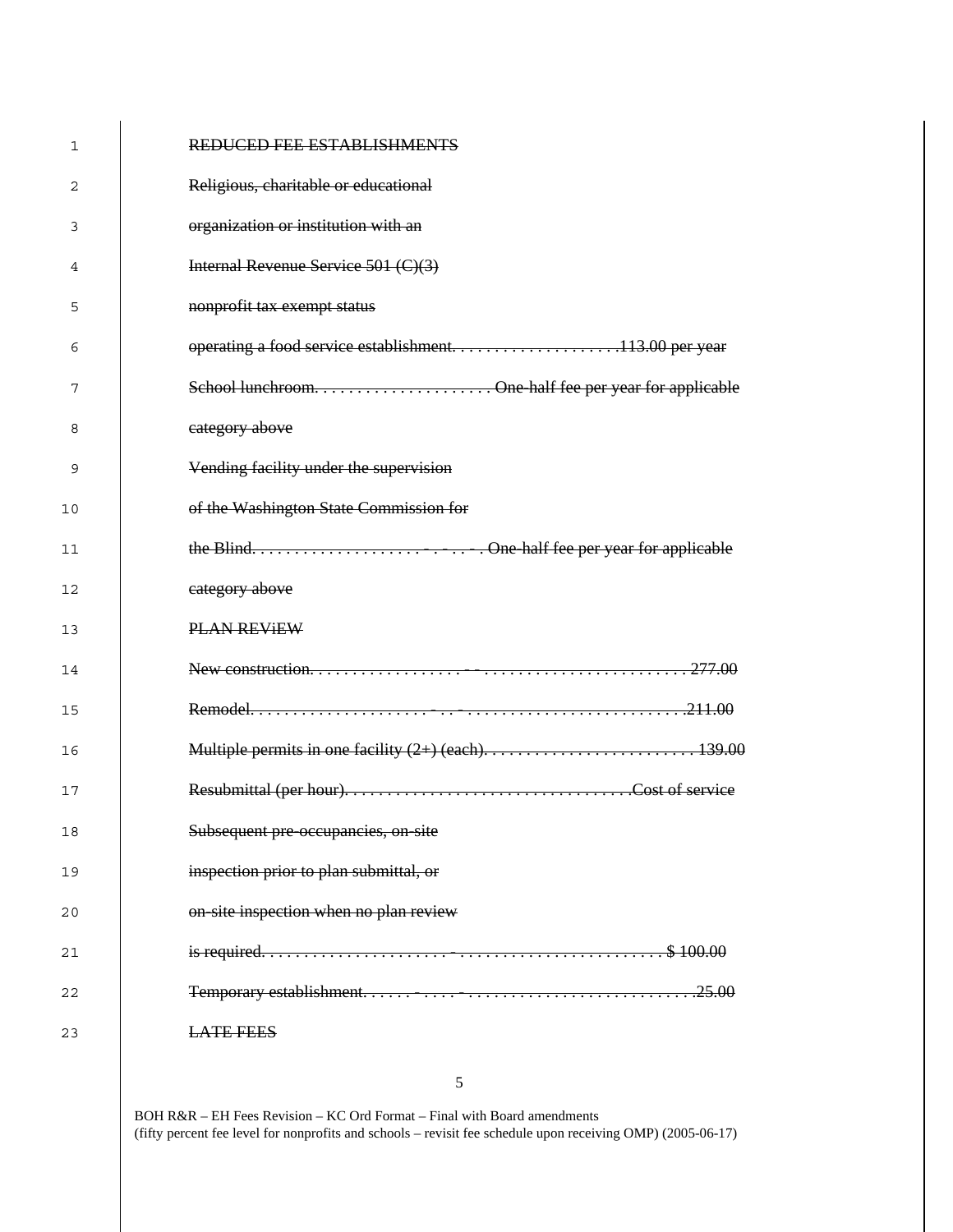| $\mathbf{1}$ |                                                                                                                   |
|--------------|-------------------------------------------------------------------------------------------------------------------|
| 2            |                                                                                                                   |
| 3            |                                                                                                                   |
| 4            | Temporary applications, submitted                                                                                 |
| 5            |                                                                                                                   |
| 6            | Temporary applications, submitted                                                                                 |
| 7            |                                                                                                                   |
| 8            |                                                                                                                   |
| 9            | <b>MISCELLANEOUS FEES</b>                                                                                         |
| 10           |                                                                                                                   |
| 11           |                                                                                                                   |
| 12           |                                                                                                                   |
| 13           |                                                                                                                   |
| 14           |                                                                                                                   |
| 15           | After hours inspections requested                                                                                 |
| 16           |                                                                                                                   |
| 17           | Reinspection feeOne-half the applicable annual permit fee                                                         |
| 18           | Reinstatement of permit after suspensionApplicable annual permit fee                                              |
| 19           | Provided, that if the application pertains to a seasonal food service establishment or a food service             |
| 20           | establishment that is to be operated only after October 1st, in any year, the applicable permit fee shall be one- |
| 21           | half $(1/2)$ the annual fee specified above.                                                                      |
| 22           | 2. Submit the application and fee for a new annual or seasonal permit to the health officer before                |
| 23           | commencement of the operation.                                                                                    |
|              |                                                                                                                   |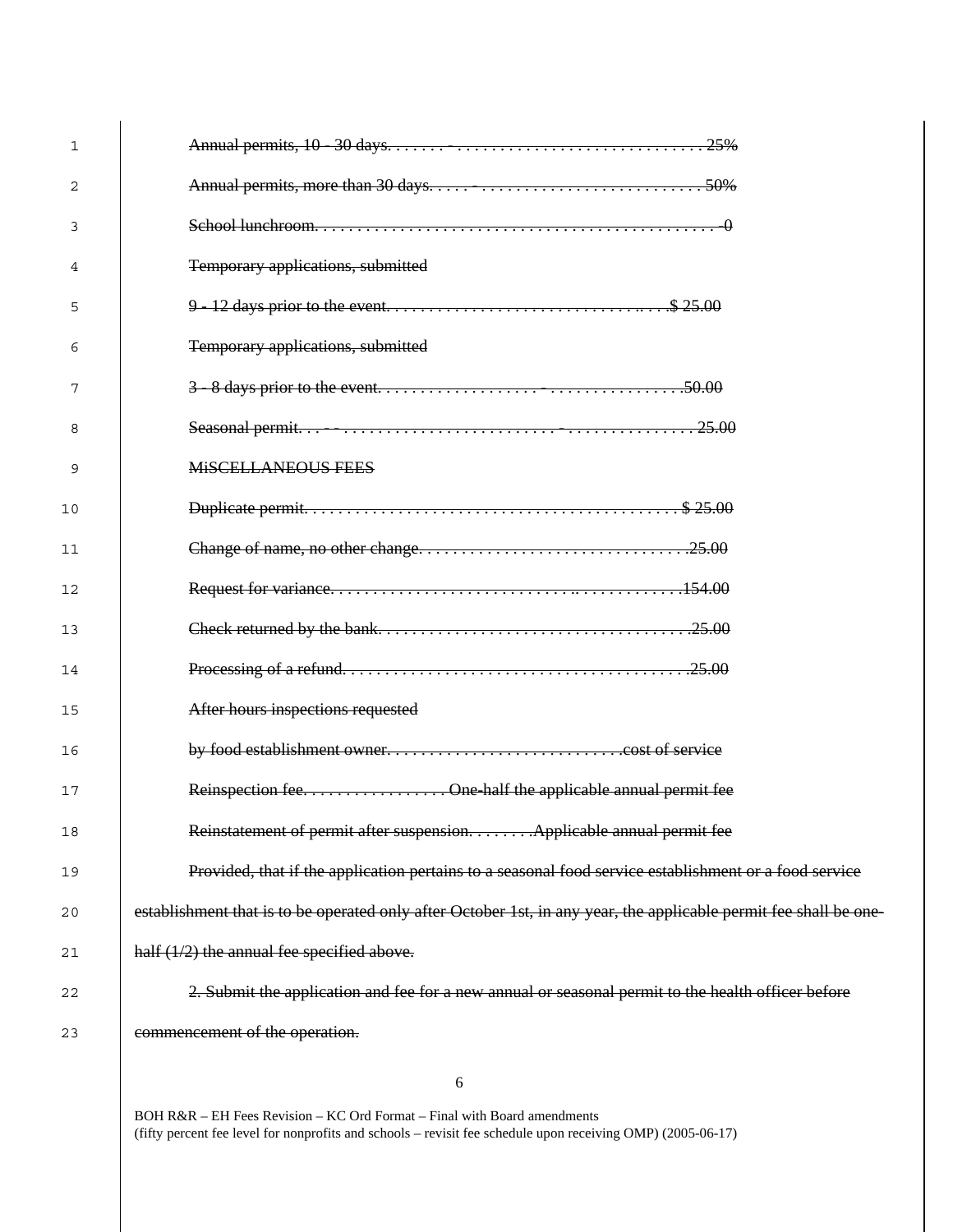| 1      | 3. The health officer is authorized to charge a fee equal to one-half $(1/2)$ of the annual permit fee          |
|--------|-----------------------------------------------------------------------------------------------------------------|
| 2      | when he/she deems that a second inspection is necessary following a routine inspection or complaint             |
| 3      | investigation. The health officer shall adopt administrative policies to specify the terms and conditions upon  |
| 4      | which such reinspections are made, to be based upon the extent and severity of violations found.)               |
| 5      | The owner or operator of a food establishment subject to the permit requirement of WAC 246-215-                 |
| 6      | 200 or Food Code Paragraph 8-301.11 shall pay to the health officer a food establishment permit fee as set      |
| 7      | forth in Table 1, based on the establishment type and the risk category for the establishment. Where more       |
| 8      | than one type of food establishment exists within or as part of another food establishment (for example, a      |
| 9      | bakery within a grocery store, or a deli within a meat market), the owner or operator shall pay the permit fee  |
| 10     | for each applicable food establishment type; except that the owner or operator of a grocery store with no more  |
| 11     | than two checkout stands, or a general food establishment with no more than two checkout stands and no          |
| 12     | more than twelve seats for customers for on-site consumption of food, or a meat/fish market with no more        |
| 13     | than two checkout stands shall pay only the highest applicable risk category permit fee without being required  |
| 14     | to obtain a separate permit for each type of food handling activity at the establishment. For purposes of this  |
| 15     | section, "highest applicable risk category permit fee" means the fee corresponding to the highest risk category |
| 16     | of food handling activity at the establishment.                                                                 |
| $\sim$ | <b>TADIE 1</b>                                                                                                  |

| 17 | TABLE 1                                              |
|----|------------------------------------------------------|
| 18 | <b>Food Establishment Categories and Permit Fees</b> |

| <b>TYPE OF FOOD ESTABLISHMENT</b>                 | <b>APPLICABLE FEE<sup>1</sup></b> |
|---------------------------------------------------|-----------------------------------|
| General Food Service <sup>2</sup>                 |                                   |
| <b>Seating Capacity</b><br>$0 - 12$ Risk 1        | \$ 261.00                         |
| <b>Seating Capacity</b><br>Risk 2<br>$0 - 12$     | \$435.00                          |
| $0 - 12$ Risk 3<br><b>Seating Capacity</b>        | 602.00                            |
| <b>Seating Capacity</b><br>$13 - 50$<br>Risk 1    | 264.00                            |
| <b>Seating Capacity</b><br>$13 - 50$ Risk 2       | 441.00                            |
| <b>Seating Capacity</b><br>Risk 3<br>$13 - 50$    | 636.00                            |
| <b>Seating Capacity</b><br>– Risk 1<br>$51 - 150$ | 270.00                            |

BOH R&R – EH Fees Revision – KC Ord Format – Final with Board amendments (fifty percent fee level for nonprofits and schools – revisit fee schedule upon receiving OMP) (2005-06-17)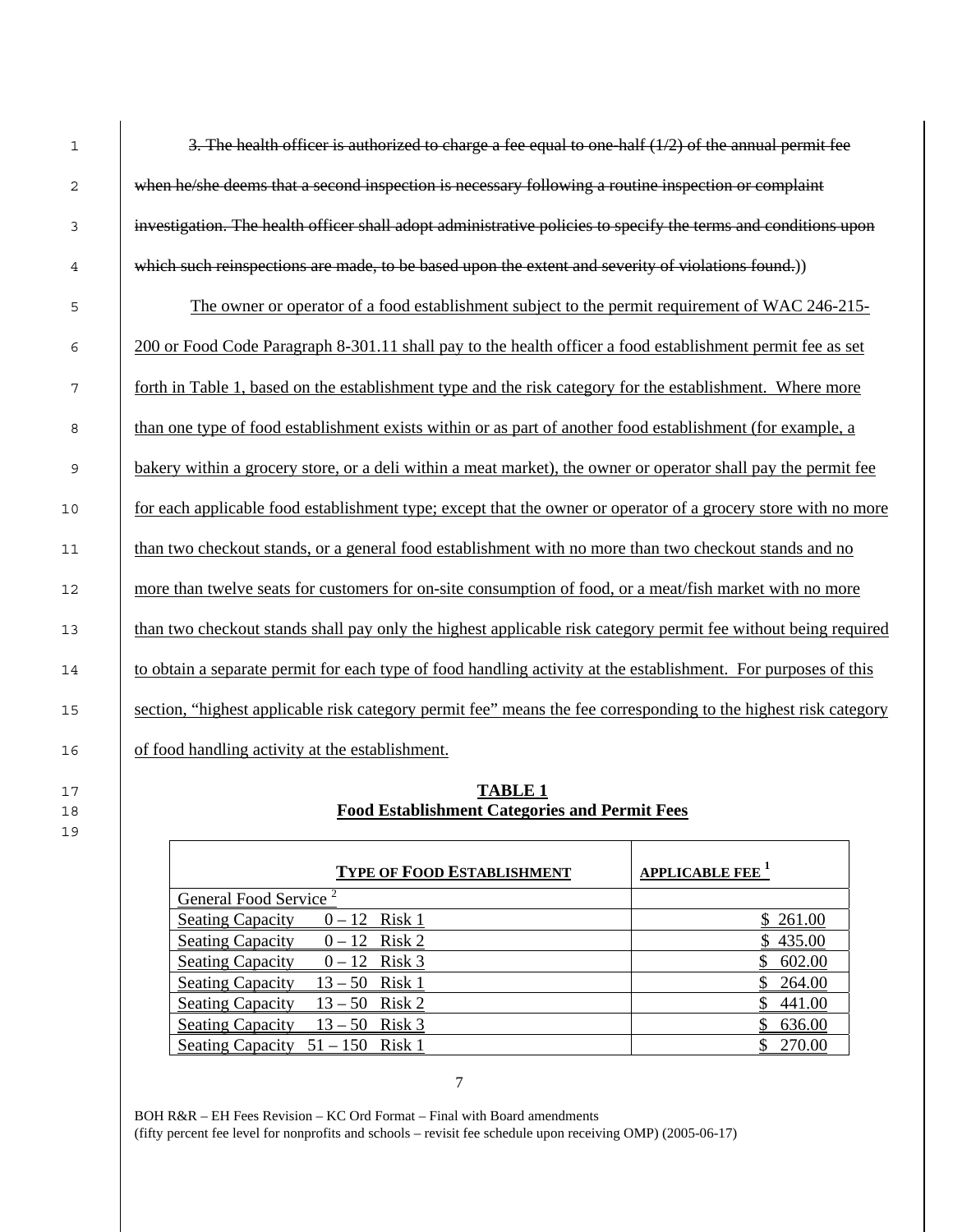| Seating Capacity $51 - 150$<br>Risk 2                        | \$<br>463.00           |
|--------------------------------------------------------------|------------------------|
| Seating Capacity $51 - 150$<br>Risk 3                        | \$<br>679.00           |
| Seating Capacity $151 - 250$ Risk 1                          | \$<br>280.00           |
| Seating Capacity $151 - 250$ Risk 2                          | \$<br>474.00           |
| Seating Capacity $151 - 250$ Risk 3                          | 720.00<br>\$           |
| Seating Capacity over 250 Risk 1                             | \$<br>291.00           |
| Seating Capacity over 250 Risk 2                             | \$477.00               |
| Seating Capacity over 250 Risk 3                             | \$751.00               |
|                                                              |                        |
| <b>Limited Food Service</b>                                  | \$<br>261.00           |
|                                                              |                        |
| <u>Bakery – no customer seating <math>\frac{3}{3}</math></u> |                        |
| Risk 1                                                       | \$<br>261.00           |
| Risk 2                                                       | \$435.00               |
| Risk 3                                                       | \$602.00               |
|                                                              |                        |
| <b>Bed and Breakfast Operation</b>                           | \$261.00               |
|                                                              |                        |
| Grocery Store – no customer seating $3$                      |                        |
| Risk 1                                                       | \$<br>261.00           |
| Risk 2                                                       | \$435.00               |
| Risk 3                                                       | \$602.00               |
|                                                              |                        |
| Catering operation                                           |                        |
|                                                              | $\mathbb{S}$           |
| Risk 1                                                       | 261.00                 |
| Risk 2                                                       | \$435.00               |
| Risk 3                                                       | \$<br>602.00           |
|                                                              |                        |
| Meat/Fish Market                                             | $\mathbb{S}$<br>490.00 |
|                                                              |                        |
| Vending Machine                                              | \$<br>261.00           |
|                                                              |                        |
| <b>Mobile Food Service</b>                                   |                        |
| Risk 1                                                       | 261.00<br>\$           |
| Risk 2                                                       | \$<br>435.00           |
| Risk 3                                                       | \$<br>602.00           |
|                                                              |                        |
| Nonprofit Institution                                        |                        |
| Risk 1                                                       | \$<br>130.00           |
| Risk 2                                                       | \$<br>217.00           |
| Risk 3                                                       | \$<br>301.00           |
|                                                              |                        |
| School Kitchen <sup>4</sup>                                  |                        |
| Risk 2                                                       | \$<br>217.00           |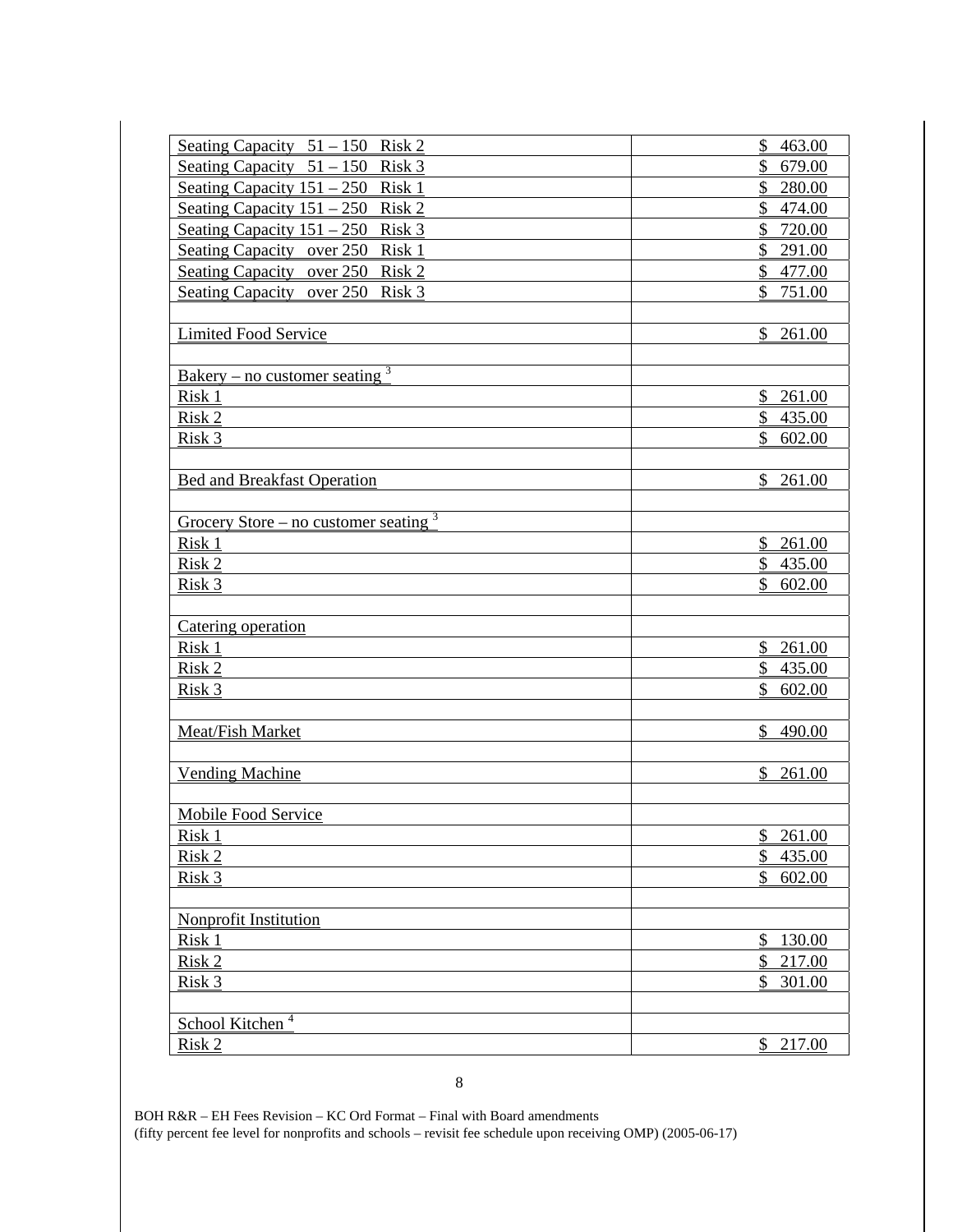| Risk 3                              |                                                                                                                                                                                                                                       | \$301.00                |
|-------------------------------------|---------------------------------------------------------------------------------------------------------------------------------------------------------------------------------------------------------------------------------------|-------------------------|
|                                     | Seasonal Food Establishment                                                                                                                                                                                                           | One-half the applicable |
|                                     |                                                                                                                                                                                                                                       | annual permit fee       |
|                                     |                                                                                                                                                                                                                                       |                         |
|                                     | Temporary Food Establishment <sup>5</sup>                                                                                                                                                                                             |                         |
| <b>Low Risk</b><br><b>High Risk</b> |                                                                                                                                                                                                                                       | 167.00<br>\$174.00      |
|                                     | Footnotes to Table 5.20-1:                                                                                                                                                                                                            |                         |
|                                     | 1. All food establishment permit fees set forth in this table are annual fees, except those for<br>temporary food establishments (including temporary nonprofit institution food<br>establishments) and seasonal food establishments. |                         |
|                                     | 2. General food service includes a grocery store or bakery offering seating for on-site<br>consumption of food.                                                                                                                       |                         |
|                                     | 3. A bakery or grocery store offering seating for on-site consumption of food shall be<br>classified as a general food service establishment.                                                                                         |                         |
|                                     | A school kitchen is designated as either Risk 2 or Risk 3, not Risk 1.                                                                                                                                                                |                         |
|                                     | A temporary food establishment is designated as either Low Risk or High Risk.                                                                                                                                                         |                         |
| Β.                                  | The applicant for a seasonal food establishment permit, or a food establishment that is to be                                                                                                                                         |                         |
|                                     | operated no longer than any period of six consecutive months, shall pay one-half the applicable annual permit                                                                                                                         |                         |
|                                     | fee specified in Table 2.10-1.                                                                                                                                                                                                        |                         |
|                                     | <b>SECTION 18. BOH 5.52.010, as amended by this rule, is directed to be recodified in the BOH</b>                                                                                                                                     |                         |
|                                     | chapter created under section 15 of this rule.                                                                                                                                                                                        |                         |
|                                     | SECTION 19. R&R 91, section 1 (part), and BOH 5.52.020 are each hereby amended as follows:                                                                                                                                            |                         |
|                                     | Seating calculations. The health officer shall calculate seating capacity to determine the applicable                                                                                                                                 |                         |
| permit fee, as follows:             |                                                                                                                                                                                                                                       |                         |
|                                     | A. The number of seats and other provisions for on-premises consumption shall be counted; seating                                                                                                                                     |                         |
|                                     | used solely for customer waiting shall not be counted.                                                                                                                                                                                |                         |
|                                     |                                                                                                                                                                                                                                       |                         |
|                                     | 9                                                                                                                                                                                                                                     |                         |
|                                     | BOH R&R - EH Fees Revision - KC Ord Format - Final with Board amendments                                                                                                                                                              |                         |

(fifty percent fee level for nonprofits and schools – revisit fee schedule upon receiving OMP) (2005-06-17)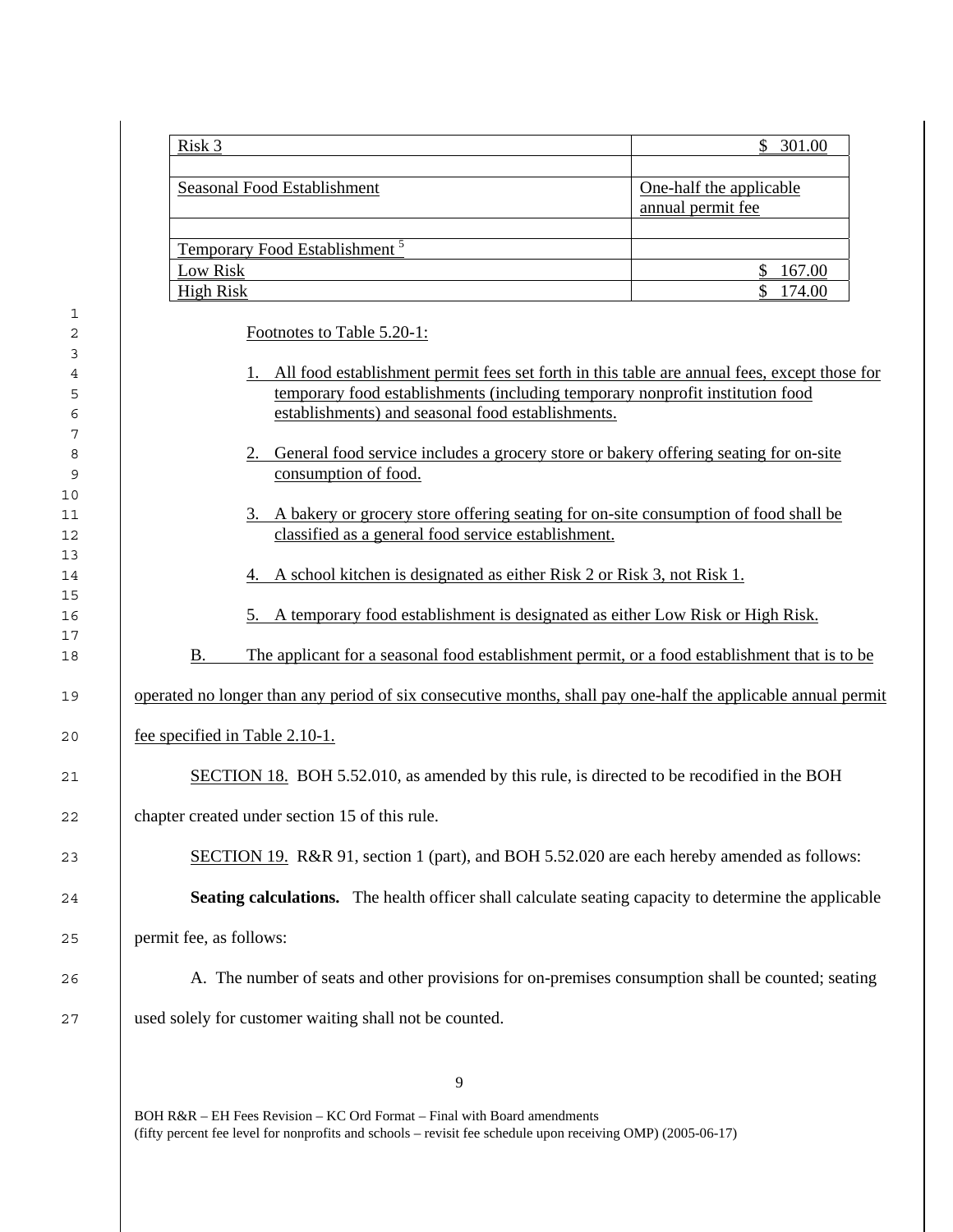| $\mathbf{1}$ | B. Any restaurant comprised of more than one $((4))$ type of operation, such as a coffee shop and                 |  |  |
|--------------|-------------------------------------------------------------------------------------------------------------------|--|--|
| 2            | cocktail lounge, may, at the option of the owner, have its seating capacity computed as if the restaurant were    |  |  |
| 3            | only a single operation.                                                                                          |  |  |
| 4            | C. Seating count for "take-out" and "drive-in" type food ((service)) establishments shall either                  |  |  |
| 5            | include the total number of inside and outside seats or two $((2))$ seats for each defined parking stall provided |  |  |
| 6            | by the food ((service)) establishment, whichever is greater.                                                      |  |  |
| 7            | <b>SECTION 20.</b> BOH 5.52.020, as amended by this rule, is directed to be recodified in the new chapter         |  |  |
| 8            | created under section 15 of this rule.                                                                            |  |  |
| 9            | NEW SECTION. SECTION 21. There is hereby added to BOH title 2 a new section to read as                            |  |  |
| 10           | follows:                                                                                                          |  |  |
| 11           | <b>Plan review fees.</b> (Effective through December 31, 2005). The owner or operator of a food                   |  |  |
| 12           | establishment shall pay to the health officer plan review fees as follows:                                        |  |  |
| 13           | \$412.00<br>A.                                                                                                    |  |  |
| 14           | \$359.00<br><b>B.</b>                                                                                             |  |  |
| 15           | C.<br>Two $(2)$ or more plan reviews                                                                              |  |  |
| 16           | \$255.00                                                                                                          |  |  |
| 17           | \$270.00<br>D.                                                                                                    |  |  |
| 18           | Ε.<br>Subsequent pre-occupancies, on-site                                                                         |  |  |
| 19           | inspection prior to plan submittal,                                                                               |  |  |
| 20           | or on-site inspection when no plan review                                                                         |  |  |
| 21           |                                                                                                                   |  |  |
| 22           | Temporary food establishment (all<br>F.                                                                           |  |  |
| 23           |                                                                                                                   |  |  |
|              |                                                                                                                   |  |  |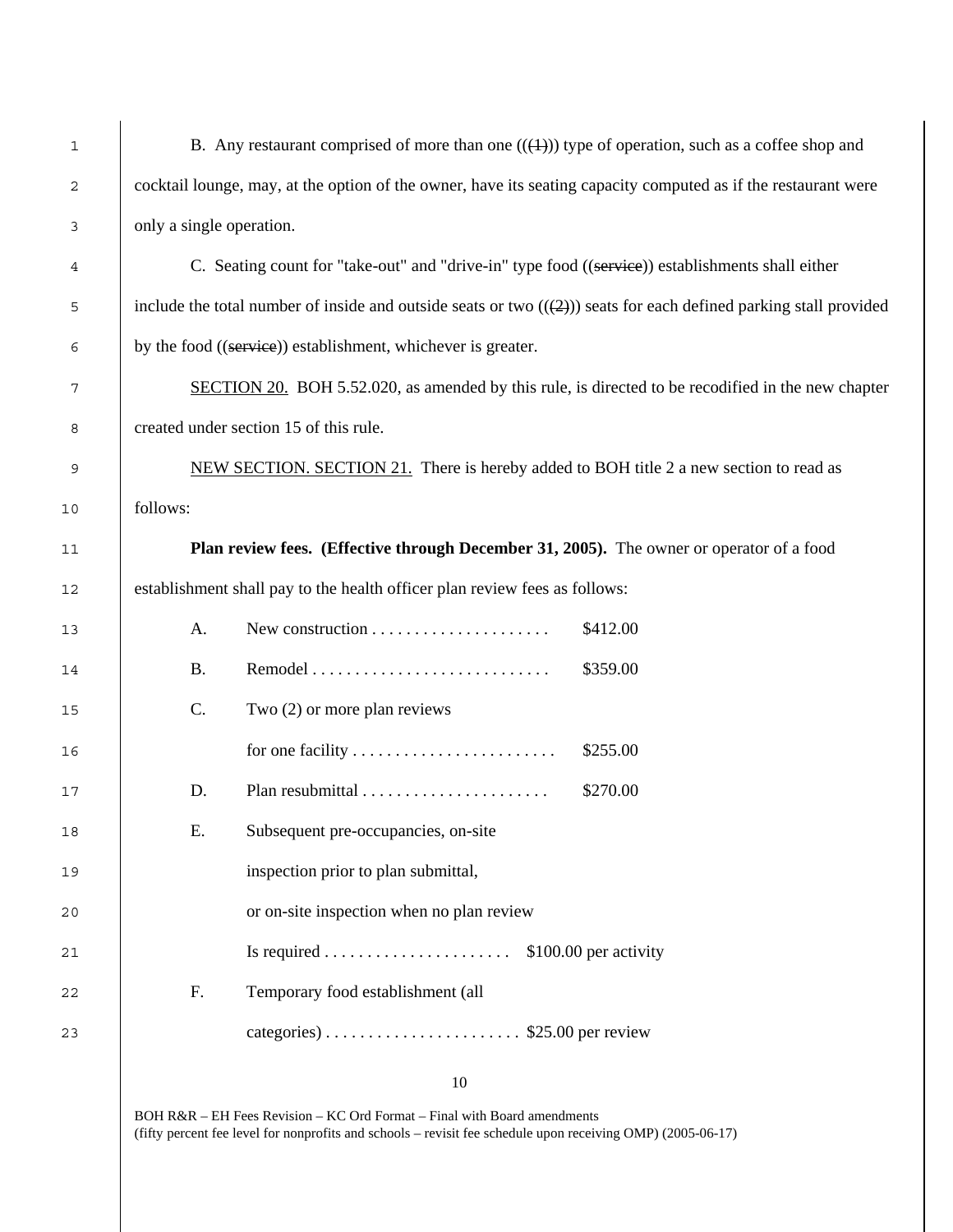| 1  |           | NEW SECTION. SECTION 22. Late fees. Notwithstanding the provisions of chapter 2.06 of this                |                          |
|----|-----------|-----------------------------------------------------------------------------------------------------------|--------------------------|
| 2  |           | code, the food establishment owner or operator shall pay the following late fees, as applicable:          |                          |
| 3  | A.        | Annual permit fee payment delinquent by                                                                   |                          |
| 4  |           | ten to thirty days. $\dots \dots \dots \dots \dots \dots \dots$                                           | 25 percent of applicable |
| 5  |           |                                                                                                           | permit fee.              |
| 6  | <b>B.</b> | Annual permit fee payment delinquent by                                                                   |                          |
| 7  |           |                                                                                                           | 50 percent of applicable |
| 8  |           |                                                                                                           | permit fee.              |
| 9  | C.        | Temporary food establishment permit                                                                       |                          |
| 10 |           | application submitted nine to twelve days                                                                 |                          |
| 11 |           |                                                                                                           | \$25.00                  |
| 12 | D.        | Temporary food establishment permit                                                                       |                          |
| 13 |           | application submitted three to eight days                                                                 |                          |
| 14 |           |                                                                                                           | \$50.00                  |
| 15 |           | NEW SECTION. SECTION 23. There is hereby added to BOH title 2 a new section to read as                    |                          |
| 16 | follows:  |                                                                                                           |                          |
| 17 |           | Occupational license and examination fees. (Effective through December 31, 2005). The                     |                          |
| 18 |           | occupational license or examination applicant shall pay the following fees, as applicable, at the time of |                          |
| 19 |           | application submittal for the license or examination:                                                     |                          |
| 20 | A.        | Meat cutter's license exam                                                                                | \$72.00                  |
| 21 | <b>B.</b> | Meat cutter's license renewal                                                                             | \$50.00                  |
| 22 |           | SECTION 24. R&R 91, section 1 (part), and BOH 5.52.040 are each hereby amended as follows:                |                          |
| 23 |           | The health officer is also authorized to charge such fees as ((he/she)) the health officer may deem       |                          |
|    |           |                                                                                                           |                          |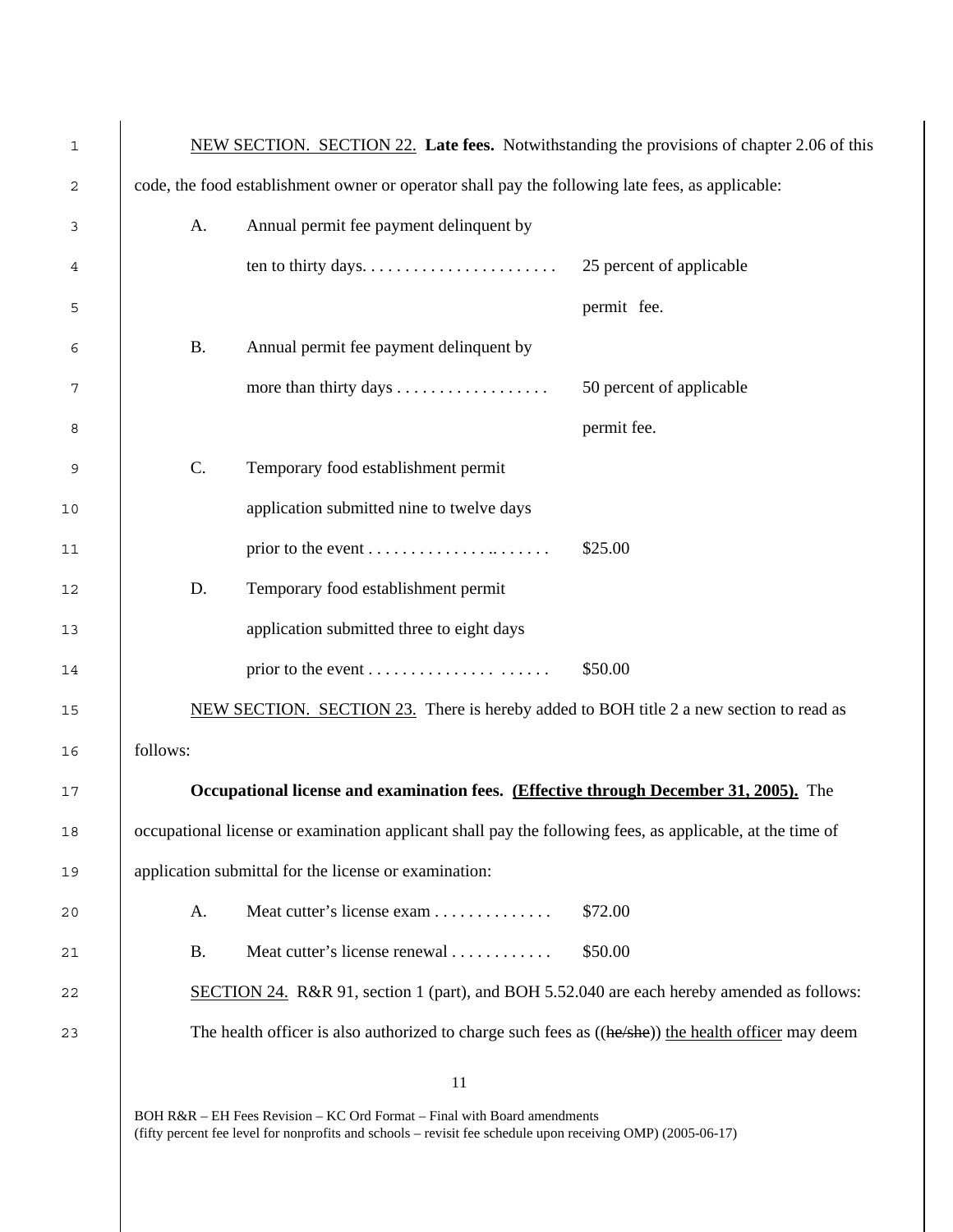| 1  | necessary for the furnishing of special services or materials requested by the public that are not ordinarily  |                          |  |
|----|----------------------------------------------------------------------------------------------------------------|--------------------------|--|
| 2  | provided under permit or pursuant to statute. Such services and materials to be furnished may include, but are |                          |  |
| 3  | not limited to the ((following:                                                                                |                          |  |
| 4  | A. Reproduction and/or search of records and documents.                                                        |                          |  |
| 5  | B. Special food service establishment examination.                                                             |                          |  |
| 6  | C. Examination) examination, testing or inspection of particular products, materials, procedures,              |                          |  |
| 7  | construction, equipment or appliances to determine their compliance with the provisions of this title or their |                          |  |
| 8  | acceptability for use. The health officer shall have full authority to specify the terms and conditions upon   |                          |  |
| 9  | which such services and materials shall be made available, consistent with any applicable statutes and         |                          |  |
| 10 | ordinances; provided, that any fees imposed pursuant to this authorization shall be reasonably equivalent to   |                          |  |
| 11 | county cost for furnishing ((said)) services and materials.                                                    |                          |  |
| 12 | NEW SECTION. SECTION 25. There is hereby added to BOH title 2 a new section to read as                         |                          |  |
| 13 | follows:                                                                                                       |                          |  |
| 14 | A. The food establishment owner or operator shall pay the following miscellaneous fees, as                     |                          |  |
| 15 | applicable:                                                                                                    |                          |  |
| 16 | 1. Variance request fee                                                                                        | \$154.00                 |  |
| 17 | 2. Reinspection fee                                                                                            | 50 percent of applicable |  |
| 18 |                                                                                                                | permit fee.              |  |
| 19 | 3. Reinstatement of permit after suspension                                                                    | 100 percent of           |  |
| 20 |                                                                                                                | applicable permit fee.   |  |
| 21 | 4. Penalty for commencing operation of a food                                                                  |                          |  |
| 22 | without required permit or plan review $\dots \dots \dots 50$ percent of                                       |                          |  |
| 23 |                                                                                                                | applicable permit fee.   |  |
|    |                                                                                                                |                          |  |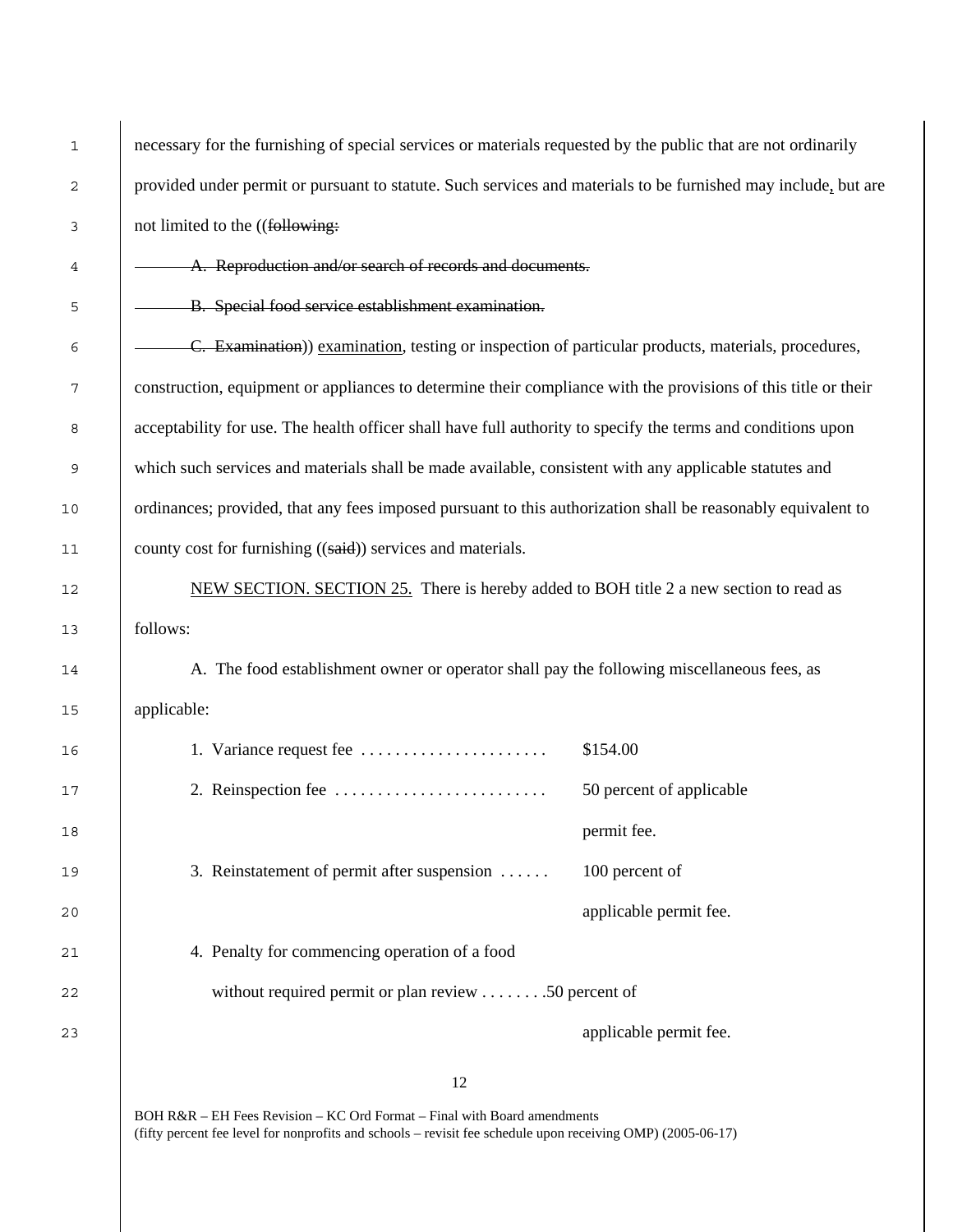1 B. The health officer is authorized to charge a fee equal to one-half of the applicable permit fee when 2 he or she determines that a second inspection is necessary following a routine inspection or complaint 3 investigation, and to adopt administrative policies to specify the terms and conditions upon which such 4 reinspections are made, to be based upon the extent and severity of violations found. 5 C. The food establishment owner or operator shall pay fees, as applicable, for dishonored check 6 submittal, permit replacement, permit transfer or name change, inspections outside regular department 7 working hours, special services, and refunds, in accordance with the fee provisions of chapter 2.06 of this 8 code. 9 SECTION 26. R&R 91, section 1 (part), and BOH 5.52.030 are each hereby repealed. 10 SECTION 27. R&R 91, section 1 (part) and BOH 5.52.050 are each hereby amended as follows: 11 **Penalty for commencing operation without approval.** Any food ((service)) establishment owner 12 who commences any work on or any operation of a food ((service)) establishment for which a permit or plan 13 review is required under Title 5 of this code without first having obtained such permit or plan review( $\zeta$ ) shall 14 upon subsequent application for such permit or plan review pay ((double the fee fixed by the above schedule 15 of fees unless it shall be proved)) the applicable permit or plan review fee and a penalty fee equal to one-half 16 of the applicable permit or plan review fee. The health officer is authorized to waive the penalty fee upon 17 receipt of proof, to the satisfaction of the health officer, that such work was urgently necessary and that it was 18 not practical to obtain a permit prior to the commencement of the work. In all such emergency cases, ((a) 19 permit)) the food establishment owner or operator shall  $((be))$  obtain $((ed))$  a permit as soon as it is practical to 20 do so, and if the health officer determines there is an unreasonable delay in obtaining ((such)) the permit, a 21 ((double)) penalty fee shall be charged as provided in this section. 22 SECTION 28. R&R 91, section 1 (part) and BOH 5.52.060 are each hereby amended as follows: **Refunds.** A. A food ((service)) establishment owner shall receive a refund of a permit fee if: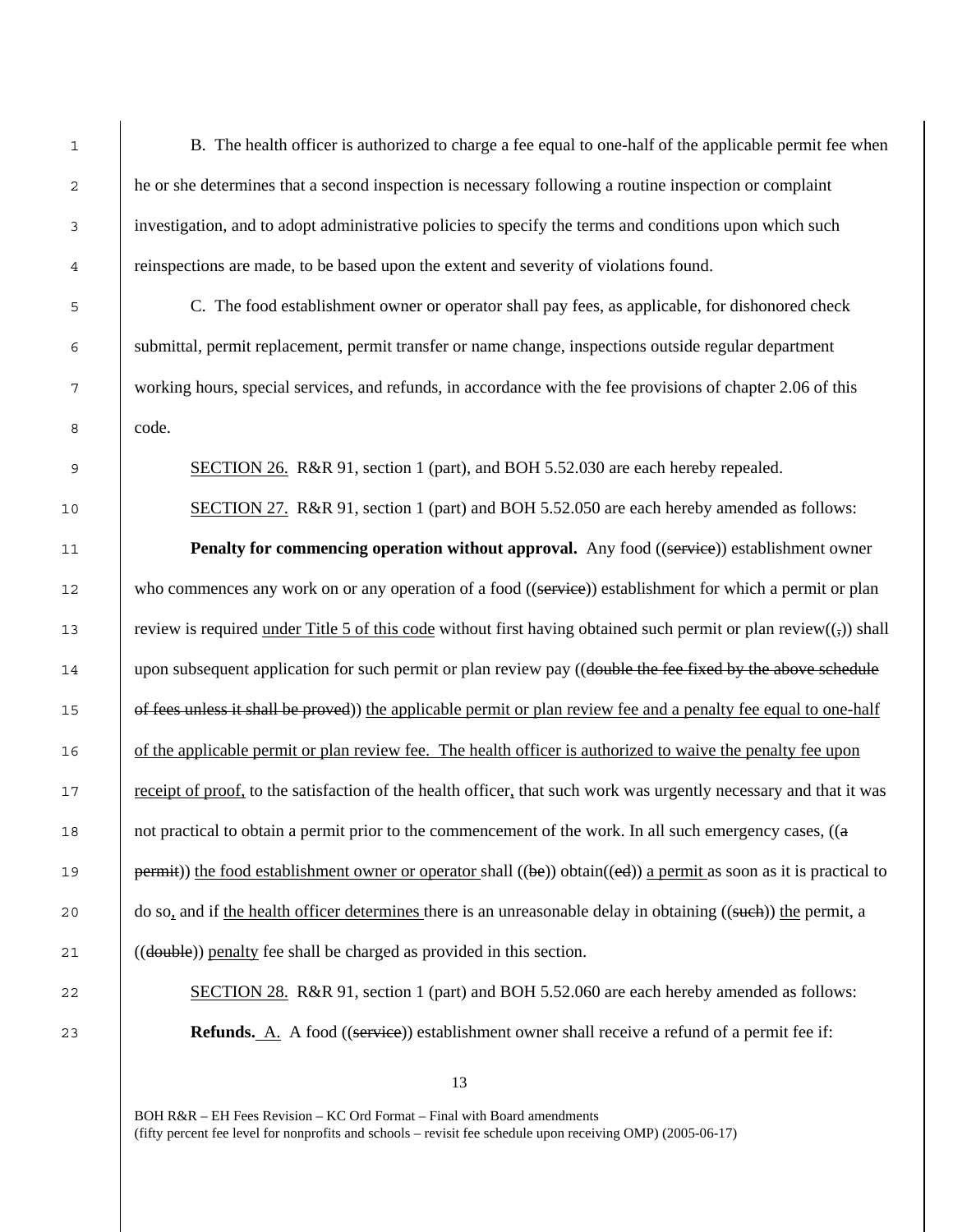| 1    | $((A))$ 1. A permit is denied;                                                                                     |
|------|--------------------------------------------------------------------------------------------------------------------|
| 2    | $((B))$ 2. A fee has been paid where none is imposed;                                                              |
| 3    | $((\text{C})\,3.$ The" permit is issued where none is required;                                                    |
| 4    | $((\theta)$ ) 4. The permittee never engages in permitted activity due to the ((refusal of)) denial by any         |
| 5    | governmental agency to issue a necessary license;((                                                                |
| 6    | $((E_r))$ 5. The applicant for a permanent permit withdraws his $((f_r))$ or her application before the permit     |
| 7    | is issued;                                                                                                         |
| 8    | $((Fz))$ 6. The applicant for a temporary permit withdraws his $((fz))$ or her application more than               |
| 9    | fourteen $((44))$ days prior to the event; or                                                                      |
| 10   | $((Gz))$ 7. The food ((service)) establishment permit has been overpaid by more than ((twenty-five                 |
| 11   | $\left(\frac{1}{25.00}\right)$ the amount of the refund processing fee set forth in chapter 2.06 of this code;     |
| 12   | $((H))$ B. $((\text{Except}, e))$ Each refund shall be subject to a twenty-five dollar $((\$25.00))$ deduction for |
| 13   | the cost of administration.                                                                                        |
| 14   | SECTION 29. R&R 91, section 1 (part), as amended by section 17 of this rule, and BOH 5.52.010                      |
| 15   | are each hereby amended as follows:                                                                                |
| 16   | Permit fee schedule. (Effective January 1, 2006, through December 31, ((2005)) 2006).                              |
| 17   | The owner or operator of a food establishment subject to the permit requirement of WAC 246-215-                    |
| $18$ | 200 or Food Code Paragraph 8-301.11 shall pay to the health officer a food establishment permit fee as set         |
| 19   | forth in Table 1, based on the establishment type and the risk category for the establishment. Where more          |
| 20   | than one type of food establishment exists within or as part of another food establishment (for example, a         |
| 21   | bakery within a grocery store, or a deli within a meat market), the owner or operator shall pay the permit fee     |
| 22   | for each applicable food establishment type; except that the owner or operator of a grocery store with no more     |
| 23   | than two checkout stands, or a general food establishment with no more than two checkout stands and no             |
|      |                                                                                                                    |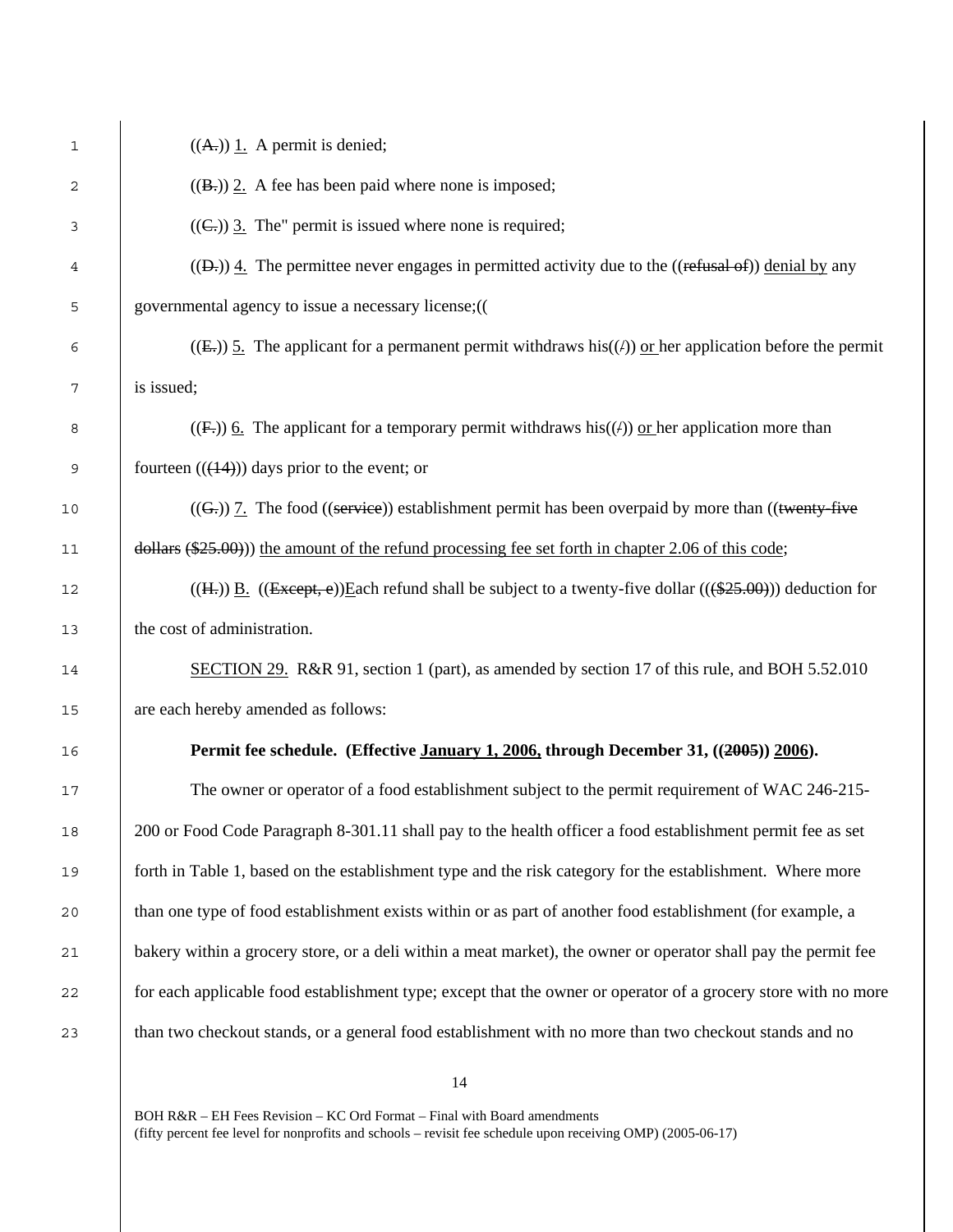1 more than twelve seats for customers for on-site consumption of food, or a meat/fish market with no more 2 than two checkout stands shall pay only the highest applicable risk category permit fee without being required 3 to obtain a separate permit for each type of food handling activity at the establishment. For purposes of this 4 section, "highest applicable risk category permit fee" means the fee corresponding to the highest risk category 5 of food handling activity at the establishment.

**TYPE OF FOOD ESTABLISHMENT APPLICABLE FEE <sup>1</sup>** General Food Service<sup>2</sup> Seating Capacity  $0 - 12$  Risk 1  $\frac{1}{2}$  ((261.00)) 274.00 Seating Capacity  $0 - 12$  Risk 2  $\left| \oint \right| \left( \frac{(435.00)}{25.00} \right)$  456.00 Seating Capacity  $0 - 12$  Risk 3  $\frac{(602.00)}{2}$  (602.00) 632.00 Seating Capacity  $13 - 50$  Risk 1  $\frac{(264.00)}{277.00}$ Seating Capacity  $13 - 50$  Risk 2  $\frac{(441.00)}{2} \frac{463.00}{2}$ Seating Capacity  $13 - 50$  Risk 3  $\frac{1}{5}$  ((636.00)) 667.00 Seating Capacity  $51 - 150$  Risk 1  $\frac{1}{10}$  ((270.00)) 283.00 Seating Capacity  $51 - 150$  Risk 2  $\left( \frac{\$ (463.00)}{2} \right) \frac{487.00}{487.00}$ Seating Capacity  $51 - 150$  Risk 3  $\frac{1}{1200}$  ((679.00)) 712.00 Seating Capacity  $151 - 250$  Risk 1  $\frac{1}{10}$  ((280.00)) 294.00 Seating Capacity  $151 - 250$  Risk 2  $\left| \frac{1}{2}(474.00) \right|$  497.00 Seating Capacity  $151 - 250$  Risk 3  $\left| \frac{1}{20.00} \right|$  ((720.00)) 756.00 Seating Capacity over 250 Risk 1  $\frac{(291.00)}{206.00}$ Seating Capacity over 250 Risk 2  $\frac{1}{5}$  ((477.00)) 500.00 Seating Capacity over 250 Risk 3  $\frac{1}{\sqrt{51.00}}$  ((751.00) 789.00 Limited Food Service  $\frac{1}{261.00}$  ((261.00)) 274.00 Bakery – no customer seating  $3$ Risk 1  $\left| \frac{\$}{\(261.00)} \right| \frac{274.00}{274.00}$ Risk 2  $\left| \frac{1}{2} \right| \left( \frac{(435.00)}{435.00} \right) 456.00$ Risk 3  $(602.00)$  632.00 Bed and Breakfast Operation  $\left| \int \frac{1}{\pi} \frac{1}{(261.00)} 274.00 \right|$ Grocery Store – no customer seating  $3$ Risk 1  $\left| \frac{1}{261.00} \right| \frac{274.00}{274.00}$ Risk 2  $\left| \frac{\$}{} \right| \left( \frac{(435.00)}{435.00} \right)$  456.00

6 **TABLE 1**  7 **Food Establishment Categories and Permit Fees** 

BOH R&R – EH Fees Revision – KC Ord Format – Final with Board amendments (fifty percent fee level for nonprofits and schools – revisit fee schedule upon receiving OMP) (2005-06-17)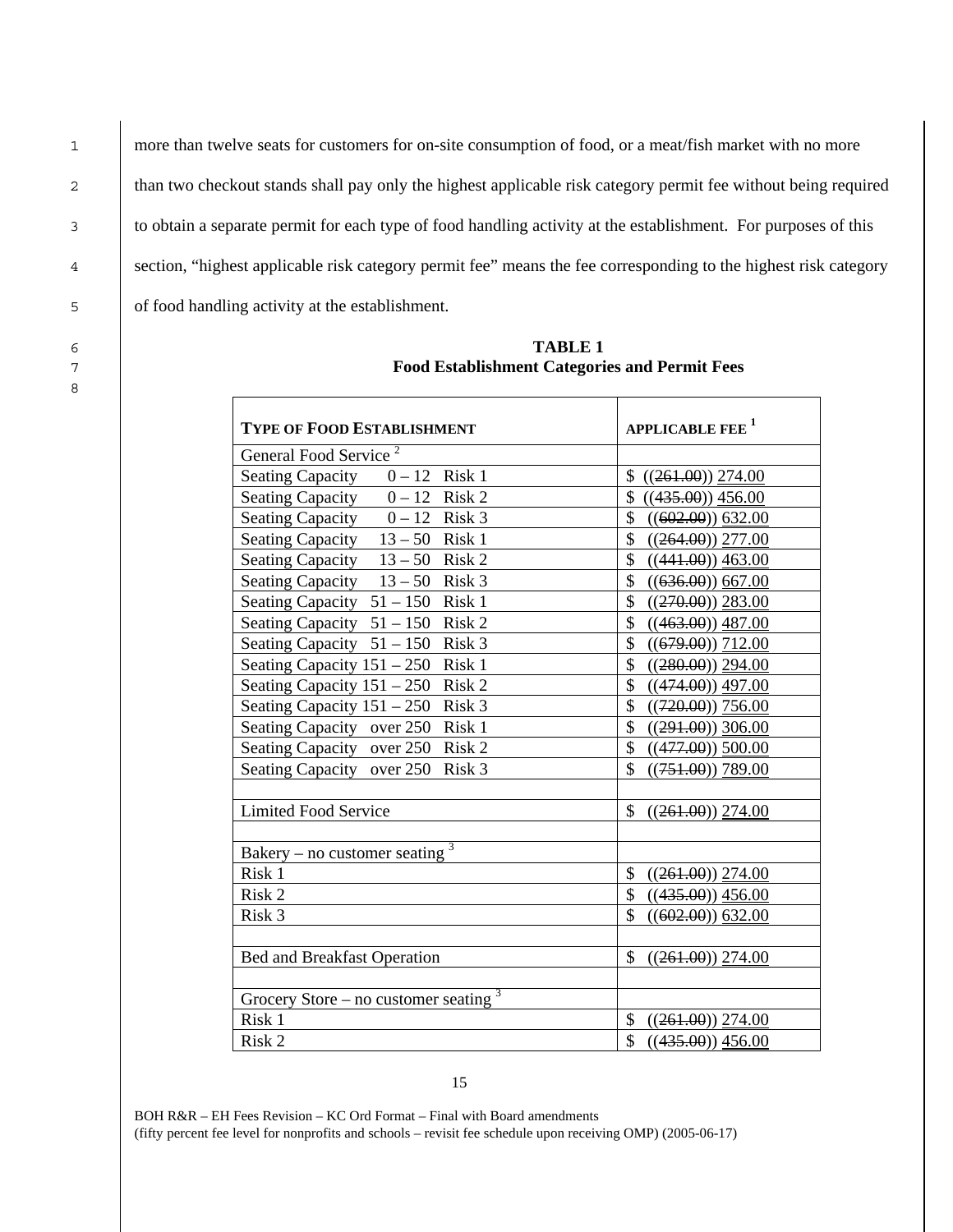| Risk 3                                    | \$<br>$((602.00))$ 632.00                 |
|-------------------------------------------|-------------------------------------------|
|                                           |                                           |
| Catering operation                        |                                           |
| Risk 1                                    | \$<br>$((261.00))$ 274.00                 |
| Risk 2                                    | $\mathbf{\hat{S}}$<br>$((435.00))$ 456.00 |
| Risk 3                                    | \$<br>$((602.00))$ 632.00                 |
|                                           |                                           |
| Meat/Fish Market                          | \$<br>$((490.00))$ 514.00                 |
|                                           |                                           |
| <b>Vending Machine</b>                    | \$<br>$((261.00))$ 274.00                 |
|                                           |                                           |
| Mobile Food Service                       |                                           |
| Risk 1                                    | \$<br>$((261.00))$ 274.00                 |
| Risk 2                                    | \$<br>$((435.00))$ 456.00                 |
| Risk 3                                    | \$<br>$((602.00))$ 632.00                 |
| Nonprofit Institution                     |                                           |
| Risk 1                                    | \$<br>$((130.00))$ 137.00                 |
| Risk 2                                    | \$<br>$((217.00))$ 228.00                 |
| Risk 3                                    | \$<br>$((301.00))$ 316.00                 |
|                                           |                                           |
| School Kitchen <sup>4</sup>               |                                           |
| Risk 2                                    | \$<br>$((217.00))$ 228.00                 |
| Risk 3                                    | $\mathbf{\hat{S}}$<br>$((301.00))$ 316.00 |
|                                           |                                           |
| Seasonal Food Establishment               | One-half the applicable                   |
|                                           | annual permit fee                         |
|                                           |                                           |
| Temporary Food Establishment <sup>5</sup> |                                           |
| <b>Low Risk</b>                           | \$<br>$((167.00))$ 175.00                 |
| <b>High Risk</b>                          | \$<br>$((174.00))$ 183.00                 |

2 Footnotes to Table 5.20-1:

- 4 1. All food establishment permit fees set forth in this table are annual fees, except those for 5 temporary food establishments (including temporary nonprofit institution food 6 establishments) and seasonal food establishments.
- 8 2. General food service includes a grocery store or bakery offering seating for on-site 9 consumption of food.
- 11 3. A bakery or grocery store offering seating for on-site consumption of food shall be 12 classified as a general food service establishment.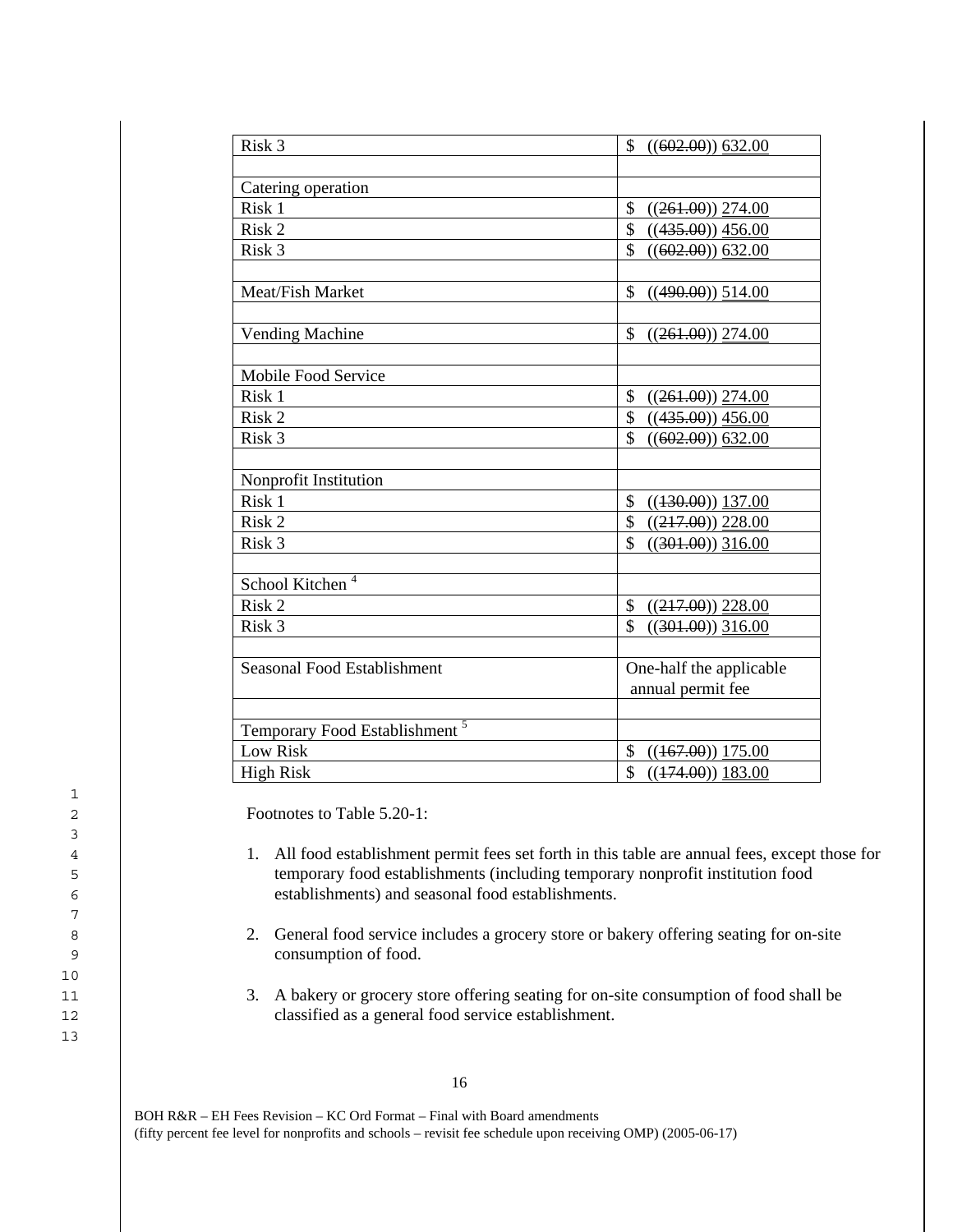4. A school kitchen is designated as either Risk 2 or Risk 3, not Risk 1.

5. A temporary food establishment is designated as either Low Risk or High Risk.

B. The applicant for a seasonal food establishment permit, or a food establishment that is to be operated no longer than any period of six consecutive months, shall pay one-half the applicable annual permit fee specified in Table 2.10-1.

SECTION 30**.** Section 29 of this rule is effective from January 1, 2006, through December 31, 2006. 9 SECTION 31. R&R 91, section 1 (part), as amended by section 29 of this rule, and BOH 5.52.010 10 are each hereby amended as follows:

**Permit fee schedule. (Effective January 1, ((2006)) 2007, through December 31, ((2006)) 2007).** 12 The owner or operator of a food establishment subject to the permit requirement of WAC 246-215-200 or Food Code Paragraph 8-301.11 shall pay to the health officer a food establishment permit fee as set 14 forth in Table 1, based on the establishment type and the risk category for the establishment. Where more than one type of food establishment exists within or as part of another food establishment (for example, a bakery within a grocery store, or a deli within a meat market), the owner or operator shall pay the permit fee 17 for each applicable food establishment type; except that the owner or operator of a grocery store with no more 18 than two checkout stands, or a general food establishment with no more than two checkout stands and no more than twelve seats for customers for on-site consumption of food, or a meat/fish market with no more 20 than two checkout stands shall pay only the highest applicable risk category permit fee without being required 21 to obtain a separate permit for each type of food handling activity at the establishment. For purposes of this 22 Section, "highest applicable risk category permit fee" means the fee corresponding to the highest risk category of food handling activity at the establishment.

## **TABLE 1 Food Establishment Categories and Permit Fees**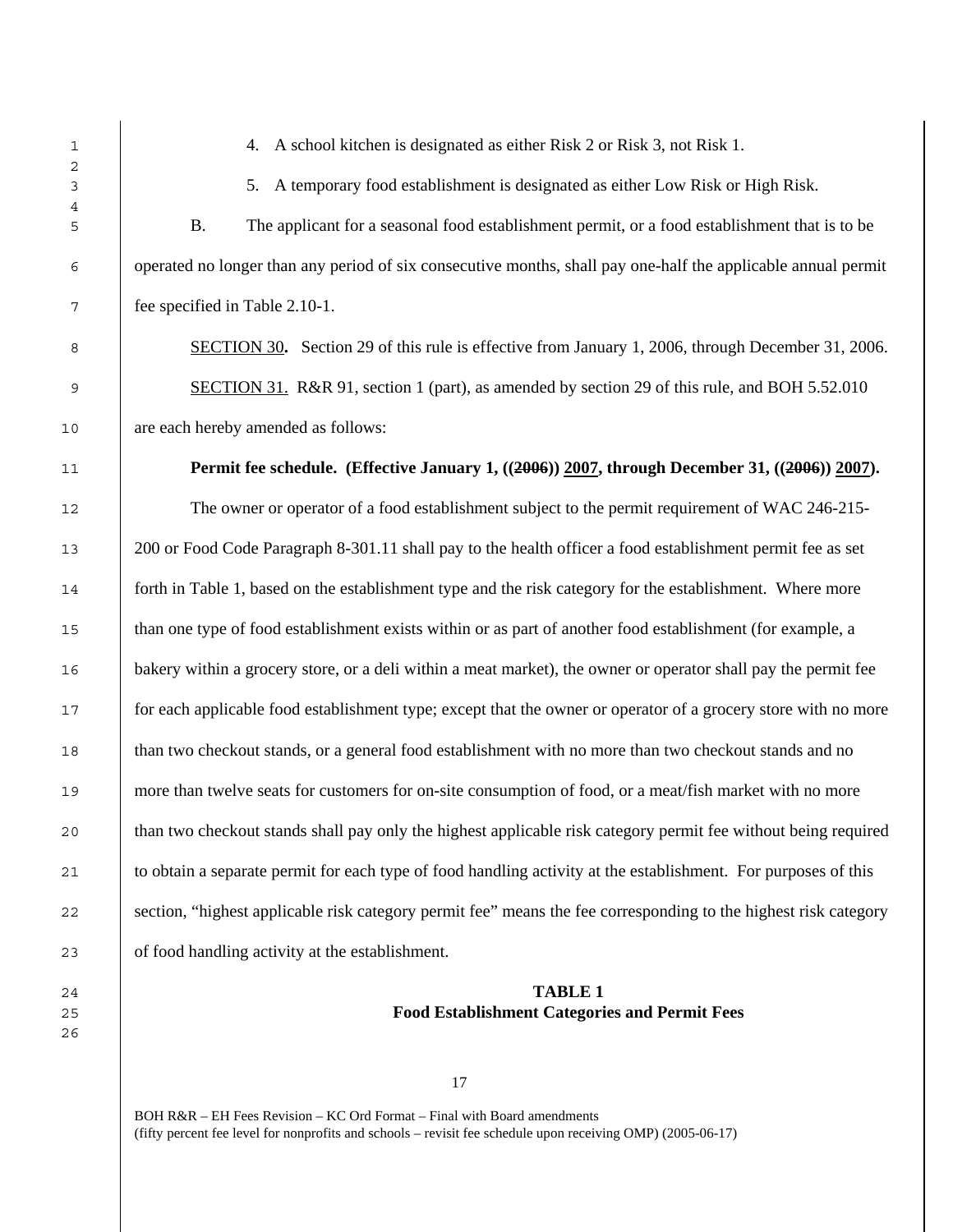| <b>TYPE OF FOOD ESTABLISHMENT</b>       | <b>APPLICABLE FEE<sup>1</sup></b>                |
|-----------------------------------------|--------------------------------------------------|
| General Food Service <sup>2</sup>       |                                                  |
| Seating Capacity $0-12$ Risk 1          | \$(274.00) 288.00                                |
| Seating Capacity $0-12$ Risk 2          | \$(456.00) 479.00                                |
| Seating Capacity $0 - 12$ Risk 3        | $% ((632.00))$ 663.00                            |
| Seating Capacity $13 - 50$ Risk 1       | \$(277.00) 291.00                                |
| Seating Capacity $13-50$ Risk 2         | \$<br>$((463.00))$ 486.00                        |
| Seating Capacity $13-50$ Risk 3         | $\boldsymbol{\mathsf{S}}$<br>$((667.00))$ 701.00 |
| Seating Capacity $51 - 150$ Risk 1      | \$<br>$((283.00))$ 298.00                        |
| Seating Capacity $51 - 150$ Risk 2      | \$<br>$((487.00))$ 511.00                        |
| Seating Capacity $51 - 150$ Risk 3      | \$<br>$((712.00))$ 748.00                        |
| Seating Capacity 151 - 250 Risk 1       | $\mathcal{S}$<br>$((294.00))$ 309.00             |
| Seating Capacity $151 - 250$ Risk 2     | \$<br>$((497.00))$ 522.00                        |
| Seating Capacity $151 - 250$ Risk 3     | \$(756.00) 793.00                                |
| Seating Capacity over 250 Risk 1        | \$(306.00) 321.00                                |
| Seating Capacity over 250 Risk 2        | $\mathcal{S}$<br>$((500.00))$ 525.00             |
| Seating Capacity over 250 Risk 3        | $\mathbb{S}$<br>$((789.00))$ 828.00              |
|                                         |                                                  |
| <b>Limited Food Service</b>             | \$(274.00) 288.00                                |
| Bakery – no customer seating $3$        |                                                  |
| Risk 1                                  | \$(274.00) 288.00                                |
| Risk 2                                  | \$(456.00) 479.00                                |
| Risk 3                                  | $\mathcal{S}$<br>$((632.00))$ 663.00             |
|                                         |                                                  |
| <b>Bed and Breakfast Operation</b>      | \$<br>$((274.00))$ 288.00                        |
| Grocery Store – no customer seating $3$ |                                                  |
| Risk 1                                  | \$(274.00) 288.00                                |
| Risk 2                                  | \$<br>$((456.00))$ 479.00                        |
| Risk 3                                  | \$<br>$((632.00))$ 663.00                        |
|                                         |                                                  |
| Catering operation                      |                                                  |
| Risk 1                                  | \$<br>$((274.00))$ 288.00                        |
| Risk 2                                  | \$<br>$((456.00))$ 470.00                        |
| Risk 3                                  | $\mathsf{\$}$<br>$((632.00))$ 663.00             |
| Meat/Fish Market                        | \$<br>$((514.00))$ 540.00                        |
| Vending Machine                         | \$<br>$((274.00))$ 288.00                        |
| Mobile Food Service                     |                                                  |
| Risk 1                                  | \$<br>$((274.00))$ 288.00                        |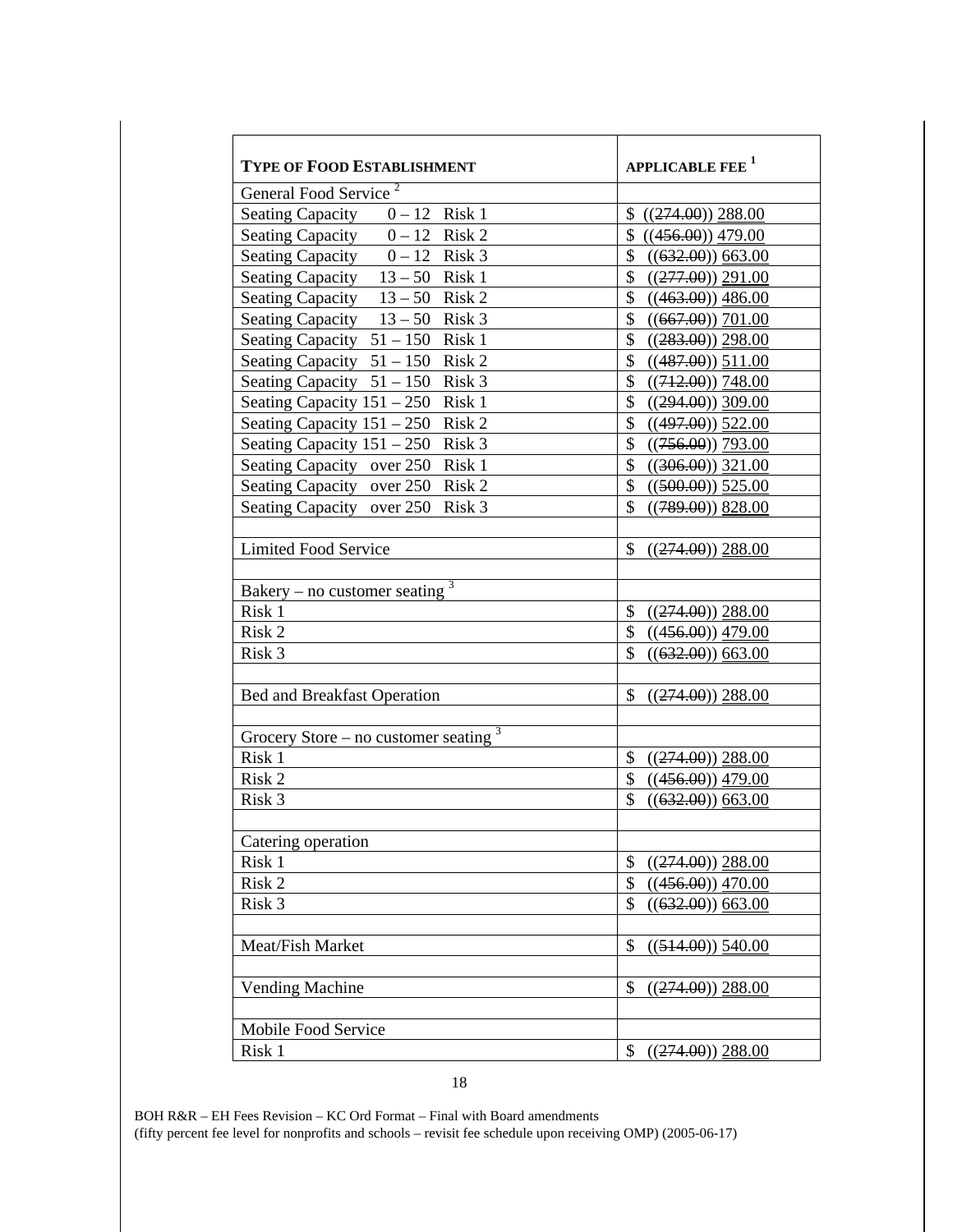|          |           | Risk 2                                                                                                                             | \$<br>$((456.00))$ 479.00            |
|----------|-----------|------------------------------------------------------------------------------------------------------------------------------------|--------------------------------------|
|          |           | Risk 3                                                                                                                             | \$<br>$((632.00))$ 663.00            |
|          |           |                                                                                                                                    |                                      |
|          |           | Nonprofit Institution                                                                                                              |                                      |
|          |           | Risk 1                                                                                                                             | \$<br>$((137.00))$ 144.00            |
|          |           | Risk 2                                                                                                                             | \$<br>$((228.00))$ 240.00            |
|          |           | Risk 3                                                                                                                             | \$                                   |
|          |           |                                                                                                                                    | $((316.00))$ 332.00                  |
|          |           | School Kitchen $4$                                                                                                                 |                                      |
|          |           | Risk 2                                                                                                                             | \$<br>$((228.00))$ 240.00            |
|          |           | Risk 3                                                                                                                             | $\mathcal{S}$<br>$((316.00))$ 332.00 |
|          |           |                                                                                                                                    |                                      |
|          |           | Seasonal Food Establishment                                                                                                        |                                      |
|          |           |                                                                                                                                    | One-half the applicable              |
|          |           |                                                                                                                                    | annual permit fee                    |
|          |           | Temporary Food Establishment <sup>5</sup>                                                                                          |                                      |
|          |           | Low Risk                                                                                                                           | \$<br>$((175.00))$ 184.00            |
|          |           | <b>High Risk</b>                                                                                                                   | \$<br>$((183.00))$ 192.00            |
|          |           |                                                                                                                                    |                                      |
| 1<br>2   |           | Footnotes to Table 5.20-1:                                                                                                         |                                      |
| 3        |           |                                                                                                                                    |                                      |
| 4        |           | All food establishment permit fees set forth in this table are annual fees, except those for<br>1.                                 |                                      |
| 5        |           | temporary food establishments (including temporary nonprofit institution food<br>establishments) and seasonal food establishments. |                                      |
| 6        |           |                                                                                                                                    |                                      |
| 7        |           | General food service includes a grocery store or bakery offering seating for on-site<br>2.                                         |                                      |
| 8        |           | consumption of food.                                                                                                               |                                      |
| 9        |           |                                                                                                                                    |                                      |
| 10<br>11 |           | 3. A bakery or grocery store offering seating for on-site consumption of food shall be                                             |                                      |
| 12       |           | classified as a general food service establishment.                                                                                |                                      |
| 13       |           |                                                                                                                                    |                                      |
| 14       |           | 4. A school kitchen is designated as either Risk 2 or Risk 3, not Risk 1.                                                          |                                      |
| 15       |           |                                                                                                                                    |                                      |
| 16       |           | 5. A temporary food establishment is designated as either Low Risk or High Risk.                                                   |                                      |
| 17       |           |                                                                                                                                    |                                      |
| 18       | <b>B.</b> | The applicant for a seasonal food establishment permit, or a food establishment that is to be                                      |                                      |
|          |           |                                                                                                                                    |                                      |
| 19       |           | operated no longer than any period of six consecutive months, shall pay one-half the applicable annual permit                      |                                      |
| 20       |           | fee specified in Table 2.10-1.                                                                                                     |                                      |
| 21       |           | SECTION 32. Section 31 of this rule is effective from January 1, 2007 through December 31, 2007.                                   |                                      |
| 22       |           | SECTION 33. R&R 91, section 1 (part), as amended by section 31 of this rule, and BOH 5.52.010                                      |                                      |
|          |           |                                                                                                                                    |                                      |
|          |           |                                                                                                                                    |                                      |

10

13

15

17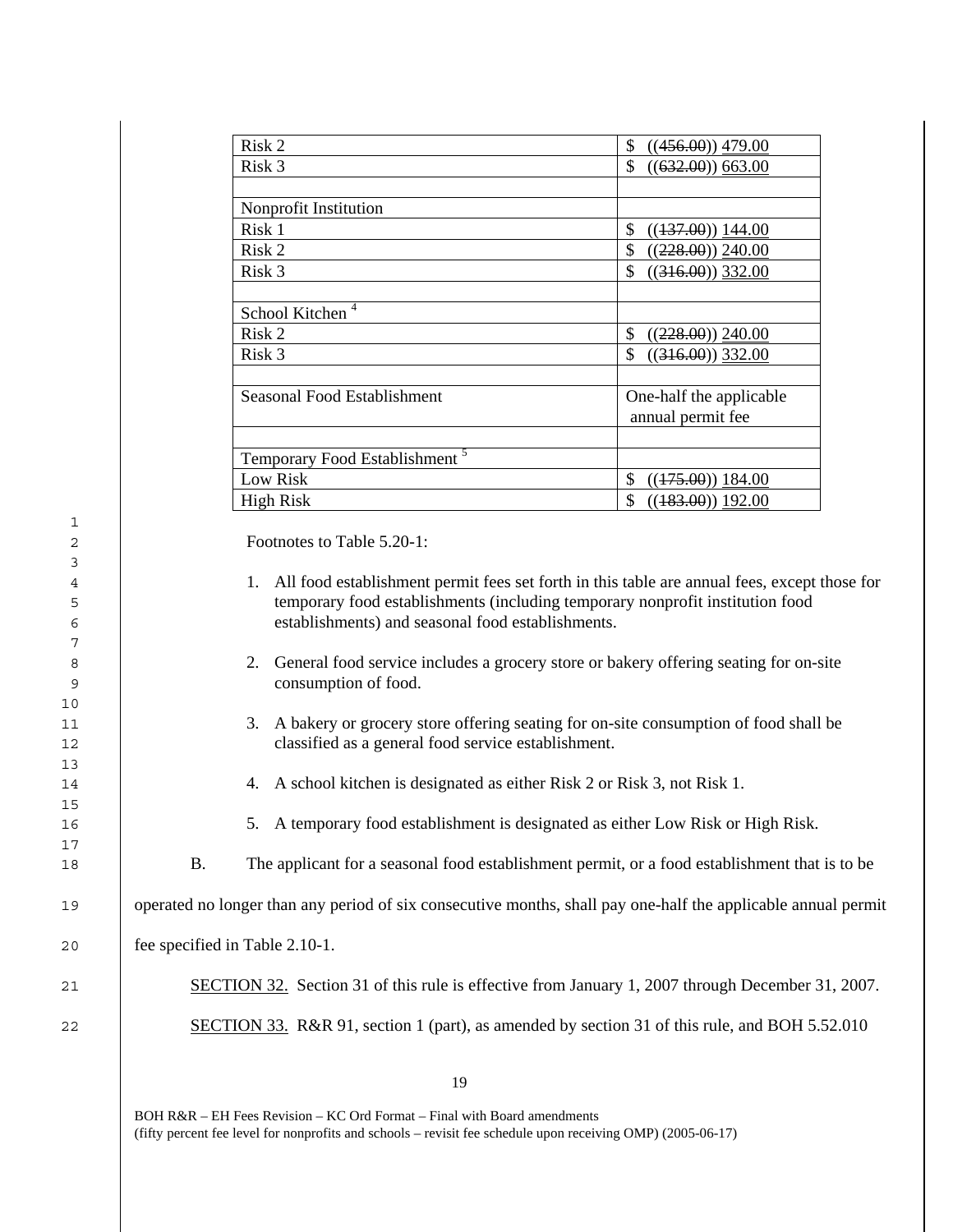1 are each hereby amended as follows:

2 **Permit fee schedule. (Effective January 1, ((2007, through December 31, 2007)) 2008, and**  3 **thereafter).**

The owner or operator of a food establishment subject to the permit requirement of WAC 246-215- 200 or Food Code Paragraph 8-301.11 shall pay to the health officer a food establishment permit fee as set forth in Table 1, based on the establishment type and the risk category for the establishment. Where more than one type of food establishment exists within or as part of another food establishment (for example, a bakery within a grocery store, or a deli within a meat market), the owner or operator shall pay the permit fee for each applicable food establishment type; except that the owner or operator of a grocery store with no more 10 than two checkout stands, or a general food establishment with no more than two checkout stands and no 11 more than twelve seats for customers for on-site consumption of food, or a meat/fish market with no more 12 than two checkout stands shall pay only the highest applicable risk category permit fee without being required to obtain a separate permit for each type of food handling activity at the establishment. For purposes of this 14 section, "highest applicable risk category permit fee" means the fee corresponding to the highest risk category of food handling activity at the establishment.

| <b>TYPE OF FOOD ESTABLISHMENT</b>           | <b>APPLICABLE FEE<sup>1</sup></b> |
|---------------------------------------------|-----------------------------------|
| General Food Service <sup>2</sup>           |                                   |
| Seating Capacity $0 - 12$ Risk 1            | $$(288.00)$ 302.00                |
| Seating Capacity $0 - 12$ Risk 2            | \$(479.00) 503.00                 |
| Seating Capacity $0 - 12$ Risk 3            | $((663.00))$ 697.00               |
| <b>Seating Capacity</b><br>$13 - 50$ Risk 1 | $((291.00))$ 306.00               |
| <b>Seating Capacity</b><br>$13 - 50$ Risk 2 | $((486.00))$ 510.00               |
| Seating Capacity $13-50$ Risk 3             | $((701.00))$ 736.00               |
| Seating Capacity $51 - 150$ Risk 1          | $((298.00))$ 312.00               |
| Seating Capacity $51 - 150$ Risk 2          | $((511.00))$ 536.00               |
| Seating Capacity $51 - 150$ Risk 3          | $((748.00))$ 785.00               |

16 **TABLE 1**  17 **Food Establishment Categories and Permit Fees** 

<sup>20</sup>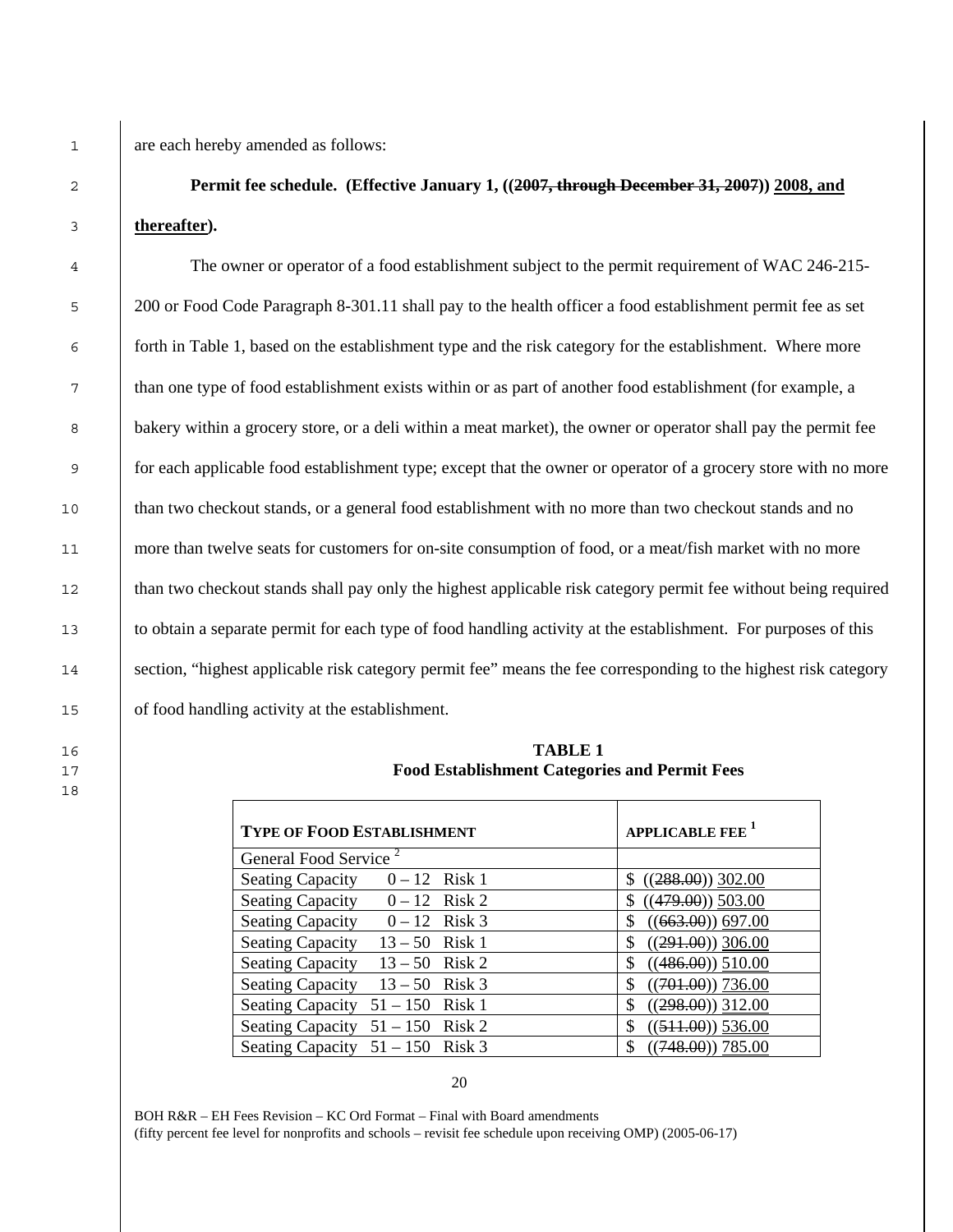| Seating Capacity 151 - 250 Risk 1       | \$<br>$((309.00))$ 324.00            |
|-----------------------------------------|--------------------------------------|
| Seating Capacity $151 - 250$ Risk 2     | \$<br>$((522.00))$ 548.00            |
| Seating Capacity $151 - 250$ Risk 3     | \$<br>$((793.00))$ 833.00            |
| Seating Capacity over 250 Risk 1        | \$(321.00) 337.00                    |
| Seating Capacity over 250 Risk 2        | \$((525.00)) 552.00                  |
| Seating Capacity over 250 Risk 3        | $\mathbb{S}$<br>$((828.00))$ 870.00  |
|                                         |                                      |
| <b>Limited Food Service</b>             | \$<br>$((288.00))$ 302.00            |
|                                         |                                      |
| Bakery – no customer seating $3$        |                                      |
| Risk 1                                  | \$<br>$((288.00))$ 302.00            |
| Risk 2                                  | \$<br>$((479.00))$ 503.00            |
| Risk 3                                  | \$<br>$((663.00))$ 697.00            |
|                                         |                                      |
| <b>Bed and Breakfast Operation</b>      | \$<br>$((288.00))$ 302.00            |
|                                         |                                      |
| Grocery Store – no customer seating $3$ |                                      |
| Risk 1                                  | \$<br>$((288.00))$ 302.00            |
| Risk 2                                  | \$<br>$((479.00))$ 503.00            |
| Risk 3                                  | \$<br>$((663.00))$ 697.00            |
|                                         |                                      |
| Catering operation                      |                                      |
| Risk 1                                  | \$<br>$((288.00))$ 302.00            |
| Risk 2                                  | \$<br>$((470.00))$ 503.00            |
| Risk 3                                  | \$<br>$((663.00))$ 697.00            |
|                                         |                                      |
| Meat/Fish Market                        | $\mathcal{S}$<br>$((540.00))$ 567.00 |
|                                         |                                      |
| <b>Vending Machine</b>                  | \$<br>$((288.00))$ 302.00            |
|                                         |                                      |
| Mobile Food Service                     |                                      |
| Risk 1                                  | \$<br>$((288.00))$ 302.00            |
| Risk 2                                  | \$<br>$((479.00))$ 503.00            |
| Risk 3                                  | \$<br>$((663.00))$ 697.00            |
|                                         |                                      |
| Nonprofit Institution                   |                                      |
| Risk 1                                  | \$<br>$((144.00))$ 151.00            |
| Risk 2                                  | \$<br>$((240.00))$ 252.00            |
| Risk 3                                  | \$<br>$((332.00))$ 348.00            |
|                                         |                                      |
| School Kitchen <sup>4</sup>             |                                      |
| Risk 2                                  | \$<br>$((240.00))$ 252.00            |
| Risk 3                                  | \$<br>$((332.00))$ 348.00            |
|                                         |                                      |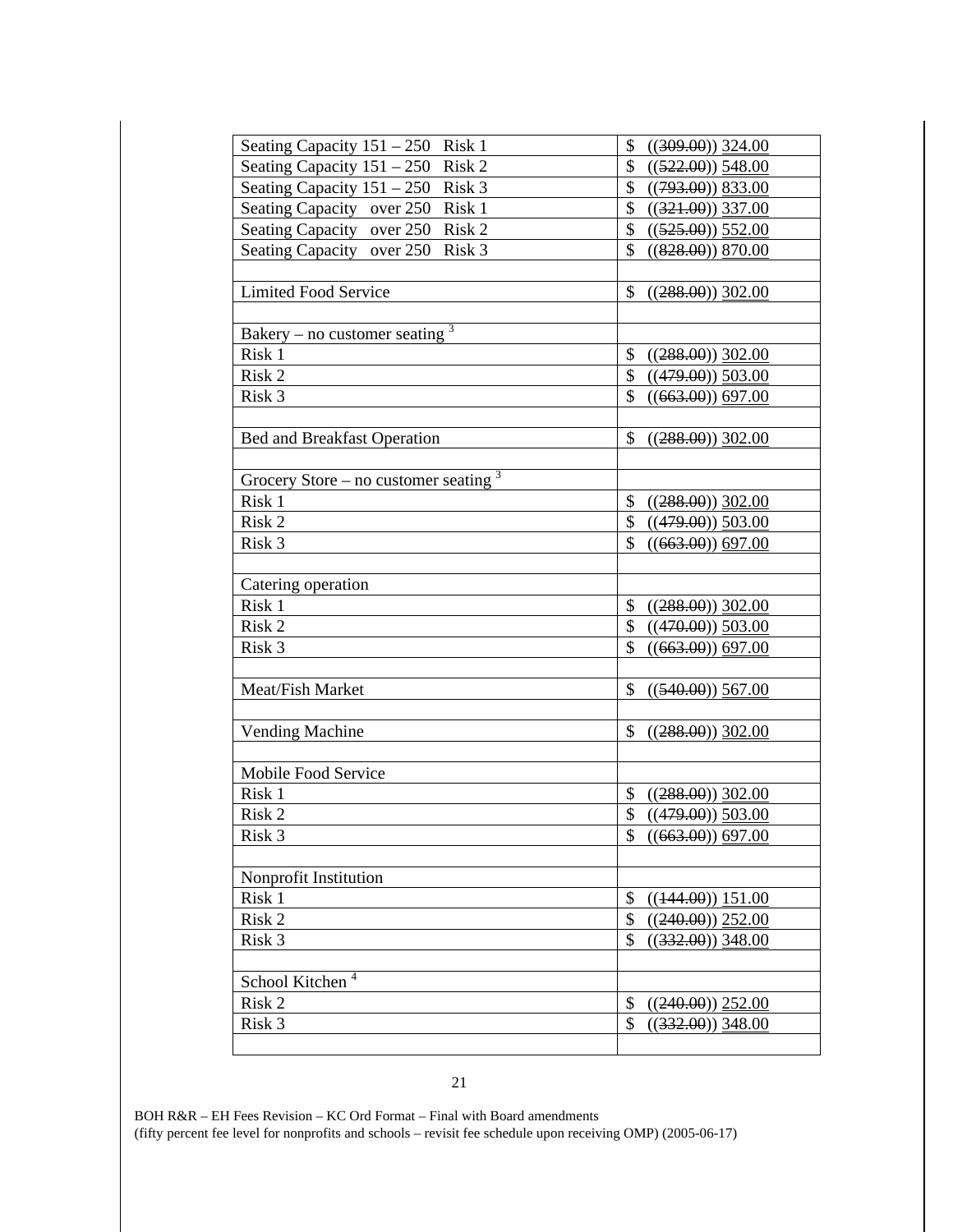|                                                                                         |           | Seasonal Food Establishment                                                                                                                                                                                                                                                                                                                                                                                                                                                                                                                                                                                                                                                                                          | One-half the applicable<br>annual permit fee |
|-----------------------------------------------------------------------------------------|-----------|----------------------------------------------------------------------------------------------------------------------------------------------------------------------------------------------------------------------------------------------------------------------------------------------------------------------------------------------------------------------------------------------------------------------------------------------------------------------------------------------------------------------------------------------------------------------------------------------------------------------------------------------------------------------------------------------------------------------|----------------------------------------------|
|                                                                                         |           |                                                                                                                                                                                                                                                                                                                                                                                                                                                                                                                                                                                                                                                                                                                      |                                              |
|                                                                                         |           | Temporary Food Establishment <sup>5</sup><br>Low Risk                                                                                                                                                                                                                                                                                                                                                                                                                                                                                                                                                                                                                                                                | $\mathcal{S}$<br>$((184.00))$ 193.00         |
|                                                                                         |           | <b>High Risk</b>                                                                                                                                                                                                                                                                                                                                                                                                                                                                                                                                                                                                                                                                                                     | $\mathcal{S}$<br>$((192.00))$ 201.00         |
| 1<br>2<br>3<br>4<br>5<br>6<br>7<br>8<br>9<br>10<br>$11\,$<br>12<br>13<br>14<br>15<br>16 |           | Footnotes to Table 5.20-1:<br>All food establishment permit fees set forth in this table are annual fees, except those for<br>1.<br>temporary food establishments (including temporary nonprofit institution food<br>establishments) and seasonal food establishments.<br>General food service includes a grocery store or bakery offering seating for on-site<br>2.<br>consumption of food.<br>3. A bakery or grocery store offering seating for on-site consumption of food shall be<br>classified as a general food service establishment.<br>A school kitchen is designated as either Risk 2 or Risk 3, not Risk 1.<br>4.<br>A temporary food establishment is designated as either Low Risk or High Risk.<br>5. |                                              |
| $17$                                                                                    |           |                                                                                                                                                                                                                                                                                                                                                                                                                                                                                                                                                                                                                                                                                                                      |                                              |
| 18                                                                                      | <b>B.</b> | The applicant for a seasonal food establishment permit, or a food establishment that is to be                                                                                                                                                                                                                                                                                                                                                                                                                                                                                                                                                                                                                        |                                              |
| 19                                                                                      |           | operated no longer than any period of six consecutive months, shall pay one-half the applicable annual permit                                                                                                                                                                                                                                                                                                                                                                                                                                                                                                                                                                                                        |                                              |
| 20                                                                                      |           | fee specified in Table 2.10-1.                                                                                                                                                                                                                                                                                                                                                                                                                                                                                                                                                                                                                                                                                       |                                              |
| 21                                                                                      |           | SECTION 34. Section 33 of this rule is effective January 1, 2008, and thereafter.                                                                                                                                                                                                                                                                                                                                                                                                                                                                                                                                                                                                                                    |                                              |
| 22                                                                                      |           | <b>SECTION 35.</b> Section 21 of this rule is hereby amended to read as follows:                                                                                                                                                                                                                                                                                                                                                                                                                                                                                                                                                                                                                                     |                                              |
| 23                                                                                      |           | Plan review fees. (Effective January 1, 2006, through December 31, ((2005)) 2006). The owner                                                                                                                                                                                                                                                                                                                                                                                                                                                                                                                                                                                                                         |                                              |
| 24                                                                                      |           | or operator of a food establishment shall pay to the health officer plan review fees as follows:                                                                                                                                                                                                                                                                                                                                                                                                                                                                                                                                                                                                                     |                                              |
| 25                                                                                      | A.        | New construction                                                                                                                                                                                                                                                                                                                                                                                                                                                                                                                                                                                                                                                                                                     | \$(412.00) 432.00                            |
| 26                                                                                      | <b>B.</b> |                                                                                                                                                                                                                                                                                                                                                                                                                                                                                                                                                                                                                                                                                                                      | \$(359.00) 377.00                            |
| 27                                                                                      | C.        | Two $(2)$ or more plan reviews                                                                                                                                                                                                                                                                                                                                                                                                                                                                                                                                                                                                                                                                                       |                                              |
| 28                                                                                      |           |                                                                                                                                                                                                                                                                                                                                                                                                                                                                                                                                                                                                                                                                                                                      |                                              |
|                                                                                         |           |                                                                                                                                                                                                                                                                                                                                                                                                                                                                                                                                                                                                                                                                                                                      |                                              |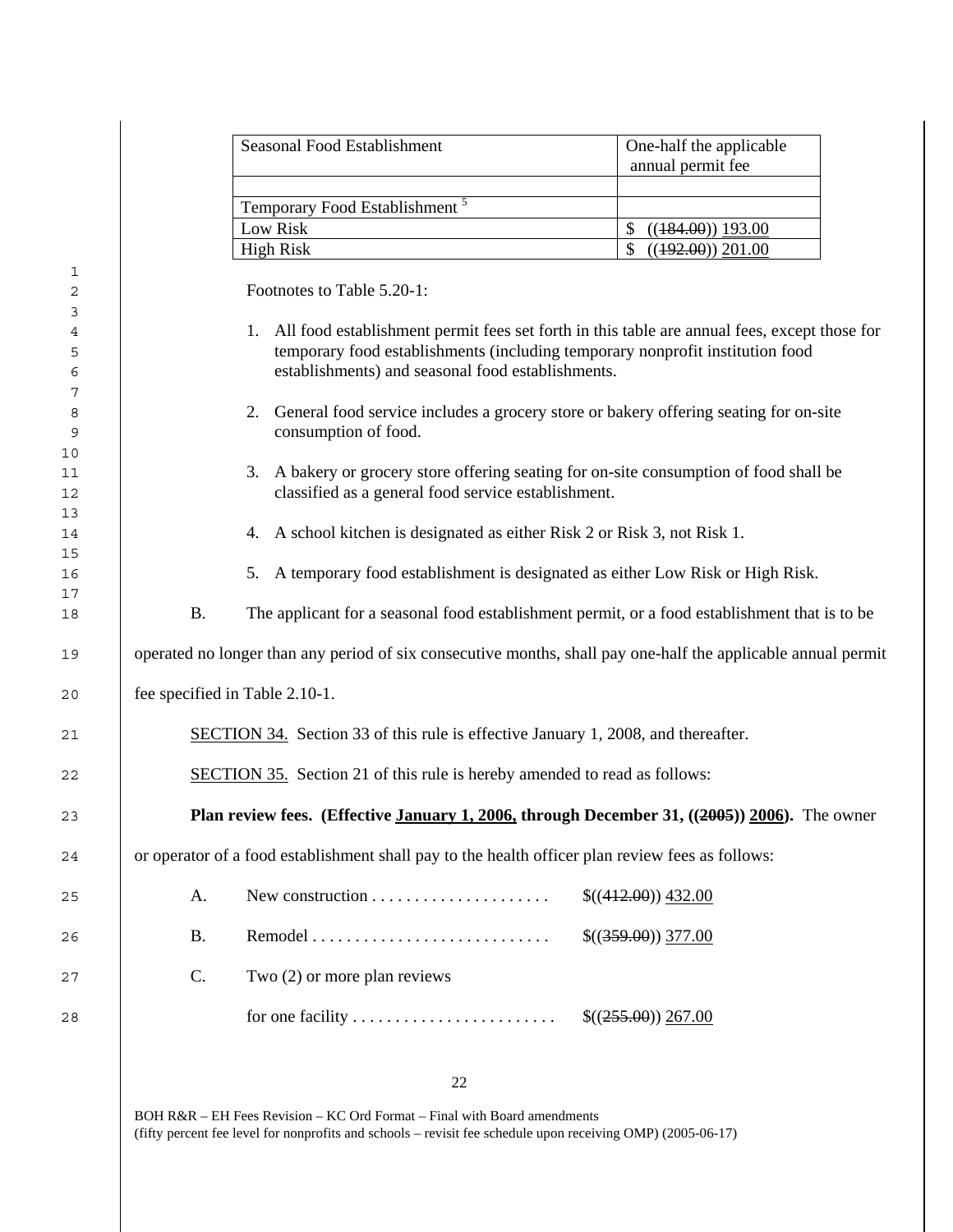| 1  | D.               | \$((270.00)) 283.00                                                                                     |
|----|------------------|---------------------------------------------------------------------------------------------------------|
| 2  | Ε.               | Subsequent pre-occupancies, on-site                                                                     |
| 3  |                  | inspection prior to plan submittal,                                                                     |
| 4  |                  | or on-site inspection when no plan review                                                               |
| 5  |                  |                                                                                                         |
| 6  | F.               | Temporary food establishment (all                                                                       |
| 7  |                  |                                                                                                         |
| 8  |                  | SECTION 36. Section 35 is effective January 1, 2006, through December 31, 2006.                         |
| 9  |                  | <b>SECTION 37.</b> Section 21 of this rule, as amended by section 35 of this rule, is hereby amended to |
| 10 | read as follows: |                                                                                                         |
| 11 |                  | Plan review fees. (Effective January 1, $((2006))$ 2007, through December 31, $((2006))$ 2007). The     |
| 12 |                  | owner or operator of a food establishment shall pay to the health officer plan review fees as follows:  |
| 13 | A.               | New construction $\dots\dots\dots\dots\dots\dots\dots$<br>\$(432.00) 454.00                             |
| 14 | <b>B.</b>        | $$(377.00)$ 396.00                                                                                      |
| 15 | C.               | Two $(2)$ or more plan reviews                                                                          |
| 16 |                  | \$((267.00)) 281.00                                                                                     |
| 17 | D.               | \$((283.00)) 297.00                                                                                     |
| 18 | E.               | Subsequent pre-occupancies, on-site                                                                     |
| 19 |                  | inspection prior to plan submittal,                                                                     |
| 20 |                  | or on-site inspection when no plan review                                                               |
| 21 |                  |                                                                                                         |
| 22 | F.               | Temporary food establishment (all                                                                       |
| 23 |                  |                                                                                                         |
|    |                  |                                                                                                         |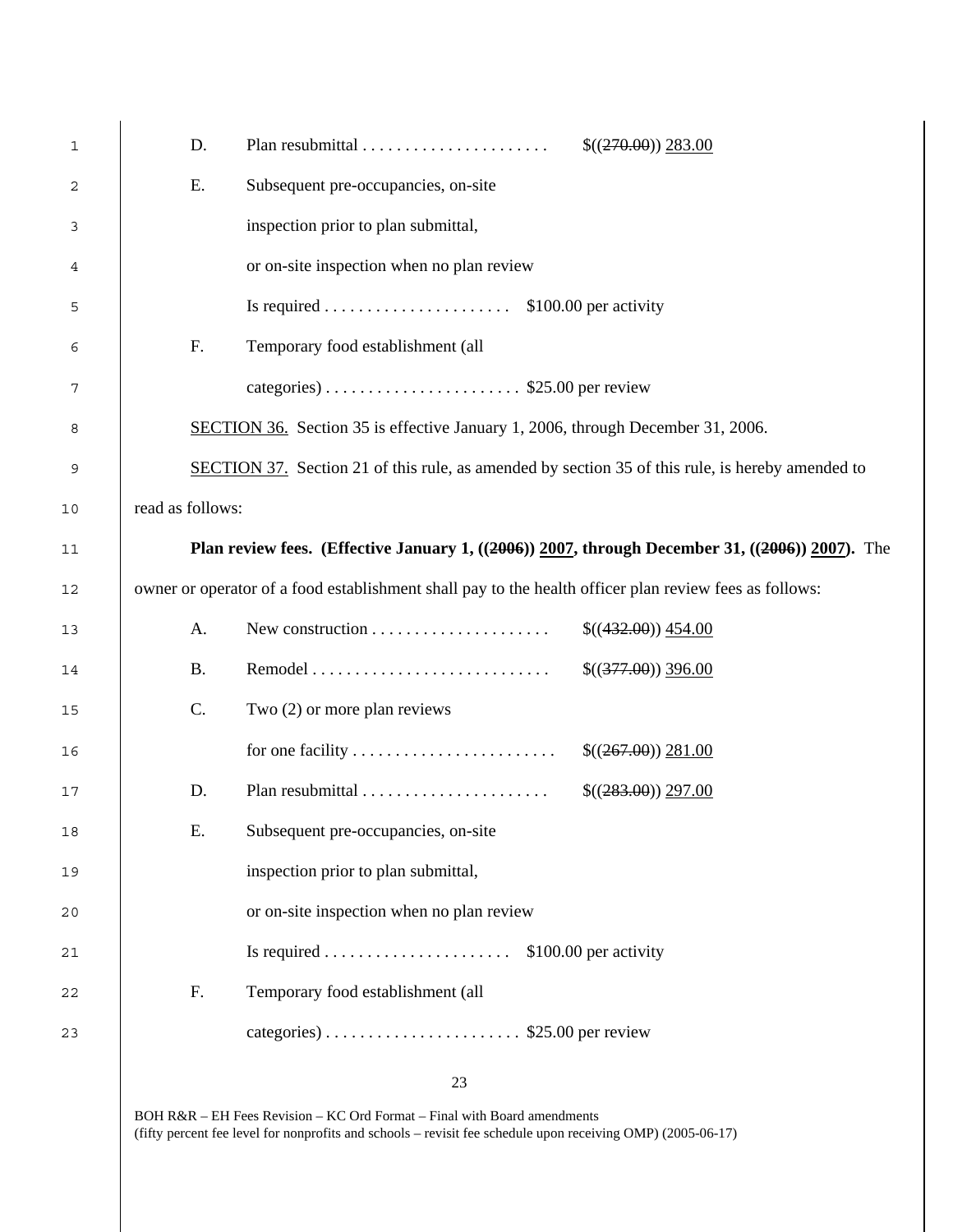| 1    |                                                                                                         | SECTION 38. Section 37 of this rule is effective from January 1, 2007, through December 31, 2007.                |
|------|---------------------------------------------------------------------------------------------------------|------------------------------------------------------------------------------------------------------------------|
| 2    | <b>SECTION 39.</b> Section 21 of this rule, as amended by section 37 of this rule, is hereby amended to |                                                                                                                  |
| 3    | read as follows:                                                                                        |                                                                                                                  |
| 4    |                                                                                                         | Plan review fees. (Effective January 1, ((2007, through December 31, 2007)) 2008, and                            |
| 5    |                                                                                                         | thereafter). The owner or operator of a food establishment shall pay to the health officer plan review fees as   |
| 6    | follows:                                                                                                |                                                                                                                  |
| 7    | A.                                                                                                      | \$(454.00) 477.00                                                                                                |
| 8    | <b>B.</b>                                                                                               | \$(396.00) 416.00                                                                                                |
| 9    | C.                                                                                                      | Two (2) or more plan reviews                                                                                     |
| 10   |                                                                                                         | \$((281.00)) 295.00                                                                                              |
| 11   | D.                                                                                                      | $$(297.00)$ 312.00                                                                                               |
| 12   | Ε.                                                                                                      | Subsequent pre-occupancies, on-site                                                                              |
| 13   |                                                                                                         | inspection prior to plan submittal,                                                                              |
| 14   |                                                                                                         | or on-site inspection when no plan review                                                                        |
| 15   |                                                                                                         |                                                                                                                  |
| 16   | F.                                                                                                      | Temporary food establishment (all                                                                                |
| 17   |                                                                                                         |                                                                                                                  |
| $18$ |                                                                                                         | SECTION 40. Section 39 of this rule is effective January1, 2008, and thereafter.                                 |
| 19   |                                                                                                         | SECTION 41. Section 23 of this rule is hereby amended to read as follows:                                        |
| 20   |                                                                                                         | Occupational license and examination fees. (Effective January 1, 2006, through December 31,                      |
| 21   |                                                                                                         | $((2005))$ 2006). The occupational license or examination applicant shall pay the following fees, as applicable, |
| 22   |                                                                                                         | at the time of application submittal for the license or examination:                                             |
| 23   | A.                                                                                                      | Meat cutter's license exam<br>\$(72.00) 76.00                                                                    |
|      |                                                                                                         |                                                                                                                  |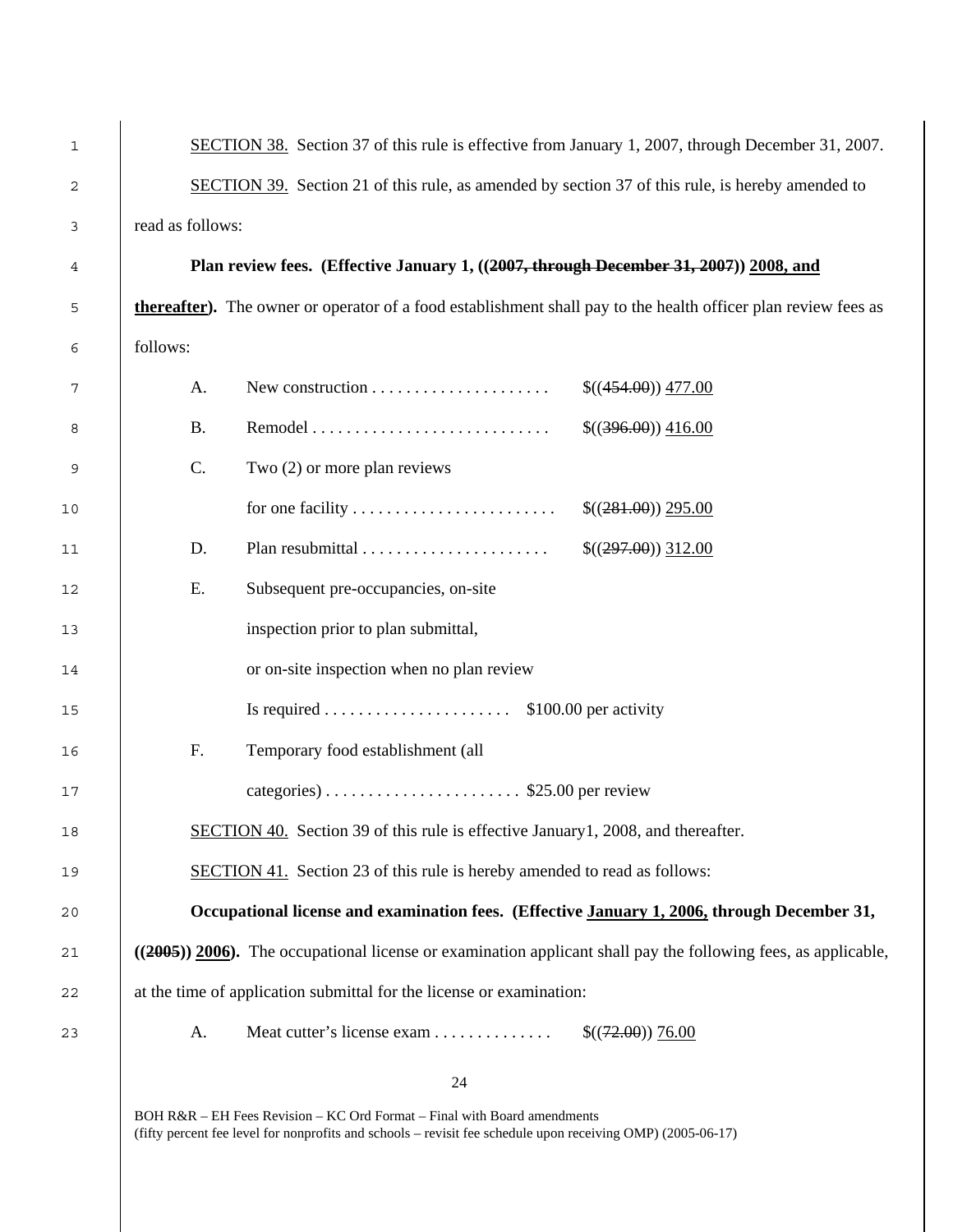| 1  | <b>B.</b><br>Meat cutter's license renewal<br>\$((50.00)) 52.00                                                        |  |  |
|----|------------------------------------------------------------------------------------------------------------------------|--|--|
| 2  | SECTION 42. Section 41 of this rule is effective from January 1, 2006 through December 31, 2006.                       |  |  |
| 3  | <b>SECTION 43.</b> Section 23 of this rule, as amended by section 41 of this rule, is hereby amended to                |  |  |
| 4  | read as follows:                                                                                                       |  |  |
| 5  | Occupational license and examination fees. (Effective January 1, ((2006)) 2007, through                                |  |  |
| 6  | December 31, ((2006)) 2007). The occupational license or examination applicant shall pay the following                 |  |  |
| 7  | fees, as applicable, at the time of application submittal for the license or examination:                              |  |  |
| 8  | Meat cutter's license exam<br>$$((76.00))$ 80.00<br>A.                                                                 |  |  |
| 9  | <b>B.</b><br>Meat cutter's license renewal<br>\$((52.00)) 55.00                                                        |  |  |
| 10 | SECTION 44. Section 43 of this rule is effective from January 1, 2007, through December 31, 2007.                      |  |  |
| 11 | <b>SECTION 45.</b> Section 23 of this rule, as amended by section 43 of this rule, is hereby amended to                |  |  |
| 12 | read as follows:                                                                                                       |  |  |
| 13 | Occupational license and examination fees. (Effective January 1, ((2007, through December 31,                          |  |  |
| 14 | <b>2007</b> ) <b>2008, and thereafter</b> ). The occupational license or examination applicant shall pay the following |  |  |
| 15 | fees, as applicable, at the time of application submittal for the license or examination:                              |  |  |
| 16 | Meat cutter's license exam<br>A.<br>$$(80.00)$ 84.00                                                                   |  |  |
| 17 | Meat cutter's license renewal<br><b>B.</b><br>\$((55.00)) 58.00                                                        |  |  |
| 18 | <b>SECTION 46.</b> Section 45 of this rule is effective January 1, 2008.                                               |  |  |
| 19 | SECTION 47. Sections 48 of this rule and BOH 7.01.070, 7.01.080 and 7.20.070, as recodified and                        |  |  |
| 20 | amended by this rule, should be codified as a new chapter in BOH Title 2.                                              |  |  |
| 21 | NEW SECTION. SECTION 48. The provisions of this chapter are applicable to activities regulated                         |  |  |
| 22 | by the director pursuant to Title 7 of this code.                                                                      |  |  |
| 23 | SECTION 49. R&R 83, section 1 (part), and BH 7.01.070 are each hereby amended as follows:                              |  |  |
|    | 25                                                                                                                     |  |  |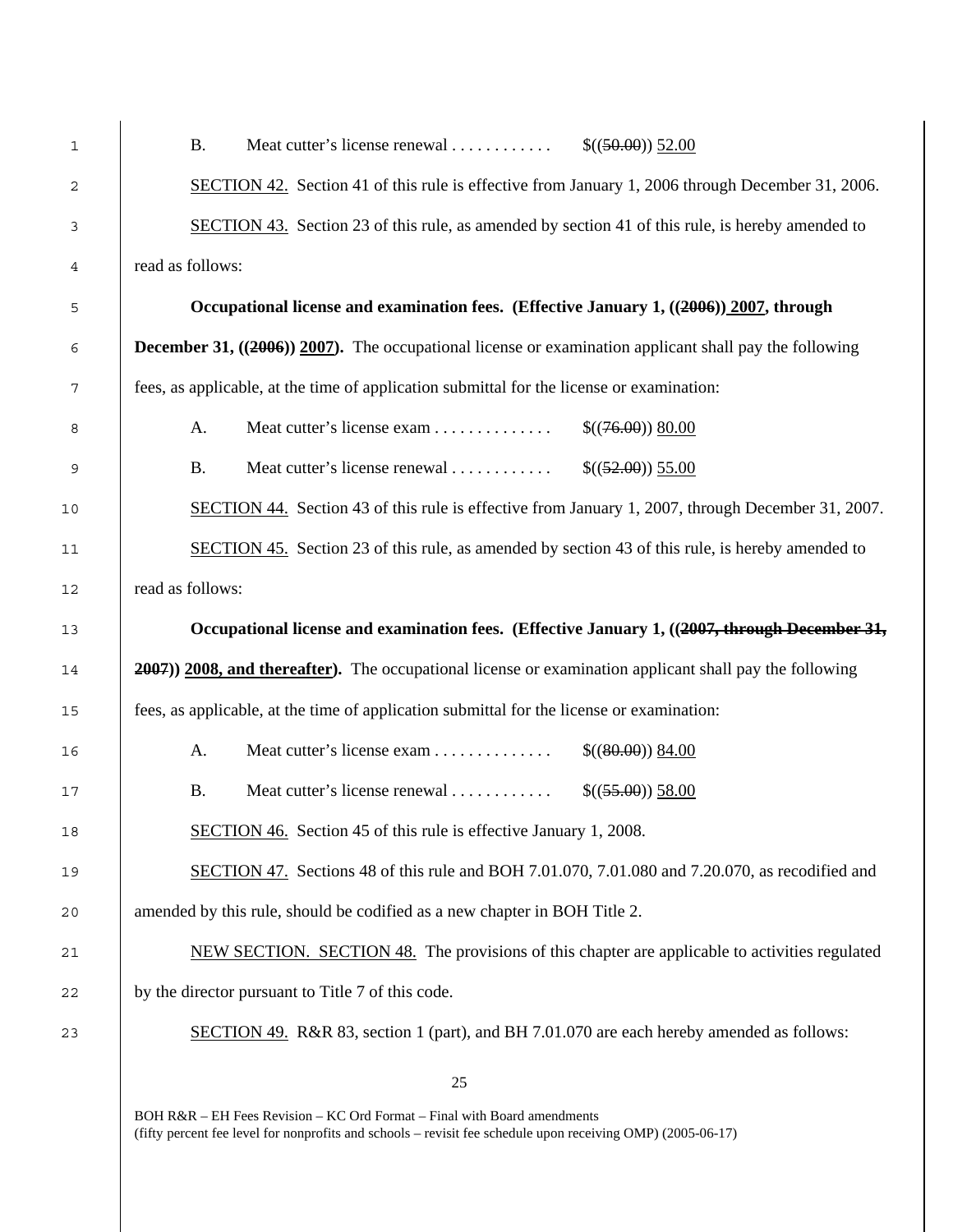1 The director is authorized to charge such fees as ((he/she may)) the director deems necessary for the 2 furnishing of special services or materials requested that are not ordinarily provided under permit or pursuant 3 to statute. 4 SECTION 50. BOH 7.01.070, as amended by this rule, is directed to be recodified in the BOH 5 chapter created under section 47 of this rule. 6 SECTION 51. R&R 83, section 1, and BOH 7.01.080 are each hereby amended as follows: 7 The director or ((his/her)) the director's authorized representative shall have full authority to specify 8 the terms and conditions upon which such services and materials shall be made available, consistent with any 9 applicable statutes and ordinances; provided, that any fees imposed pursuant to this authorization shall be 10 reasonably equivalent to King County's cost for furnishing the services and materials. 11 SECTION 52. BOH 7.01.080, as amended by this rule, is directed to be recodified in the BOH 12 chapter created under section 47 of this rule. 13 SECTION 53. R&R 83, section 1 (part), as amended, and BOH 7.20.070 are each hereby amended as 14 follows: 15 The ((F))fees for each application for a master structural pesticide applicator examination or annual 16 structural pest control business registration are as follows: 17 A. Master structural pesticide applicator examination fee. . . . . . . . . . . \$40.00 18 B. Annual structural pest control business registration fee . . . . . . . . . \$ 50.00 19 SECTION 54. BOH 7.20.070, as amended by this rule, is directed to be recodified in the BOH 20 chapter created under section 47 of this rule. 21 SECTION 55. Sections 56 and 59 of this rule and BOH 10.06.010, 10.06.040, 10.06.050, 10.06.060, 22 10.06.070, 10.06.080, 10.06.090 and 10.06.100, as recodified and amended by this rule, should be codified as 23 a new chapter in BOH Title 2.

26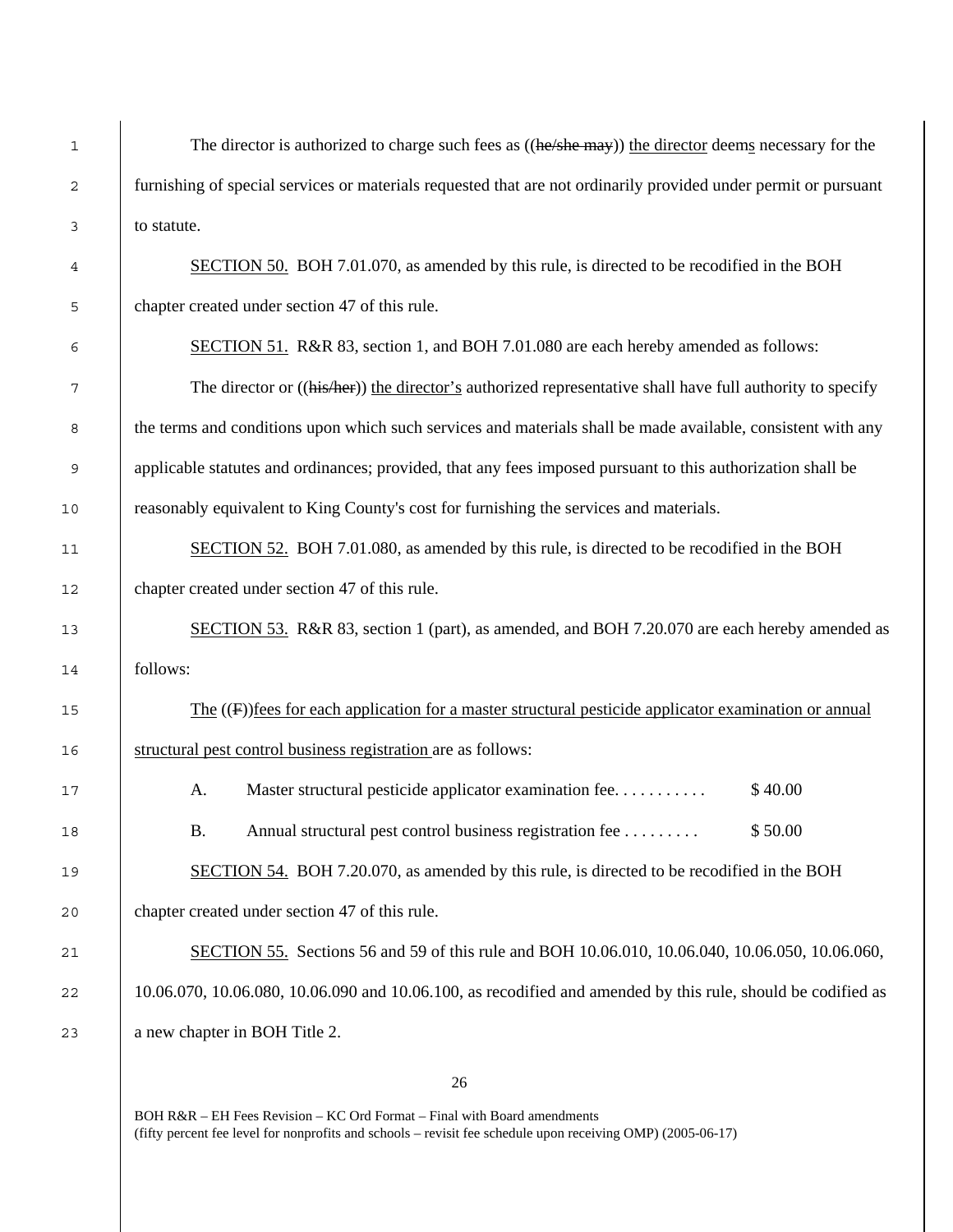| 1  | NEW SECTION. SECTION 56. The provisions of this chapter are applicable to activities regulated |                                                                                                                   |                              |  |
|----|------------------------------------------------------------------------------------------------|-------------------------------------------------------------------------------------------------------------------|------------------------------|--|
| 2  |                                                                                                | by the director pursuant to Title 10 of this code.                                                                |                              |  |
| 3  |                                                                                                | SECTION 57. R&R 03-06, section 2 (part), and BOH 10.06.010 are each hereby amended as                             |                              |  |
| 4  | follows:                                                                                       |                                                                                                                   |                              |  |
| 5  |                                                                                                | Annual $(new((A))$ and renewal) operating permit fees. (Effective through December 31, 2005).                     |                              |  |
| 6  |                                                                                                | The permit fees for solid waste disposal sites, collection/transportation vehicles, biomedical waste transporters |                              |  |
| 7  |                                                                                                | and biomedical waste storage/treatment sites subject to the fee requirements of Title 10 of this code shall be    |                              |  |
| 8  |                                                                                                | the annual fees set forth below:                                                                                  |                              |  |
| 9  | A.                                                                                             |                                                                                                                   | $$(131.43))$ 149.78 base fee |  |
| 10 |                                                                                                |                                                                                                                   | plus tonnage fee as cited in |  |
| 11 |                                                                                                |                                                                                                                   | section 10.06.040 of         |  |
| 12 |                                                                                                |                                                                                                                   | this code, as recodified by  |  |
| 13 |                                                                                                |                                                                                                                   | this rule.                   |  |
| 14 | <b>B.</b>                                                                                      |                                                                                                                   | \$((5,257.00)) 5,991.00      |  |
| 15 |                                                                                                | Each additional hour over 40 hours of service,                                                                    |                              |  |
| 16 |                                                                                                | not to exceed 60 hours at $\$((131.43))$ 149.78/hour                                                              |                              |  |
| 17 |                                                                                                | (\$((7,885.80)) 8,987).                                                                                           |                              |  |
| 18 | C.                                                                                             |                                                                                                                   | \$((5,257.00)) 5,991.00      |  |
| 19 |                                                                                                | Each additional hour over 40 hours of service,                                                                    |                              |  |
| 20 |                                                                                                | not to exceed 60 hours at $$((131.43)) 149.78/hour$                                                               |                              |  |
| 21 |                                                                                                | (\$((7,885.80)) 8,987).                                                                                           |                              |  |
| 22 | D.                                                                                             | Compost facility:                                                                                                 |                              |  |
| 23 |                                                                                                |                                                                                                                   |                              |  |
|    |                                                                                                | 27                                                                                                                |                              |  |
|    |                                                                                                |                                                                                                                   |                              |  |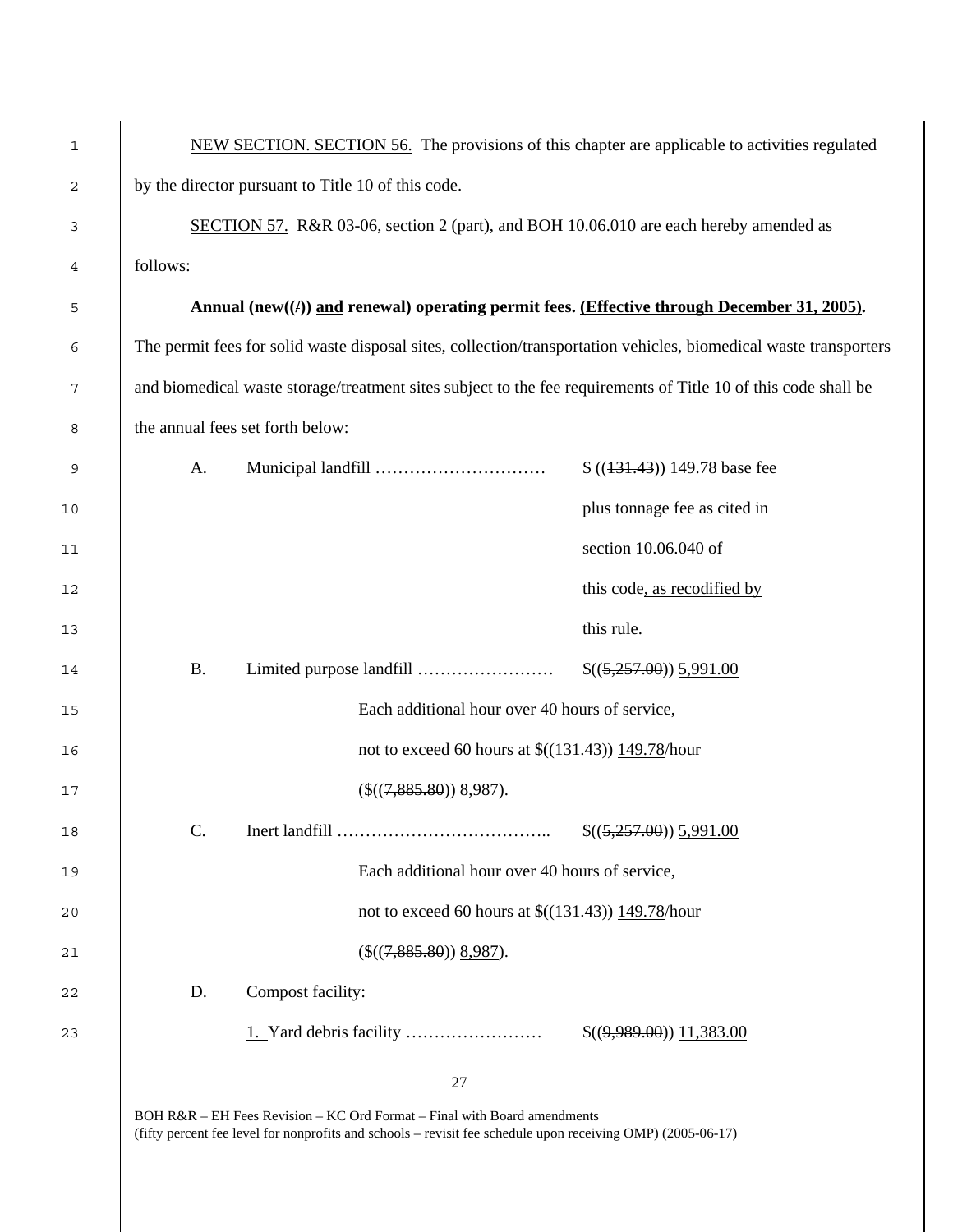| 1  |    | Each additional hour over 76 hours of service,                                                                                                              |
|----|----|-------------------------------------------------------------------------------------------------------------------------------------------------------------|
| 2  |    | not to exceed 114 hours at \$((131.43)) 149.78/hour (\$((14,983.02)) 17,175).                                                                               |
| 3  |    | 2. Facilities composting other feedstocks $\$(4,337.00)$ $\frac{4,943.00}{2}$                                                                               |
| 4  |    | Each additional hour over 33 hours of service,                                                                                                              |
| 5  |    | not to exceed 49.5 hours at \$((431.43)) 149.78/hour (\$((6,505.78)) 7,414).                                                                                |
| 6  | E. | $$(4,600.00)$ $5,242.00$                                                                                                                                    |
| 7  |    | Each additional hour over 35 hours of service,                                                                                                              |
| 8  |    | not to exceed 52.5 hours at $\frac{\left(\frac{131.43}{124.43}\right)149.78}{h}$ hour                                                                       |
| 9  |    | (\$((6,900.08))7,863).                                                                                                                                      |
| 10 | F. | Permanent MRW collection and storage facility\$((6,440.00) 7,339.00                                                                                         |
| 11 |    | Each additional hour over 49 hours of service,                                                                                                              |
| 12 |    | not to exceed 73.5 hours at $\frac{\left(\frac{131.43}{124.43}\right)149.78}{\text{hour }(\frac{\left(\frac{9660.10}{126.660.10}\right)11,009}{11.009)}}$ . |
| 13 | G. | Material recovery and recycling facility $\$((3,680.00)) \ 4,194.00)$                                                                                       |
| 14 |    | Each additional hour over 28 hours of service,                                                                                                              |
| 15 |    | not to exceed 42 hours at $$((131.43)) 149.78/hour$                                                                                                         |
| 16 |    | (\$((5,520.06)) 6,291).                                                                                                                                     |
| 17 | Н. | Energy recovery and incineration facility<br>\$((3,680.00)) 4,194.00<br>$\cdots$                                                                            |
| 18 |    | Each additional hour over 28 hours of service,                                                                                                              |
| 19 |    | not to exceed 42 hours at $\frac{\left(\frac{131.43}{124.43}\right)149.78}{h}$ hour                                                                         |
| 20 |    | (\$((5,520.06)) 6,291).                                                                                                                                     |
| 21 | I. | Closed landfill site<br>$$(4,206.00)$ 4,793.00                                                                                                              |
| 22 |    | Each additional hour over 32 hours of service,                                                                                                              |
| 23 |    | not to exceed 48 hours at $\frac{\left(\frac{131.43}{124.43}\right)149.78}{h}$ hour $\left(\frac{\left(\frac{6}{308.64}\right)}{h} \right)$                 |
|    |    |                                                                                                                                                             |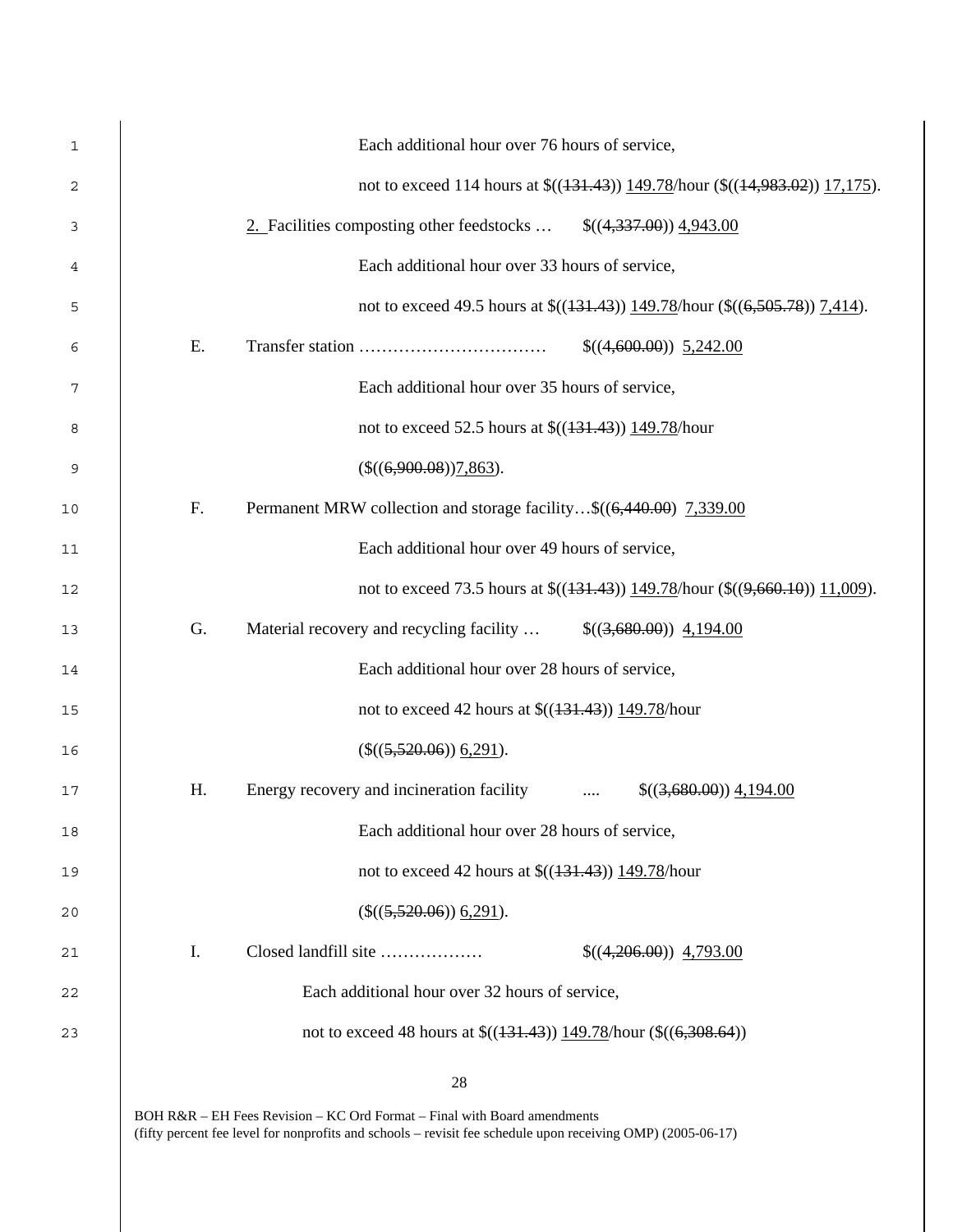| 1  |    | $7,189$ ).                                                                                                                                         |                                                  |
|----|----|----------------------------------------------------------------------------------------------------------------------------------------------------|--------------------------------------------------|
| 2  | J. |                                                                                                                                                    |                                                  |
| 3  |    | Each additional hour over 22 hours of service,                                                                                                     |                                                  |
| 4  |    | not to exceed 33 hours at $\frac{\frac{1}{3}(131.43)}{149.78}$ /hour $\frac{\frac{1}{3}(4337.19)}{149.78}$                                         |                                                  |
| 5  |    | $4,943$ ).                                                                                                                                         |                                                  |
| 6  | K. |                                                                                                                                                    |                                                  |
| 7  |    | Each additional hour over 18 hours of service,                                                                                                     |                                                  |
| 8  |    | not to exceed 27 hours at $\frac{\frac{1}{3}(1.43)}{149.78}$ /hour $\frac{\frac{1}{3}(3.458.61)}{149.78}$                                          |                                                  |
| 9  |    | $4,044$ ).                                                                                                                                         |                                                  |
| 10 | L. | Collection/transportation vehicle                                                                                                                  | $\frac{\{(131.43)\}\,149.78 \,\text{per}}{1000}$ |
| 11 |    |                                                                                                                                                    | vehicle location plus \$20.00                    |
| 12 |    |                                                                                                                                                    | for each vehicle                                 |
| 13 | M. | Biomedical waste transporter                                                                                                                       | \$448.00                                         |
| 14 |    | Each additional hour over 3 hours of                                                                                                               |                                                  |
| 15 |    | service\$((131.43)) 149.78/hour                                                                                                                    |                                                  |
| 16 | N. | Other solid waste facility (includes biomedical waste                                                                                              |                                                  |
| 17 |    |                                                                                                                                                    |                                                  |
| 18 |    | Each additional hour over 12 hours of service,                                                                                                     |                                                  |
| 19 |    | not to exceed 18 hours at $\frac{\left(\frac{131.43}{124.43}\right)149.78}{\text{hour}}$ (\\eta \text{(\ftext{2,365.74))}                          |                                                  |
| 20 |    | $2,696$ ).                                                                                                                                         |                                                  |
| 21 | O. | Storage/treatment piles                                                                                                                            | $$(2,366.00))$ 2,696.00                          |
| 22 |    | Each additional hour over 18 hours of service,                                                                                                     |                                                  |
| 23 |    | not to exceed 27 hours at $\frac{\left(\frac{131.43}{124.43}\right)149.78}{h}$ hour $\left(\frac{\left(\frac{3456.61}{124.456.61}\right)}{249.78}$ |                                                  |
|    |    |                                                                                                                                                    |                                                  |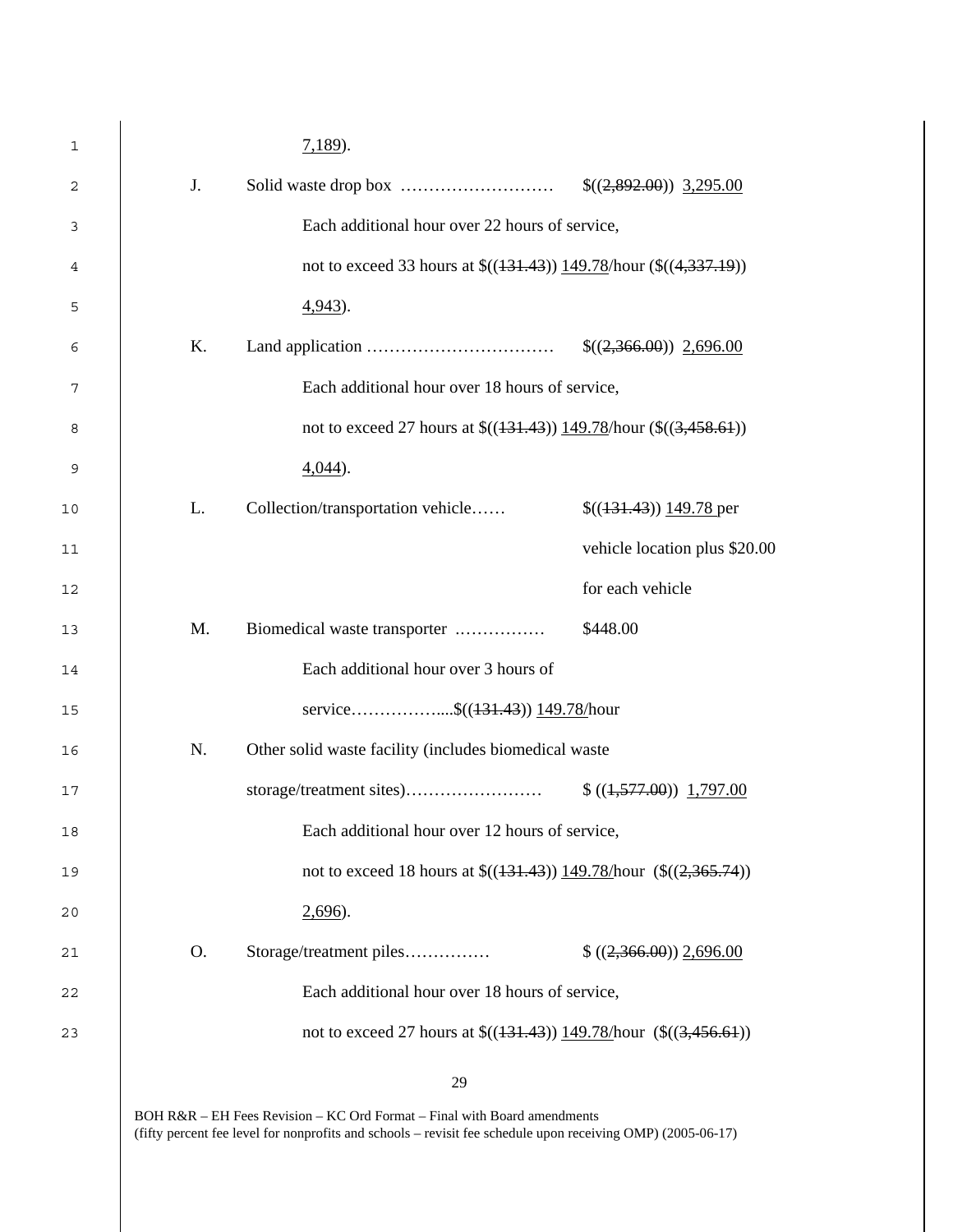| 1  | $4,044$ ).                                                                                               |
|----|----------------------------------------------------------------------------------------------------------|
| 2  | P.<br>Surface impoundments and tanks $\$ ((2,892.00)) \; 3,295.00$                                       |
| 3  | Each additional hour over 22 hours of service,                                                           |
| 4  | not to exceed 33 hours at $\frac{\left(\frac{131.43}{124.43}\right)149.78}{\text{hour}}$ (\f((4,337.19)) |
| 5  | $4,943$ .                                                                                                |
| 6  | Q.<br>Review fees for facilities providing notification of exemption from solid waste handling           |
| 7  | permitting, or other reporting in accordance with Chapter 10.12 of this code:                            |
| 8  |                                                                                                          |
| 9  | Each additional hour over 3.5                                                                            |
| 10 | hours\$( $(131.43)$ ) 149.78/hour                                                                        |
| 11 | (See section $((173-350-220(1)(b))10.12.173-350-220(1)(b))$ of this code for                             |
| 12 | permit exemption requirements.)                                                                          |
| 13 | 2. Material recovery and recycling facilities<br>$$(460.00)$ 524.00                                      |
| 14 | Each additional hour over 3.5                                                                            |
| 15 | hours\$ $((131.43))$ 149.78/hour                                                                         |
| 16 | (See Sections ( $(173-350-310(2)$ and $173-350-210(2))$ ) $10.12.173-350-310(2)$                         |
| 17 | and $10.12.173-350-210(2)$ of this code for permit exemption requirements.)                              |
| 18 | \$(460.00))<br>524.00                                                                                    |
|    | Each additional hour over 3.5                                                                            |
| 19 |                                                                                                          |
| 20 | hours\$( $(131.43)$ ) 149.78/hour                                                                        |
| 21 | (See Section $((173-350-320(1)(e)))$ 10.12.173-350-320(1)(e) of this code for                            |
| 22 | permit exemption requirements.)                                                                          |
| 23 | 4. Energy recovery and incineration facilities<br>\$(460.00) 524.00                                      |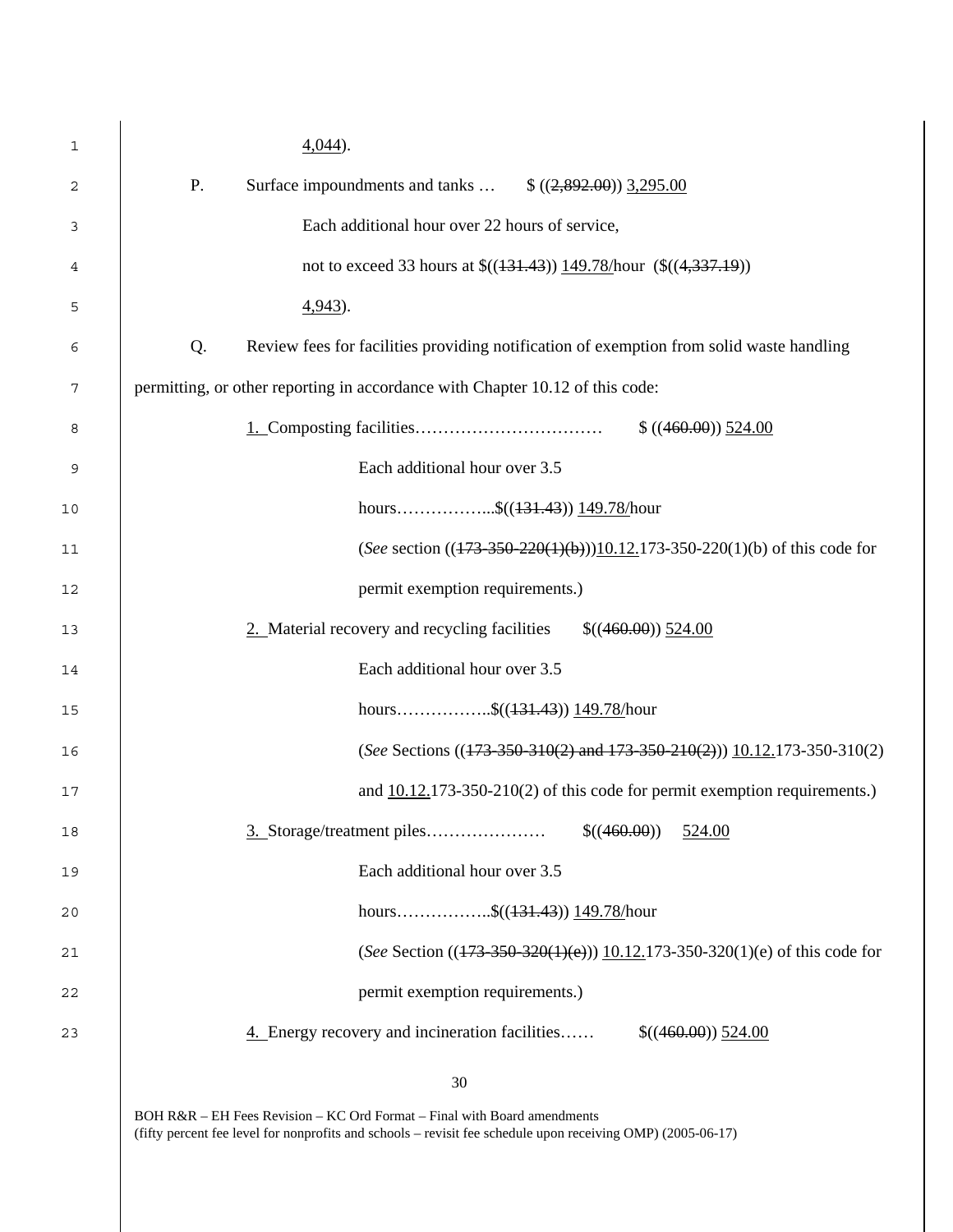| 1  | Each additional hour over 3.5 hours<br>\$(131.43))                                                            |  |  |  |
|----|---------------------------------------------------------------------------------------------------------------|--|--|--|
| 2  | 149.78/hour                                                                                                   |  |  |  |
| 3  | (See Section $((173-350-240(1)(e)))$ 10.12.173-350-240(1)(c) of this code for                                 |  |  |  |
| 4  | permit exemption requirements.)                                                                               |  |  |  |
| 5  | 5. Limited moderate risk waste facilities<br>$$(460.00)$ 524.00                                               |  |  |  |
| 6  | Each additional hour over 3.5 hours $\frac{\frac{1}{3}(131.43)}{149.78/h}$ hour                               |  |  |  |
| 7  | (See Section $((173-350-360(3)))$ 10.12.173-350-360(3) of this code for                                       |  |  |  |
| 8  | permit exemption requirements.)                                                                               |  |  |  |
| 9  | 6. Mobile systems and collection events:                                                                      |  |  |  |
| 10 | \$(460.00) 524.00                                                                                             |  |  |  |
| 11 | Each additional hour over 3.5 hours $\frac{\frac{1}{3}(131.43)}{149.78/h}$ hour                               |  |  |  |
| 12 |                                                                                                               |  |  |  |
| 13 | Each additional hour over 11 hours<br>$((131.43))$ 149.78/hour                                                |  |  |  |
| 14 | (See Section $((173-350-360(2)))$ 10.12.173-350-360(2) of this code for                                       |  |  |  |
| 15 | permit exemption requirements.)                                                                               |  |  |  |
| 16 | SECTION 58. BOH 10.06.010, as amended by this rule, is directed to be recodified in the BOH                   |  |  |  |
| 17 | chapter created under section 55 of this rule.                                                                |  |  |  |
| 18 | NEW SECTION. SECTION 59. There is hereby added to BOH title 2 a new section to read as                        |  |  |  |
| 19 | follows:                                                                                                      |  |  |  |
| 20 | Permit application – Plan review fees. (Effective through December 31, 2005). Plan review fees                |  |  |  |
| 21 | are assessed at the rate of a base fee plus an hourly fee up to the actual cost of performing the work. Plans |  |  |  |
| 22 | and specifications shall be accompanied by nonrefundable fee as follows:                                      |  |  |  |
| 23 | Base fee (includes 4 hours of plan review time) \$600.00                                                      |  |  |  |
|    | 31                                                                                                            |  |  |  |
|    | BOH R&R – EH Fees Revision – KC Ord Format – Final with Board amendments                                      |  |  |  |
|    | (fifty percent fee level for nonprofits and schools – revisit fee schedule upon receiving OMP) (2005-06-17)   |  |  |  |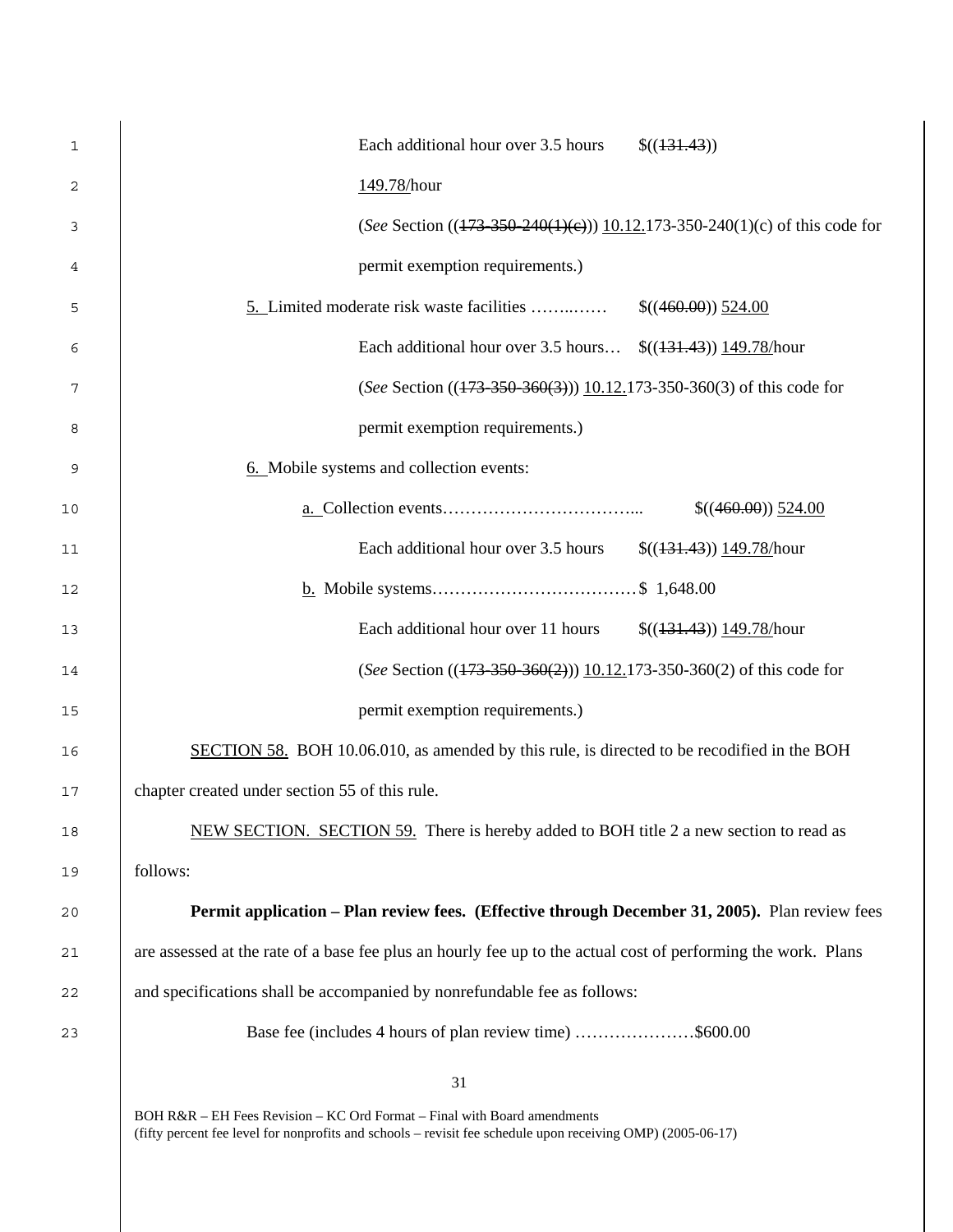| $\mathbf{1}$ | \$149.78/hour                                                                                                   |
|--------------|-----------------------------------------------------------------------------------------------------------------|
| 2            | SECTION 60. Section 59 of this rule is effective until December 31, 2005.                                       |
| 3            | SECTION 61. BOH 10.06.040, 10.06.050 and 10.0.060 are hereby recodified in the BOH chapter                      |
| 4            | created under section 55 of this rule.                                                                          |
| 5            | SECTION 62. R&R 03-06, section 2 (part) and BOH 10.06.070 are each hereby amended as follows:                   |
| 6            | Solid waste variance fee. Where the health officer is involved with official review and processing of           |
| 7            | requests for variance from these regulations, ((he/she)) the health director may grant the same as long as the  |
| 8            | action will not impair public health and safety. The nonrefundable fee for review of a variance request will be |
| 9            | charged at a rate equal to the cost of performing the service.                                                  |
| 10           | <b>SECTION 63.</b> BOH 10.06.070, as amended by this rule, is directed to be codified as a section in the       |
| 11           | BOH chapter created under section 55 of this rule.                                                              |
| 12           | SECTION 64. R&R 03-06, section 2 (part) and BOH 10.06.080 are each hereby amended as follows:                   |
| 13           | <b>Special services – Authority.</b> The health officer is authorized to charge such fees as $((he/she may))$   |
| 14           | the health officer deems necessary for the furnishing of special services or materials requested that are not   |
| 15           | ordinarily provided under permit or pursuant to statute. Such services and materials to be furnished may        |
| 16           | include but are not limited to the ((following:                                                                 |
| 17           | Reproduction and/or search of records and documents;<br>А.                                                      |
| $18\,$       | Examination)) examination, testing or inspection of particular products, materials,<br><b>B.</b>                |
| 19           | construction, equipment or appliances to determine their compliance with the provisions of Title 10 of this     |
| 20           | code or their acceptability for use.                                                                            |
| 21           | SECTION 65. BOH 10.06.080, as amended by this rule, is directed to be codified as a section in the              |
| 22           | BOH chapter created under section 55 of this rule.                                                              |
| 23           | <b>SECTION 66.</b> R&R 03-06, section 2 (part), and BOH 10.06.090 are each hereby amended as                    |
|              | 32                                                                                                              |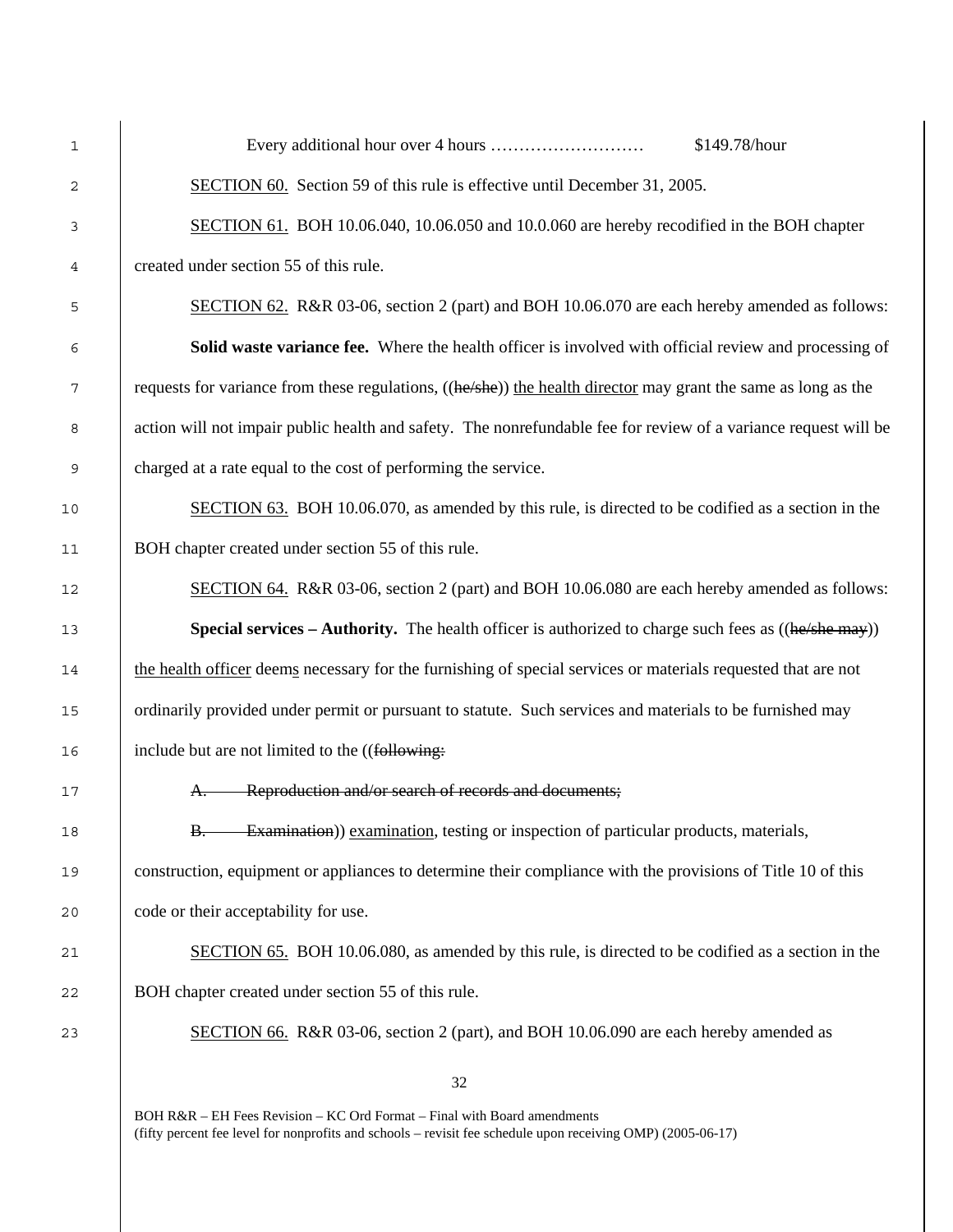follows:

| 2  | Special services – Terms and conditions. The health officer or ((his/her)) the health officer's                     |
|----|---------------------------------------------------------------------------------------------------------------------|
| 3  | authorized representative shall have full authority to specify the terms and conditions upon which special          |
| 4  | services and materials shall be made available, consistent with any applicable statutes and ordinances;             |
| 5  | provided, that any fees imposed pursuant to this authorization shall ((be reasonably equivalent to King             |
| 6  | County's)) not exceed the actual cost $((for))$ of furnishing the services and materials.                           |
| 7  | SECTION 67. BOH 10.06.090, as amended by this rule, is directed to be codified as a section in the                  |
| 8  | BOH chapter created under section 55 of this rule.                                                                  |
| 9  | SECTION 68. R&R 03-06, section 2 (part) and BOH 10.06.100 are each hereby amended as follows:                       |
| 10 | <b>Reexamination fee.</b> When plans and specifications that have been examined are altered and                     |
| 11 | resubmitted, an additional fee for the reexamination of such plans shall be assessed at the current cost of plan    |
| 12 | review. Where a duplicate set of approved plans is submitted for examination and approval at any time after a       |
| 13 | permit has been issued on the original approved plans, a fee shall be charged at the current cost of plan review    |
| 14 | for such examination and approval. Where a complete redesign of a site is submitted after one $((\text{+}))$ design |
| 15 | has been examined, a new review fee shall be charged in addition to the review fee for the first design. The        |
| 16 | examination of any further redesign shall be similarly charged.                                                     |
| 17 | SECTION 69. BOH 10.06.100, as amended by this rule, is directed to be codified as a section in the                  |
| 18 | BOH chapter created under section 55 of this rule.                                                                  |
| 19 | SECTION 70. R&R 03-06, section 2 (part), and BOH 10.06.010 are each hereby amended as                               |
| 20 | follows:                                                                                                            |
| 21 | Annual (new and renewal) operating permit fees. (Effective January 1, 2006, through December                        |
| 22 | 31, ((2005)) 2006). The permit fees for solid waste disposal sites, collection/transportation vehicles,             |
| 23 | biomedical waste transporters and biomedical waste storage/treatment sites subject to the fee requirements of       |
|    | 33                                                                                                                  |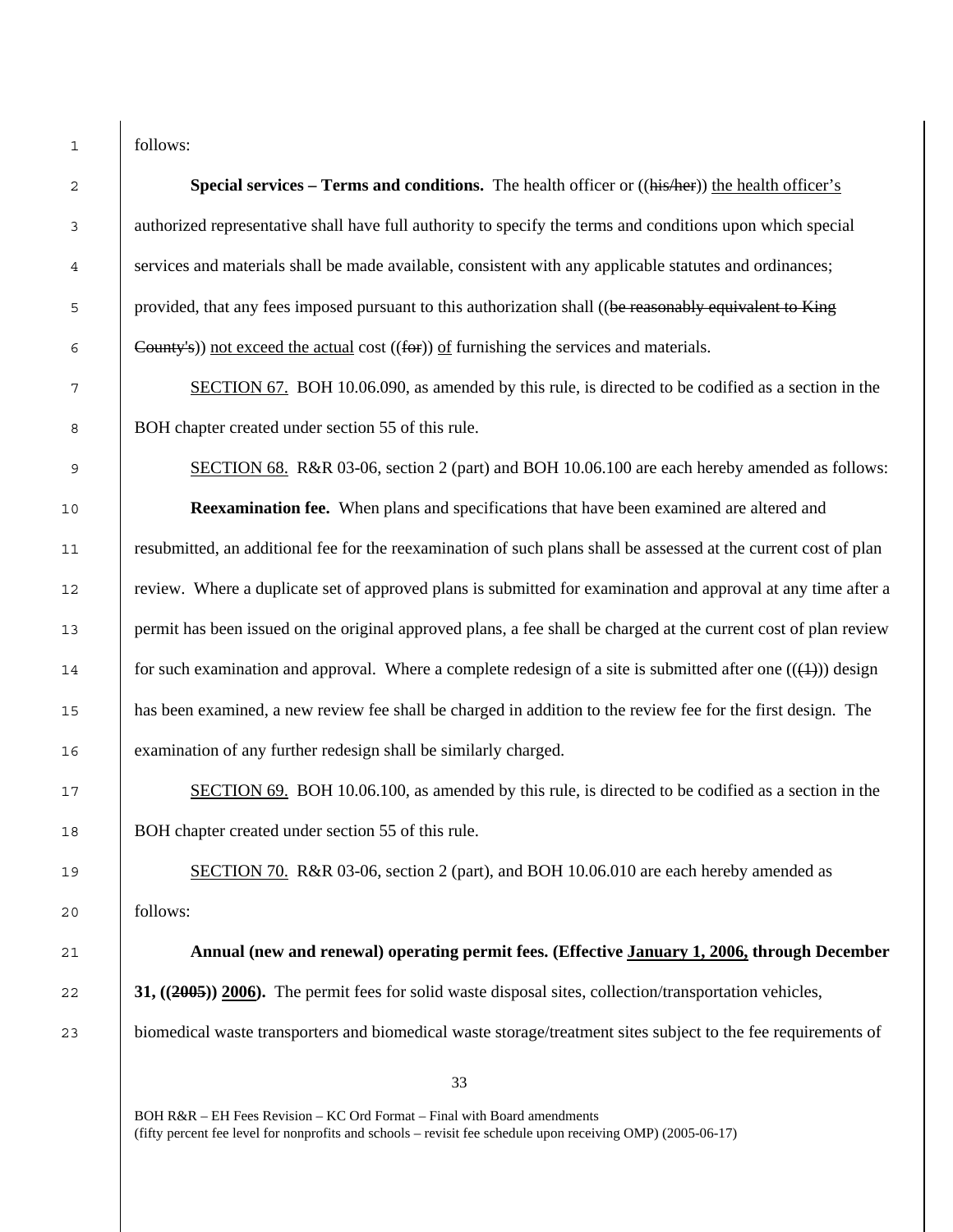| $\mathbf{1}$ |           | Title 10 of this code shall be the annual fees set forth below: |                                                                                                                                                     |
|--------------|-----------|-----------------------------------------------------------------|-----------------------------------------------------------------------------------------------------------------------------------------------------|
| 2            | А.        |                                                                 | $$(149.78))$ 157.27 base fee                                                                                                                        |
| 3            |           |                                                                 | plus tonnage fee as cited in                                                                                                                        |
| 4            |           |                                                                 | section 10.06.040 of                                                                                                                                |
| 5            |           |                                                                 | this code, as recodified by                                                                                                                         |
| 6            |           |                                                                 | this rule.                                                                                                                                          |
| 7            | <b>B.</b> |                                                                 | \$((5,991.00)) 6,291.00                                                                                                                             |
| 8            |           | Each additional hour over 40 hours of service,                  |                                                                                                                                                     |
| 9            |           | not to exceed 60 hours at $$((149.78)) 157.27/hour$             |                                                                                                                                                     |
| 10           |           | $($((8,987))\,9,436).$                                          |                                                                                                                                                     |
| 11           | C.        |                                                                 | \$((5,991.00)) 6,291.00                                                                                                                             |
| 12           |           | Each additional hour over 40 hours of service,                  |                                                                                                                                                     |
| 13           |           | not to exceed 60 hours at $$((149/78))$ 157.27/hour             |                                                                                                                                                     |
| 14           |           | $($((8,987))\,9.436).$                                          |                                                                                                                                                     |
| 15           | D.        | Compost facility:                                               |                                                                                                                                                     |
| 16           |           |                                                                 |                                                                                                                                                     |
| 17           |           | Each additional hour over 76 hours of service,                  |                                                                                                                                                     |
| 18           |           |                                                                 | not to exceed 114 hours at $\frac{\left(\frac{149.78}{15}\right)157.27}{$ hour $\left(\frac{\left(\frac{17.175}{15}\right)17.929}{17.929}\right)$ . |
| 19           |           | 2. Facilities composting other feedstocks                       | $$(4,943.00)$ $5,190.00$                                                                                                                            |
| 20           |           | Each additional hour over 33 hours of service,                  |                                                                                                                                                     |
| 21           |           |                                                                 | not to exceed 49.5 hours at $\frac{\left(\frac{149.78}{127.27}\right)157.27}{27}$ hour $\left(\frac{\left(\frac{7444}{14}\right)}{7.785}\right)$ .  |
| 22           | Ε.        |                                                                 | \$((5,242.00)) 5,504.00)                                                                                                                            |
| 23           |           | Each additional hour over 35 hours of service,                  |                                                                                                                                                     |
|              |           |                                                                 |                                                                                                                                                     |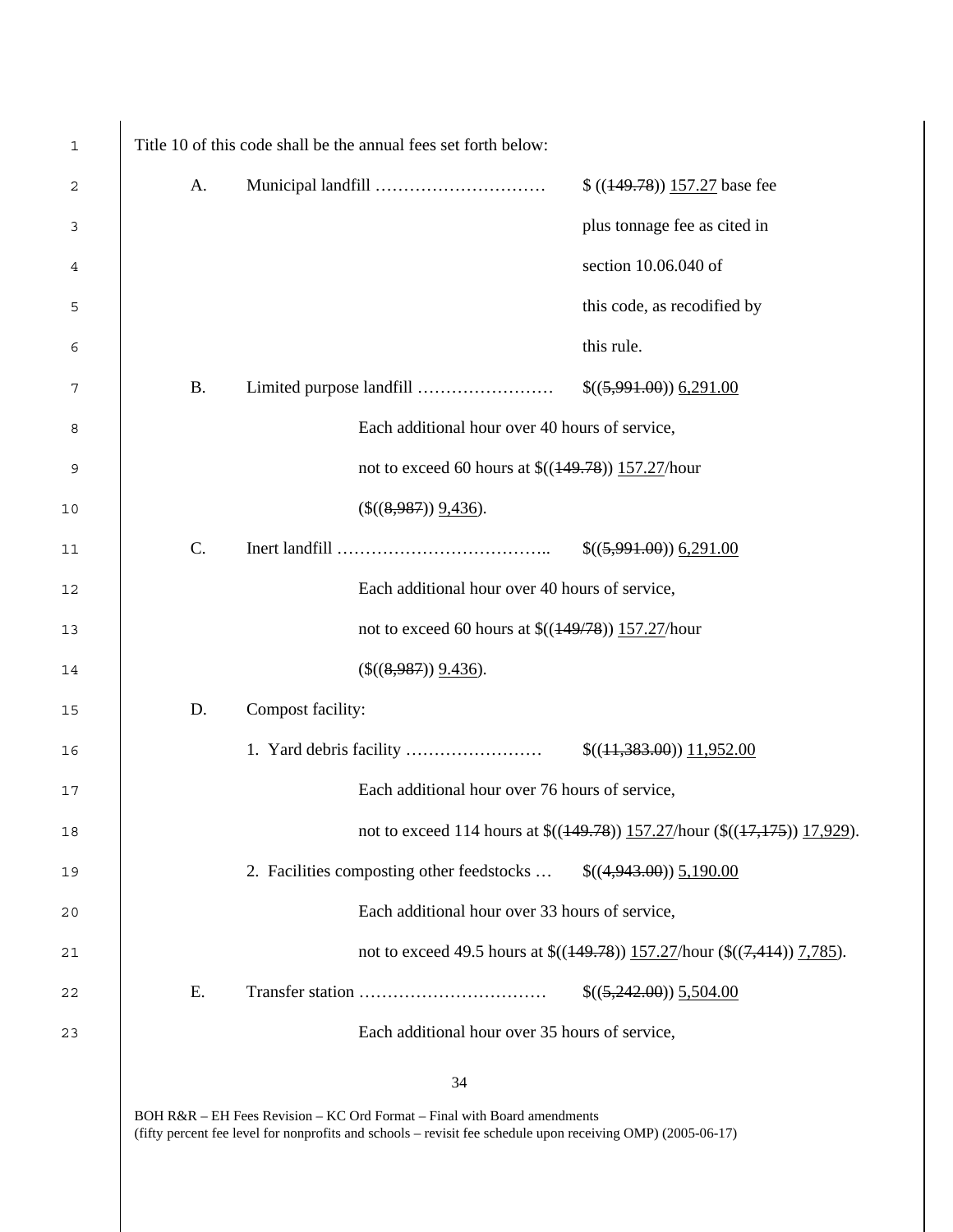| 1  |                                                                           | not to exceed 52.5 hours at $\frac{\left(\frac{149.78}{157.27}\right)}{157.27}$ hour                                                               |  |
|----|---------------------------------------------------------------------------|----------------------------------------------------------------------------------------------------------------------------------------------------|--|
| 2  | $(\$((7,863))\,8,257).$                                                   |                                                                                                                                                    |  |
| 3  | F.<br>Permanent MRW collection and storage facility\$((7,339.00) 7,706.00 |                                                                                                                                                    |  |
| 4  |                                                                           | Each additional hour over 49 hours of service,                                                                                                     |  |
| 5  |                                                                           | not to exceed 73.5 hours at $\frac{\left(\frac{149.78}{157.27}\right)}{157.27}$ hour                                                               |  |
| 6  |                                                                           | (\$((11,009)) 11,559).                                                                                                                             |  |
| 7  | G.                                                                        | Material recovery and recycling facility $\$((4,194.00))\ 4,404.00)$                                                                               |  |
| 8  |                                                                           | Each additional hour over 28 hours of service,                                                                                                     |  |
| 9  |                                                                           | not to exceed 42 hours at \$((149.78) 157.27/hour                                                                                                  |  |
| 10 |                                                                           | $(\$((6,291)) 6,605).$                                                                                                                             |  |
| 11 | Η.                                                                        | Energy recovery and incineration facility $\$((4,194.00))$ 4,404.00                                                                                |  |
| 12 |                                                                           | Each additional hour over 28 hours of service,                                                                                                     |  |
| 13 |                                                                           | not to exceed 42 hours at $$((149.78)) 157.27/hour$                                                                                                |  |
| 14 |                                                                           | (\$((6,291)) 6,605).                                                                                                                               |  |
| 15 | I.                                                                        |                                                                                                                                                    |  |
| 16 |                                                                           | Each additional hour over 32 hours of service,                                                                                                     |  |
| 17 |                                                                           | not to exceed 48 hours at $\frac{\left(\frac{1498.78}{157.27}\right)}{157.27}$ hour $\left(\frac{\left(\frac{7189}{157.27}\right)}{157.27}\right)$ |  |
| 18 |                                                                           | $7,549$ .                                                                                                                                          |  |
| 19 | J.                                                                        | $$(3,295.00)$ 3,460.00                                                                                                                             |  |
| 20 |                                                                           | Each additional hour over 22 hours of service,                                                                                                     |  |
| 21 |                                                                           | not to exceed 33 hours at $\frac{\left(\frac{149.78}{12}\right)157.27}{h}$ hour $\left(\frac{\left(\frac{4.943}{12}\right)}{h} \right)$            |  |
| 22 |                                                                           | $5,190$ ).                                                                                                                                         |  |
| 23 | K.                                                                        |                                                                                                                                                    |  |
|    |                                                                           |                                                                                                                                                    |  |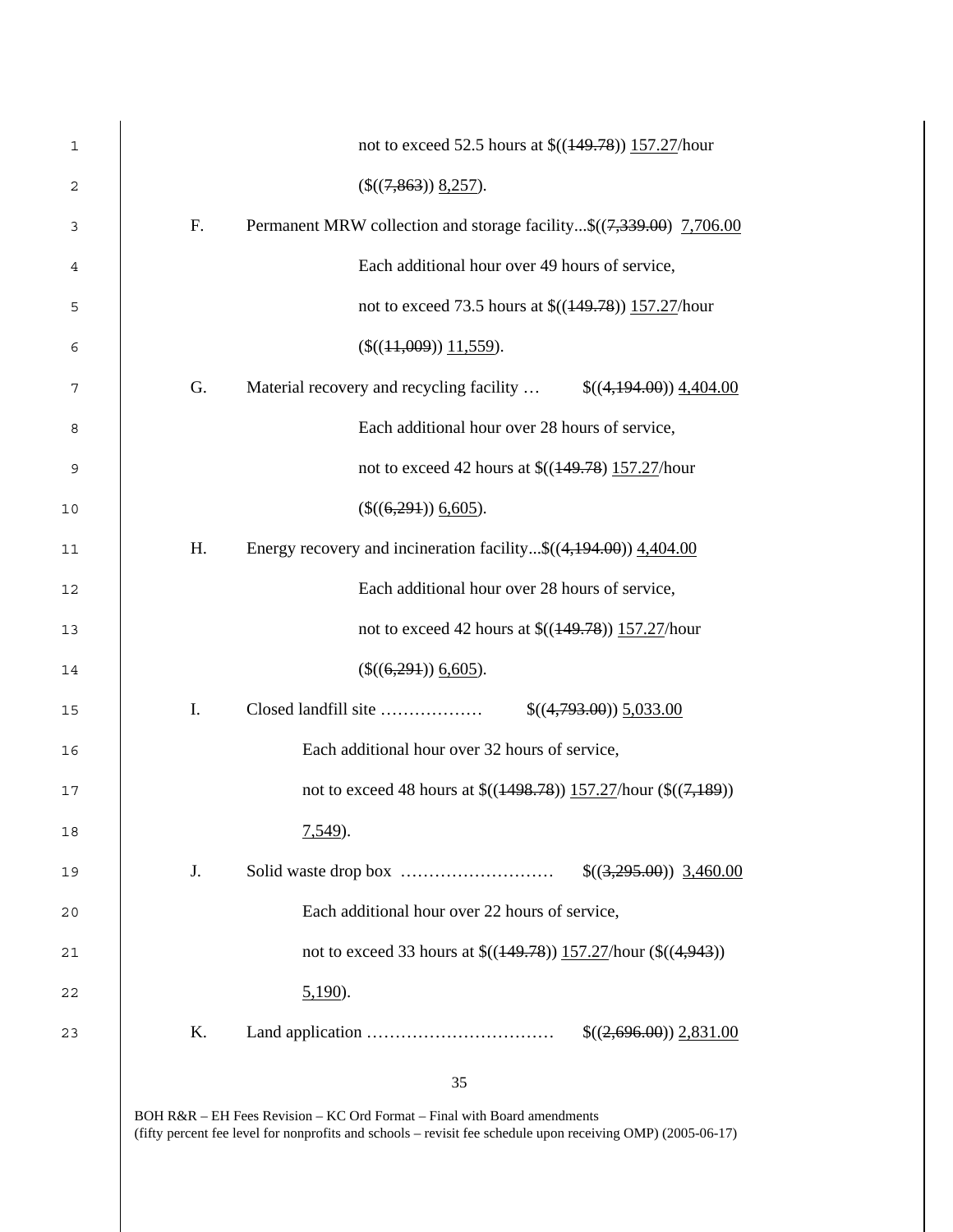| 1  | Each additional hour over 18 hours of service, |                                                                                                                                                   |                               |
|----|------------------------------------------------|---------------------------------------------------------------------------------------------------------------------------------------------------|-------------------------------|
| 2  |                                                | not to exceed 27 hours at $\frac{\left(\frac{149.78}{12}\right)157.27}{$ hour ( $\left(\frac{\left(\frac{4,044}{12}\right)}{4}\right)$            |                               |
| 3  |                                                | $4,246$ ).                                                                                                                                        |                               |
| 4  | L.                                             | Collection/transportation vehicle                                                                                                                 | $$(149.78))$ 157.27 per       |
| 5  |                                                |                                                                                                                                                   | vehicle location plus \$20.00 |
| 6  |                                                |                                                                                                                                                   | for each vehicle              |
| 7  | M.                                             | Biomedical waste transporter                                                                                                                      | \$(448.00) 472.00             |
| 8  |                                                | Each additional hour over 3 hours of                                                                                                              |                               |
| 9  |                                                | service\$((149.78)) 157.27/hour                                                                                                                   |                               |
| 10 | N.                                             | Other solid waste facility (includes biomedical waste                                                                                             |                               |
| 11 |                                                |                                                                                                                                                   |                               |
| 12 |                                                | Each additional hour over 12 hours of service,                                                                                                    |                               |
| 13 |                                                | not to exceed 18 hours at $\frac{\left(\frac{149.78}{157.27}\right)0.000 \times \left(\frac{\left(\frac{2}{5696}\right)}{157.27}\right)}{157.27}$ |                               |
| 14 |                                                | $2,831$ ).                                                                                                                                        |                               |
| 15 | O.                                             | Storage/treatment piles \$ ((2,696.00)) 2,831.00                                                                                                  |                               |
| 16 |                                                | Each additional hour over 18 hours of service,                                                                                                    |                               |
| 17 |                                                | not to exceed 27 hours at $\frac{\left(\frac{149.78}{157.27}\right)0.157.27}{0.001}$ (\$((4,044))                                                 |                               |
| 18 |                                                | $4,246$ ).                                                                                                                                        |                               |
| 19 | P.                                             | Surface impoundments and tanks $\frac{295.00}{3.460.00}$                                                                                          |                               |
| 20 |                                                | Each additional hour over 22 hours of service,                                                                                                    |                               |
| 21 |                                                | not to exceed 33 hours at $\frac{\left(\frac{149.78}{157.27}\right)}{157.27}$ hour $\left(\frac{\left(\frac{49.43}{157.27}\right)}{157.27}$       |                               |
| 22 |                                                | $5,190$ .                                                                                                                                         |                               |
| 23 | Q.                                             | Review fees for facilities providing notification of exemption from solid waste handling                                                          |                               |
|    |                                                |                                                                                                                                                   |                               |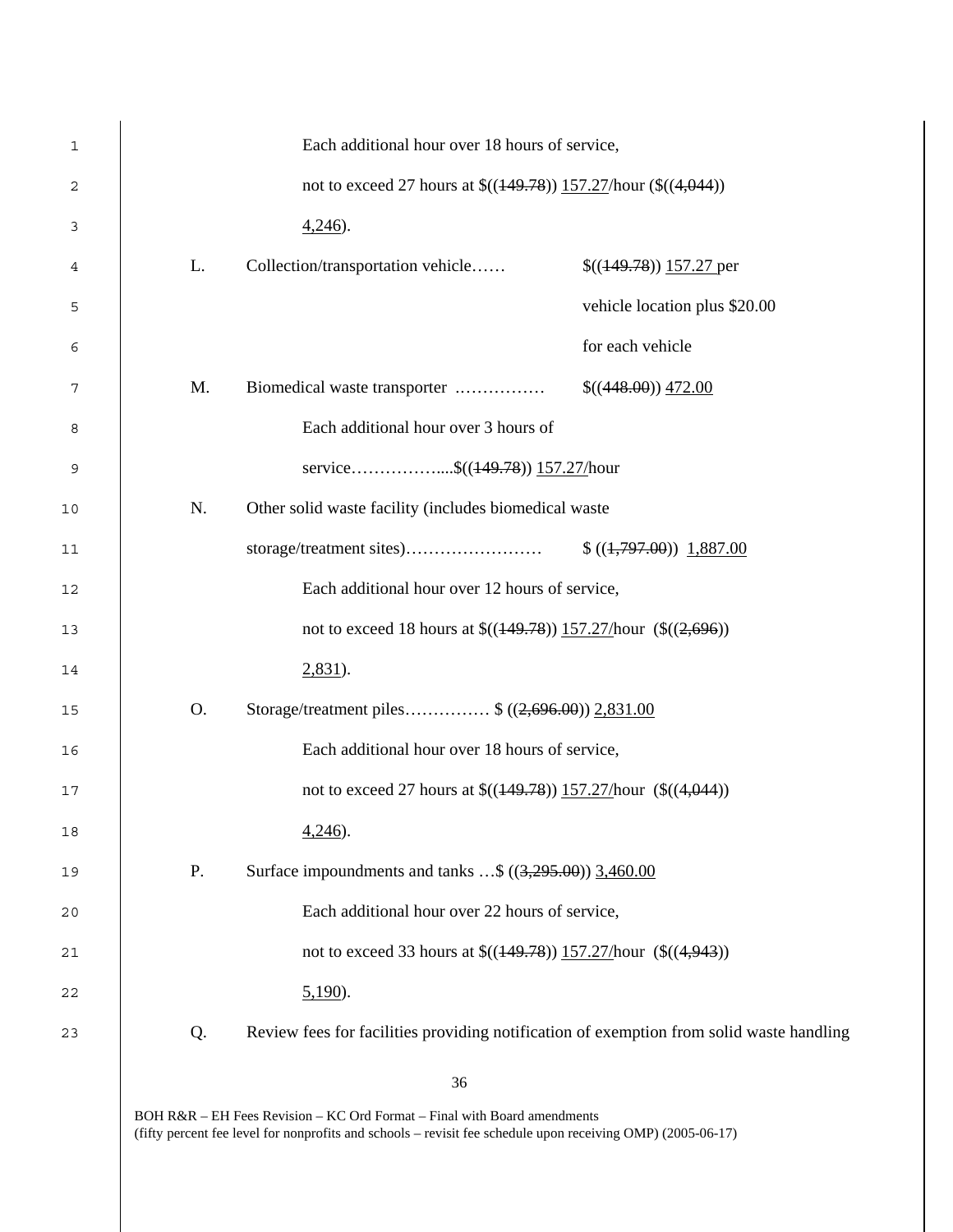| 1  | permitting, or other reporting in accordance with Chapter 10.12 of this code:   |
|----|---------------------------------------------------------------------------------|
| 2  |                                                                                 |
| 3  | Each additional hour over 3.5                                                   |
| 4  | hours\$( $(149.78)$ ) 157.27/hour                                               |
| 5  | (See section 10.12.173-350-220(1)(b) of this code for permit exemption          |
| 6  | requirements.)                                                                  |
| 7  | 2. Material recovery and recycling facilities $\$((524.00))\] 550.00$           |
| 8  | Each additional hour over 3.5                                                   |
| 9  | hours\$( $(149.78)$ ) 157.27/hour                                               |
| 10 | (See Sections 10.12.173-350-310(2) and 10.12.173-350-210(2) of this code        |
| 11 | for permit exemption requirements.)                                             |
| 12 |                                                                                 |
| 13 | Each additional hour over 3.5                                                   |
| 14 | hours\$( $(149.78)$ ) 157.27/hour                                               |
| 15 | (See Section 10.12.173-350-320(1)(e) of this code for permit exemption          |
| 16 | requirements.)                                                                  |
| 17 | 4. Energy recovery and incineration facilities $\frac{\sqrt{(524.00)}}{550.00}$ |
| 18 | Each additional hour over 3.5 hours<br>\$( (149.78))                            |
| 19 | 157.27/hour                                                                     |
| 20 | (See Section 10.12.173-350-240(1)(c) of this code for permit exemption          |
| 21 | requirements.)                                                                  |
| 22 | 5. Limited moderate risk waste facilities \$((524.00)) 550.00                   |
| 23 | Each additional hour over 3.5 hours\$((449.78)) 157.27/hour                     |
|    |                                                                                 |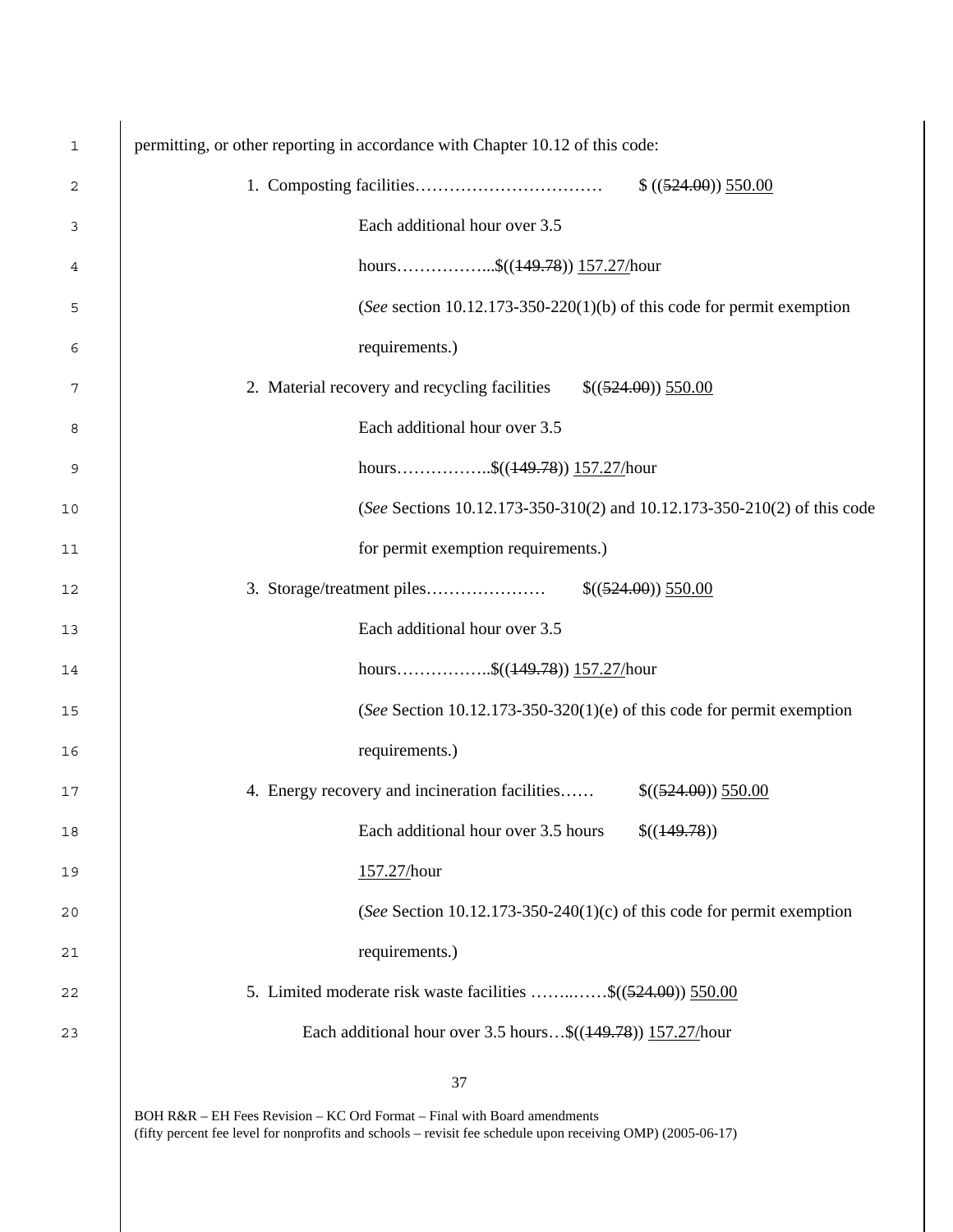| 1                    | (See Section 10.12.173-350-360(3) of this code for permit exemption                                           |  |
|----------------------|---------------------------------------------------------------------------------------------------------------|--|
| 2                    | requirements.)                                                                                                |  |
| 3                    | 6. Mobile systems and collection events:                                                                      |  |
| 4                    |                                                                                                               |  |
| 5                    | Each additional hour over 3.5 hours $\frac{\frac{1}{3}(149.78)}{27.27/h}$ hour                                |  |
| 6                    |                                                                                                               |  |
| 7                    | Each additional hour over 11 hours<br>$$(149.78))$ 157.27/hour                                                |  |
| 8                    | (See Section 10.12.173-350-360(2) of this code for permit exemption                                           |  |
| 9                    | requirements.)                                                                                                |  |
| 10                   | SECTION 71. Section 70 of this rule is effective from January 1, 2006, through December 31, 2006.             |  |
| 11                   | SECTION 72. R&R 03-06, section 2 (part), as amended by section 70 of this rule, and BOH                       |  |
| 12                   | 10.06.010 are each hereby amended as follows:                                                                 |  |
| 13                   | Annual (new and renewal) operating permit fees. (Effective January 1, ((2006)) 2007, through                  |  |
| 14                   | <b>December 31, ((2006)) 2007).</b> The permit fees for solid waste disposal sites, collection/transportation |  |
| 15                   | vehicles, biomedical waste transporters and biomedical waste storage/treatment sites subject to the fee       |  |
|                      |                                                                                                               |  |
|                      | requirements of Title 10 of this code shall be the annual fees set forth below:                               |  |
|                      | $((157.27))$ 165.13 base fee<br>A.                                                                            |  |
|                      | plus tonnage fee as cited in                                                                                  |  |
| 16<br>17<br>18<br>19 | section 10.06.040 of                                                                                          |  |
| 20                   | this code, as recodified by                                                                                   |  |
|                      | this rule.                                                                                                    |  |
| 21<br>22             | \$((6,291.00)) 6,605.00<br><b>B.</b>                                                                          |  |
| 23                   | Each additional hour over 40 hours of service,                                                                |  |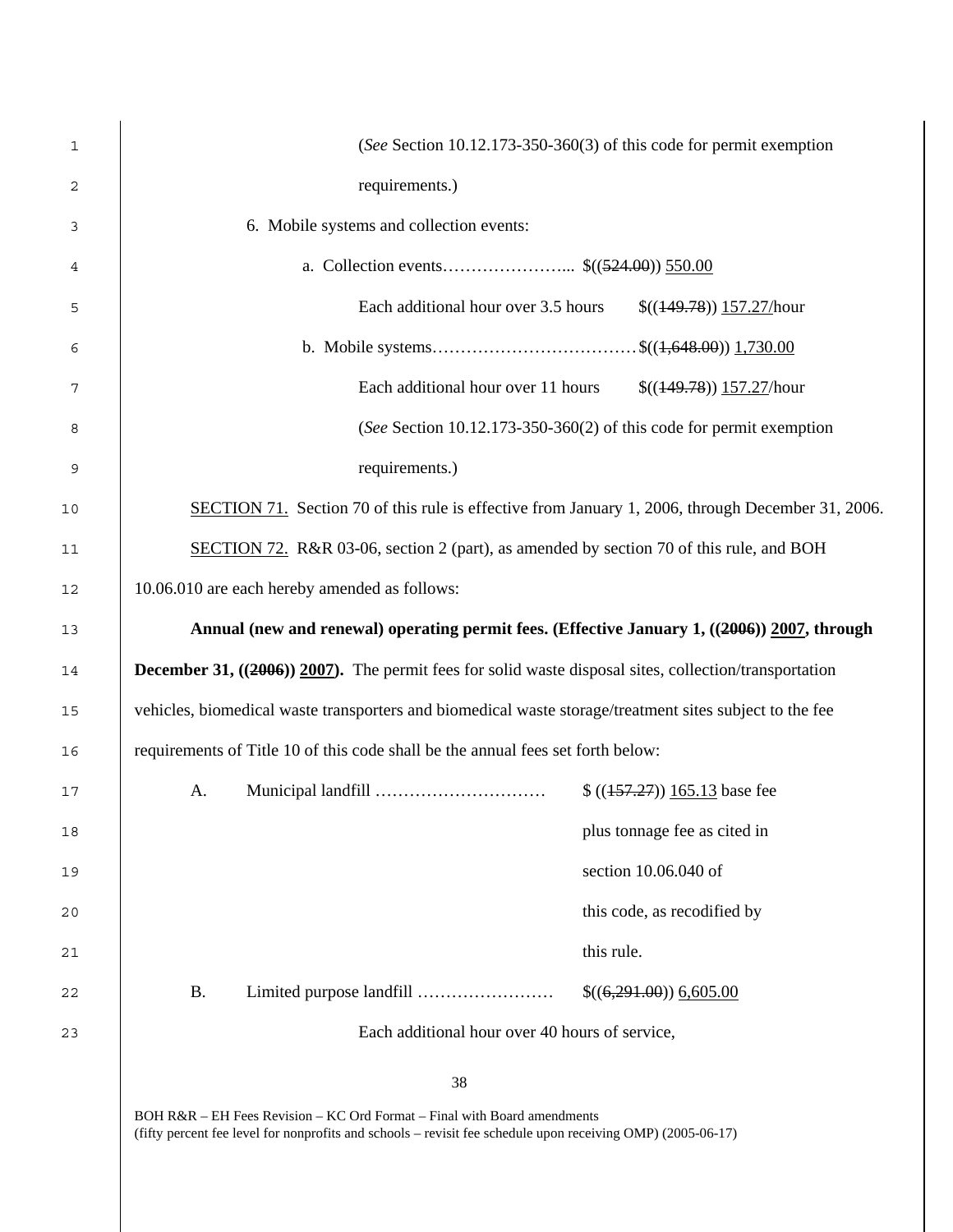| 1  |    | not to exceed 60 hours at $\frac{\left(\frac{157.27}{157.27}\right)165.13}{h}$ hour                                                                 |
|----|----|-----------------------------------------------------------------------------------------------------------------------------------------------------|
| 2  |    | $($((9,436))\ 9,908).$                                                                                                                              |
| 3  | C. |                                                                                                                                                     |
| 4  |    | Each additional hour over 40 hours of service,                                                                                                      |
| 5  |    | not to exceed 60 hours at $\frac{\left(\frac{157.27}{157.27}\right)165.13}{h}$ hour                                                                 |
| 6  |    | $(\$(9,436))$ $9,908)$ .                                                                                                                            |
| 7  | D. | Compost facility:                                                                                                                                   |
| 8  |    |                                                                                                                                                     |
| 9  |    | Each additional hour over 76 hours of service,                                                                                                      |
| 10 |    | not to exceed 114 hours at $\frac{\left(\frac{157.27}{157.27}\right)165.13}{\text{hour }(\frac{\left(\frac{17.929}{15.27}\right)18.825}{16.625}}$ . |
| 11 |    | 2. Facilities composting other feedstocks $\$((5,190.00)) \ 5,449.00)$                                                                              |
| 12 |    | Each additional hour over 33 hours of service,                                                                                                      |
| 13 |    | not to exceed 49.5 hours at $\frac{\mathcal{S}((157.27))}{165.13}$ hour $\left(\frac{\mathcal{S}((7,785))}{8.174}\right)$ .                         |
| 14 | Ε. |                                                                                                                                                     |
| 15 |    | Each additional hour over 35 hours of service,                                                                                                      |
| 16 |    | not to exceed 52.5 hours at $\frac{\left(\frac{157.27}{157.27}\right)165.13}{h}$ hour                                                               |
| 17 |    | $(\$(\$(\&\{257\})\&\{669\})$ .                                                                                                                     |
| 18 | F. | Permanent MRW collection and storage facility\$((7,706.00) 8,091.00                                                                                 |
| 19 |    | Each additional hour over 49 hours of service,                                                                                                      |
| 20 |    | not to exceed 73.5 hours at $\frac{\left(\frac{157.27}{157.27}\right)165.13}{h}$ hour                                                               |
| 21 |    | $($((11,559))$ 12,137).                                                                                                                             |
| 22 | G. | Material recovery and recycling facility<br>$$(4,404,00))$ 4,624.00                                                                                 |
| 23 |    | Each additional hour over 28 hours of service,                                                                                                      |
|    |    |                                                                                                                                                     |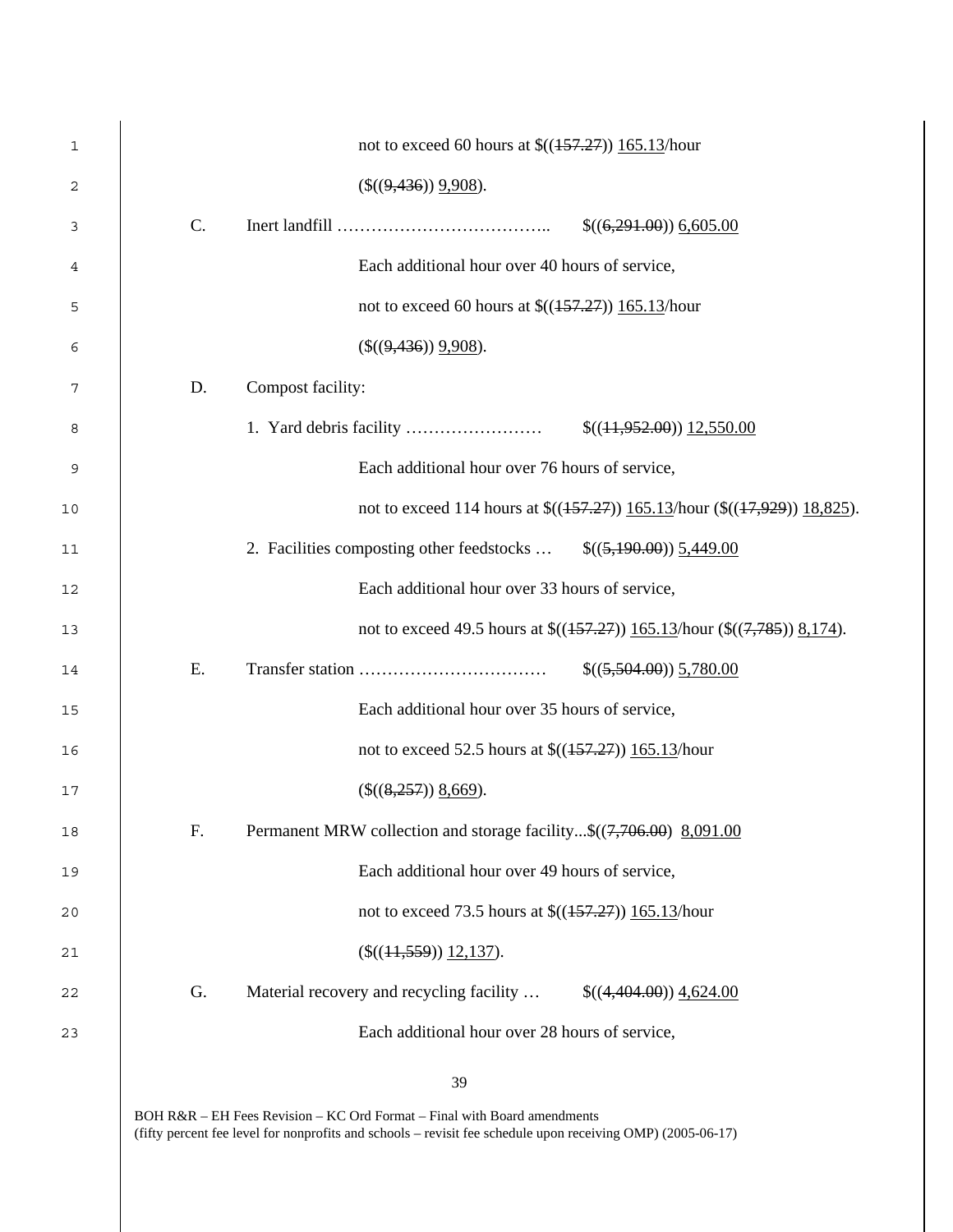| 1  |    | not to exceed 42 hours at $\frac{\left(\frac{157.27}{157.27}\right)165.13}{h}$ our                                                                |                               |
|----|----|---------------------------------------------------------------------------------------------------------------------------------------------------|-------------------------------|
| 2  |    | (\$((6,605)) 6,936).                                                                                                                              |                               |
| 3  | H. | Energy recovery and incineration facility $\$((4,404.00))\ 4,624.00)$                                                                             |                               |
| 4  |    | Each additional hour over 28 hours of service,                                                                                                    |                               |
| 5  |    | not to exceed 42 hours at $\frac{\left(\frac{157.27}{157.27}\right)165.13}{h}$ hour                                                               |                               |
| 6  |    | (\$((6,605)) 6,936).                                                                                                                              |                               |
| 7  | I. | Closed landfill site                                                                                                                              | \$((5,033.00)) 5,284.00       |
| 8  |    | Each additional hour over 32 hours of service,                                                                                                    |                               |
| 9  |    | not to exceed 48 hours at $\frac{\left(\frac{157.27}{157.27}\right)165.13}{h}$ hour $\left(\frac{\left(\frac{7549}{1549}\right)}{h} \right)$      |                               |
| 10 |    | $7,926$ .                                                                                                                                         |                               |
| 11 | J. |                                                                                                                                                   |                               |
| 12 |    | Each additional hour over 22 hours of service,                                                                                                    |                               |
| 13 |    | not to exceed 33 hours at $\frac{\left(\frac{157.27}{157.27}\right)165.13}{h}$ hour ( $\left(\frac{\left(\frac{5}{190}\right)}{2000}\right)$      |                               |
| 14 |    | $5,449$ .                                                                                                                                         |                               |
| 15 | K. |                                                                                                                                                   |                               |
| 16 |    | Each additional hour over 18 hours of service,                                                                                                    |                               |
| 17 |    | not to exceed 27 hours at $\frac{\left(\frac{157.27}{157.27}\right)165.13}{h}$ hour ( $\left(\frac{\left(\frac{4.246}{15.246}\right)}{h} \right)$ |                               |
| 18 |    | $4,459$ .                                                                                                                                         |                               |
| 19 | L. | Collection/transportation vehicle                                                                                                                 | $$(157.27))$ 165.13 per       |
| 20 |    |                                                                                                                                                   | vehicle location plus \$20.00 |
| 21 |    |                                                                                                                                                   | for each vehicle              |
| 22 | M. | Biomedical waste transporter                                                                                                                      | \$(472.00) 495.00             |
| 23 |    | Each additional hour over 3 hours of                                                                                                              |                               |
|    |    |                                                                                                                                                   |                               |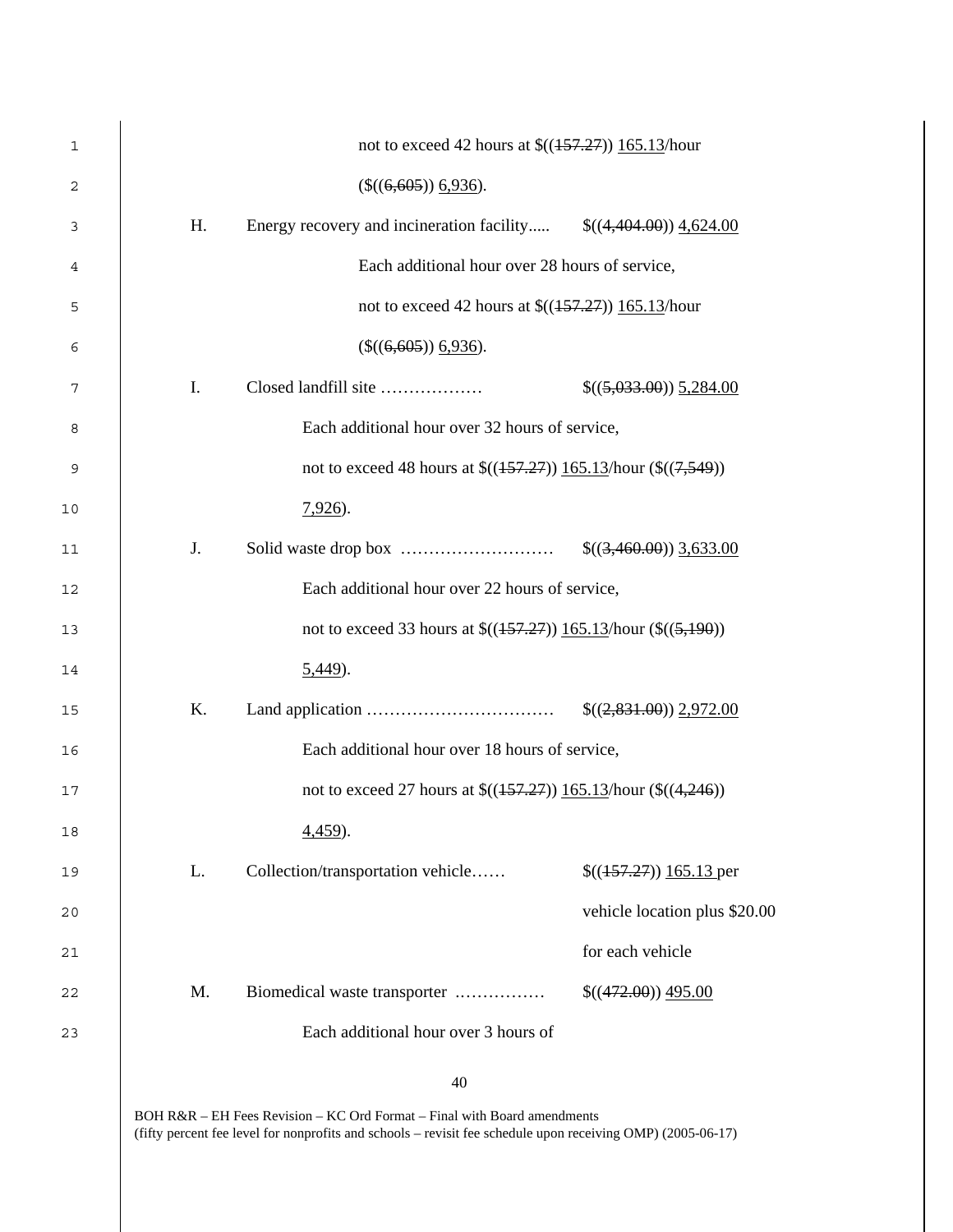| 1      | service\$( $(157.27)$ ) 165.13/hour                                                                                                        |
|--------|--------------------------------------------------------------------------------------------------------------------------------------------|
| 2      | N.<br>Other solid waste facility (includes biomedical waste                                                                                |
| 3      |                                                                                                                                            |
| 4      | Each additional hour over 12 hours of service,                                                                                             |
| 5      | not to exceed 18 hours at $\frac{\left(\frac{157.27}{157.27}\right)165.13}{h}$ (\$((2,381))                                                |
| 6      | $2,972$ ).                                                                                                                                 |
| 7      | O.                                                                                                                                         |
| 8      | Each additional hour over 18 hours of service,                                                                                             |
| 9      | not to exceed 27 hours at $\frac{\left(\frac{157.27}{165.13}\right)}{165.13}$ hour $\left(\frac{\left(\frac{4246}{165.13}\right)}{165.13}$ |
| 10     | $4,459$ .                                                                                                                                  |
| 11     | P.<br>Surface impoundments and tanks<br>$$((3,460.00))$ 3,633.00                                                                           |
| 12     | Each additional hour over 22 hours of service,                                                                                             |
| 13     | not to exceed 33 hours at $\frac{\left(\frac{157.27}{157.27}\right)165.13}{\text{hour}}$ (\$((5,190))                                      |
| 14     | $5,449$ .                                                                                                                                  |
| 15     | Review fees for facilities providing notification of exemption from solid waste handling<br>Q.                                             |
| 16     | permitting, or other reporting in accordance with Chapter 10.12 of this code:                                                              |
| 17     | 1. Composting facilities\$ ((550.00)) 578.00                                                                                               |
| $18\,$ | Each additional hour over 3.5                                                                                                              |
| 19     | hours\$( $(157.27)$ ) 165.13/hour                                                                                                          |
| 20     | (See section 10.12.173-350-220(1)(b) of this code for permit exemption                                                                     |
| 21     | requirements.)                                                                                                                             |
| 22     | 2. Material recovery and recycling facilities<br>\$((550.00)) 578.00                                                                       |
| 23     | Each additional hour over 3.5                                                                                                              |
|        |                                                                                                                                            |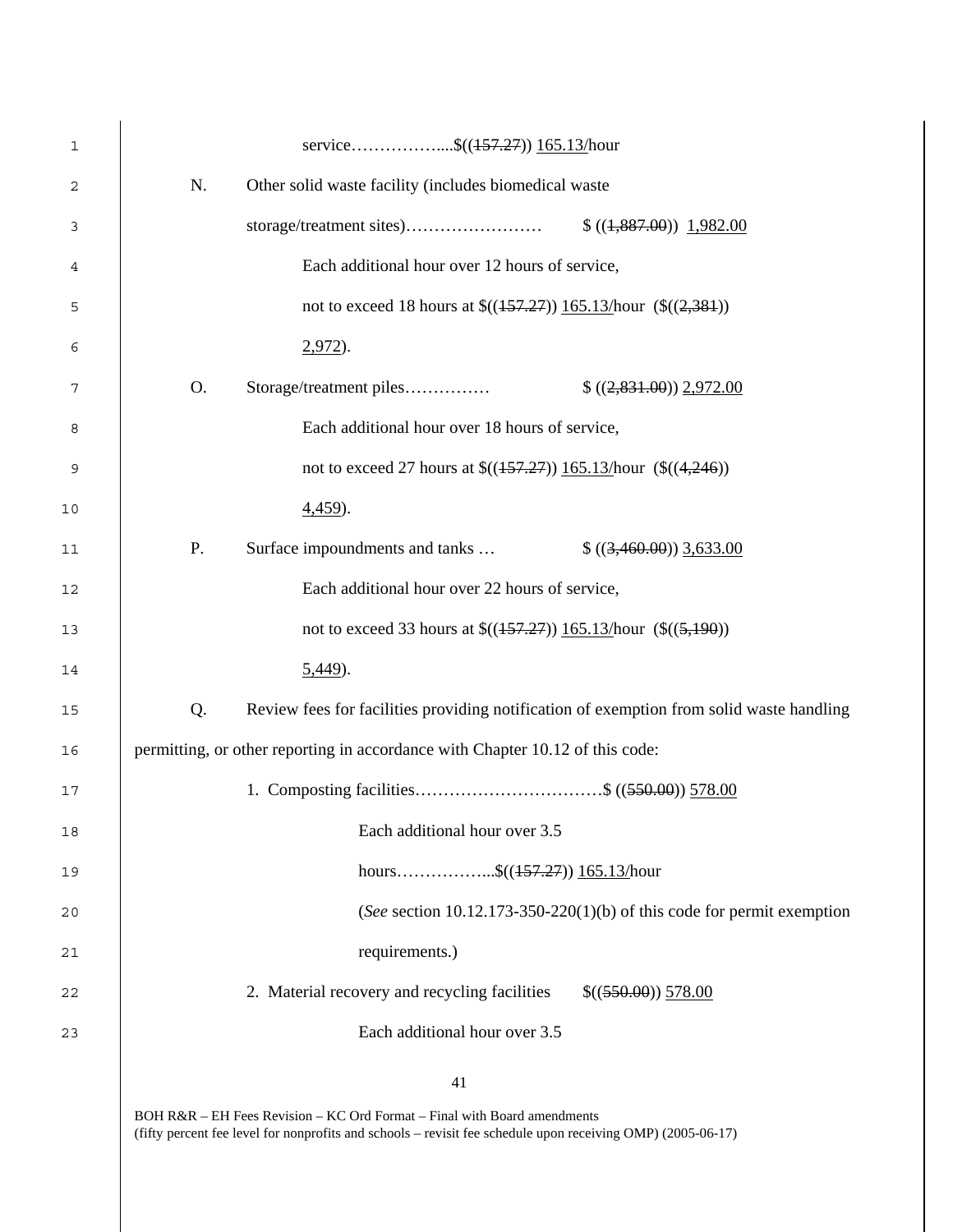| 1  | hours\$( $(157.27)$ ) 165.13/hour                                        |  |
|----|--------------------------------------------------------------------------|--|
| 2  | (See Sections 10.12.173-350-310(2) and 10.12.173-350-210(2) of this code |  |
| 3  | for permit exemption requirements.)                                      |  |
| 4  |                                                                          |  |
| 5  | Each additional hour over 3.5                                            |  |
| 6  | hours\$( $(\frac{157.27}{165.13/h}$ our                                  |  |
| 7  | (See Section 10.12.173-350-320(1)(e) of this code for permit exemption   |  |
| 8  | requirements.)                                                           |  |
| 9  | 4. Energy recovery and incineration facilities<br>\$((550.00)) 578.00    |  |
| 10 | Each additional hour over 3.5 hours<br>\$(157.27))                       |  |
| 11 | 165.13/hour                                                              |  |
| 12 | (See Section 10.12.173-350-240(1)(c) of this code for permit exemption   |  |
| 13 | requirements.)                                                           |  |
| 14 | 5. Limited moderate risk waste facilities \$((550.00)) 578.00            |  |
| 15 | Each additional hour over 3.5 hours $\$((157.27))$ 165.13/hour           |  |
| 16 | (See Section 10.12.173-350-360(3) of this code for permit exemption      |  |
| 17 | requirements.)                                                           |  |
| 18 | 6. Mobile systems and collection events:                                 |  |
| 19 |                                                                          |  |
| 20 | Each additional hour over 3.5 hours<br>$$(157.27))$ 165.13/hour          |  |
| 21 |                                                                          |  |
| 22 | Each additional hour over 11 hours<br>$$(149.78))$ 157.27/hour           |  |
| 23 | (See Section 10.12.173-350-360(2) of this code for permit exemption      |  |
|    |                                                                          |  |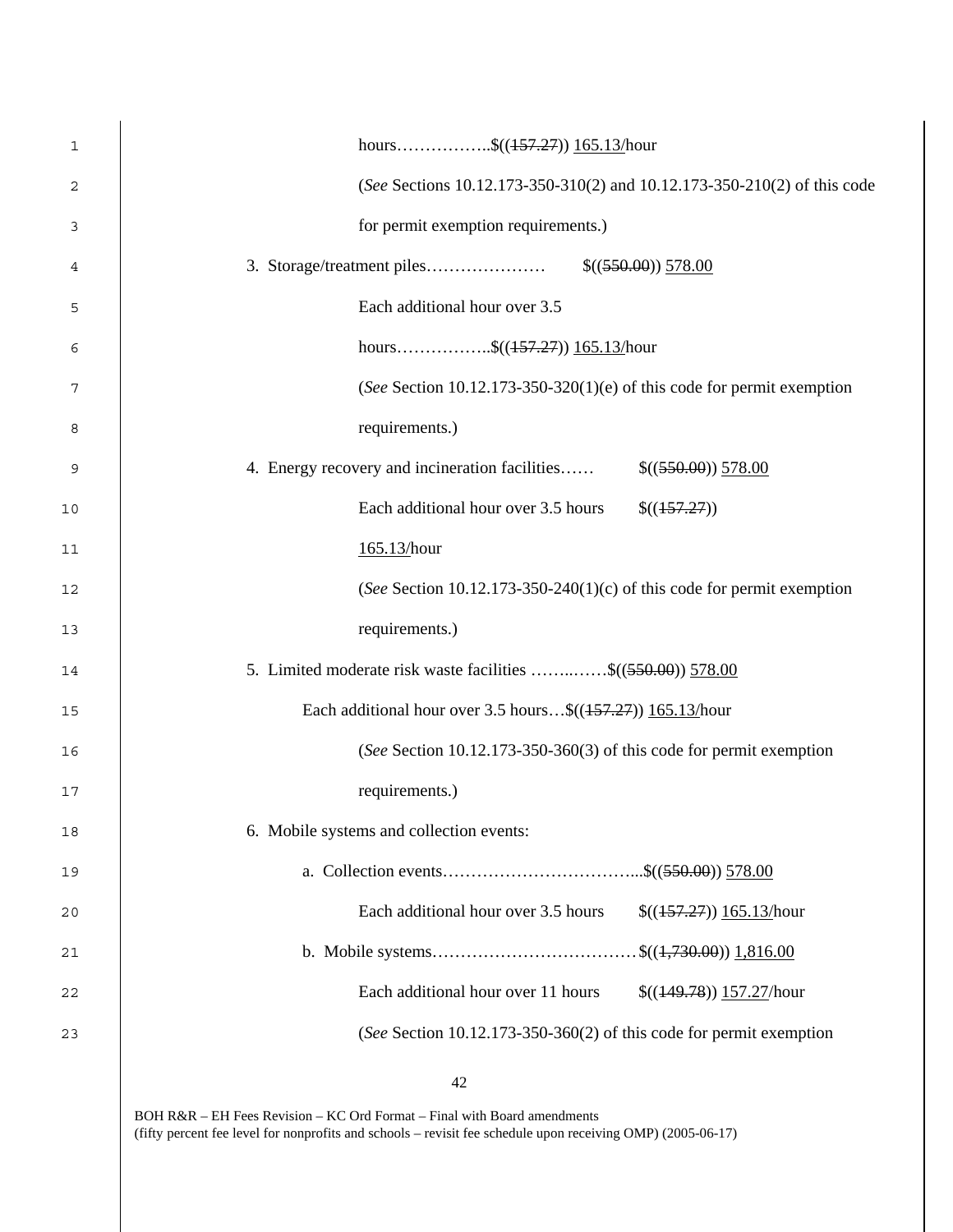| 1  |                                                                                                   | requirements.)                                                                                                                                                                          |                                                                                                                |
|----|---------------------------------------------------------------------------------------------------|-----------------------------------------------------------------------------------------------------------------------------------------------------------------------------------------|----------------------------------------------------------------------------------------------------------------|
| 2  | SECTION 73. Section 72 of this rule is effective from January 1, 2007, through December 31, 2007. |                                                                                                                                                                                         |                                                                                                                |
| 3  |                                                                                                   |                                                                                                                                                                                         | <b>SECTION 74.</b> R&R 03-06, section 2 (part), as amended by section 72 of this rule, and BOH                 |
| 4  | 10.06.010 are each hereby amended as follows:                                                     |                                                                                                                                                                                         |                                                                                                                |
| 5  |                                                                                                   |                                                                                                                                                                                         | Annual (new and renewal) operating permit fees. (Effective January 1, ((2007, through                          |
| 6  |                                                                                                   | <b>December 31, 2007</b> ) 2008, and thereafter). The permit fees for solid waste disposal sites,                                                                                       |                                                                                                                |
| 7  |                                                                                                   |                                                                                                                                                                                         | collection/transportation vehicles, biomedical waste transporters and biomedical waste storage/treatment sites |
| 8  |                                                                                                   | subject to the fee requirements of Title 10 of this code shall be the annual fees set forth below:                                                                                      |                                                                                                                |
| 9  | A.                                                                                                |                                                                                                                                                                                         | $$(165.13))$ 173.39 base fee                                                                                   |
| 10 |                                                                                                   |                                                                                                                                                                                         | plus tonnage fee as cited in                                                                                   |
| 11 |                                                                                                   |                                                                                                                                                                                         | section 10.06.040 of                                                                                           |
| 12 |                                                                                                   |                                                                                                                                                                                         | this code, as recodified by                                                                                    |
| 13 |                                                                                                   |                                                                                                                                                                                         | this rule.                                                                                                     |
| 14 | <b>B.</b>                                                                                         |                                                                                                                                                                                         | $$(6,605.00)$ 6,936.00                                                                                         |
| 15 |                                                                                                   | Each additional hour over 40 hours of service,                                                                                                                                          |                                                                                                                |
| 16 |                                                                                                   | not to exceed 60 hours at $\frac{\left(\frac{165.13}{173.39}\right)}{173.39}$ hour                                                                                                      |                                                                                                                |
| 17 |                                                                                                   | (\$((9,908)) 10,403).                                                                                                                                                                   |                                                                                                                |
| 18 | C.                                                                                                |                                                                                                                                                                                         | \$(6,605.00) 6,936.00                                                                                          |
| 19 |                                                                                                   | Each additional hour over 40 hours of service,                                                                                                                                          |                                                                                                                |
| 20 |                                                                                                   | not to exceed 60 hours at \$((465.13)) 173.39/hour                                                                                                                                      |                                                                                                                |
| 21 |                                                                                                   | $($((9,908))$ $10,403)$ .                                                                                                                                                               |                                                                                                                |
| 22 | Compost facility:<br>D.                                                                           |                                                                                                                                                                                         |                                                                                                                |
| 23 |                                                                                                   |                                                                                                                                                                                         | \$(12,550.00) 13.178.00                                                                                        |
|    |                                                                                                   | 43                                                                                                                                                                                      |                                                                                                                |
|    |                                                                                                   | BOH R&R – EH Fees Revision – KC Ord Format – Final with Board amendments<br>(fifty percent fee level for nonprofits and schools – revisit fee schedule upon receiving OMP) (2005-06-17) |                                                                                                                |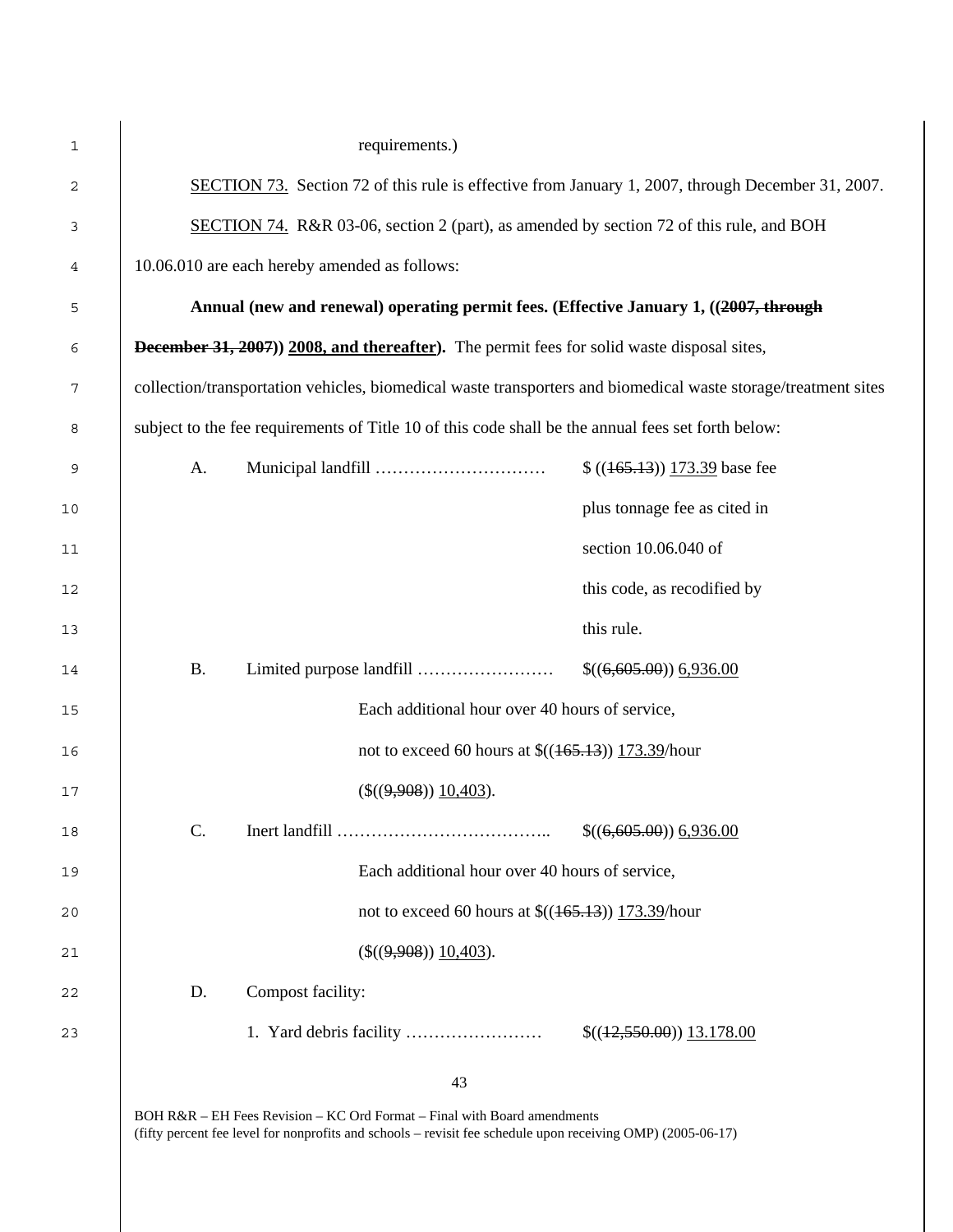| 1    | Each additional hour over 76 hours of service,                                                                                                         |
|------|--------------------------------------------------------------------------------------------------------------------------------------------------------|
| 2    | not to exceed 114 hours at $\frac{\left(\frac{165.13}{173.39}\right)}{173.39}$ hour $\left(\frac{\left(\frac{18,825}{18,825}\right)}{19.766}\right)$ . |
| 3    | 2. Facilities composting other feedstocks $\$((5,449.00))\ 5,722.00$                                                                                   |
| 4    | Each additional hour over 33 hours of service,                                                                                                         |
| 5    | not to exceed 49.5 hours at \$((165.13)) 173.39/hour (\$((8,174)) 8,583).                                                                              |
| 6    | E.<br>\$((5,780.00)) 6,069.00                                                                                                                          |
| 7    | Each additional hour over 35 hours of service,                                                                                                         |
| 8    | not to exceed 52.5 hours at $\frac{\left(\frac{165.13}{173.39}\right)}{173.39}$ hour                                                                   |
| 9    | $(\$(\$(8,669))\ 9,103)$ .                                                                                                                             |
| $10$ | F.<br>Permanent MRW collection and storage facility\$((8,091.00) 8,496.00                                                                              |
| 11   | Each additional hour over 49 hours of service,                                                                                                         |
| 12   | not to exceed 73.5 hours at $\frac{\left(\frac{165.13}{173.39}\right)}{173.39}$ hour                                                                   |
| 13   | $$(\$(\{(12,137))\ 12,744).$                                                                                                                           |
| 14   | G.<br>Material recovery and recycling facility<br>$$(4,624.00))$ 4,855.00                                                                              |
| 15   | Each additional hour over 28 hours of service,                                                                                                         |
| 16   | not to exceed 42 hours at $\frac{\left(\frac{165.13}{173.39}\right)}{173.39}$ hour                                                                     |
| 17   | $(\$((6,936)) 7,282).$                                                                                                                                 |
| 18   | Η.<br>Energy recovery and incineration facility<br>$$(4,624.00)$ $4,855.00$                                                                            |
| 19   | Each additional hour over 28 hours of service,                                                                                                         |
| 20   | not to exceed 42 hours at $\frac{\left(\frac{165.13}{125.13}\right)173.39}{h}$ hour                                                                    |
| 21   | $(\$((6,936)) 7,282).$                                                                                                                                 |
| 22   | Closed landfill site<br>I.<br>\$((5,284.00)) 5,548.00                                                                                                  |
| 23   | Each additional hour over 32 hours of service,                                                                                                         |
|      |                                                                                                                                                        |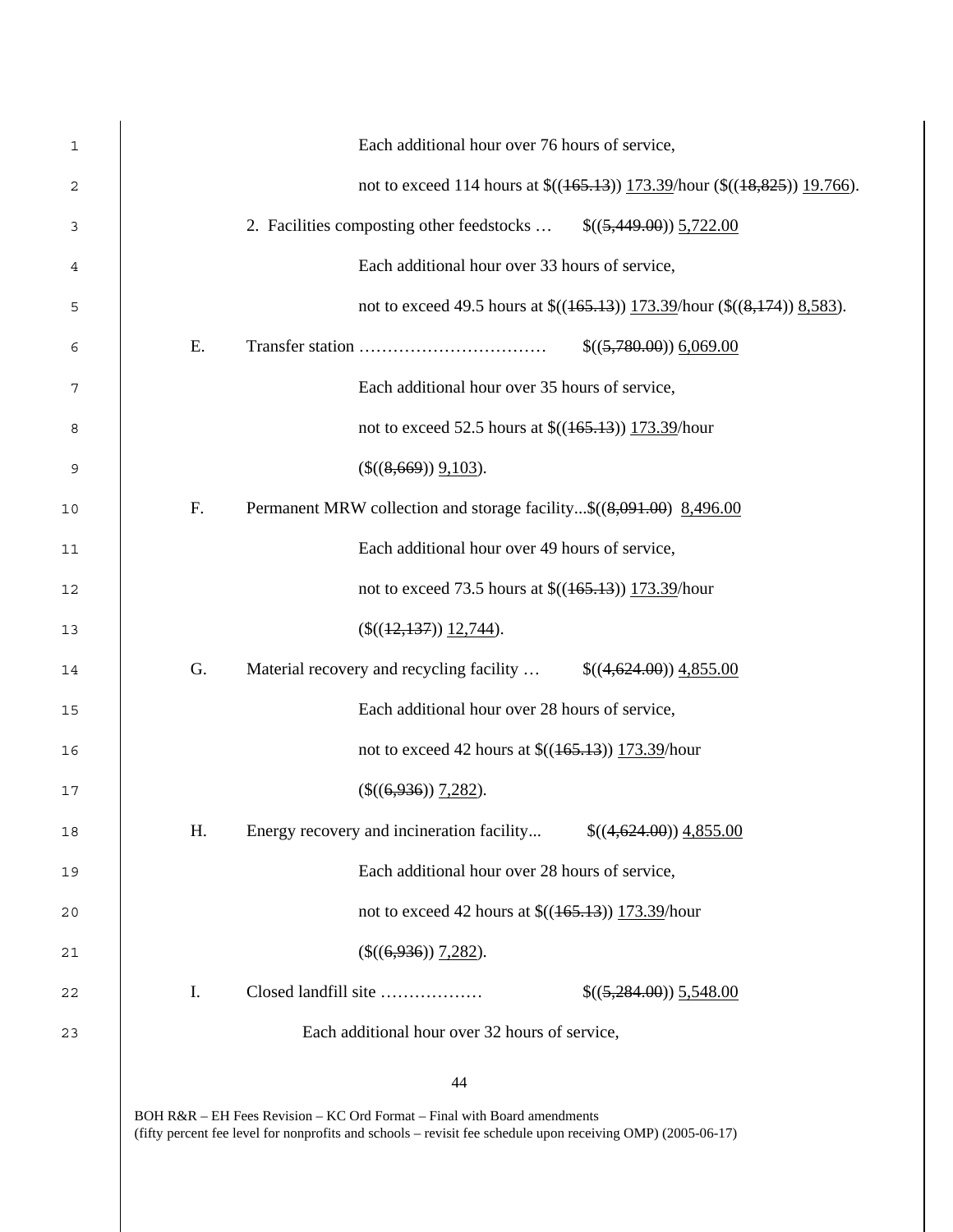| $\mathbf{1}$ |    | not to exceed 48 hours at $\frac{\mathcal{S}((165.13)) 173.39}{\text{hour } (\mathcal{S}((7,926))}$                                        |                                                               |
|--------------|----|--------------------------------------------------------------------------------------------------------------------------------------------|---------------------------------------------------------------|
| 2            |    | $8,323$ ).                                                                                                                                 |                                                               |
| 3            | J. |                                                                                                                                            |                                                               |
| 4            |    | Each additional hour over 22 hours of service,                                                                                             |                                                               |
| 5            |    | not to exceed 33 hours at $\frac{\left(\frac{165.13}{123.39}\right)}{173.39}$ hour $\left(\frac{\left(\frac{5449}{125.13}\right)}{173.39}$ |                                                               |
| 6            |    | $5,722$ ).                                                                                                                                 |                                                               |
| 7            | Κ. |                                                                                                                                            |                                                               |
| 8            |    | Each additional hour over 18 hours of service,                                                                                             |                                                               |
| 9            |    | not to exceed 27 hours at $\frac{\left(\frac{165.13}{173.39}\right)}{173.39}$ hour $\left(\frac{\left(\frac{4459}{175.13}\right)}{173.39}$ |                                                               |
| 10           |    | $4,682$ ).                                                                                                                                 |                                                               |
| 11           | L. | Collection/transportation vehicle                                                                                                          | $\frac{\{(165.13)\}\,173.39\,\text{per}}{173.39\,\text{per}}$ |
| 12           |    |                                                                                                                                            | vehicle location plus \$20.00                                 |
| 13           |    |                                                                                                                                            | for each vehicle                                              |
| 14           | M. | Biomedical waste transporter                                                                                                               | \$(495.00) 520.00                                             |
| 15           |    | Each additional hour over 3 hours of                                                                                                       |                                                               |
| 16           |    | service\$((165.13)) 173.39/hour                                                                                                            |                                                               |
| 17           | N. | Other solid waste facility (includes biomedical waster                                                                                     |                                                               |
| 18           |    |                                                                                                                                            | $$(1,982.00))$ 2,081.00                                       |
| 19           |    | Each additional hour over 12 hours of service,                                                                                             |                                                               |
| 20           |    | not to exceed 18 hours at $\frac{\left(\frac{465.13}{105.13}\right)}{173.39/h}$ (\$((2,972))                                               |                                                               |
| 21           |    | $3,121$ .                                                                                                                                  |                                                               |
| 22           | Ο. | Storage/treatment piles                                                                                                                    | $$(2,972.00))$ 3, 121.00                                      |
| 23           |    | Each additional hour over 18 hours of service,                                                                                             |                                                               |
|              |    |                                                                                                                                            |                                                               |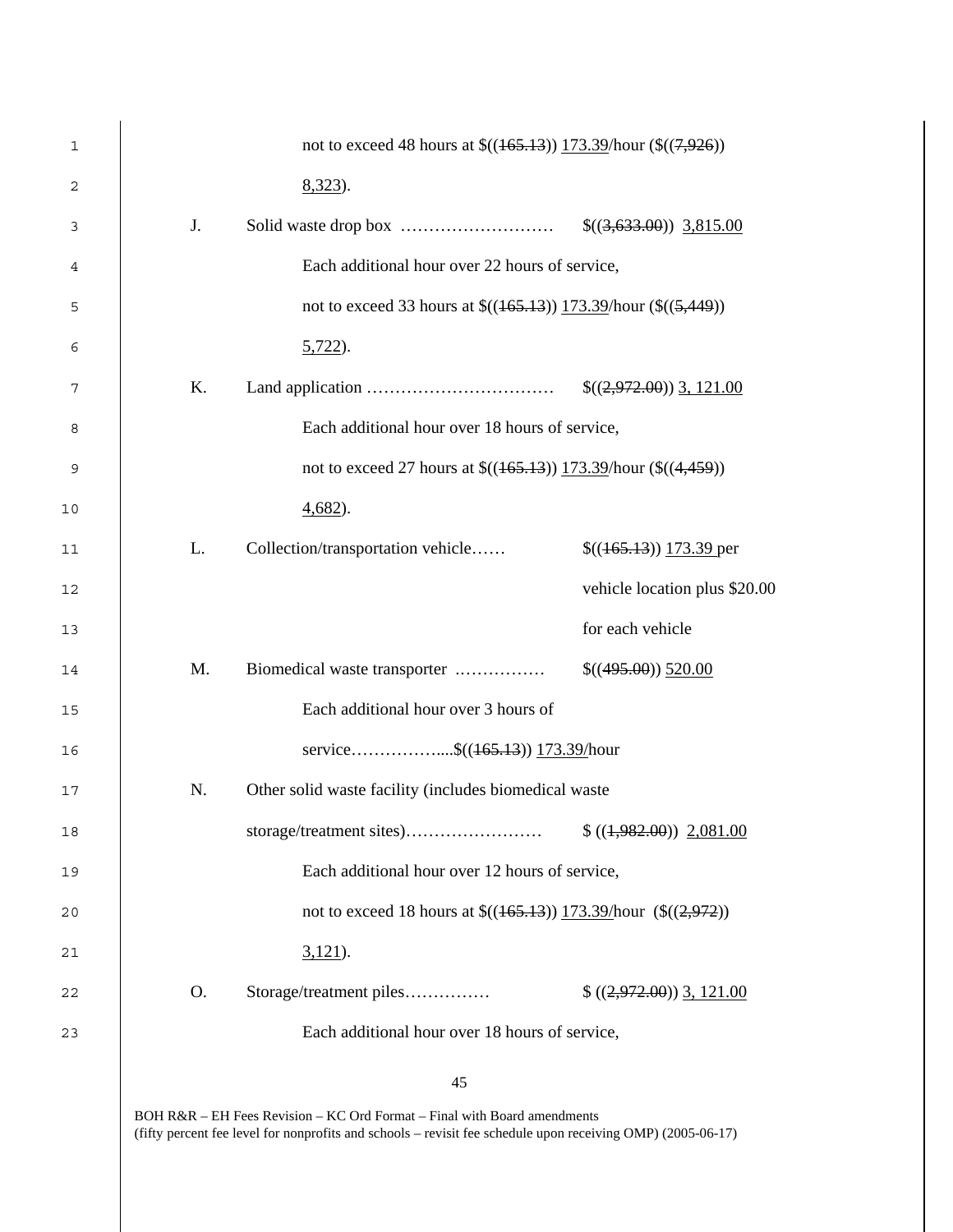| 1  | not to exceed 27 hours at $\frac{\mathcal{S}((165.13)) 173.39}{\text{hour}} (\mathcal{S}((4,459)))$ |
|----|-----------------------------------------------------------------------------------------------------|
| 2  | $4,682$ ).                                                                                          |
| 3  | P.<br>Surface impoundments and tanks $\$ ((3,633.00)) \; 3,815.00$                                  |
| 4  | Each additional hour over 22 hours of service,                                                      |
| 5  | not to exceed 33 hours at $\frac{\mathcal{S}((165.13)) 173.39}{\text{hour}} (\mathcal{S}((5,449))$  |
| 6  | $5,722$ ).                                                                                          |
| 7  | Q.<br>Review fees for facilities providing notification of exemption from solid waste handling      |
| 8  | permitting, or other reporting in accordance with Chapter 10.12 of this code:                       |
| 9  |                                                                                                     |
| 10 | Each additional hour over 3.5                                                                       |
| 11 | hours\$( $(165.13)$ ) 173.39/hour                                                                   |
| 12 | (See section 10.12.173-350-220(1)(b) of this code for permit exemption                              |
| 13 | requirements.)                                                                                      |
| 14 | 2. Material recovery and recycling facilities<br>\$((578.00)) 607.00                                |
| 15 | Each additional hour over 3.5                                                                       |
| 16 | hours\$( $(165.13)$ ) 173.39/hour                                                                   |
| 17 | (See Sections 10.12.173-350-310(2) and 10.12.173-350-210(2) of this code                            |
| 18 | for permit exemption requirements.)                                                                 |
| 19 | \$((578.00)) 607.00                                                                                 |
| 20 | Each additional hour over 3.5                                                                       |
| 21 | hours\$( $(165.13)$ ) 173.39/hour                                                                   |
| 22 | (See Section 10.12.173-350-320(1)(e) of this code for permit exemption                              |
| 23 | requirements.)                                                                                      |
|    |                                                                                                     |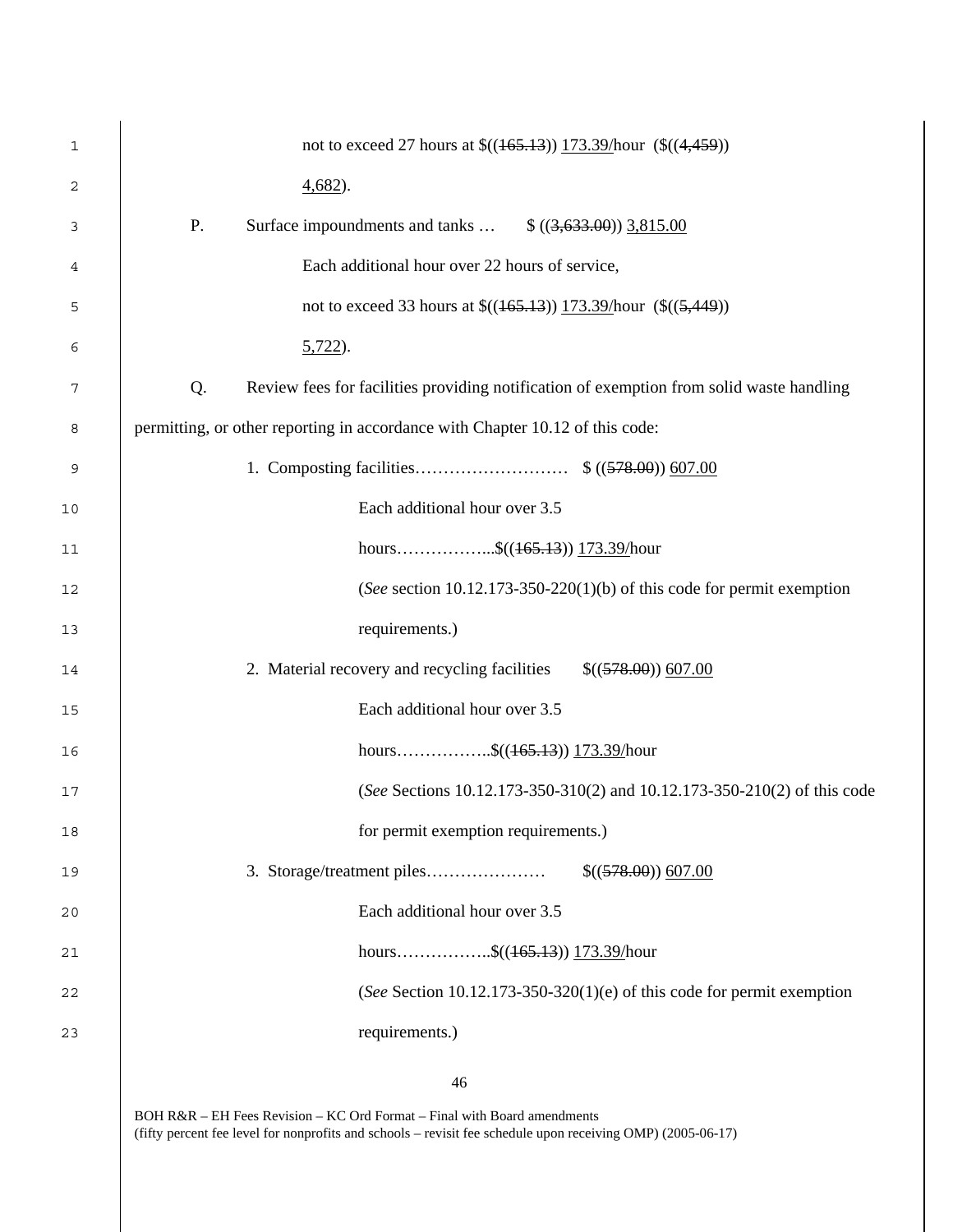| 1  | 4. Energy recovery and incineration facilities\$((578.00)) 607.00                                                  |
|----|--------------------------------------------------------------------------------------------------------------------|
| 2  | Each additional hour over 3.5 hours<br>\$(165.13))                                                                 |
| 3  | 173.39/hour                                                                                                        |
| 4  | (See Section 10.12.173-350-240(1)(c) of this code for permit exemption                                             |
| 5  | requirements.)                                                                                                     |
| 6  | 5. Limited moderate risk waste facilities \$((578.00)) 607.00                                                      |
| 7  | Each additional hour over 3.5 hours $\$((165.13))$ 173.39/hour                                                     |
| 8  | (See Section 10.12.173-350-360(3) of this code for permit exemption                                                |
| 9  | requirements.)                                                                                                     |
| 10 | 6. Mobile systems and collection events:                                                                           |
| 11 | \$((578.00)) 607.00                                                                                                |
| 12 | Each additional hour over 3.5 hours<br>\$(165.13) 173.39/hour                                                      |
| 13 |                                                                                                                    |
| 14 | Each additional hour over 11 hours<br>$$(165.13))$ 173.39/hour                                                     |
| 15 | (See Section 10.12.173-350-360(2) of this code for permit exemption                                                |
| 16 | requirements.)                                                                                                     |
| 17 | <b>SECTION 75.</b> Section 74 of this rule is effective beginning January 1, 2008.                                 |
| 18 | SECTION 76. Section 59 of this rule is hereby amended to read as follows:                                          |
| 19 | Permit application - Plan review fees. (Effective January 1, 2006, through December 31,                            |
| 20 | $((2005))$ 2006). Plan review fees are assessed at the rate of a base fee plus an hourly fee up to the actual cost |
| 21 | of performing the work. Plans and specifications shall be accompanied by nonrefundable fee as follows:             |
| 22 | Base fee (includes 4 hours of plan review time)<br>\$(600.00) 629.00                                               |
| 23 | Every additional hour over 4 hours<br>\$(149.78) 157.27/hour                                                       |
|    |                                                                                                                    |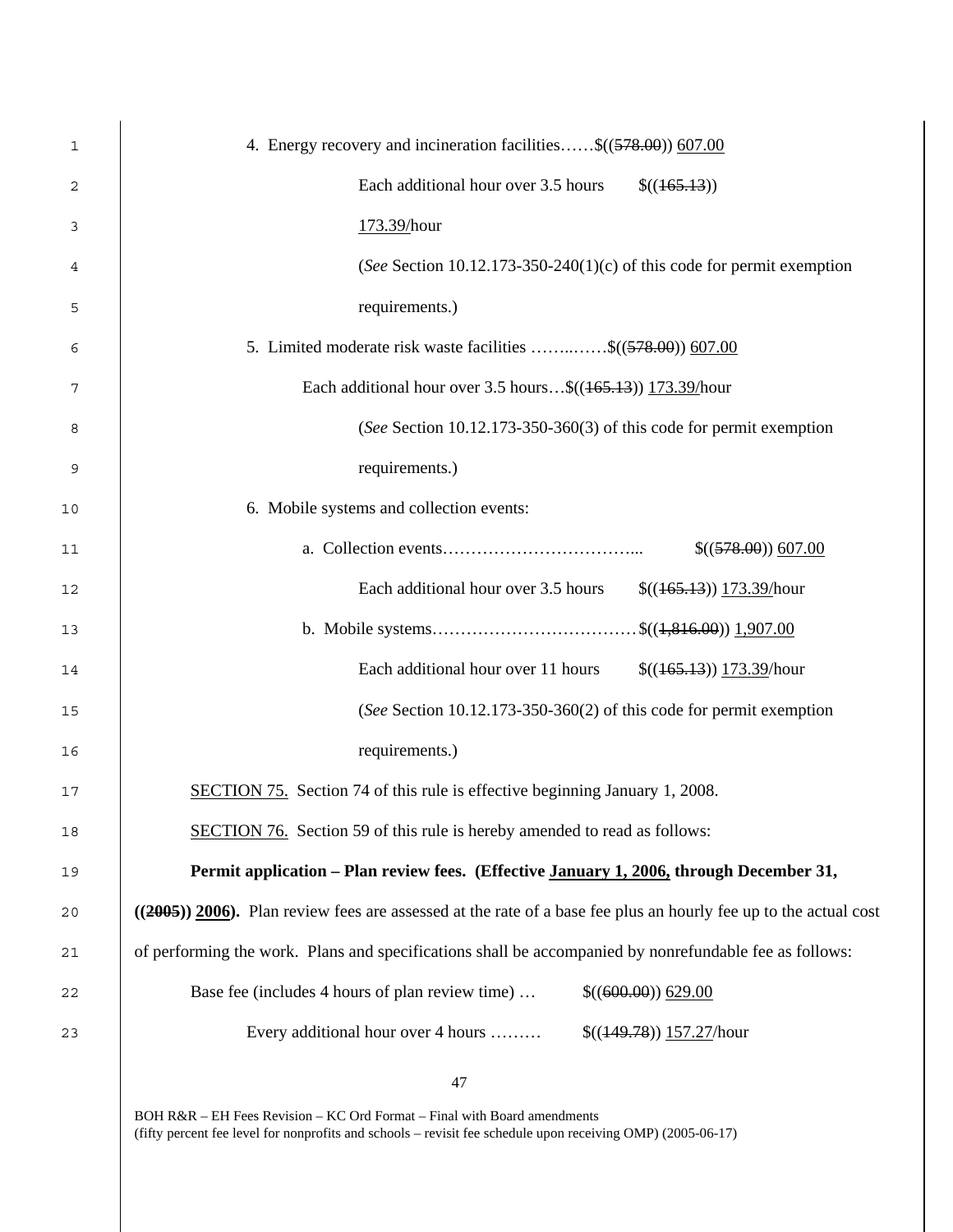| 1  | SECTION 77. Section 76 o this rule is effective from January 1, 2006 through December 31, 2006.                               |  |
|----|-------------------------------------------------------------------------------------------------------------------------------|--|
| 2  | <b>SECTION 78.</b> Section 59 of this rule, as amended by section 76 of this rule, is hereby amended to                       |  |
| 3  | read as follows:                                                                                                              |  |
| 4  | Permit application – Plan review fees. (Effective January 1, ((2006)) 2007, through December                                  |  |
| 5  | 31, ((2006)) 2007). Plan review fees are assessed at the rate of a base fee plus an hourly fee up to the actual               |  |
| 6  | cost of performing the work. Plans and specifications shall be accompanied by nonrefundable fee as follows:                   |  |
| 7  | Base fee (includes 4 hours of plan review time)<br>\$(629.00) 660.00                                                          |  |
| 8  | Every additional hour over 4 hours<br>$$(157.27))$ 165.13/hour                                                                |  |
| 9  | SECTION 79. Section 78 of this rulee is effective January 1, 2007, through December 31, 2007.                                 |  |
| 10 | <b>SECTION 80.</b> Section 59 of this rule, as amended by section 78 of this rule, is hereby amended to                       |  |
| 11 | read as follows:                                                                                                              |  |
| 12 | Permit application – Plan review fees. (Effective January 1, ((2007, through December 31,                                     |  |
| 13 | <b>2007</b> ) <b>2008, and thereafter</b> ). Plan review fees are assessed at the rate of a base fee plus an hourly fee up to |  |
| 14 | the actual cost of performing the work. Plans and specifications shall be accompanied by nonrefundable fee                    |  |
| 15 | as follows:                                                                                                                   |  |
| 16 | Base fee (includes 4 hours of plan review time)<br>\$(660.00) 693.00                                                          |  |
| 17 | Every additional hour over 4 hours<br>$$(165.13)$ 173.39/hour                                                                 |  |
| 18 | SECTION 81. Section 80 of this rule is effective beginning January 1, 2008.                                                   |  |
| 19 | SECTION 82. Section 83 of this rule and BOH 12.04.060, as recodified and amended by this rule,                                |  |
| 20 | should constitute a new chapter in BOH Title 2.                                                                               |  |
| 21 | NEW SECTION. SECTION 83. Applicability. The provisions of this chapter are applicable to                                      |  |
| 22 | activities regulated by the director pursuant to Title 12 of this code.                                                       |  |
| 23 | <b>SECTION 84.</b> R&R 53, section 1 (part), as amended, and BOH 12.04.060 are each hereby amended                            |  |
|    | 48                                                                                                                            |  |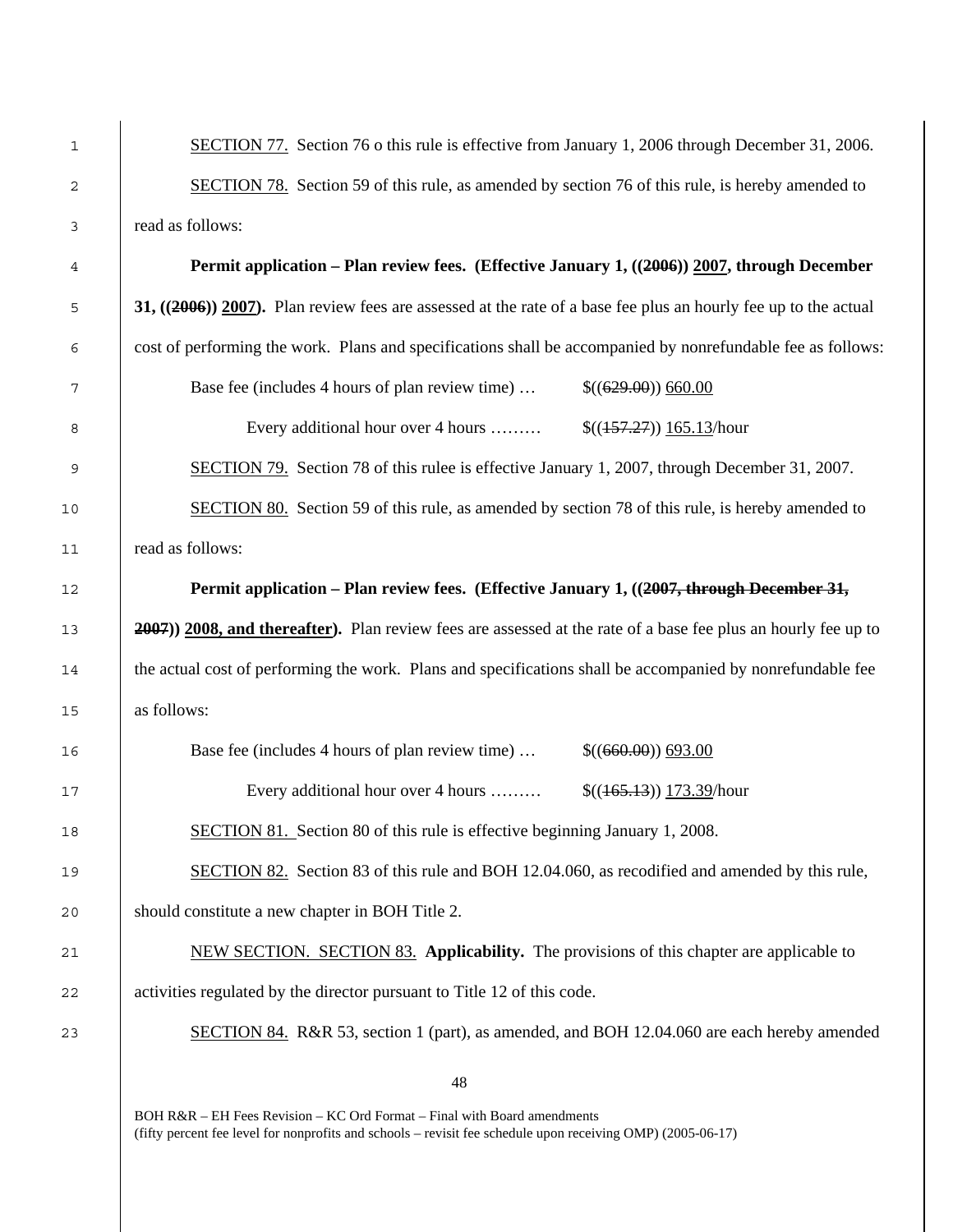1 to read as follows:

| 2  | Fees. (Effective through December 31, 2005.) A. The board of health shall set and collect fees or        |                                        |  |  |  |
|----|----------------------------------------------------------------------------------------------------------|----------------------------------------|--|--|--|
| 3  | the gathering, transportation, and analysis of chemical and bacteriological water samples and other such |                                        |  |  |  |
| 4  | incidental services as might be required for the enforcement of Title 12 of this ((title)) code.         |                                        |  |  |  |
| 5  | <b>B.</b><br>Fee schedule. The fees to carry out the program shall be in accordance with those set forth |                                        |  |  |  |
| 6  | below:                                                                                                   |                                        |  |  |  |
| 7  | Group $B^*$                                                                                              |                                        |  |  |  |
| 8  |                                                                                                          | \$(420.00) 479.00                      |  |  |  |
| 9  | Plan review:                                                                                             |                                        |  |  |  |
| 10 |                                                                                                          | \$(4,355.00) 1,305.00                  |  |  |  |
| 11 |                                                                                                          | $$((100.00))$ 90.00                    |  |  |  |
| 12 |                                                                                                          | $$(360.00)$ 300.00                     |  |  |  |
| 13 |                                                                                                          | \$((535.00)) 524.00                    |  |  |  |
| 14 |                                                                                                          | $$(360.00)$ 300.00                     |  |  |  |
| 15 |                                                                                                          | $$((180.00))$ 149.78 plus $((hourly))$ |  |  |  |
| 16 |                                                                                                          | \$149.78/hour after one $((4))$ hour   |  |  |  |
| 17 |                                                                                                          | $$((200.00))$ 180.00 plus lab fee      |  |  |  |
| 18 | Designer certification:                                                                                  |                                        |  |  |  |
| 19 | Certificate of competency                                                                                | \$( (120.00) ) 255.00                  |  |  |  |
| 20 |                                                                                                          | \$((50.00)) 300.00                     |  |  |  |
| 21 |                                                                                                          | \$1,050.00                             |  |  |  |
| 22 |                                                                                                          | \$((540.00)) 660.00                    |  |  |  |
| 23 |                                                                                                          | \$(360.00) 300.00                      |  |  |  |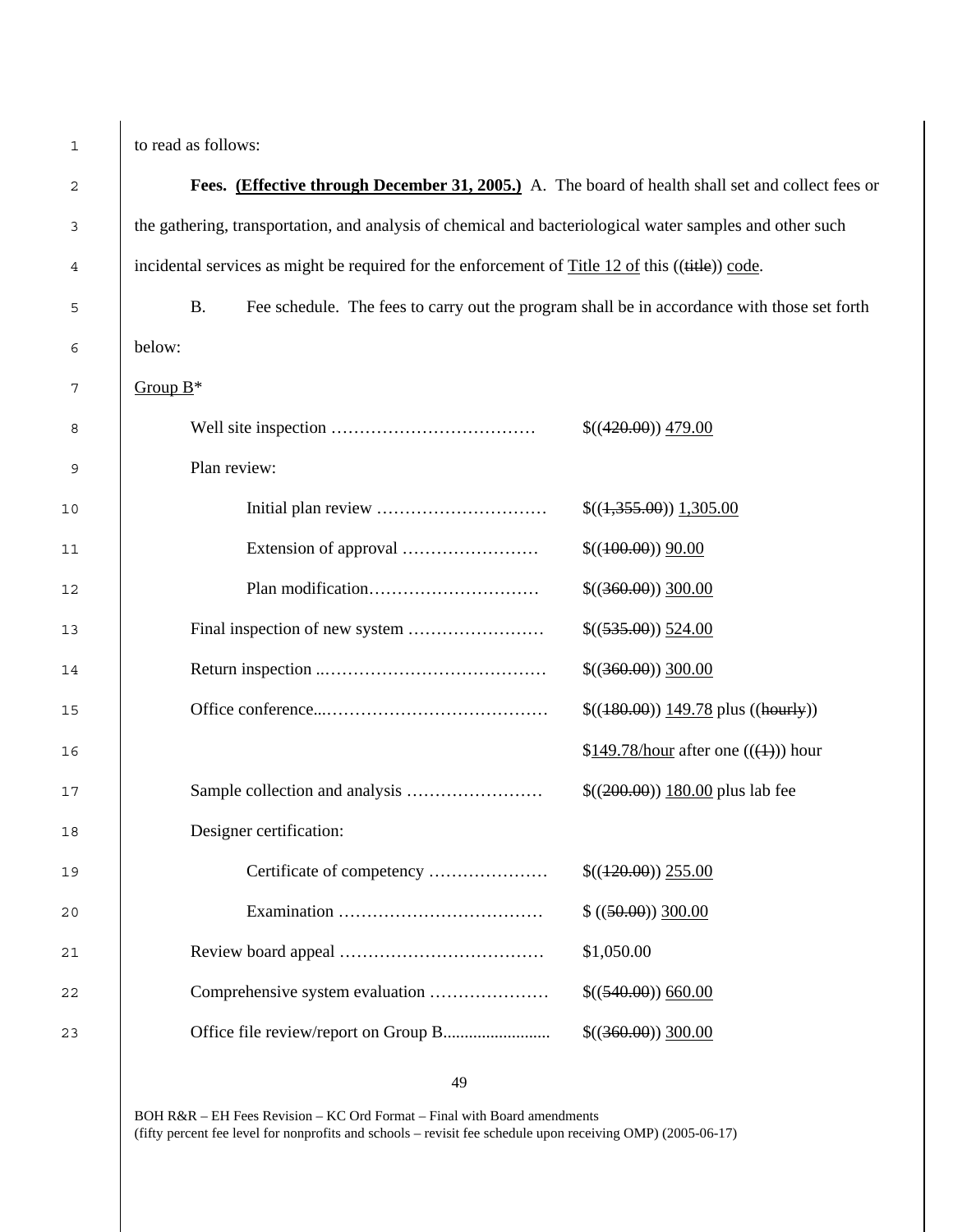| 1  | \$60.00<br>Database initial setup fee for new systems                                                           |
|----|-----------------------------------------------------------------------------------------------------------------|
| 2  | Database maintenance fee:                                                                                       |
| 3  | $$15.00$ per sample**                                                                                           |
| 4  | * As defined in Section 12.04.030 of this code.                                                                 |
| 5  | ** When analyzed at the SKCDPH lab, this fee will be added to the routine bacterial test fee for Group B        |
| 6  | systems.                                                                                                        |
| 7  | <b>SECTION 85.</b> BOH 12.04.060, as amended by this rule, is directed to be recodified in the new              |
| 8  | chapter created under section 83 of this rule.                                                                  |
| 9  | SECTION 86. R&R 53, section 1 (part), as amended by section 84 of this rule, and BOH 12.04.060                  |
| 10 | are each hereby amended to read as follows:                                                                     |
| 11 | Fees. (Effective January 1, 2006, through December 31, ((2005)) 2006.) A. The board of health                   |
| 12 | shall set and collect fees or the gathering, transportation, and analysis of chemical and bacteriological water |
| 13 | samples and other such incidental services as might be required for the enforcement of Title 12 of this code.   |
| 14 | Fee schedule. The fees to carry out the program shall be in accordance with those set forth<br><b>B.</b>        |
| 15 | below:                                                                                                          |
| 16 | Group $B^*$                                                                                                     |
| 17 | \$(479.00) 503.00                                                                                               |
| 18 | Plan review:                                                                                                    |
| 19 | \$(4,305.00) 1,370.00                                                                                           |
| 20 | \$(90.00) 94.00                                                                                                 |
| 21 | \$(300.00) 315.00                                                                                               |
| 22 | \$((524.00)) 550.00                                                                                             |
| 23 | \$(300.00) 315.00                                                                                               |
|    |                                                                                                                 |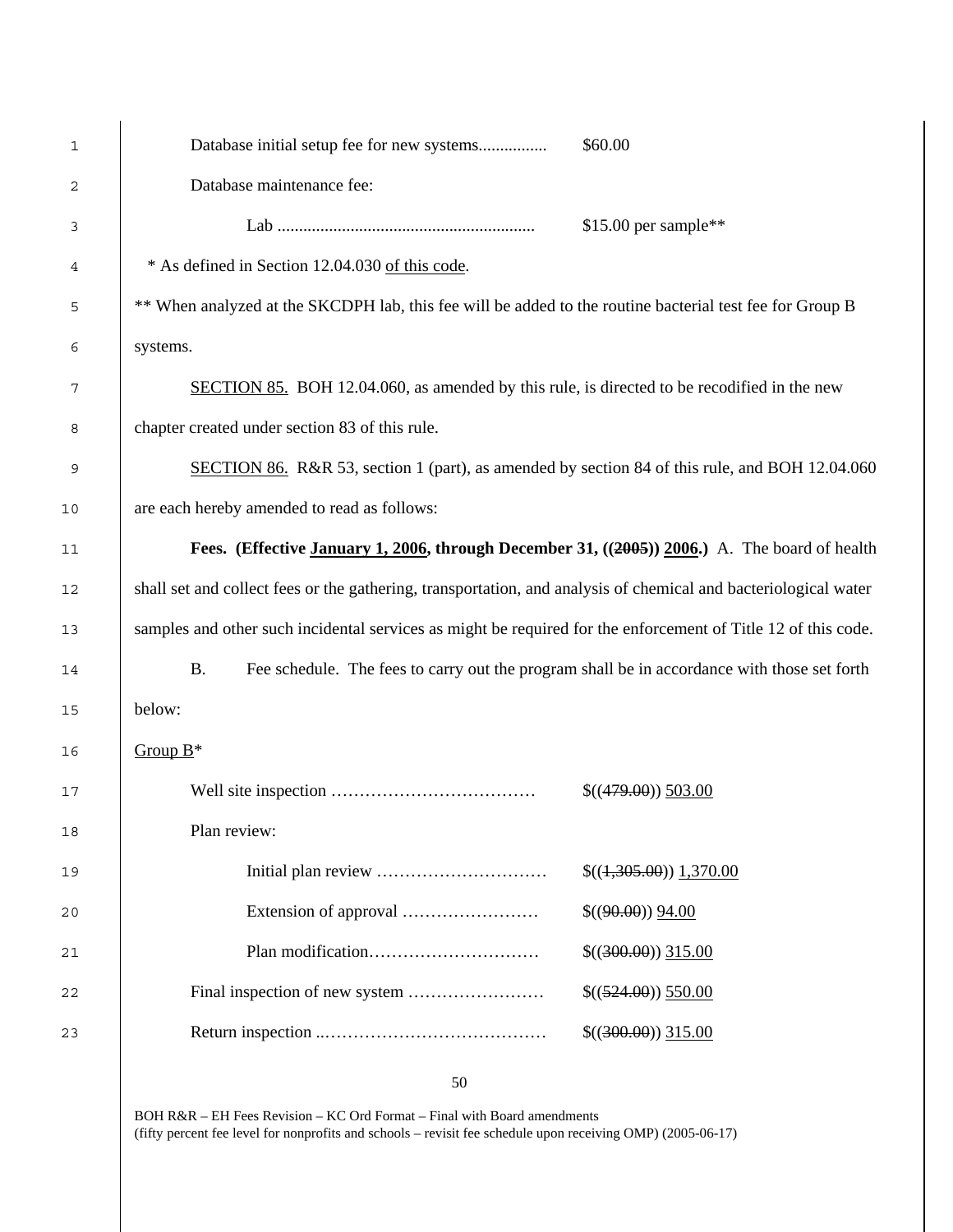| 1      |                                                                                                              | $$(149.78))$ 157.27 plus        |  |
|--------|--------------------------------------------------------------------------------------------------------------|---------------------------------|--|
| 2      |                                                                                                              | $$(149.78))$ 157.27/hour        |  |
| 3      |                                                                                                              | after one hour                  |  |
| 4      |                                                                                                              | $$(180.00) 189.00$ plus lab fee |  |
| 5      | Designer certification:                                                                                      |                                 |  |
| 6      | Certificate of competency                                                                                    | $$(255.00)$ $267.00$            |  |
| 7      |                                                                                                              | \$(300.00) 315.00               |  |
| 8      |                                                                                                              | $$(4,050,00))$ $1,102,00$       |  |
| 9      |                                                                                                              | \$(660.00) 693.00               |  |
| 10     |                                                                                                              | \$(300.00) 315.00               |  |
| 11     | Database initial setup fee for new systems                                                                   | \$60.00                         |  |
| 12     | Database maintenance fee:                                                                                    |                                 |  |
| 13     |                                                                                                              | $$15.00$ per sample**           |  |
| 14     | * As defined in Section 12.04.030 of this code.                                                              |                                 |  |
| 15     | ** When analyzed at the SKCDPH lab, this fee will be added to the routine bacterial test fee for Group B     |                                 |  |
| 16     | systems.                                                                                                     |                                 |  |
| 17     | SECTION 87. Section 86 of this rule is effective from January 1, 2006, through December 31, 2006.            |                                 |  |
| $18\,$ | SECTION 88. R&R 53, section 1 (part), as amended by section 86 of this rule, and BOH 12.04.060               |                                 |  |
| 19     | are each hereby amended to read as follows:                                                                  |                                 |  |
| 20     | <b>Fees.</b> (Effective January 1, $((2996))$ 2007, through December 31, $((2996))$ 2007.) A. The board      |                                 |  |
| 21     | of health shall set and collect fees or the gathering, transportation, and analysis of chemical and          |                                 |  |
| 22     | bacteriological water samples and other such incidental services as might be required for the enforcement of |                                 |  |
| 23     | Title 12 of this code.                                                                                       |                                 |  |
|        | 51                                                                                                           |                                 |  |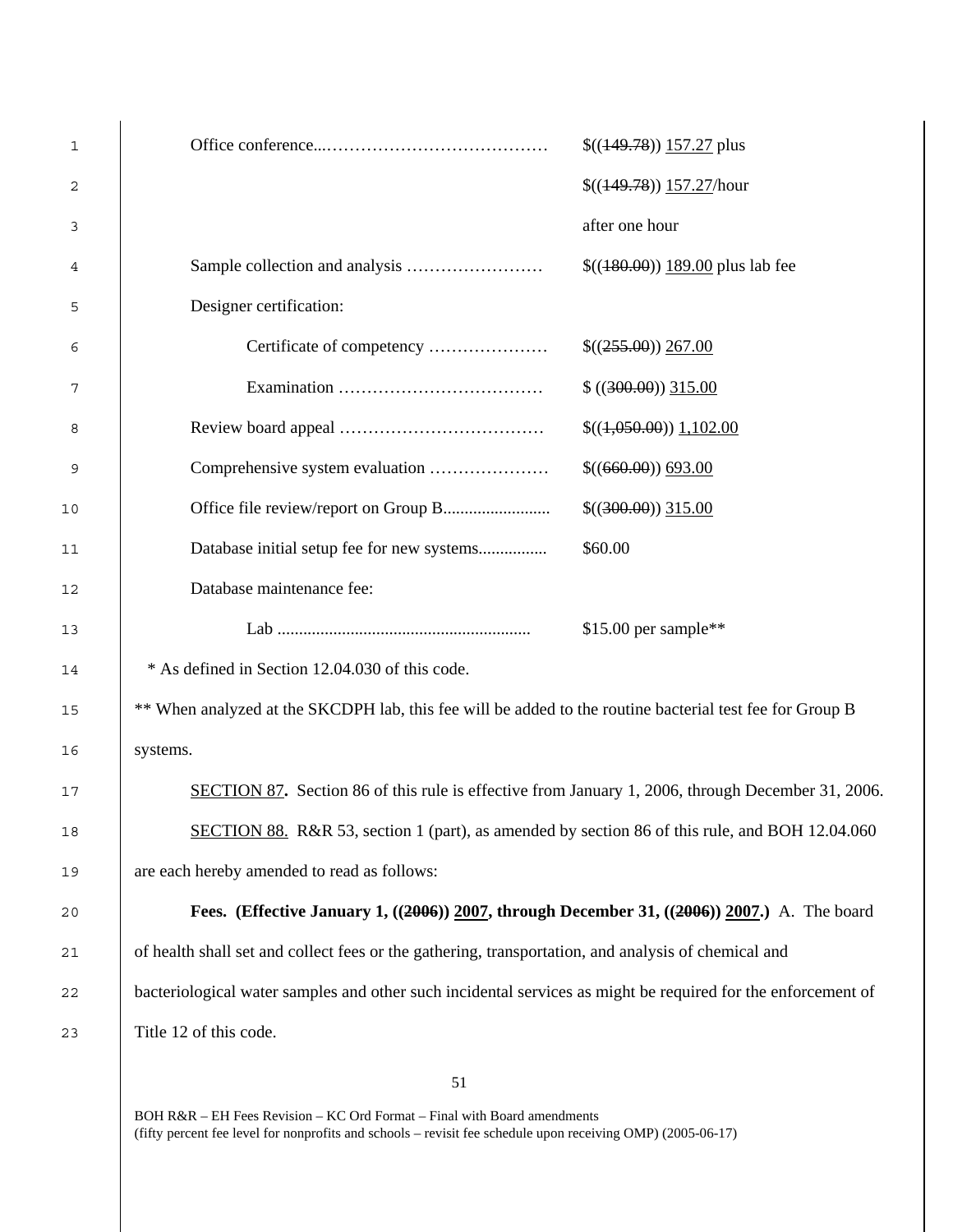| 1      | <b>B.</b><br>Fee schedule. The fees to carry out the program shall be in accordance with those set forth |                                 |
|--------|----------------------------------------------------------------------------------------------------------|---------------------------------|
| 2      | below:                                                                                                   |                                 |
| 3      | Group $B^*$                                                                                              |                                 |
| 4      |                                                                                                          | \$((503.00)) 528.00             |
| 5      | Plan review:                                                                                             |                                 |
| 6      |                                                                                                          | \$(4,370.00) 1,438.00           |
| 7      |                                                                                                          | \$(94.00) 99.00                 |
| 8      |                                                                                                          | $$((315.00))$ 330.00            |
| 9      |                                                                                                          | \$((550.00)) 578.00             |
| 10     |                                                                                                          | $$((315.00))$ 330.00            |
| 11     |                                                                                                          | $$(157.27))$ 165.13 plus        |
| 12     |                                                                                                          | $$(157.27))$ 165.13/hour        |
| 13     |                                                                                                          | after one hour                  |
| 14     |                                                                                                          | $$(189.00) 198.00$ plus lab fee |
| 15     | Designer certification:                                                                                  |                                 |
| 16     |                                                                                                          | \$(267.00) 281.00               |
| 17     |                                                                                                          | $$((315.00))$ 330.00            |
| $18\,$ |                                                                                                          | $$(4,102,00)$ $1,158.00$        |
| 19     | Comprehensive system evaluation                                                                          | $$((693.00))$ 727.00            |
| 20     |                                                                                                          | \$(315.00) 330.00               |
| 21     | Database initial setup fee for new systems                                                               | \$60.00                         |
| 22     | Database maintenance fee:                                                                                |                                 |
| 23     |                                                                                                          | \$15.00 per sample**            |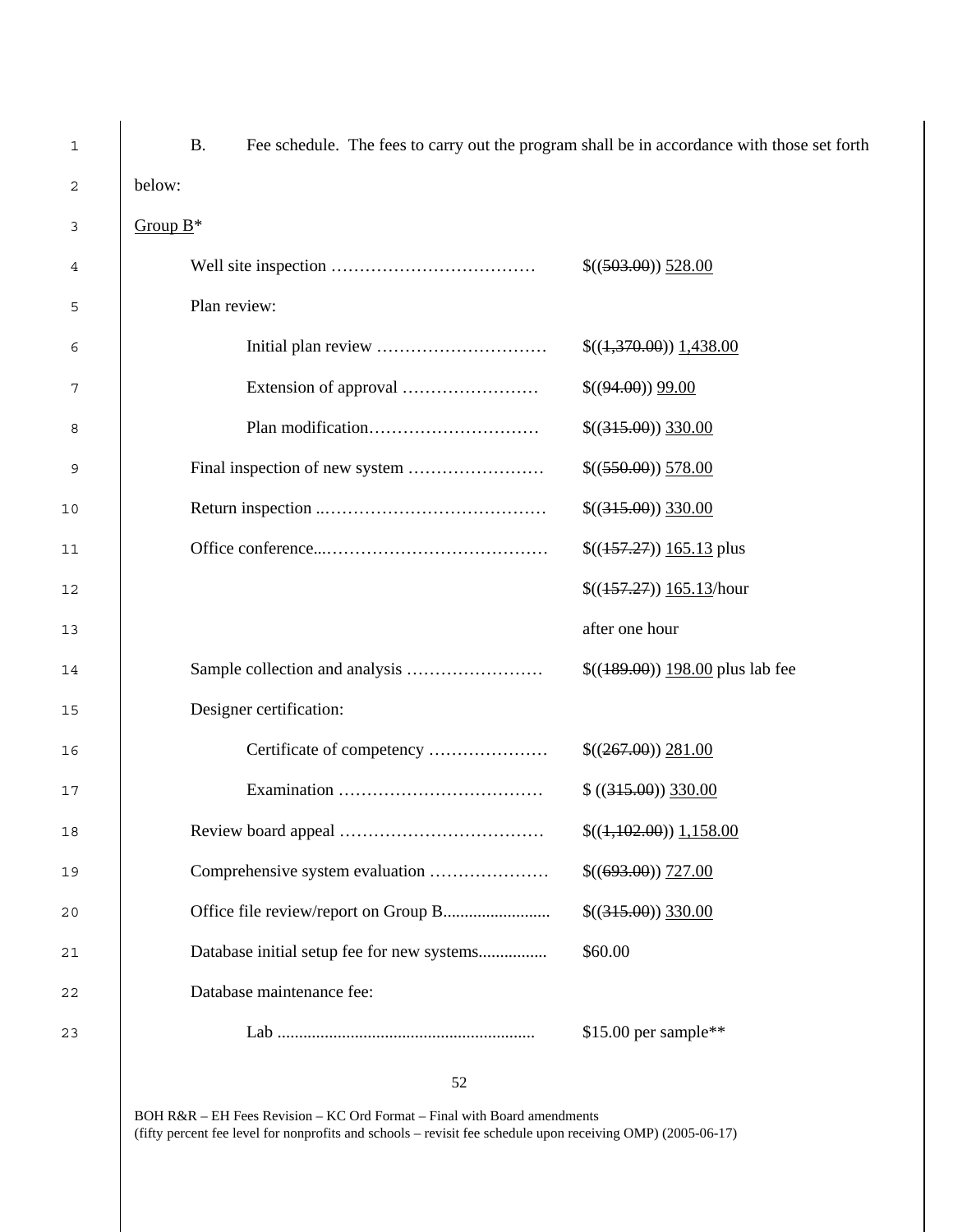| * As defined in Section 12.04.030 of this code. |  |
|-------------------------------------------------|--|

<sup>2</sup> \*\* When analyzed at the SKCDPH lab, this fee will be added to the routine bacterial test fee for Group B systems.

SECTION 89**.** Section 88 of this rule is effective from January 1, 2007, through December 31, 2007. 5 SECTION 90. R&R 53, section 1 (part), as amended by section 88 of this rule, and BOH 12.04.060 are each hereby amended to read as follows:

**Fees. (Effective January 1, ((2007, through December 31, 2007)) 2008, and thereafter.)** A. The board of health shall set and collect fees or the gathering, transportation, and analysis of chemical and bacteriological water samples and other such incidental services as might be required for the enforcement of 10 Title 12 of this code.

11 B. Fee schedule. The fees to carry out the program shall be in accordance with those set forth

13  $Group B*$ 

below:

| 14 |              | \$((528.00)) 555.00                  |
|----|--------------|--------------------------------------|
| 15 | Plan review: |                                      |
| 16 |              | $$(4,438,00)$ $1,510.00$             |
| 17 |              | \$(99.00) 104.00                     |
| 18 |              | \$(330.00) 347.00                    |
| 19 |              | \$((578.00)) 607.00                  |
| 20 |              | $$(330.00)$ 347.00                   |
| 21 |              | $$(165.13))$ 173.39 plus             |
| 22 |              | $\frac{\{(165.13)\}}{173.39/h}$ hour |
| 23 |              | after one hour                       |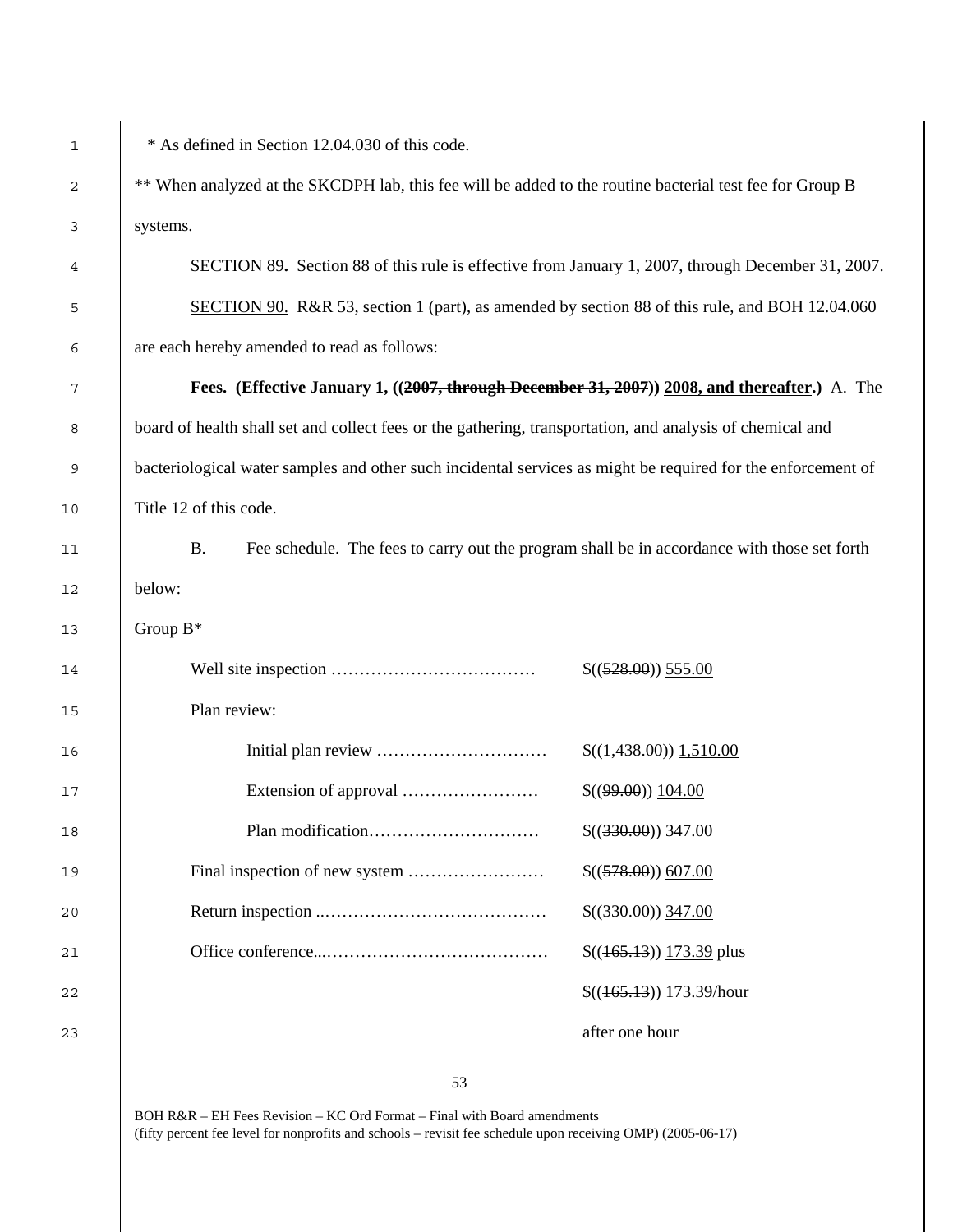| $\mathbf{1}$ |                                                                                                                | $\$((198.00))$ 208.00 plus lab fee |  |  |
|--------------|----------------------------------------------------------------------------------------------------------------|------------------------------------|--|--|
| 2            | Designer certification:                                                                                        |                                    |  |  |
| 3            |                                                                                                                | \$(281.00) 295.00                  |  |  |
| 4            |                                                                                                                | \$(330.00) 347.00                  |  |  |
| 5            |                                                                                                                | $$(4,158,00)$ $1,215.00$           |  |  |
| 6            |                                                                                                                | \$(727.00) 764.00                  |  |  |
| 7            |                                                                                                                | $$(330.00)$ 347.00                 |  |  |
| 8            | Database initial setup fee for new systems                                                                     | \$60.00                            |  |  |
| 9            | Database maintenance fee:                                                                                      |                                    |  |  |
| 10           |                                                                                                                | $$15.00$ per sample**              |  |  |
| 11           | * As defined in Section 12.04.030 of this code.                                                                |                                    |  |  |
| 12           | ** When analyzed at the SKCDPH lab, this fee will be added to the routine bacterial test fee for Group B       |                                    |  |  |
| 13           | systems.                                                                                                       |                                    |  |  |
| 14           | <b>SECTION 91.</b> Section 90 of this rule is effective beginning January 1, 2008.                             |                                    |  |  |
| 15           | SECTION 92. Section 93 of this rule and BOH 13.74.010, 13.74.020 and 13.74.040, as recodified                  |                                    |  |  |
| 16           | and amended by this rule, should constitute a new chapter in BOH Title 2.                                      |                                    |  |  |
| 17           | NEW SECTION. SECTION 93. Applicability. The provisions of this chapter are applicable to                       |                                    |  |  |
| 18           | activities regulated by the director pursuant to Title 13 of this code.                                        |                                    |  |  |
| 19           | SECTION 94. R&R 99-01, section 2 (part), as amended, and BOH 13.74.010 are each hereby                         |                                    |  |  |
| 20           | amended to read as follows:                                                                                    |                                    |  |  |
| 21           | Fee schedule. (Effective through December 31, 2005.) Persons shall pay permit fees, application                |                                    |  |  |
| 22           | review fees, reinspection fees, monitoring report filing fees, variance request fees, special service fees and |                                    |  |  |
| 23           | miscellaneous fees under Title 13 of this (( $\frac{t}{t}$ ) code as set forth in the fee schedule below:      |                                    |  |  |
|              | 54                                                                                                             |                                    |  |  |
|              | BOH R&R – EH Fees Revision – KC Ord Format – Final with Board amendments                                       |                                    |  |  |
|              | (fifty percent fee level for nonprofits and schools – revisit fee schedule upon receiving OMP) (2005-06-17)    |                                    |  |  |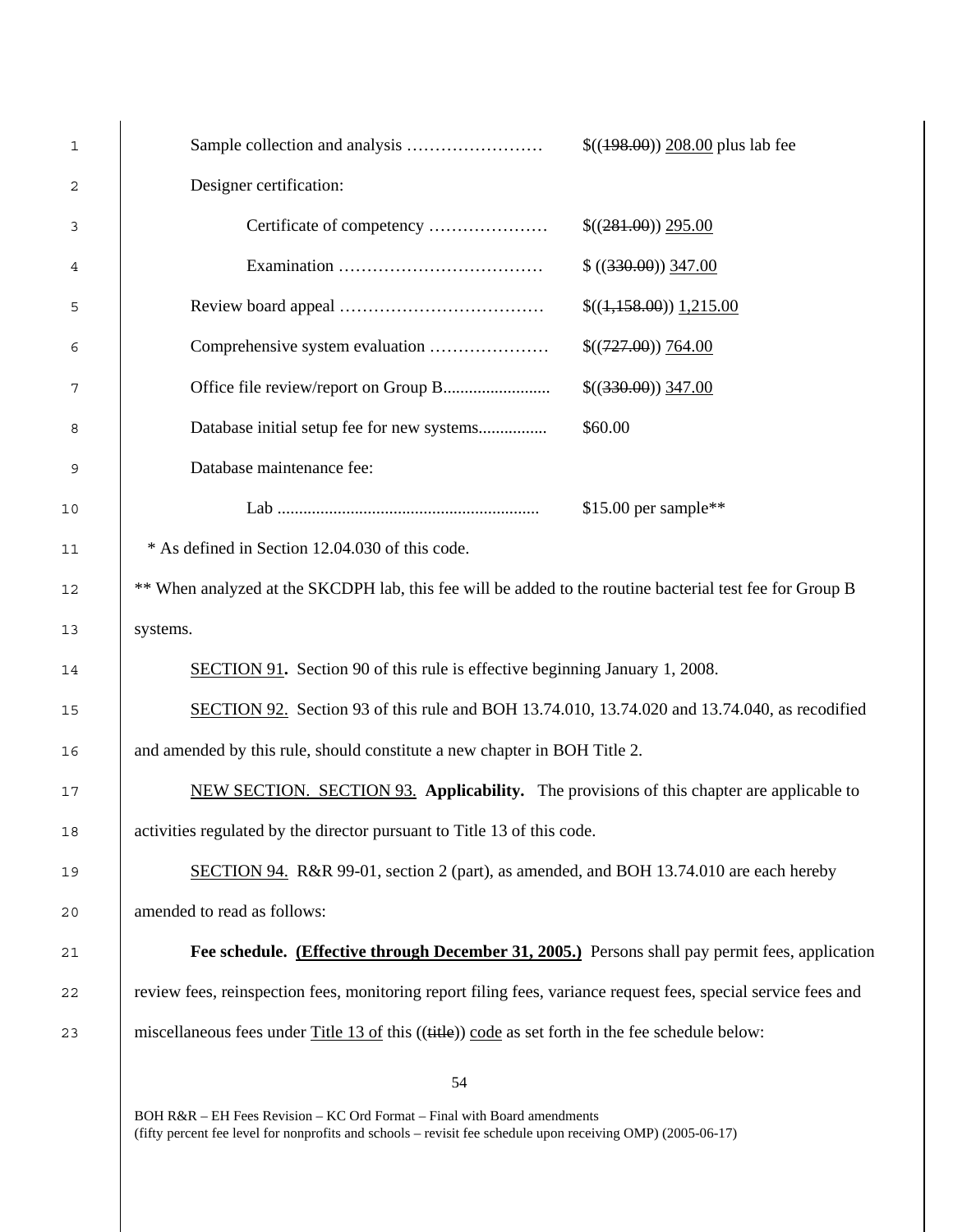| 1  | 1.       |                | OSS construction permit fee                                        |                     |
|----|----------|----------------|--------------------------------------------------------------------|---------------------|
| 2  |          | a.             |                                                                    | \$(460.00) 472.00   |
| 3  |          | $\mathbf b$ .  |                                                                    | \$(330.00) 350.00   |
| 4  |          | $\mathbf{c}$ . | single-family, repair or modification                              | \$((200.00)) 290.00 |
| 5  |          | d.             |                                                                    | \$((25.00)) 76.00   |
| 6  |          | e.             |                                                                    | \$(610.00) 625.00   |
| 7  | $((2,-)$ |                | Designer certificate of competency fee                             |                     |
| 8  |          |                |                                                                    |                     |
| 9  |          |                |                                                                    |                     |
| 10 |          |                |                                                                    |                     |
| 11 |          |                | $((3))$ 2. On-site system maintainer certificate of competency fee |                     |
| 12 |          | a.             |                                                                    | \$(250.00) 240.00   |
| 13 |          | b.             |                                                                    | \$(425.00) 120.00   |
| 14 |          | $\mathbf{c}.$  | Maintainer competency examination                                  | \$(250.00) 240.00   |
| 15 |          |                | $((4))$ 3. Master installer certificate of competency fee          |                     |
| 16 |          | a.             |                                                                    | \$((250.00)) 240.00 |
| 17 |          | b.             |                                                                    | \$(125.00) 120.00   |
| 18 |          | $\mathbf{c}$ . | Master installer competency examination                            | \$((250.00)) 240.00 |
| 19 |          |                | $((5))$ 4. Associate installer certificate of competency fee       |                     |
| 20 |          | a.             |                                                                    | $$(400.00)$ $90.00$ |
| 21 |          | $\mathbf b$ .  | Associate installer competency examination.                        | \$(150.00) 150.00   |
| 22 |          |                | $((6))$ 5. Pumper certificate of competency fee                    |                     |
| 23 |          | a.             |                                                                    | \$100.00            |
|    |          |                |                                                                    |                     |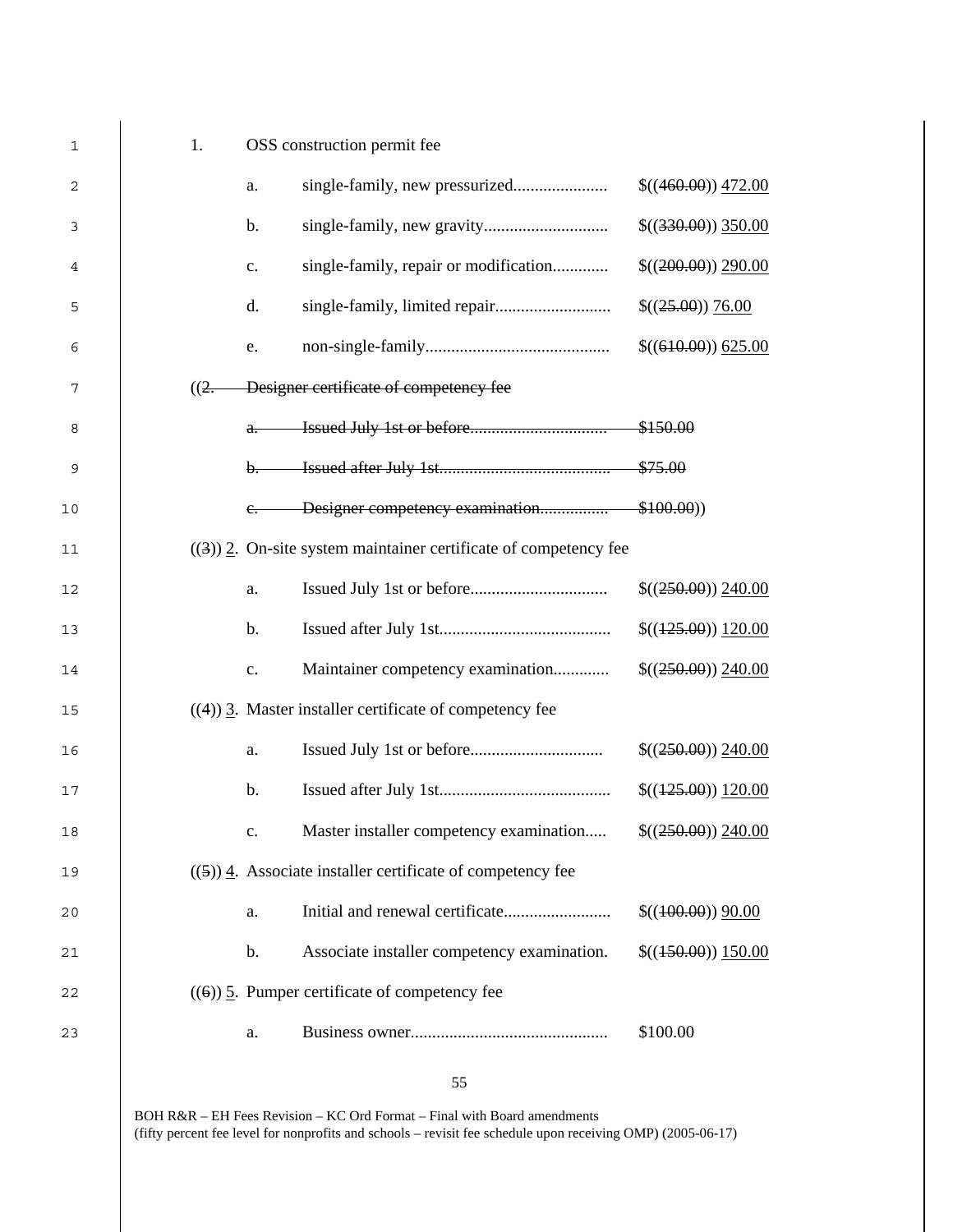| $\mathbf{1}$ | b.             |                                                            | \$50.00                 |
|--------------|----------------|------------------------------------------------------------|-------------------------|
| 2            | c.             |                                                            | \$25.00/vehicle         |
| 3            | d.             | Pumper competency examination                              | \$25.00                 |
| 4            |                | $((7))$ 6. Site design application review fee              |                         |
| 5            | a.             | Conventional gravity system, new                           | \$350.00                |
| 6            | b.             |                                                            | \$520.00                |
| 7            | $\mathbf{c}$ . |                                                            | $((aetual cost/\$50.00$ |
| 8            |                |                                                            | $minimum)$ )            |
| 9            |                |                                                            | \$149.78 base fee plus  |
| 10           |                |                                                            | \$149.78/hour after     |
| 11           |                |                                                            | one hour.               |
| 12           |                | $((8))$ 7. Community and large on-site systems review fees |                         |
| 13           | a.             | Preliminary engineering report, new and                    |                         |
| 14           |                |                                                            | \$300.00                |
| 15           | $\mathbf b$ .  |                                                            | \$500.00                |
| 16           | c.             | Plans and specifications, repaired and                     |                         |
| 17           |                |                                                            | \$250.00                |
| 18           | d.             | Management agreement review                                | \$100.00                |
| 19           |                | $(9)$ ) 8. Subdivision review fees                         |                         |
| 20           | a.             |                                                            | $$(345.00)$ $375.00 +$  |
| 21           |                |                                                            | \$115.00/lot            |
| 22           | b.             |                                                            | $$(345.00)$ $375.00 +$  |
| 23           |                |                                                            | \$175.00/lot            |
|              |                |                                                            |                         |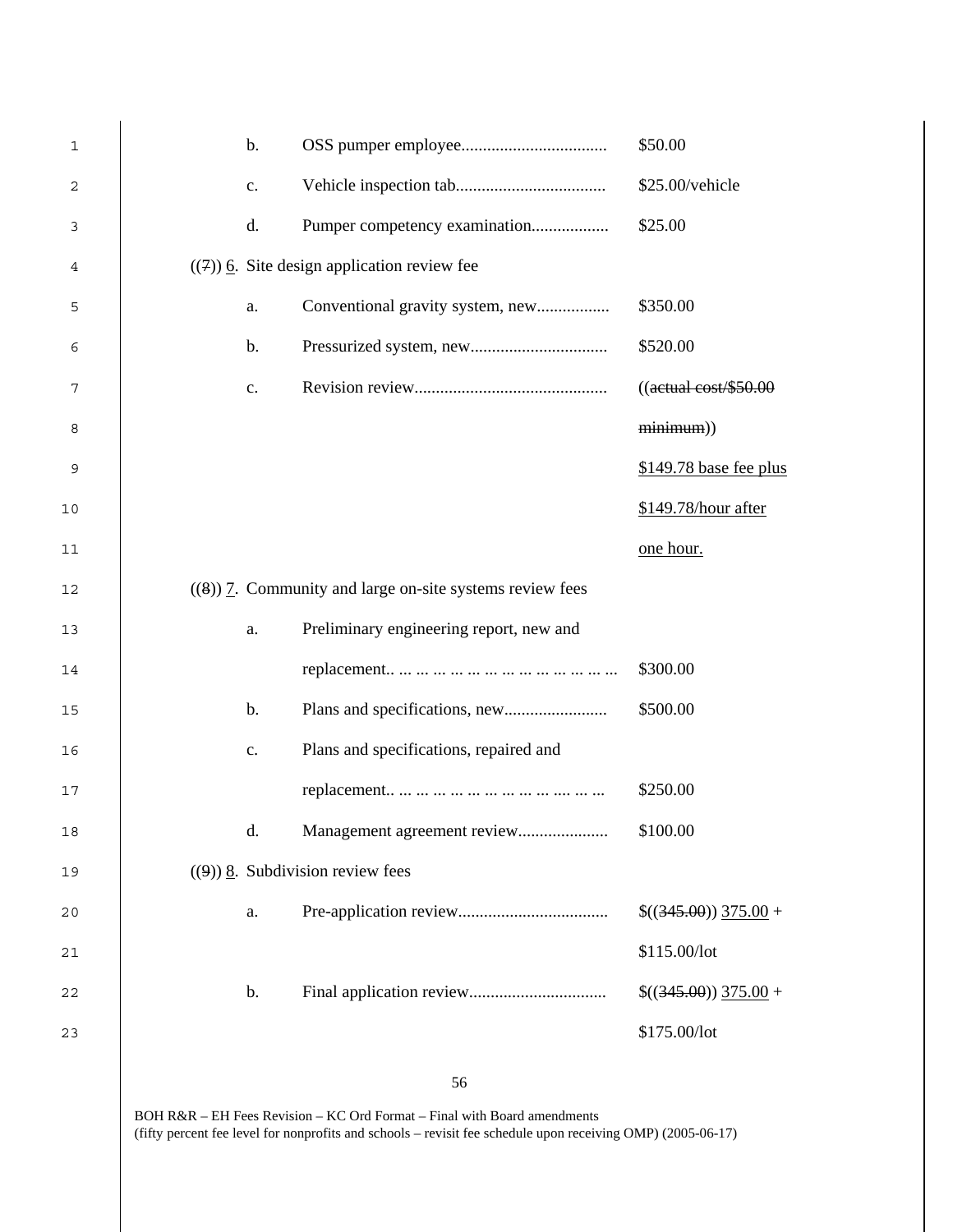| 1  | $((10))$ 9.    | Sewage review committee fees               |                                     |
|----|----------------|--------------------------------------------|-------------------------------------|
| 2  | a.             |                                            | \$(450.00) 1,105.00                 |
| 3  | b.             | Refunds, non refundable amount             | \$75.00                             |
| 4  | $((11))$ 10.   | Miscellaneous fees                         |                                     |
| 5  | ${\bf a}.$     |                                            | \$(300.00) 285.00                   |
| 6  | b.             | Wastewater tank manufacturers standards    |                                     |
| 7  |                | review                                     | \$(150.00) 149.78                   |
| 8  |                |                                            | base fee plus ((aetual              |
| 9  |                |                                            | costs over \$150.00)) \$149.78/hour |
| 10 |                |                                            | after one hour                      |
| 11 | $\mathbf{c}$ . | OSS maintainer's report filing (database   |                                     |
| 12 |                |                                            | \$10.00                             |
| 13 | d.             | Alternative, community, commercial         |                                     |
| 14 |                | system monitoring by the health officer    | \$75.00                             |
| 15 | e.             |                                            |                                     |
| 16 | f.             | Disciplinary/performance review conference |                                     |
| 17 |                | for certificate of competency holder       | \$150.00                            |
| 18 | g.             | Reinstatement of certificate after         |                                     |
| 19 |                | suspension                                 | applicable certificate              |
| 20 |                |                                            | fee                                 |
| 21 | h.             |                                            | actual cost/\$50.00                 |
| 22 |                |                                            | minimum                             |
| 23 | i.             |                                            | \$35.00                             |
|    |                |                                            |                                     |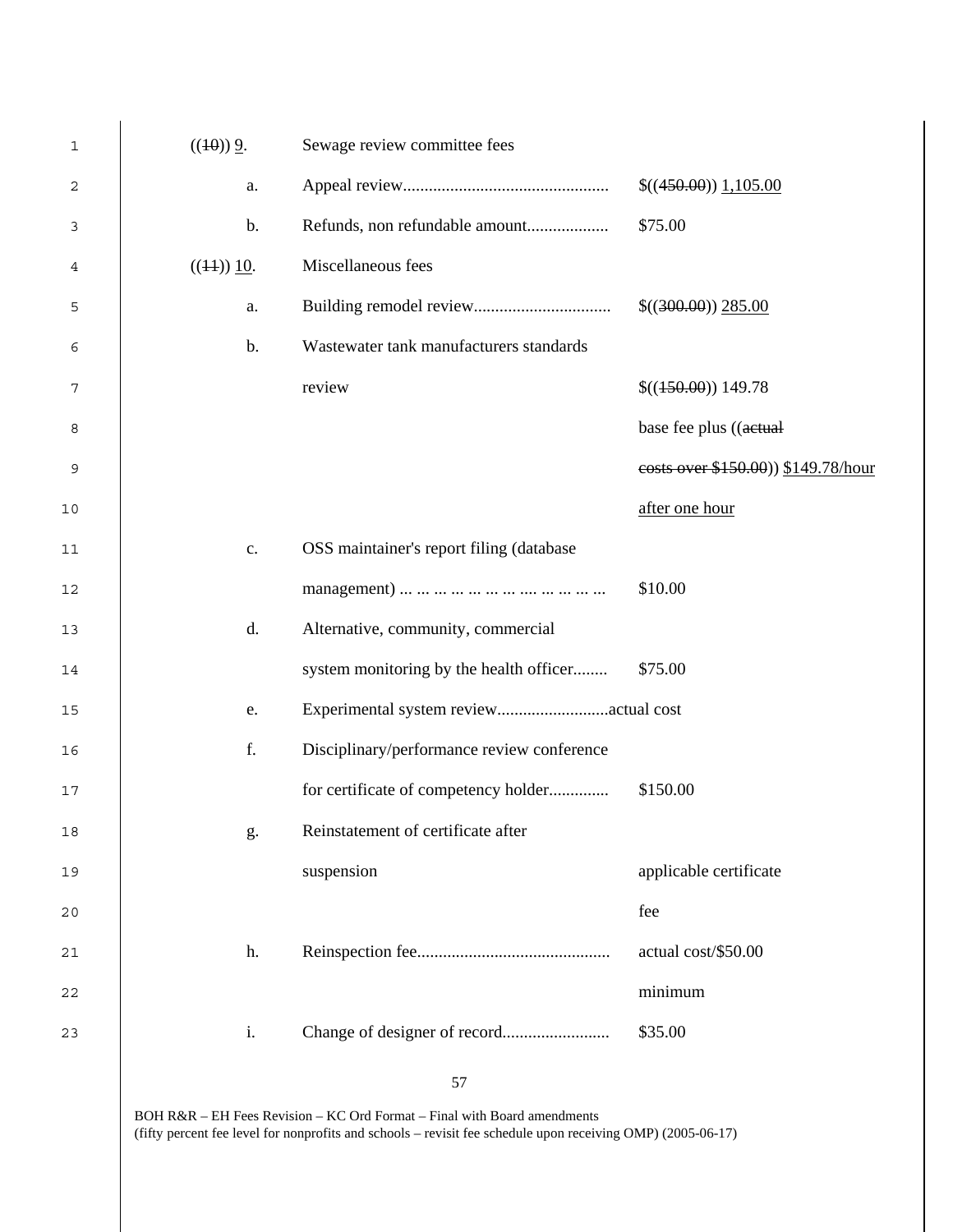| 1  | j.                                                | Replacement private well/spring location                                                                                                                                                |                   |
|----|---------------------------------------------------|-----------------------------------------------------------------------------------------------------------------------------------------------------------------------------------------|-------------------|
| 2  |                                                   |                                                                                                                                                                                         | \$(200.00) 195.00 |
| 3  | k.                                                | Watertable monitoring plan review                                                                                                                                                       | \$(420.00) 634.00 |
| 4  | $\mathbf{1}$ .                                    | OSS operation and maintenance program                                                                                                                                                   |                   |
| 5  |                                                   | fee due from buyer or transferee of a                                                                                                                                                   |                   |
| 6  |                                                   | property served by OSS at time                                                                                                                                                          |                   |
| 7  |                                                   | of sale or transfer of property ownership                                                                                                                                               | \$40.00           |
| 8  | m.                                                | Report on the condition of an individual private,                                                                                                                                       |                   |
| 9  |                                                   |                                                                                                                                                                                         | \$316.00          |
| 10 | n.                                                | Report on the condition of an OSS                                                                                                                                                       | \$316.00          |
| 11 | 0.                                                | Report on the condition of an OSS and                                                                                                                                                   |                   |
| 12 |                                                   | an individual private, non-public well                                                                                                                                                  |                   |
| 13 |                                                   |                                                                                                                                                                                         | \$(474.00) 451.00 |
| 14 |                                                   | <b>SECTION 95.</b> BOH 13.74.010, as amended by this rule, is hereby recodified as a section in the                                                                                     |                   |
| 15 | chapter created under section x of this rule.     |                                                                                                                                                                                         |                   |
| 16 |                                                   | SECTION 96. R&R 99-01, section 2 (part), and BOH 13.74.020 are each hereby amended to read as                                                                                           |                   |
| 17 | follows:                                          |                                                                                                                                                                                         |                   |
| 18 |                                                   | Inspection fees outside departmental hours (hourly rate). The health officer is authorized to                                                                                           |                   |
| 19 |                                                   | charge fees for inspection service requested to be performed outside regular departmental working hours at a                                                                            |                   |
| 20 | rate equal to the cost of performing the service. |                                                                                                                                                                                         |                   |
| 21 |                                                   | SECTION 97. R&R 99-01, section 2 (part, and BOH 13.74.040 are each hereby amended to read as                                                                                            |                   |
| 22 | follows:                                          |                                                                                                                                                                                         |                   |
| 23 |                                                   | Special service fees. The health officer may determine and charge such fees deemed necessary for                                                                                        |                   |
|    |                                                   | 58                                                                                                                                                                                      |                   |
|    |                                                   | BOH R&R - EH Fees Revision - KC Ord Format - Final with Board amendments<br>(fifty percent fee level for nonprofits and schools – revisit fee schedule upon receiving OMP) (2005-06-17) |                   |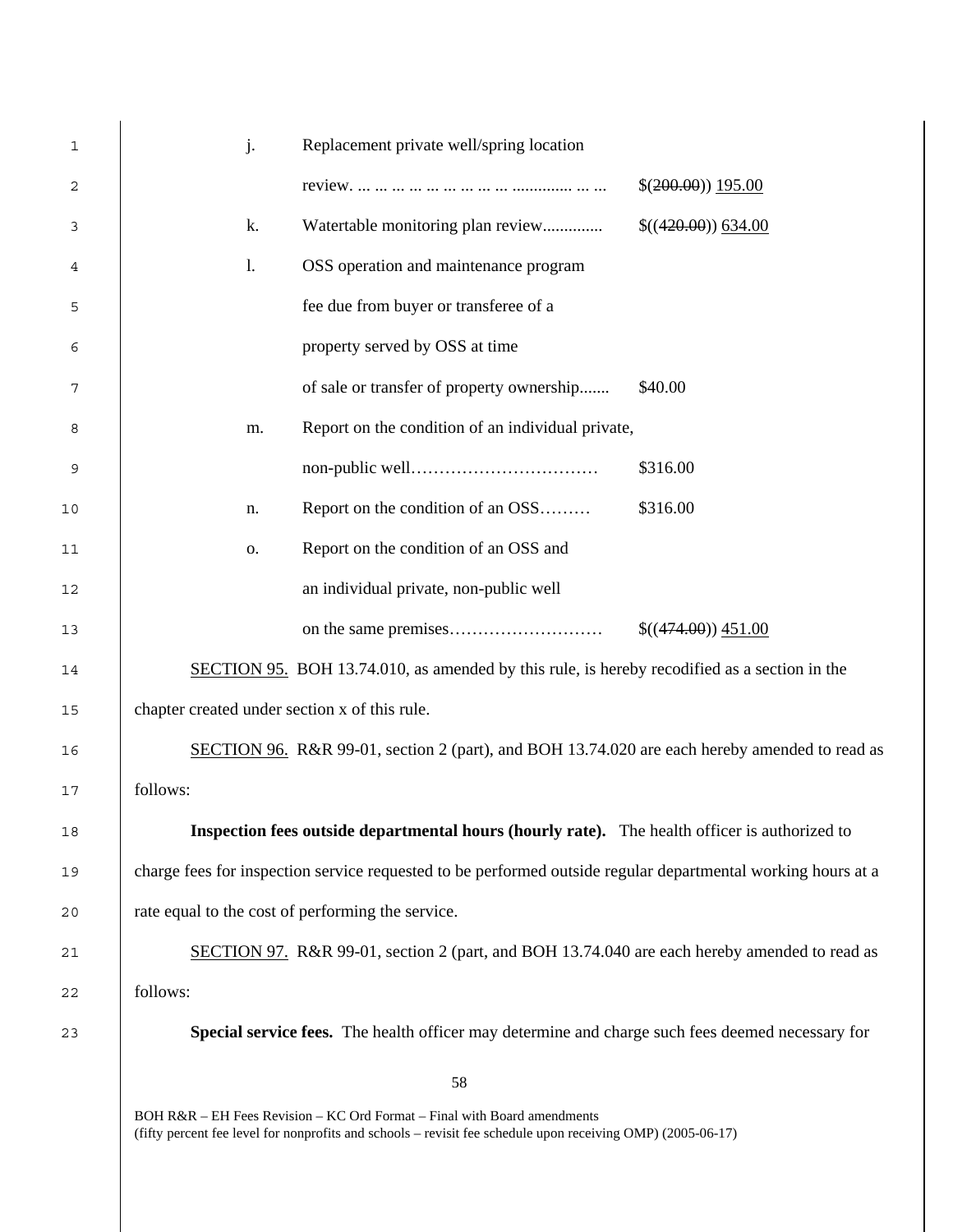1 furnishing special services or materials requested by the public that are not originally provided under permit or pursuant to statute. Such services and materials to be furnished may include but are not limited to the following:

((A. Reproduction and/or search of records and documents.

 $\leftarrow$  B.)) A. Special site and/or OSS examination.

 $(6 \quad (C))$  B. Examination, testing, or inspection of particular products, materials, construction, equipment or appliances to determine their compliance with the provision of the title or their acceptability for 8 use. The health officer and his( $(f)$ ) or her authorized representative shall have full authority to specify the terms and conditions upon which such service and materials shall be made available, consistent with any applicable statutes and ordinances; provided, that any fees imposed pursuant to this authorization shall be reasonably equivalent to county cost for furnishing said services and materials.

## 12 SECTION 98. R&R 99-01, section 2 (part), as amended by section 94 of this rule, and BOH

13.74.010 are each hereby amended to read as follows:

**Fee schedule. (Effective January 1, 2006, through December 31, ((2005)) 2006.)** Persons shall pay permit fees, application review fees, reinspection fees, monitoring report filing fees, variance request fees, special service fees and miscellaneous fees under Title 13 of this code as set forth in the fee schedule below:

- 
- 17 1. OSS construction permit fee

| 18 | a.             | $$(472.00)$ 496.00 |
|----|----------------|--------------------|
| 19 | b.             | \$(350.00) 368.00  |
| 20 | $\mathbf{c}$ . | \$(290.00) 305.00  |
| 21 | d.             | $$(76.00)$ 80.00   |
| 22 | e.             | \$(625.00) 656.00  |
|    |                |                    |

23 2. On-site system maintainer certificate of competency fee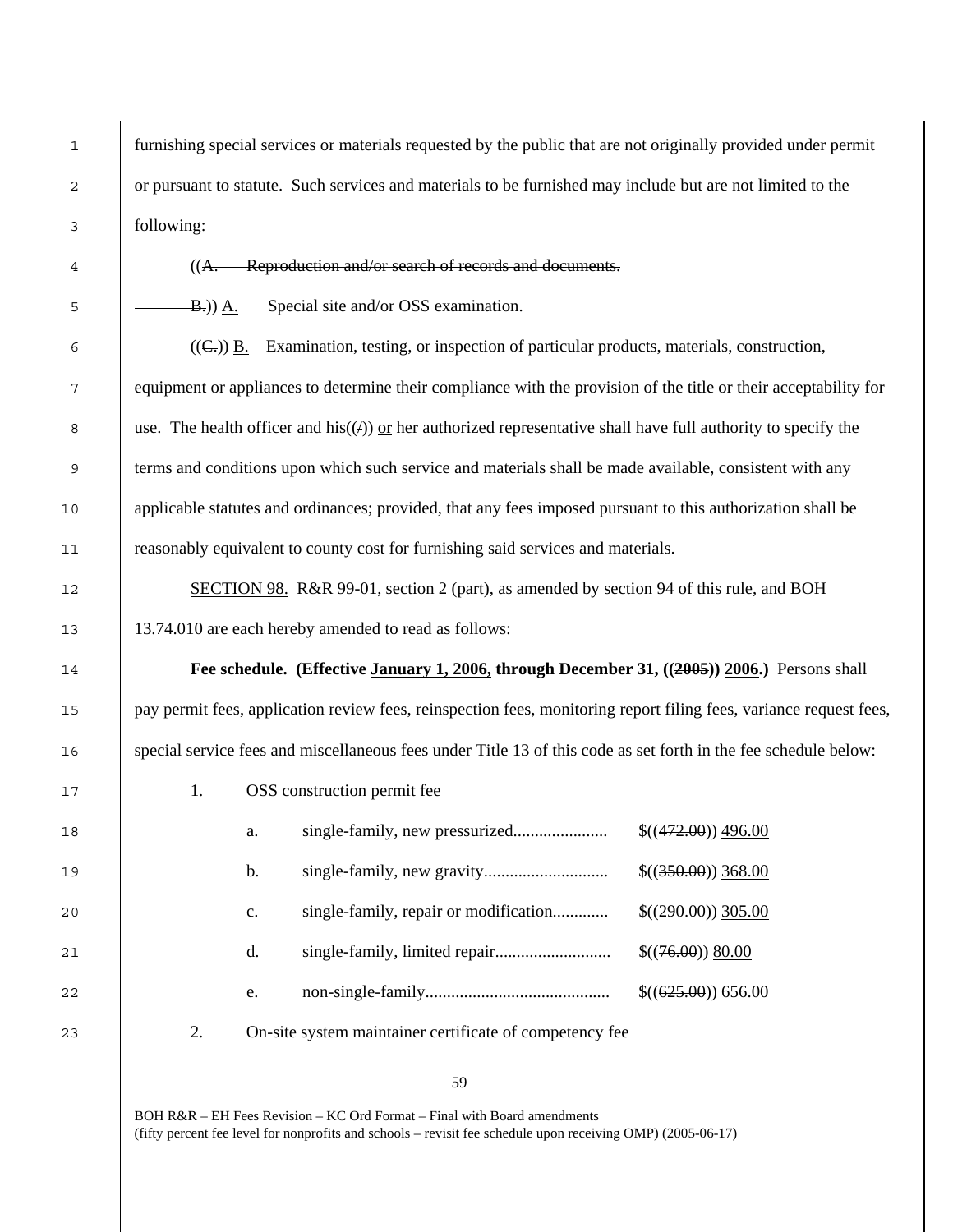| 1  |    | a.             |                                                   | \$((240.00)) 252.00 |
|----|----|----------------|---------------------------------------------------|---------------------|
| 2  |    | b.             |                                                   | \$((120.00)) 126.00 |
| 3  |    | c.             | Maintainer competency examination                 | \$(240.00) 252.00   |
| 4  | 3. |                | Master installer certificate of competency fee    |                     |
| 5  |    | a.             |                                                   | \$(240.00) 252.00   |
| 6  |    | $\mathbf b$ .  |                                                   | \$(120.00) 126.00   |
| 7  |    | c.             | Master installer competency examination           | \$(240.00) 252.00   |
| 8  | 4. |                | Associate installer certificate of competency fee |                     |
| 9  |    | a.             |                                                   | \$((90.00)) 94.00   |
| 10 |    | $\mathbf b$ .  | Associate installer competency examination.       | \$((150.00)) 157.00 |
| 11 | 5. |                | Pumper certificate of competency fee              |                     |
| 12 |    | a.             |                                                   | \$100.00            |
| 13 |    | $\mathbf b$ .  |                                                   | \$50.00             |
| 14 |    | $\mathbf{c}$ . |                                                   | \$25.00/vehicle     |
| 15 |    | d.             | Pumper competency examination                     | \$25.00             |
| 16 | 6. |                | Site design application review fee                |                     |
| 17 |    | a.             | Conventional gravity system, new                  | $$(350.00)$ 377.00  |
| 18 |    | b.             |                                                   | \$((520.00)) 546.00 |
| 19 |    | $\mathbf{c}$ . |                                                   | \$(149.78)) 157.27  |
| 20 |    |                |                                                   | base fee plus       |
| 21 |    |                |                                                   | \$(149.78))         |
| 22 |    |                |                                                   | 157.27/hour after   |
| 23 |    |                |                                                   | one hour.           |
|    |    |                |                                                   |                     |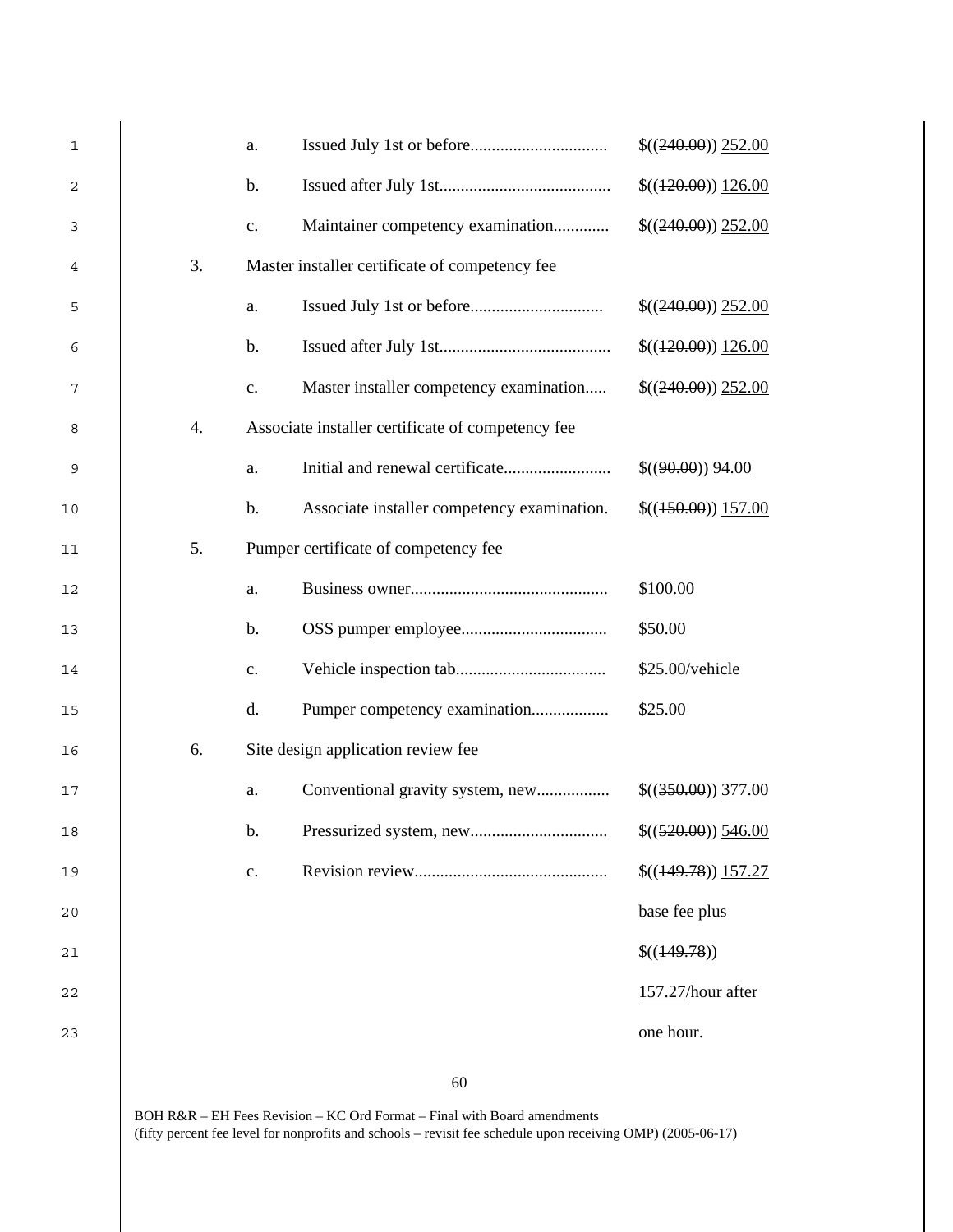| 1           | 7.  |               | Community and large on-site systems review fees |                                    |
|-------------|-----|---------------|-------------------------------------------------|------------------------------------|
| 2           |     | a.            | Preliminary engineering report, new and         |                                    |
| 3           |     |               |                                                 |                                    |
| 4           |     | b.            |                                                 |                                    |
| 5           |     | $\mathbf{c}.$ | Plans and specifications, repaired and          |                                    |
| 6           |     |               |                                                 | \$((250.00)) 263.00                |
| 7           |     | d.            |                                                 |                                    |
| 8           | 8.  |               | Subdivision review fees                         |                                    |
| 9           |     | a.            |                                                 | $$(375.00)$ 393.00 +               |
| 10          |     |               |                                                 | \$115.00/lot                       |
| 11          |     | b.            |                                                 | $$(375.00)$ 393.00 +               |
| 12          |     |               |                                                 | \$175.00/lot                       |
| 13          | 9.  |               | Sewage review committee fees                    |                                    |
| 14          |     | a.            |                                                 |                                    |
| 15          |     | b.            |                                                 | \$75.00                            |
| 16          | 10. |               | Miscellaneous fees                              |                                    |
| 17          |     | a.            |                                                 |                                    |
| 18          |     | b.            | Wastewater tank manufacturers standards         |                                    |
| 19          |     |               | review                                          | \$(149.78)) 157.27                 |
| 20          |     |               |                                                 | base fee plus                      |
| 21          |     |               |                                                 | $$(149.78))$ 157.27/hour after one |
| $2\sqrt{2}$ |     |               |                                                 | hour                               |
| 23          |     | c.            | OSS maintainer's report filing (database        |                                    |
|             |     |               |                                                 |                                    |
|             |     |               | 61                                              |                                    |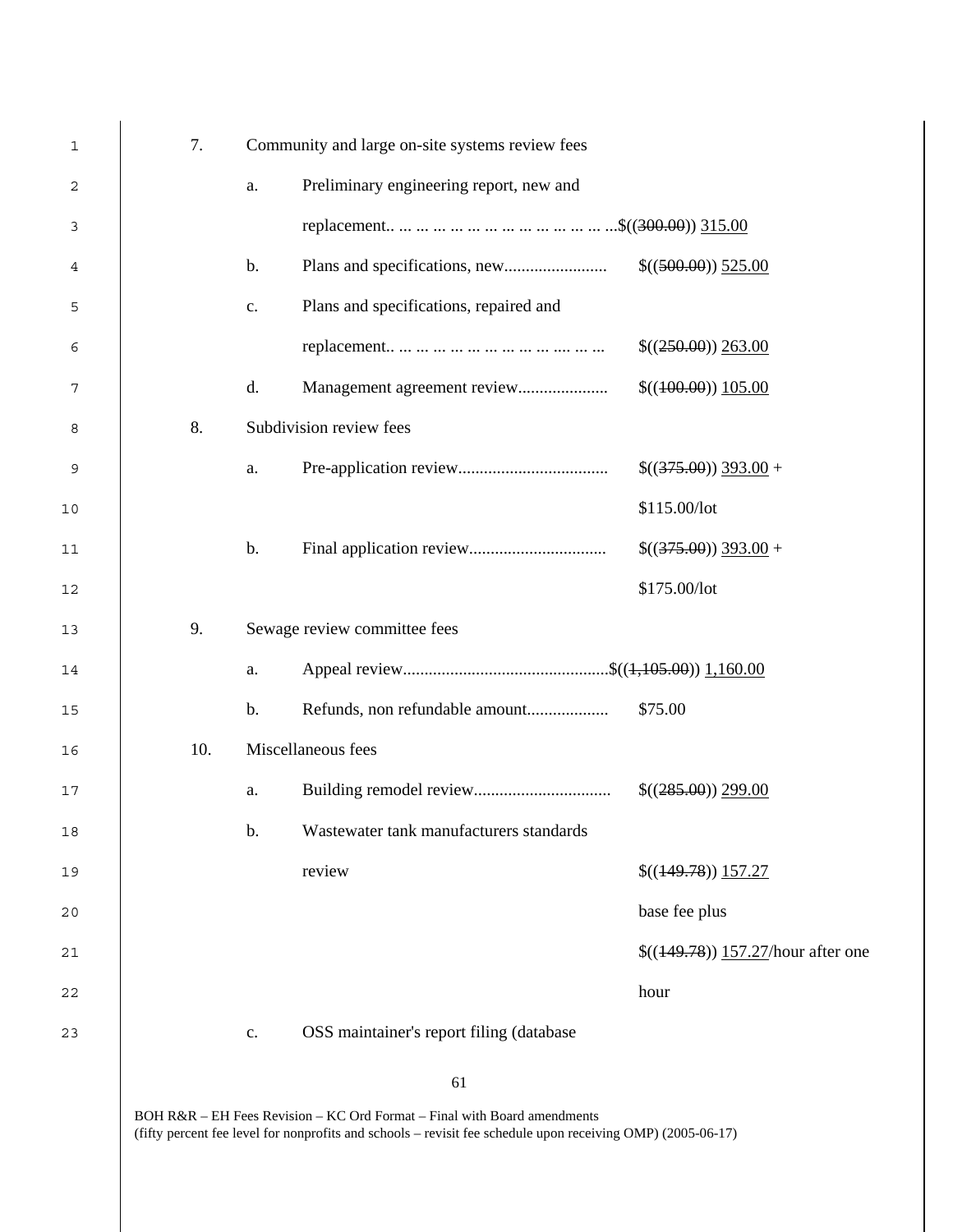| 1  |                |                                            | \$10.00                |
|----|----------------|--------------------------------------------|------------------------|
| 2  | d.             | Alternative, community, commercial         |                        |
| 3  |                | system monitoring by the health officer    | \$75.00                |
| 4  | e.             |                                            |                        |
| 5  | f.             | Disciplinary/performance review conference |                        |
| 6  |                | for certificate of competency holder       | \$150.00               |
| 7  | g.             | Reinstatement of certificate after         |                        |
| 8  |                | suspension                                 | applicable certificate |
| 9  |                |                                            | fee                    |
| 10 | h.             |                                            | actual cost/\$50.00    |
| 11 |                |                                            | minimum                |
| 12 | i.             |                                            | \$35.00                |
| 13 | j.             | Replacement private well/spring location   |                        |
| 14 |                |                                            | $$(195.00)$ $204.00$   |
| 15 | k.             | Watertable monitoring plan review          | \$(634.00) 666.00      |
| 16 | $\mathbf{l}$ . | OSS operation and maintenance program      |                        |
| 17 |                | fee due from buyer or transferee of a      |                        |
| 18 |                | property served by OSS at time             |                        |
| 19 |                | of sale or transfer of property ownership  | \$40.00                |
| 20 | m.             | Report on the condition of an individual   |                        |
| 21 |                |                                            | \$(316.00) 332.00      |
| 22 | n.             | Report on the condition of an OSS          | \$(316.00) 332.00      |
| 23 | О.             | Report on the condition of an OSS and      |                        |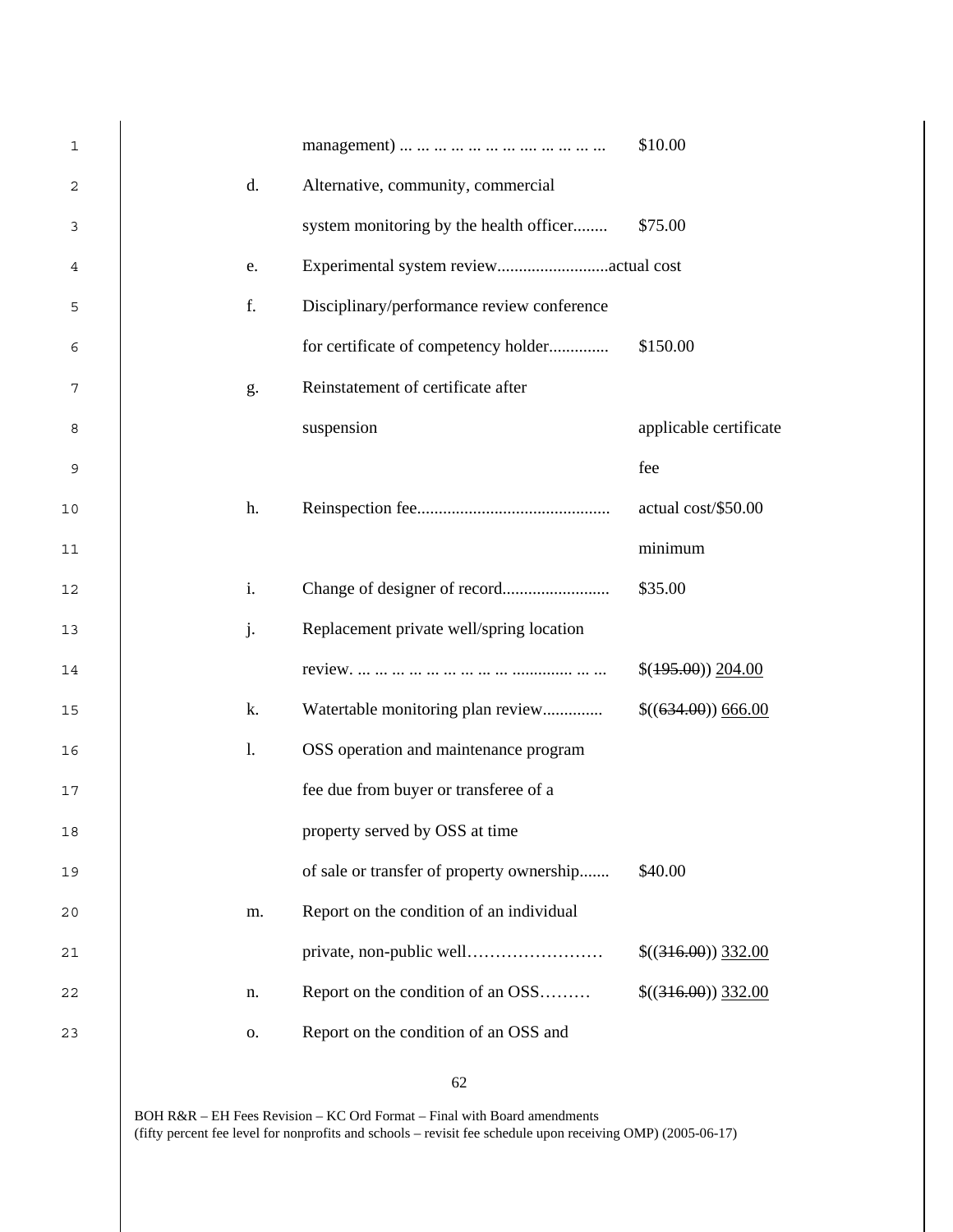|    |               | an individual private, non-public well  |                                                                                                                                                                                                                                                                                                                                                                                                                                                                                                                                                                                                                                                                                                                                      |
|----|---------------|-----------------------------------------|--------------------------------------------------------------------------------------------------------------------------------------------------------------------------------------------------------------------------------------------------------------------------------------------------------------------------------------------------------------------------------------------------------------------------------------------------------------------------------------------------------------------------------------------------------------------------------------------------------------------------------------------------------------------------------------------------------------------------------------|
|    |               |                                         | \$(451.00) 473.00                                                                                                                                                                                                                                                                                                                                                                                                                                                                                                                                                                                                                                                                                                                    |
|    |               |                                         |                                                                                                                                                                                                                                                                                                                                                                                                                                                                                                                                                                                                                                                                                                                                      |
|    |               |                                         |                                                                                                                                                                                                                                                                                                                                                                                                                                                                                                                                                                                                                                                                                                                                      |
|    |               |                                         |                                                                                                                                                                                                                                                                                                                                                                                                                                                                                                                                                                                                                                                                                                                                      |
|    |               |                                         |                                                                                                                                                                                                                                                                                                                                                                                                                                                                                                                                                                                                                                                                                                                                      |
|    |               |                                         |                                                                                                                                                                                                                                                                                                                                                                                                                                                                                                                                                                                                                                                                                                                                      |
|    |               |                                         |                                                                                                                                                                                                                                                                                                                                                                                                                                                                                                                                                                                                                                                                                                                                      |
|    |               |                                         |                                                                                                                                                                                                                                                                                                                                                                                                                                                                                                                                                                                                                                                                                                                                      |
| 1. |               |                                         |                                                                                                                                                                                                                                                                                                                                                                                                                                                                                                                                                                                                                                                                                                                                      |
|    | a.            |                                         | \$(496.00) 520.00                                                                                                                                                                                                                                                                                                                                                                                                                                                                                                                                                                                                                                                                                                                    |
|    | b.            |                                         | \$(368.00) 386.00                                                                                                                                                                                                                                                                                                                                                                                                                                                                                                                                                                                                                                                                                                                    |
|    | c.            | single-family, repair or modification   | $$(305.00)$ 320.00                                                                                                                                                                                                                                                                                                                                                                                                                                                                                                                                                                                                                                                                                                                   |
|    | d.            |                                         | $$(80.00)$ 84.00                                                                                                                                                                                                                                                                                                                                                                                                                                                                                                                                                                                                                                                                                                                     |
|    | e.            |                                         | \$(656.00) 689.00                                                                                                                                                                                                                                                                                                                                                                                                                                                                                                                                                                                                                                                                                                                    |
| 2. |               |                                         |                                                                                                                                                                                                                                                                                                                                                                                                                                                                                                                                                                                                                                                                                                                                      |
|    | a.            |                                         | $$(252.00)$ $264.00$                                                                                                                                                                                                                                                                                                                                                                                                                                                                                                                                                                                                                                                                                                                 |
|    | b.            |                                         | \$(126.00) 132.00                                                                                                                                                                                                                                                                                                                                                                                                                                                                                                                                                                                                                                                                                                                    |
|    | $\mathbf{c}.$ | Maintainer competency examination       | $$(252.00)$ $264.00$                                                                                                                                                                                                                                                                                                                                                                                                                                                                                                                                                                                                                                                                                                                 |
| 3. |               |                                         |                                                                                                                                                                                                                                                                                                                                                                                                                                                                                                                                                                                                                                                                                                                                      |
|    | a.            |                                         | $$(252.00)$ $264.00$                                                                                                                                                                                                                                                                                                                                                                                                                                                                                                                                                                                                                                                                                                                 |
|    | b.            |                                         | \$(126.00) 132.00                                                                                                                                                                                                                                                                                                                                                                                                                                                                                                                                                                                                                                                                                                                    |
|    | c.            | Master installer competency examination | \$(252.00) 264.00                                                                                                                                                                                                                                                                                                                                                                                                                                                                                                                                                                                                                                                                                                                    |
|    |               | fee schedule below:                     | SECTION 99. Section 98 of this rule is effective from January 1, 2006, through December 31, 2006.<br>SECTION 100. R&R 99-01, section 2 (part), as amended by section 98 of this rule, and BOH<br>13.74.010 are each hereby amended to read as follows:<br>Fee schedule. (Effective January 1, $((2006))$ 2007, through December 31, $((2006))$ 2007.)<br>Persons shall pay permit fees, application review fees, reinspection fees, monitoring report filing fees,<br>variance request fees, special service fees and miscellaneous fees under Title 13 of this code as set forth in the<br>OSS construction permit fee<br>On-site system maintainer certificate of competency fee<br>Master installer certificate of competency fee |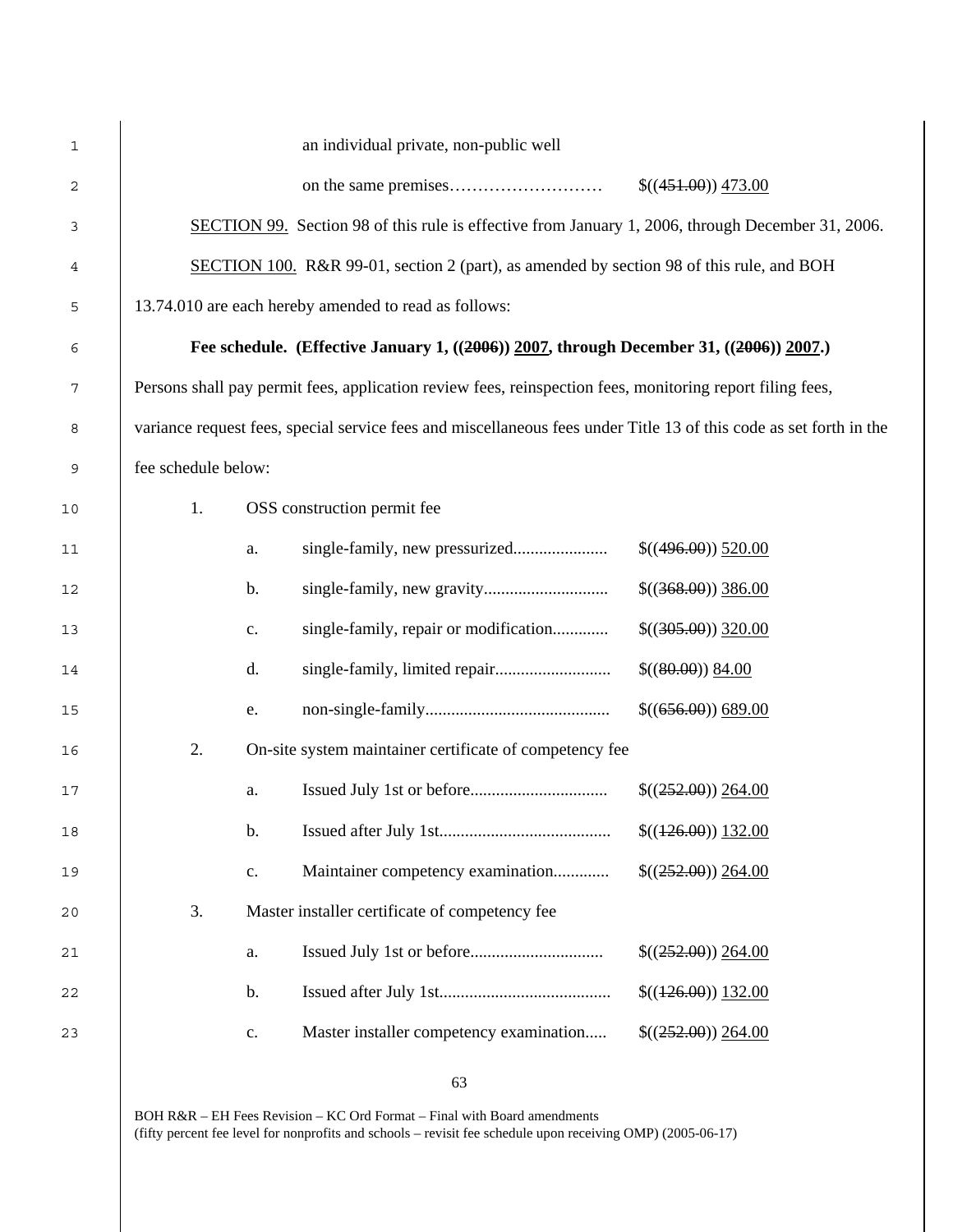| 1  | 4. |                | Associate installer certificate of competency fee |                      |
|----|----|----------------|---------------------------------------------------|----------------------|
| 2  |    | a.             |                                                   | \$(94.00) 99.00      |
| 3  |    | $\mathbf{b}$ . | Associate installer competency examination.       | \$(457.00) 165.00    |
| 4  | 5. |                | Pumper certificate of competency fee              |                      |
| 5  |    | a.             |                                                   | \$100.00             |
| 6  |    | $\mathbf{b}$ . |                                                   | \$50.00              |
| 7  |    | $\mathbf{c}$ . |                                                   | \$25.00/vehicle      |
| 8  |    | d.             | Pumper competency examination                     | \$25.00              |
| 9  | 6. |                | Site design application review fee                |                      |
| 10 |    | a.             | Conventional gravity system, new                  | $$(377.00)$ 396.00   |
| 11 |    | b.             |                                                   | \$((546.00)) 573.00  |
| 12 |    | c.             |                                                   | $$(157.27))$ 165.13  |
| 13 |    |                |                                                   | base fee plus        |
| 14 |    |                |                                                   | \$(157.27))          |
| 15 |    |                |                                                   | $165.13$ /hour after |
| 16 |    |                |                                                   | one hour.            |
| 17 | 7. |                | Community and large on-site systems review fees   |                      |
| 18 |    | a.             | Preliminary engineering report, new and           |                      |
| 19 |    |                |                                                   |                      |
| 20 |    | $\mathbf{b}$ . |                                                   | \$((525.00)) 552.00  |
| 21 |    | c.             | Plans and specifications, repaired and            |                      |
| 22 |    |                |                                                   | \$(263.00) 276.00    |
| 23 |    | d.             | Management agreement review                       | \$(105.00) 111.00    |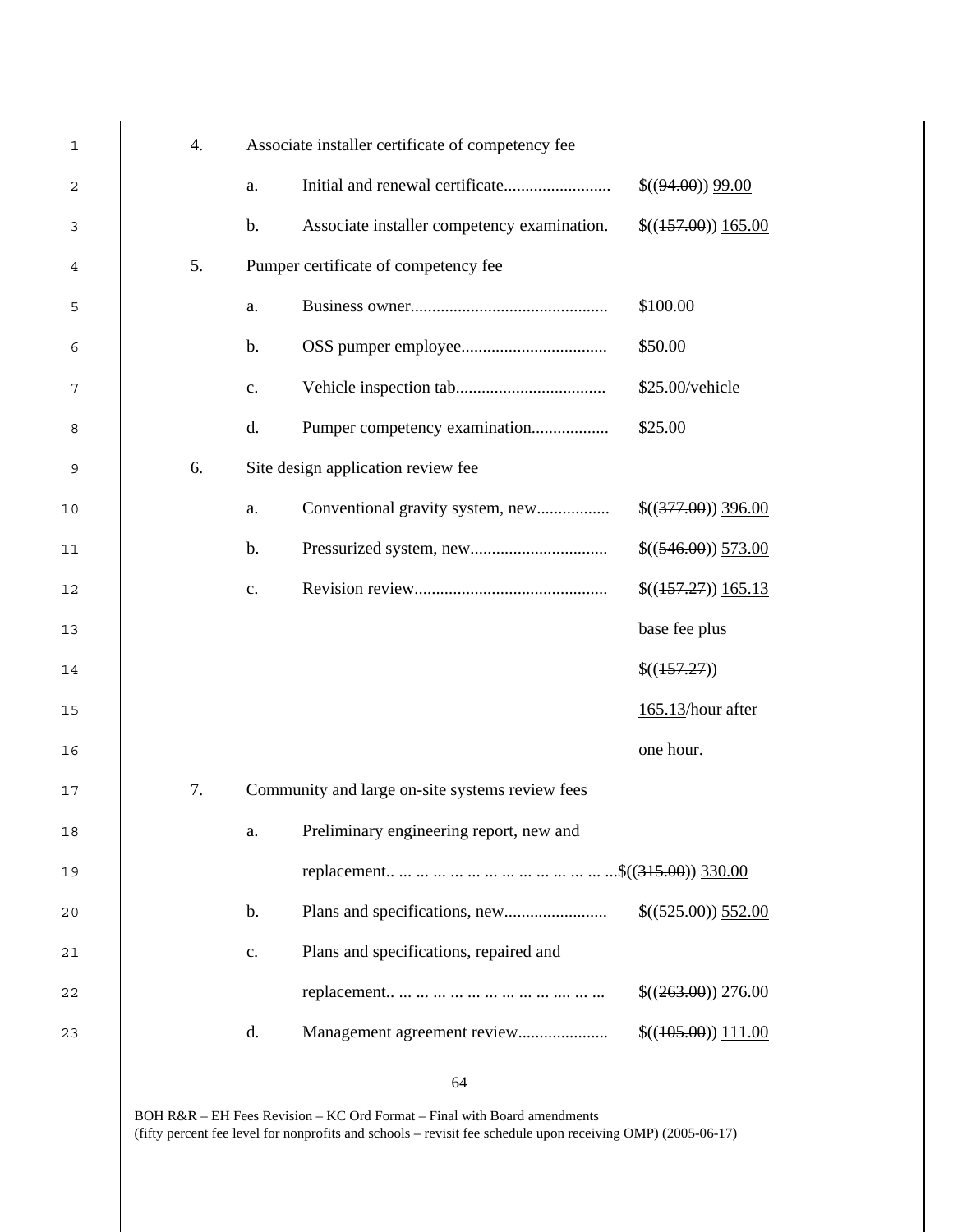| $\mathbf{1}$ | 8.  |               | Subdivision review fees                    |                                    |
|--------------|-----|---------------|--------------------------------------------|------------------------------------|
| 2            |     | a.            |                                            | $$(393.00)$ $412.00 +$             |
| 3            |     |               |                                            | \$115.00/lot                       |
| 4            |     | $b$ .         |                                            | $$(393.00) 412.00 +$               |
| 5            |     |               |                                            | \$175.00/lot                       |
| 6            | 9.  |               | Sewage review committee fees               |                                    |
| 7            |     | a.            |                                            |                                    |
| 8            |     | $b$ .         |                                            | \$75.00                            |
| 9            | 10. |               | Miscellaneous fees                         |                                    |
| 10           |     | a.            |                                            |                                    |
| 11           |     | $b$ .         | Wastewater tank manufacturers standards    |                                    |
| 12           |     |               | review                                     | $\frac{\{(157.27)\}}{165.13}$      |
| 13           |     |               |                                            | base fee plus                      |
| 14           |     |               |                                            | $$(157.27))$ 165.13/hour after one |
| 15           |     |               |                                            | hour                               |
| 16           |     | $\mathbf{c}.$ | OSS maintainer's report filing (database   |                                    |
| 17           |     |               |                                            | \$10.00                            |
| 18           |     | d.            | Alternative, community, commercial         |                                    |
| 19           |     |               | system monitoring by the health officer    | \$75.00                            |
| 20           |     | e.            |                                            |                                    |
| 21           |     | f.            | Disciplinary/performance review conference |                                    |
| 22           |     |               | for certificate of competency holder       | \$150.00                           |
| 23           |     | g.            | Reinstatement of certificate after         |                                    |
|              |     |               |                                            |                                    |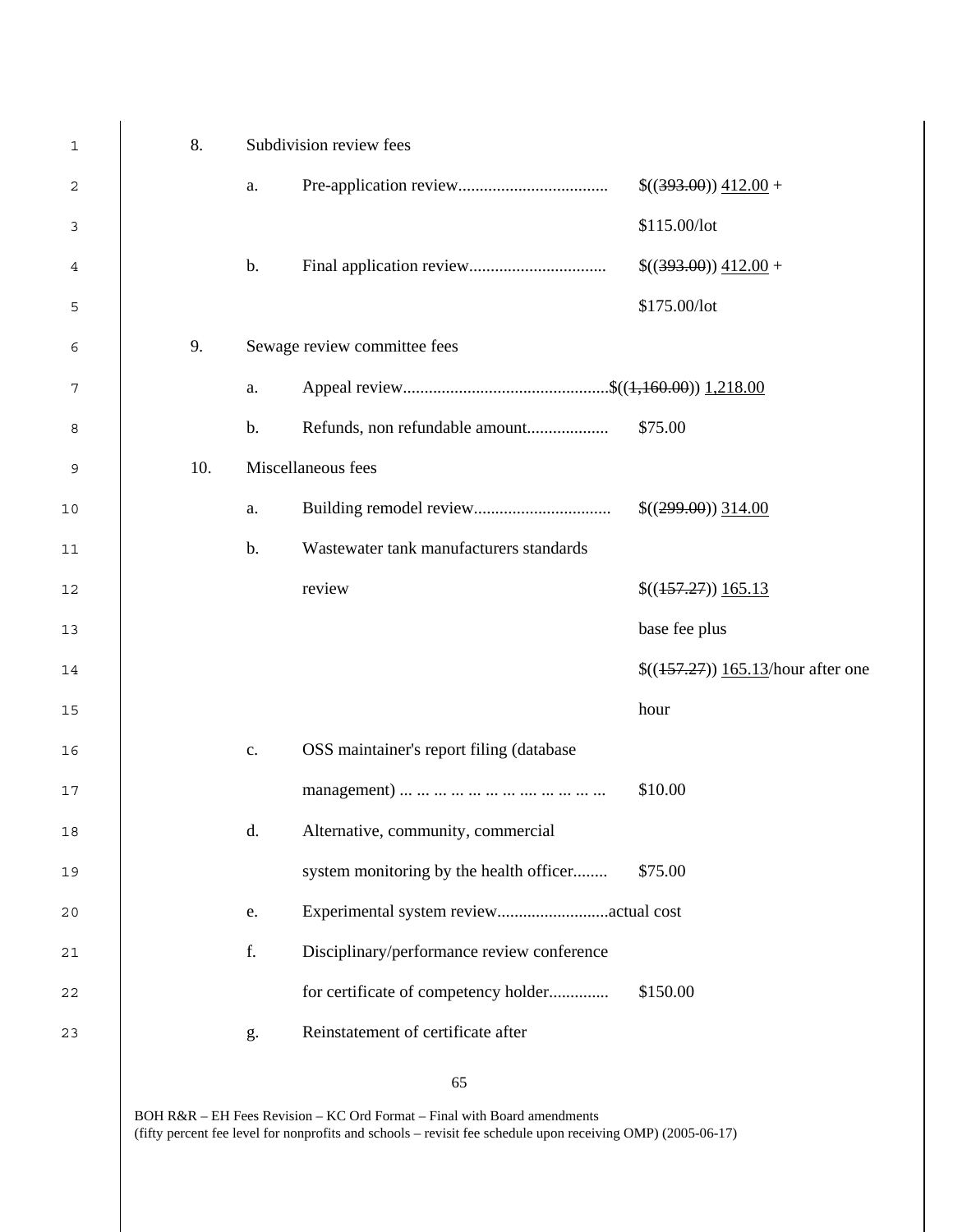| $\mathbf{1}$ |                | suspension                                                                                                | applicable certificate |
|--------------|----------------|-----------------------------------------------------------------------------------------------------------|------------------------|
| 2            |                |                                                                                                           | fee                    |
| 3            | h.             |                                                                                                           | actual cost/\$50.00    |
| 4            |                |                                                                                                           | minimum                |
| 5            | i.             |                                                                                                           | \$35.00                |
| 6            | j.             | Replacement private well/spring location                                                                  |                        |
| 7            |                |                                                                                                           | $$(204.00)$ $215.00$   |
| 8            | k.             | Watertable monitoring plan review                                                                         | \$(666.00) 699.00      |
| 9            | $\mathbf{1}$ . | OSS operation and maintenance program                                                                     |                        |
| 10           |                | fee due from buyer or transferee of a                                                                     |                        |
| 11           |                | property served by OSS at time                                                                            |                        |
| 12           |                | of sale or transfer of property ownership                                                                 | \$40.00                |
| 13           | m.             | Report on the condition of an individual                                                                  |                        |
| 14           |                |                                                                                                           | \$(332.00) 348.00      |
| 15           | n.             | Report on the condition of an OSS                                                                         | $$(332.00)$ 348.00     |
| 16           | О.             | Report on the condition of an OSS and                                                                     |                        |
| 17           |                | an individual private, non-public well                                                                    |                        |
| $18\,$       |                |                                                                                                           | \$(473.00) 497.00      |
| 19           |                | SECTION 101. Section 100 of this rule is effective January 1, 2007, through December 31, 2007.            |                        |
| 20           |                | SECTION 102. R&R 99-01, section 2 (part), as amended by section 100 of this rule, and BOH                 |                        |
| 21           |                | 13.74.010 are each hereby amended to read as follows:                                                     |                        |
| 22           |                | Fee schedule. (Effective January 1, ((2007, through December 31, 2007)) 2008, and thereafter.)            |                        |
| 23           |                | Persons shall pay permit fees, application review fees, reinspection fees, monitoring report filing fees, |                        |
|              |                | 66                                                                                                        |                        |
|              |                | BOH R&R - EH Fees Revision - KC Ord Format - Final with Board amendments                                  |                        |

(fifty percent fee level for nonprofits and schools – revisit fee schedule upon receiving OMP) (2005-06-17)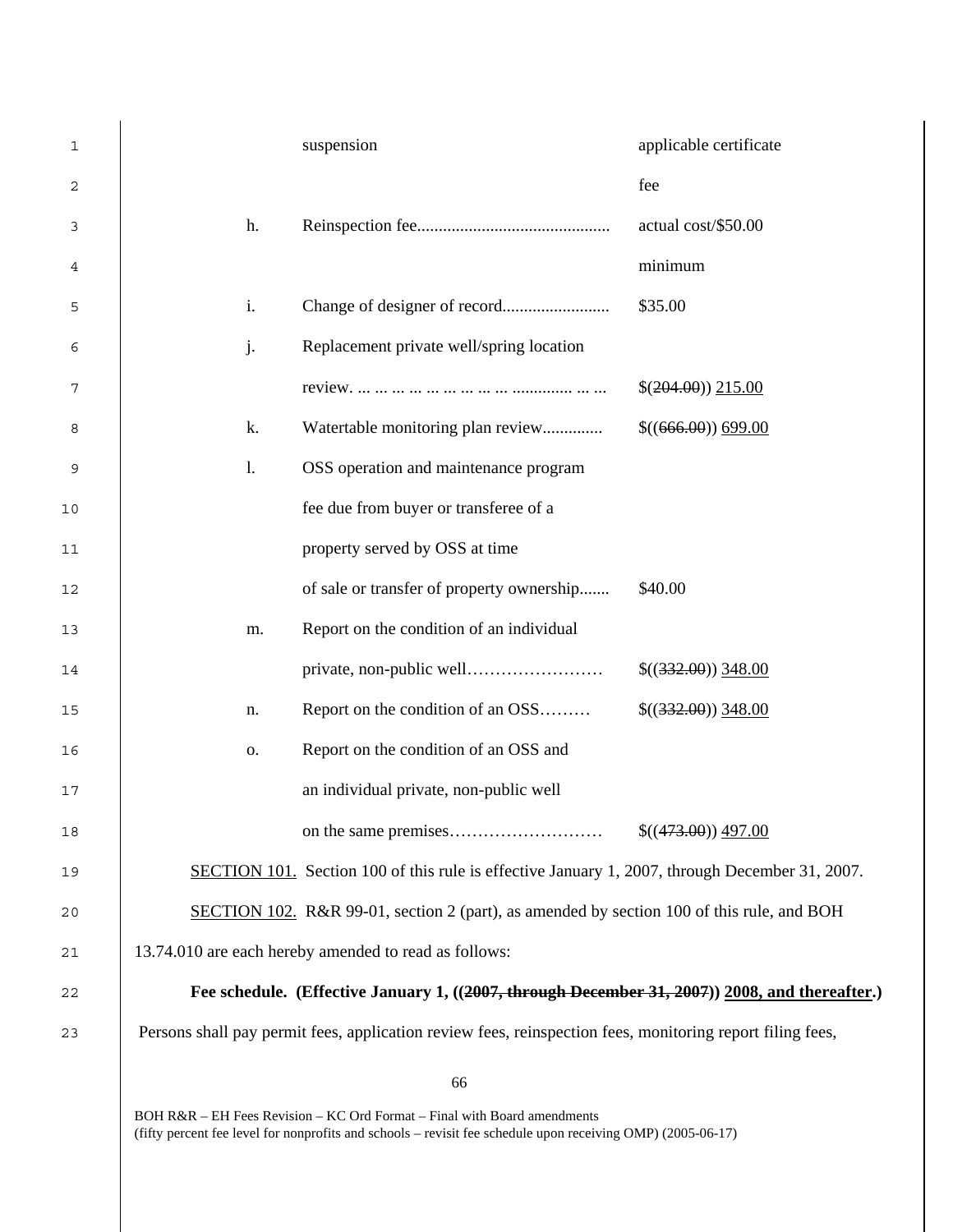1 variance request fees, special service fees and miscellaneous fees under Title 13 of this code as set forth in the fee schedule below:

| $\mathbf{3}$ | 1. |    | OSS construction permit fee                             |                     |
|--------------|----|----|---------------------------------------------------------|---------------------|
| 4            |    | a. |                                                         | \$((520.00)) 546.00 |
| 5            |    | b. |                                                         | \$(386.00) 405.00   |
| 6            |    | c. | single-family, repair or modification                   | \$(320.00) 336.00   |
| 7            |    | d. |                                                         | \$(84.00) 88.00     |
| 8            |    | e. |                                                         | \$(689.00) 723.00   |
| 9            | 2. |    | On-site system maintainer certificate of competency fee |                     |
| 10           |    | a. |                                                         | \$((264.00)) 277.00 |
| 11           |    | b. |                                                         | \$(432.00) 139.00   |
| 12           |    | c. | Maintainer competency examination                       | \$(264.00) 277.00   |
| 13           | 3. |    | Master installer certificate of competency fee          |                     |
| 14           |    | a. |                                                         | \$((264.00)) 277.00 |
| 15           |    | b. |                                                         | \$(432.00) 139.00   |
| 16           |    | c. | Master installer competency examination                 | \$(264.00) 277.00   |
| 17           | 4. |    | Associate installer certificate of competency fee       |                     |
| 18           |    | a. |                                                         | \$(99.00) 104.00    |
| 19           |    | b. | Associate installer competency examination.             | \$(165.00) 173.00   |
| $20$         | 5. |    | Pumper certificate of competency fee                    |                     |
| 21           |    | a. |                                                         | \$100.00            |
| 22           |    | b. |                                                         | \$50.00             |
| 23           |    | c. |                                                         | \$25.00/vehicle     |

BOH R&R – EH Fees Revision – KC Ord Format – Final with Board amendments (fifty percent fee level for nonprofits and schools – revisit fee schedule upon receiving OMP) (2005-06-17)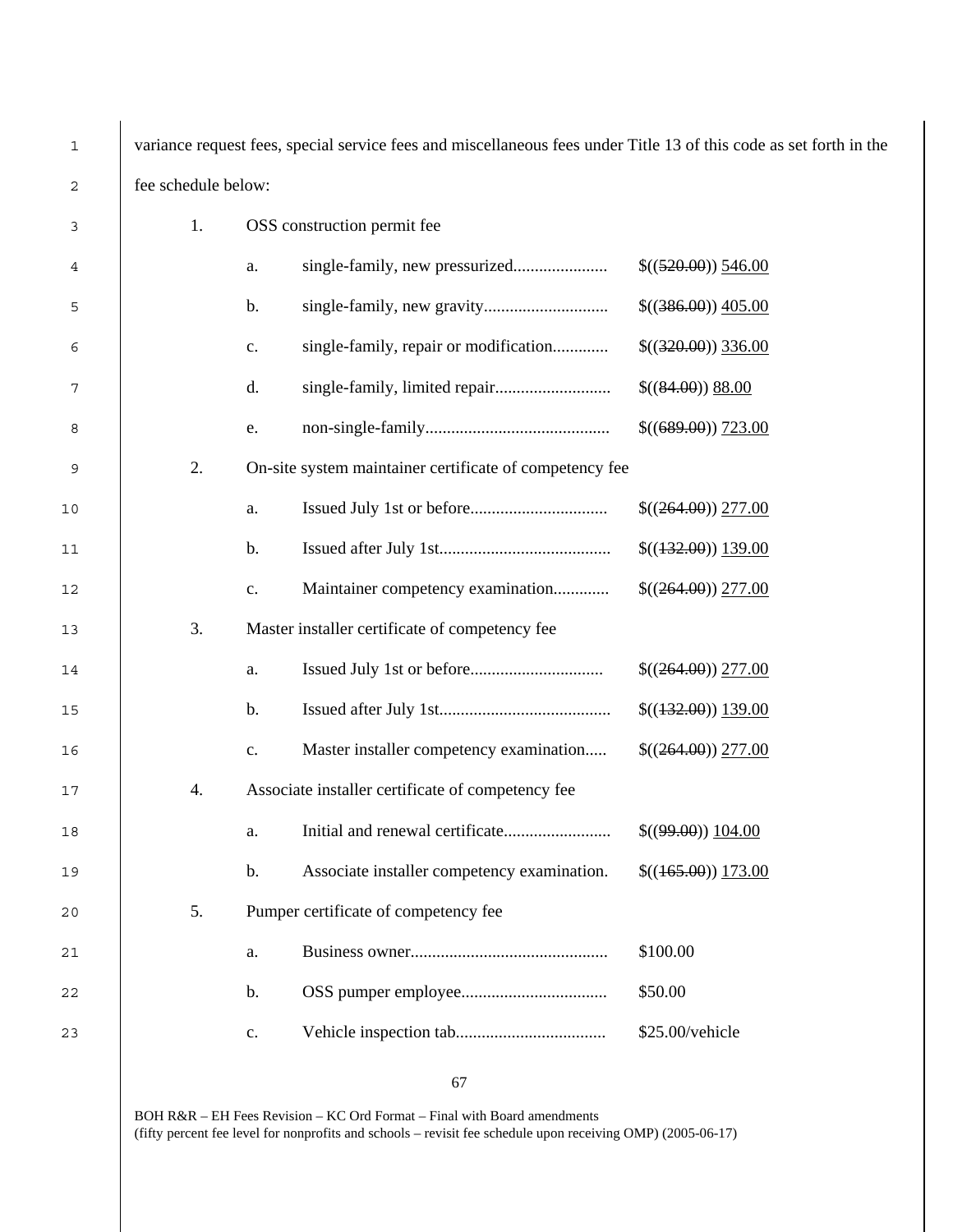| 1  |    | d.            | Pumper competency examination                   | \$25.00              |
|----|----|---------------|-------------------------------------------------|----------------------|
| 2  | 6. |               | Site design application review fee              |                      |
| 3  |    | a.            |                                                 | \$(396.00) 416.00    |
| 4  |    | $\mathbf b$ . |                                                 | \$((573.00)) 602.00  |
| 5  |    | c.            |                                                 | $$(165.13))$ 173.39  |
| 6  |    |               |                                                 | base fee plus        |
| 7  |    |               |                                                 | \$(165.13))          |
| 8  |    |               |                                                 | 173.39/hour after    |
| 9  |    |               |                                                 | one hour.            |
| 10 | 7. |               | Community and large on-site systems review fees |                      |
| 11 |    | a.            | Preliminary engineering report, new and         |                      |
| 12 |    |               |                                                 |                      |
| 13 |    | $\mathbf b$ . |                                                 | \$((552.00)) 579.00  |
| 14 |    | c.            | Plans and specifications, repaired and          |                      |
| 15 |    |               |                                                 | \$(276.00) 290.00    |
| 16 |    | d.            |                                                 | \$((111.00)) 116.00  |
| 17 | 8. |               | Subdivision review fees                         |                      |
| 18 |    | a.            |                                                 | $$(412.00) 433.00 +$ |
| 19 |    |               |                                                 | \$115.00/lot         |
| 20 |    | b.            |                                                 | $$(442.00) 433.00 +$ |
| 21 |    |               |                                                 | \$175.00/lot         |
| 22 | 9. |               | Sewage review committee fees                    |                      |
| 23 |    | a.            |                                                 |                      |
|    |    |               |                                                 |                      |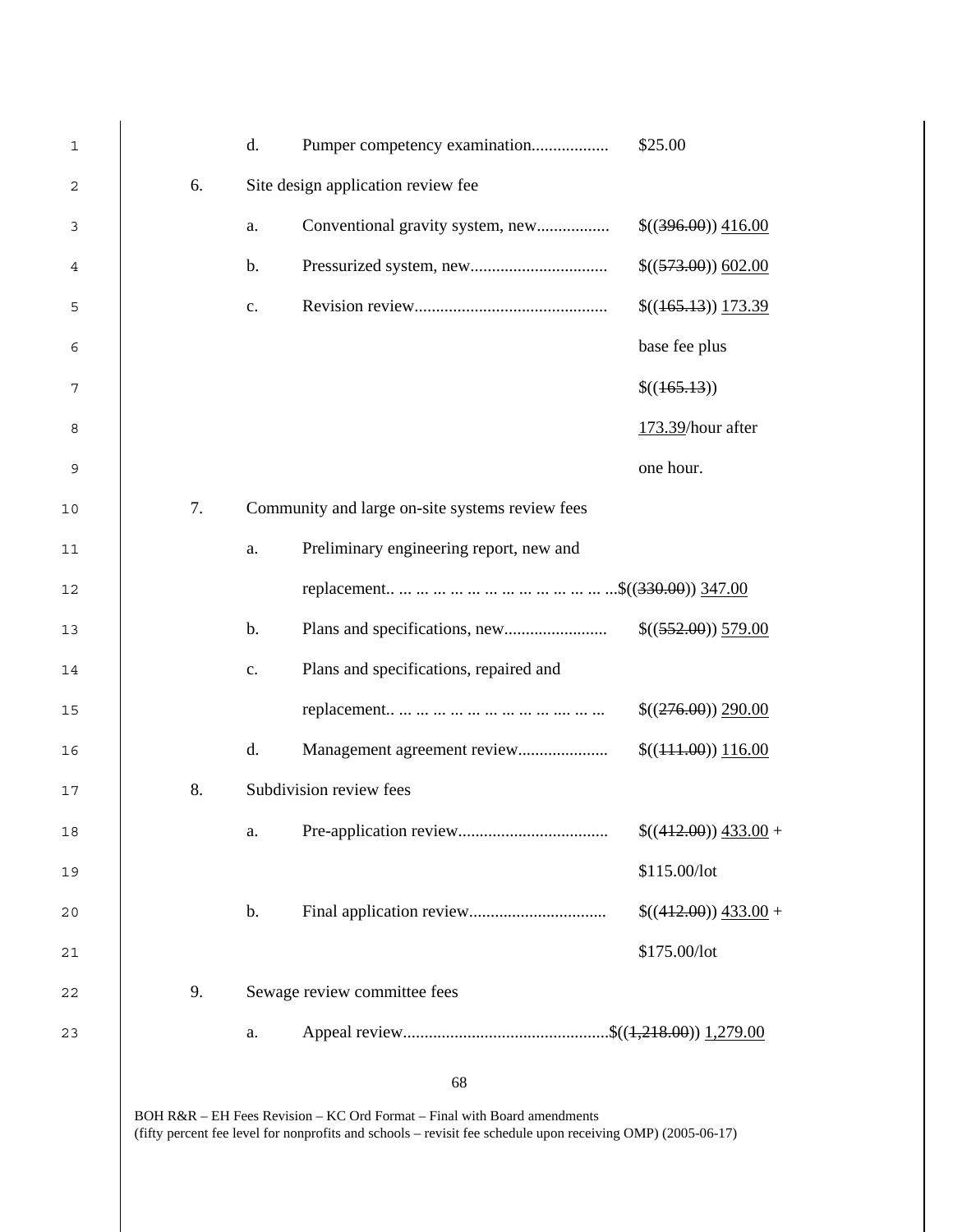| 1      |     | $b$ .         |                                            | \$75.00                            |
|--------|-----|---------------|--------------------------------------------|------------------------------------|
| 2      | 10. |               | Miscellaneous fees                         |                                    |
| 3      |     | a.            |                                            | \$(314.00) 329.00                  |
| 4      |     | $b$ .         | Wastewater tank manufacturers standards    |                                    |
| 5      |     |               | review                                     | \$(465.13) 173.39                  |
| 6      |     |               |                                            | base fee plus                      |
| 7      |     |               |                                            | $$(165.13))$ 173.39/hour after one |
| 8      |     |               |                                            | hour                               |
| 9      |     | $\mathbf{c}.$ | OSS maintainer's report filing (database   |                                    |
| $10$   |     |               |                                            | \$10.00                            |
| 11     |     | d.            | Alternative, community, commercial         |                                    |
| $12\,$ |     |               | system monitoring by the health officer    | \$75.00                            |
| 13     |     | e.            |                                            |                                    |
| 14     |     | f.            | Disciplinary/performance review conference |                                    |
| 15     |     |               | for certificate of competency holder       | \$150.00                           |
| 16     |     | g.            | Reinstatement of certificate after         |                                    |
| 17     |     |               | suspension                                 | applicable certificate             |
| 18     |     |               |                                            | fee                                |
| 19     |     | h.            |                                            | actual cost/\$50.00                |
| 20     |     |               |                                            | minimum                            |
| 21     |     | i.            |                                            | \$35.00                            |
| 22     |     | j.            | Replacement private well/spring location   |                                    |
| 23     |     |               |                                            | $$(245.00)$ $225.00$               |
|        |     |               |                                            |                                    |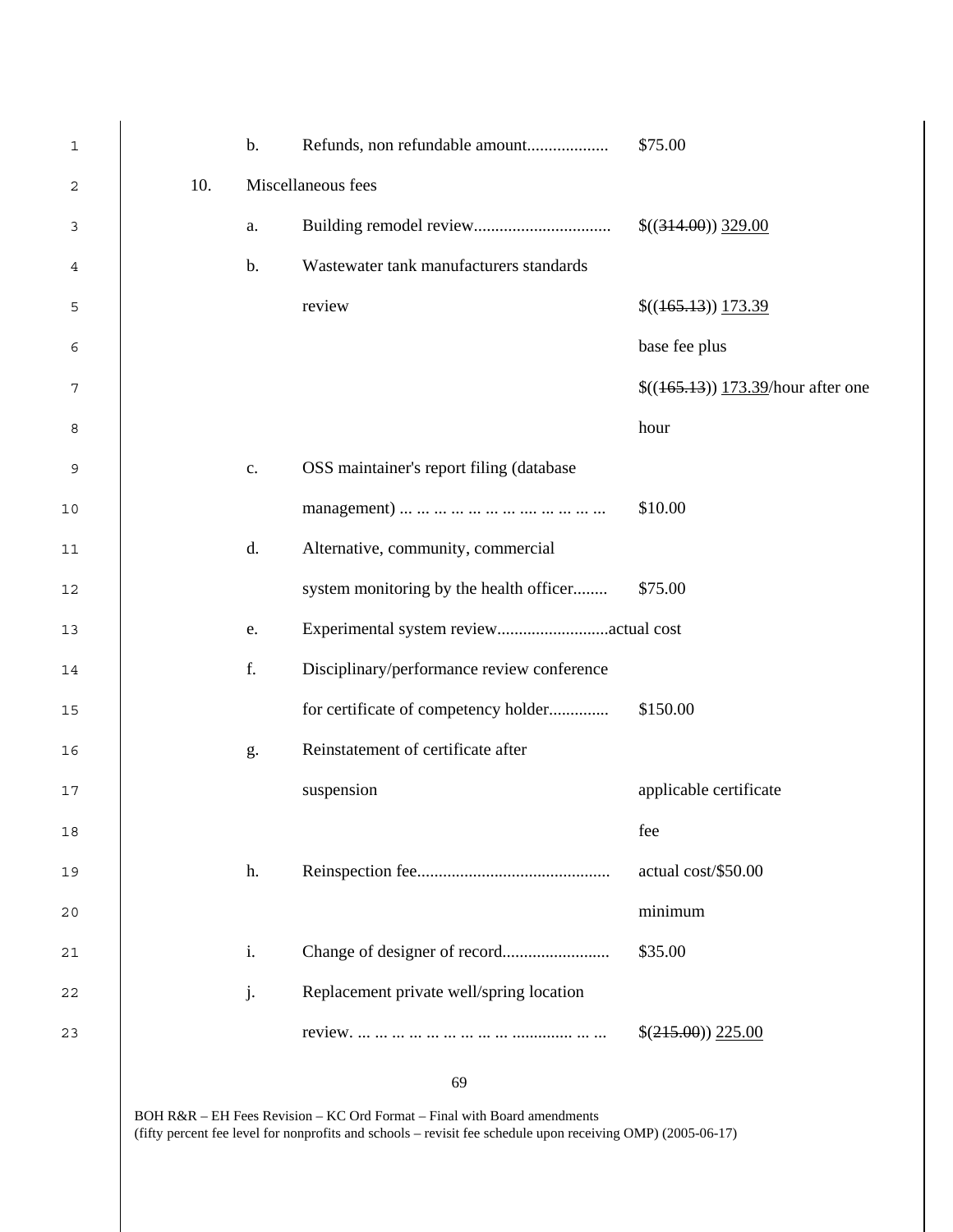| $\mathbf{1}$ | k.                                              | Watertable monitoring plan review                                                                           | \$(699.00) 734.00  |
|--------------|-------------------------------------------------|-------------------------------------------------------------------------------------------------------------|--------------------|
| 2            | 1.                                              | OSS operation and maintenance program                                                                       |                    |
| 3            |                                                 | fee due from buyer or transferee of a                                                                       |                    |
| 4            |                                                 | property served by OSS at time                                                                              |                    |
| 5            |                                                 | of sale or transfer of property ownership                                                                   | \$40.00            |
| 6            | m.                                              | Report on the condition of an individual                                                                    |                    |
| 7            |                                                 |                                                                                                             | $$(348.00)$ 366.00 |
| 8            | n.                                              | Report on the condition of an OSS                                                                           | $$(348.00)$ 366.00 |
| 9            | 0.                                              | Report on the condition of an OSS and                                                                       |                    |
| $10$         |                                                 | an individual private, non-public well                                                                      |                    |
| 11           |                                                 |                                                                                                             | $$(497.00)$ 522.00 |
| 12           |                                                 | SECTION 103. Section 102 of this rule is effective beginning January 1, 2008.                               |                    |
| 13           |                                                 | SECTION 104. Section 105 of this rule and BOH 14.08.020, as recodified and amended by this rule,            |                    |
| 14           | should constitute a new chapter in BOH Title 2. |                                                                                                             |                    |
| 15           |                                                 | NEW SECTION. SECTION 105. Applicability. The provisions of this chapter are applicable to                   |                    |
| 16           |                                                 | activities regulated by the director pursuant to Chapters 246-260 or 246-262 WAC, or Title 14 of this code. |                    |
| 17           |                                                 | SECTION 106. R&R 58, section 1 (part), as amended, and BOH 14.08.020 are each hereby amended                |                    |
| $18\,$       | to read as follows:                             |                                                                                                             |                    |
| 19           |                                                 | Permit fees. (Effective through December 31, 2005.) Every applicant for a permit to do work                 |                    |
| 20           |                                                 | under Chapters 246-260 or 246-262 WAC or Title 14 of this code shall pay for each permit, at time of        |                    |
| 21           |                                                 | issuance, a fee in accordance with the following schedule, and at the rate provided for each classification |                    |
| 22           | shown in this schedule( $(\div)$ ).             |                                                                                                             |                    |
| 23           | A.                                              | Schedule of Fees.                                                                                           |                    |
|              |                                                 |                                                                                                             |                    |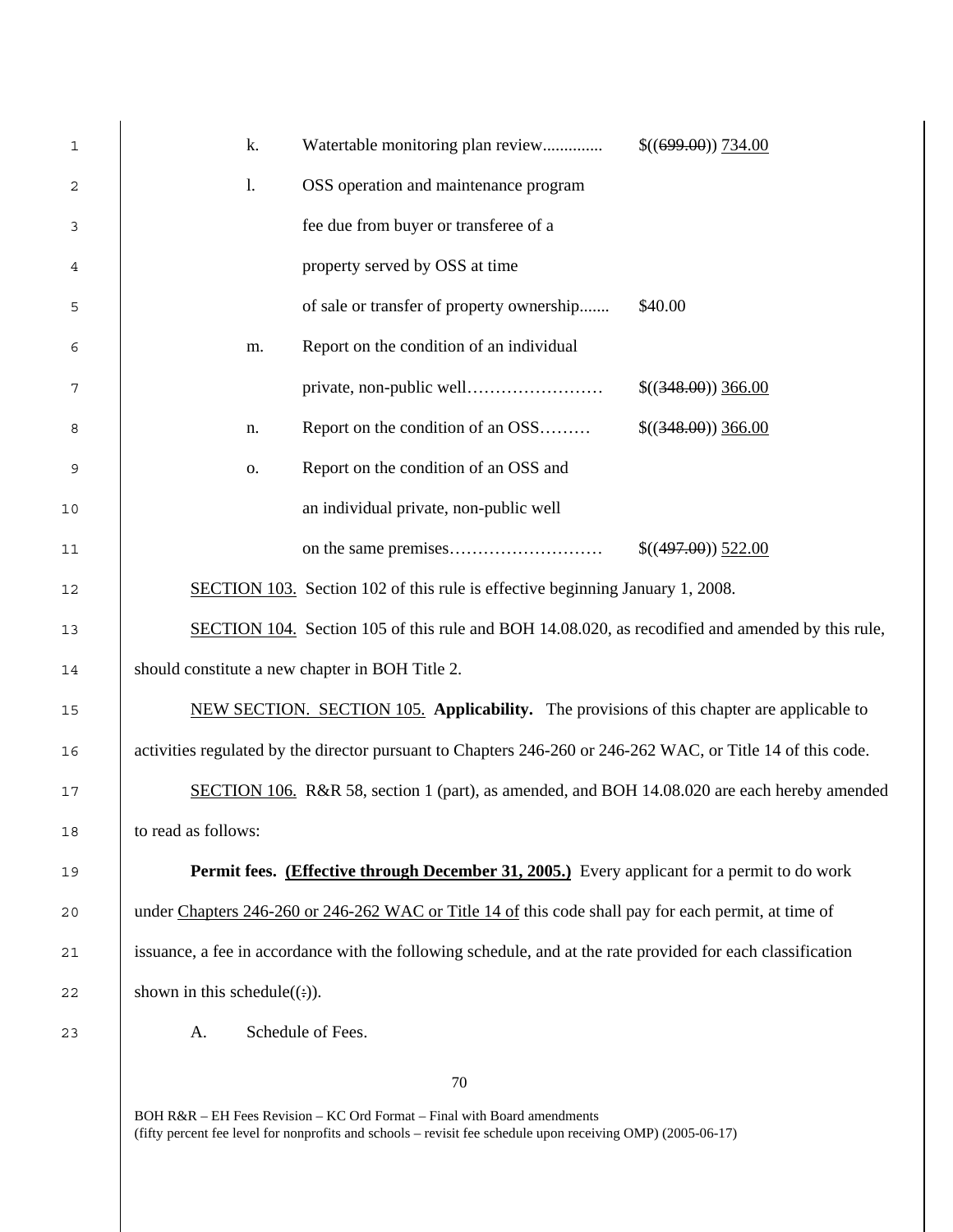| 1      | 1.<br>((Construction Permit)) New water recreation ((F))facility ( $(2,500)$ square feet or          |
|--------|------------------------------------------------------------------------------------------------------|
| 2      | more)) construction permit and plan review fees \$((882.00)) 300.00 base fee                         |
| 3      | for permit, preoccupancy inspection and consultation costs, payable at the                           |
| 4      | time of application, plus $\$((142.00))$ 149.78 per hour after the first two hours                   |
| 5      | for the actual time spent reviewing plans and specifications, payable at the                         |
| 6      | time of final approval. $((\text{Less than } 2,500 \text{ square feet.} \dots \dots \text{ $611.00}$ |
| 7      | base fee for preoccupancy inspection and consultation costs, payable at the                          |
| 8      | time of application, plus 142.00 per hour after the first two hours for the                          |
| 9      | actual time spent reviewing plans and specifications, payable at the time of                         |
| 10     | final approval))                                                                                     |
| 11     | 2.<br>Renovation or alteration of water recreation facility (including ((extensive)) changes         |
| 12     | in                                                                                                   |
| 13     | equipment, piping, barriers, walking surfaces, pool appurtenances, filtration                        |
| 14     | equipment, mechanical equipment, or pool structure ((costing in excess of                            |
| 15     | $$5,000.00)$ )\$ ((299.00)) 300.00 base fee                                                          |
| 16     | for preoccupancy inspection and consultation costs, payable at the time of                           |
| 17     | application, plus $\$((142.00))$ 149.78 per hour after the first two hours for the                   |
| $18\,$ | actual time spent reviewing plans and specifications, payable at the time of                         |
| 19     | final approval.                                                                                      |
| 20     | ((Alteration (including change in equipment, piping, barriers, walking surfaces, pool                |
| 21     | appurtenances, filtration equipment, mechanical equipment, or pool structures costing                |
|        | \$256.00 base fee                                                                                    |
| 22     |                                                                                                      |
| 23     | For preoccupancy inspection and consultation costs, payable at the time of                           |
|        |                                                                                                      |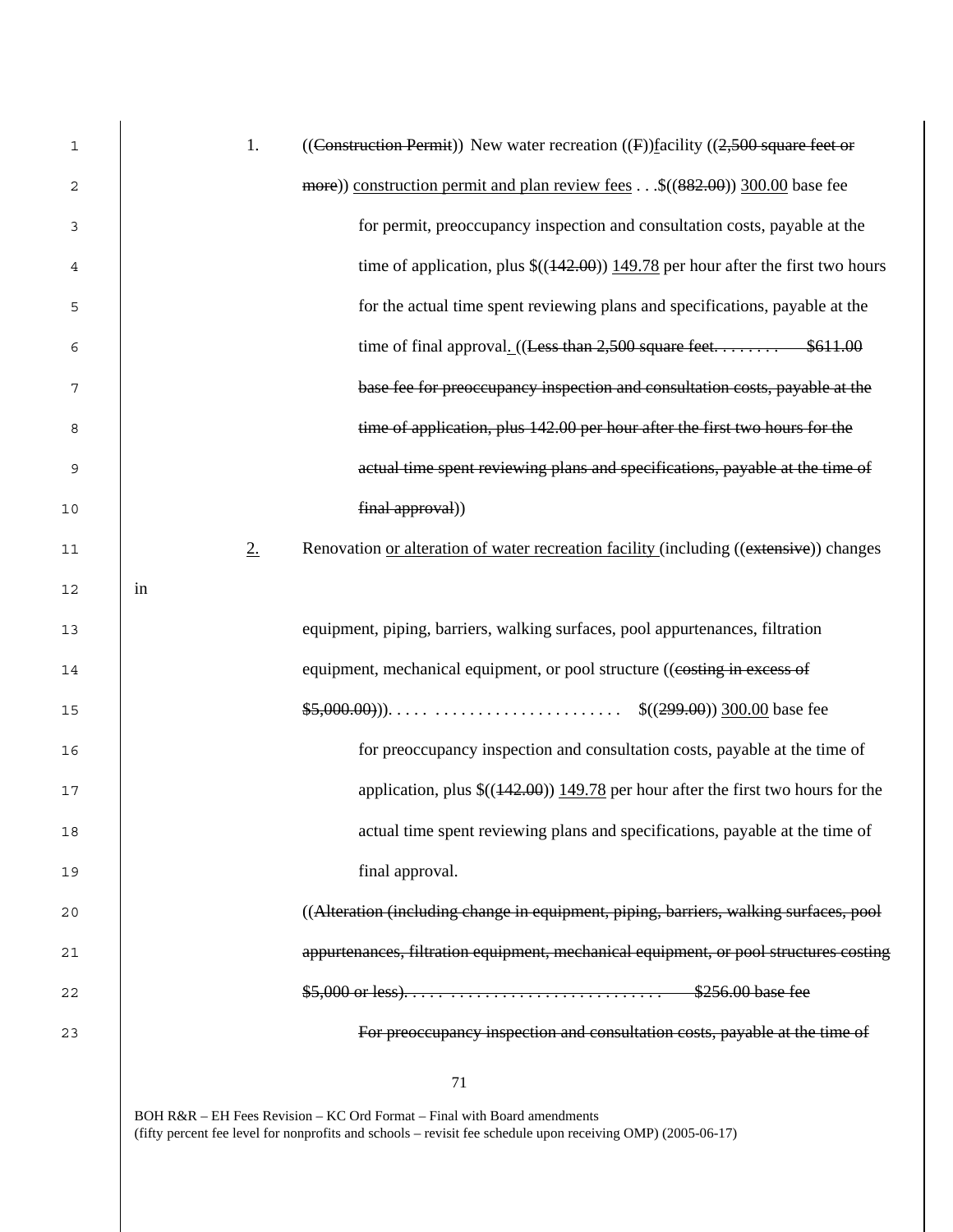| 1  | application, plus \$142.00 per hour after the first two hours for the actual time |
|----|-----------------------------------------------------------------------------------|
| 2  | spent reviewing plans and specifications, payable at the time of final            |
| 3  | approval))                                                                        |
| 4  | $\underline{3}$ .                                                                 |
| 5  | for the actual time spent reviewing plans and specifications, payable at the      |
| 6  | time of final approval.                                                           |
| 7  | Preoccupancy inspection subsequent to the initial preoccupancy<br>4.              |
| 8  | $\frac{\text{insection}}{\text{insection}}$ \$300.00 base fee                     |
| 9  | plus \$149.78 per hour after the first two hours.                                 |
| 10 | $((2))$ 5. Operating $((P))$ permit.                                              |
| 11 | Water recreation facility (WRF) $\dots$ \$((421.00)) 430.00                       |
| 12 | Additional WRF operated by same person at same                                    |
| 13 |                                                                                   |
| 14 | $((3))$ 6. Miscellaneous ((F)) fees.                                              |
| 15 | After hours inspection requested<br>by water recreation                           |
| 16 | Cost of $((S))$ service                                                           |
| 17 | Reinspection fee<br>One-half the applicable annual                                |
| 18 | permit fee.                                                                       |
| 19 | Reinstatement of permit after suspension  Applicable annual permit fee.           |
| 20 | ((Preoccupancy inspection subsequent to the initial preoccupancy                  |
| 21 | \$256.00)                                                                         |
| 22 | Variance review fee \$300.00 base fee plus \$149.78 per                           |
| 23 | hour after the first two hours.                                                   |
|    |                                                                                   |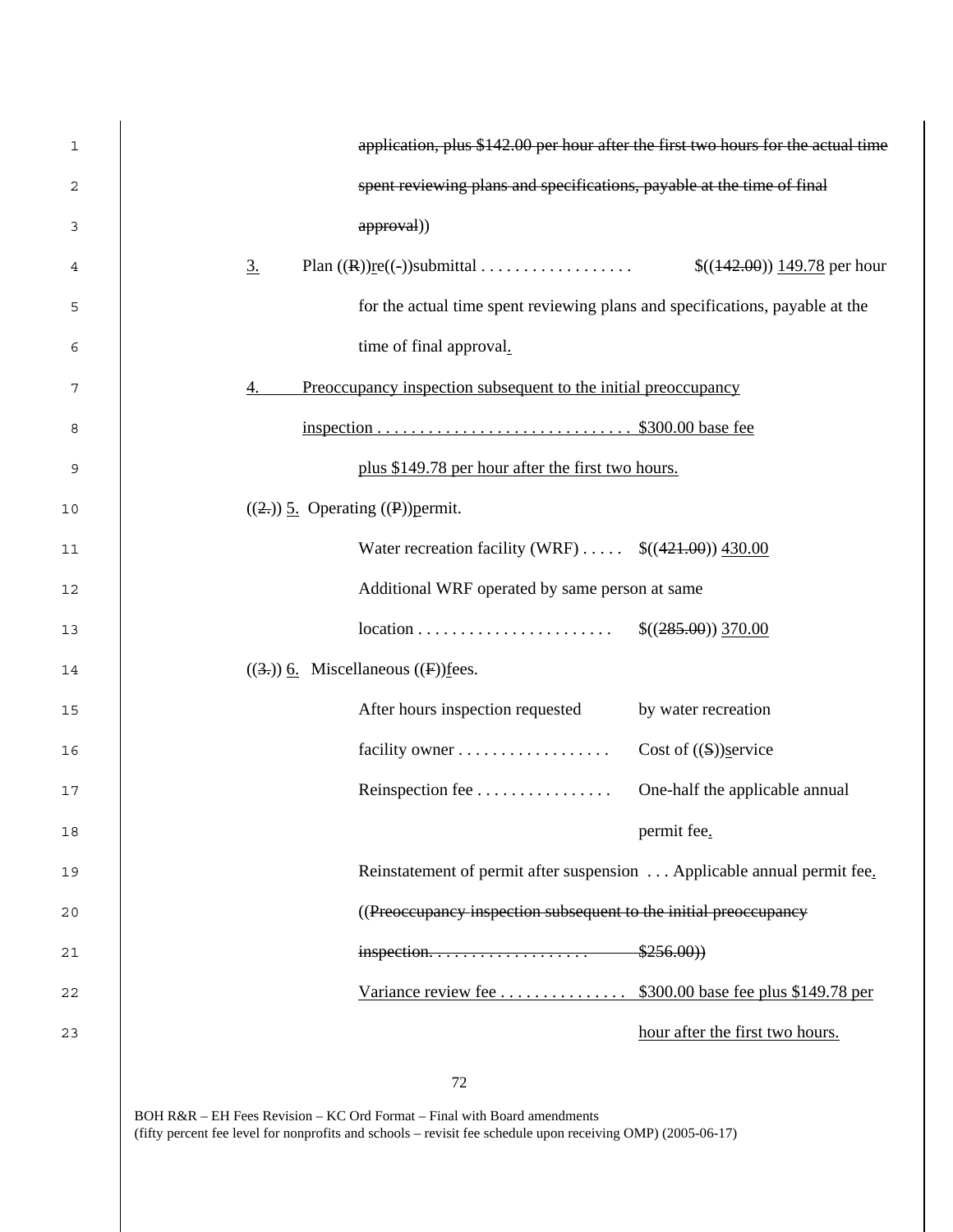## 2 | services . . . . . . . . . . . . . . . Cost of service.

 $\overline{B}$ . The fee for any initial permit to be issued under this ((title)) chapter shall be due and payable <sup>4</sup> on or before the commencement date of the operation subject to such permit. The annual permit fee shall be 5 due on and payable on June 1st and delinquent June 10th, regardless of the dates of operation of the pool. 6 The fee for the initial permit to operate a new pool shall be one-half  $((\frac{1}{2}))$  the annual fee if such permit is 7 obtained after November 30th.

C. Any person who commenced any work for which a permit is required by this code without first having obtained such permit, shall upon subsequent application for such permit pay an amount equal to one and one-half of the fee fixed by the above schedule of fees for such work unless it shall be proved to the 11 satisfaction of the health officer that such work was urgently necessary and that it was not practical to obtain a 12 permit prior to the commencement of the work. In all such emergency cases, a permit shall be obtained as soon as it is practical to do so, and if there is an unreasonable delay in obtaining such permit, a double fee shall be charged as provided in this section.

15 SECTION 107. BOH 14.08.020, as amended by this rule, is directed to be recodified in the BOH 16 chapter created under section 104 of this rule.

17 SECTION 108. R&R 58, section 1 (part), as amended by section 108 of this rule, and BOH 18 14.08.020 are each hereby amended to read as follows:

**Permit fees. (Effective ((July 17, 2005)) January 1, 2006, through December 31, ((2005)) 2006.)** Every applicant for a permit to do work under Chapters 246-260 or 246-262 WAC or Title 14 of this code 21 shall pay for each permit, at time of issuance, a fee in accordance with the following schedule, and at the rate provided for each classification shown in this schedule.

23 A. Schedule of Fees.

73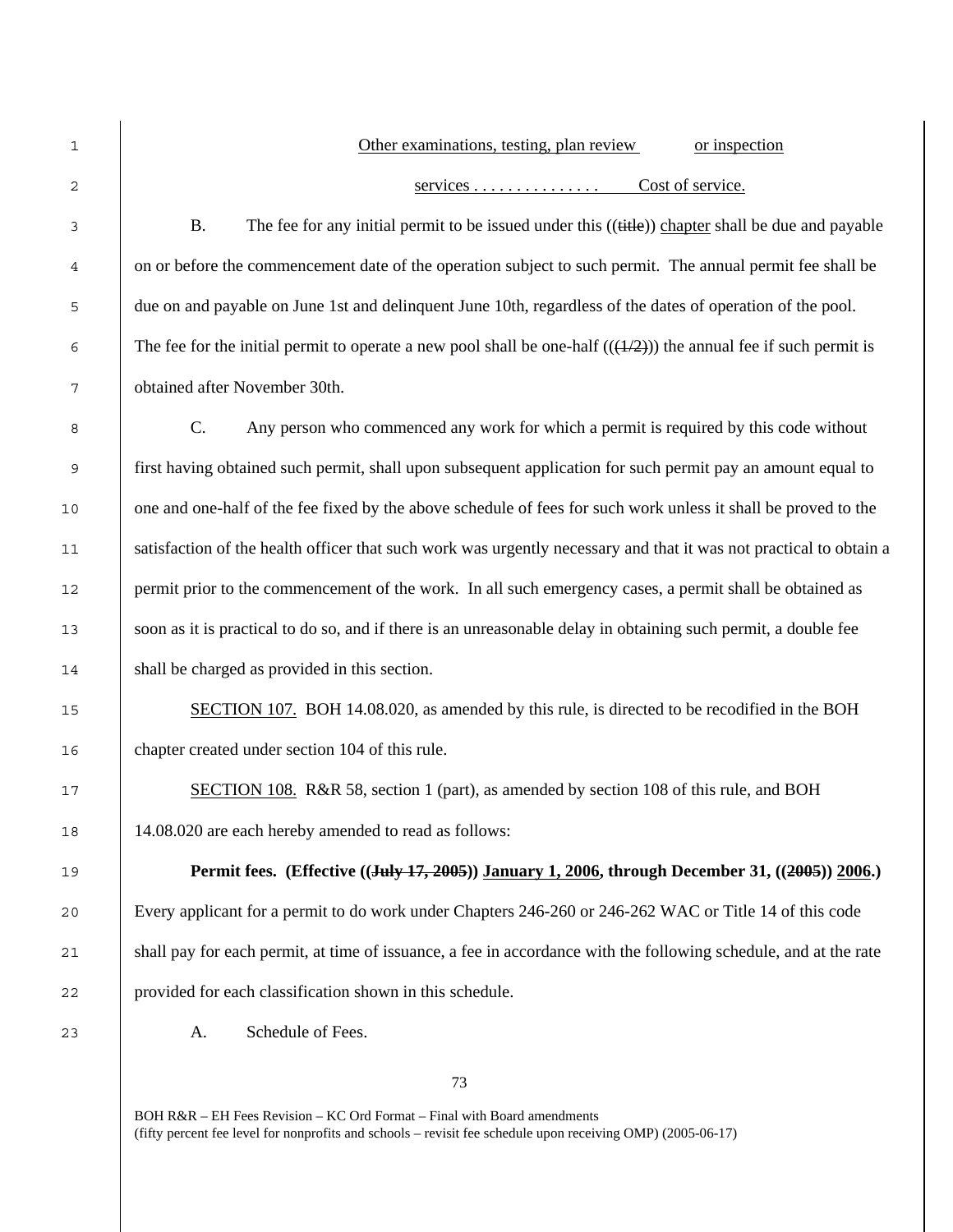| 1  | 1. | New water recreation facility             |                                                              |
|----|----|-------------------------------------------|--------------------------------------------------------------|
| 2  |    | construction permit and                   |                                                              |
| 3  |    | plan review fees                          | $$((300.00))$ 315.00 base fee for permit,                    |
| 4  |    |                                           | preoccupancy inspection and consultation                     |
| 5  |    |                                           | costs, payable at the time of application,                   |
| 6  |    |                                           | plus $\frac{\left(149.78\right)}{157.27}$ per hour after the |
| 7  |    |                                           | first two hours for the actual time spent                    |
| 8  |    |                                           | reviewing plans and specifications, payable                  |
| 9  |    |                                           | at the time of final approval.                               |
| 10 | 2. | Renovation or alteration of water         |                                                              |
| 11 |    | recreation facility (including changes in |                                                              |
| 12 |    | equipment, piping, barriers, walking      |                                                              |
| 13 |    | surfaces, pool appurtenances, filtration  |                                                              |
| 14 |    | equipment, mechanical equipment,          |                                                              |
| 15 |    | or pool structure                         | $$(300.00)$ 315.00 base fee for                              |
| 16 |    |                                           | preoccupancy inspection and consultation                     |
| 17 |    |                                           | costs, payable at the time of application,                   |
| 18 |    |                                           | plus $\frac{\left(149.78\right)}{157.27}$ per hour after the |
| 19 |    |                                           | first two hours for the actual time spent                    |
| 20 |    |                                           | reviewing plans and specifications, payable                  |
| 21 |    |                                           | at the time of final approval.                               |
| 22 | 3. | Plan resubmittal                          | $$((149.78))$ 157.27 per hour for the actual                 |
| 23 |    |                                           | time spent reviewing plans and                               |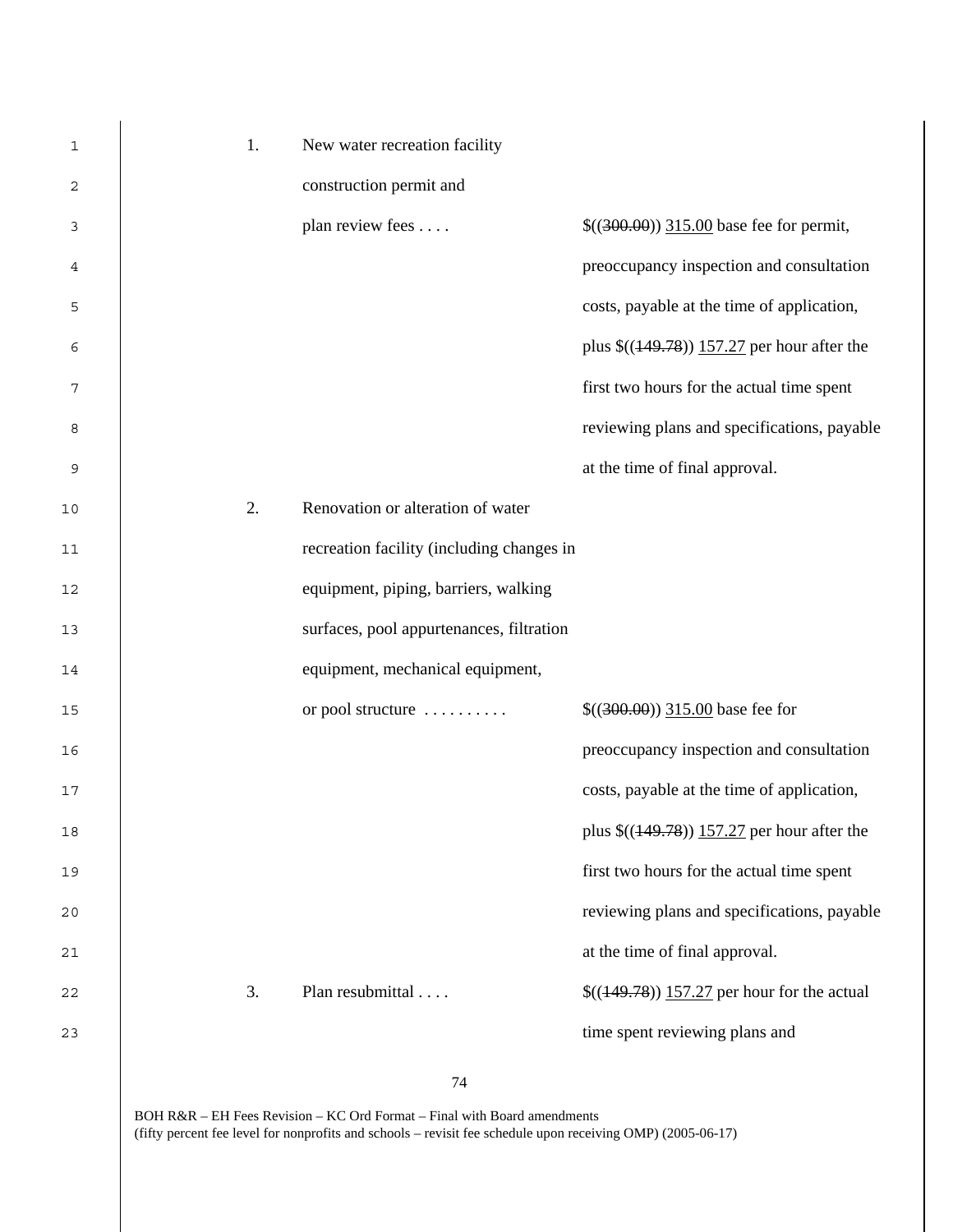| 1  | specifications, payable at the time of final                                                                |
|----|-------------------------------------------------------------------------------------------------------------|
| 2  | approval.                                                                                                   |
| 3  | 4.<br>Preoccupancy inspection subsequent                                                                    |
| 4  | to the initial preoccupancy inspection<br>$$((300.00))$ 315.00 base fee plus                                |
| 5  | $$((149.78))$ 157.27 per hour after the first                                                               |
| 6  | two hours.                                                                                                  |
| 7  | 5.<br>Operating permit.                                                                                     |
| 8  | Water recreation facility (WRF) $\$((439.00))\ 451.00$                                                      |
| 9  | Additional WRF operated by same                                                                             |
| 10 | person at same location \$ $((370.00))$ 388.00                                                              |
| 11 | Miscellaneous Fees.<br>6.                                                                                   |
| 12 | After hours inspection requested by water recreation                                                        |
| 13 | Cost of service<br>facility owner $\dots$ .                                                                 |
| 14 | Reinspection fee<br>One-half the applicable annual permit fee.                                              |
| 15 | Reinstatement of permit after                                                                               |
| 16 | Applicable annual permit fee<br>suspension $\ldots$                                                         |
| 17 | Variance review fee<br>$$(300.00) 315.00$ base fee plus                                                     |
| 18 | $$((149.78))$ 157.27 per hour after the                                                                     |
| 19 | first two hours.                                                                                            |
| 20 | Other examinations, testing, plan review                                                                    |
| 21 | Cost of service.<br>or inspection services                                                                  |
| 22 | <b>B.</b><br>The fee for any initial permit to be issued under this chapter shall be due and payable on or  |
| 23 | before the commencement date of the operation subject to such permit. The annual permit fee shall be due on |
|    | 75                                                                                                          |
|    | BOH R&R - EH Fees Revision - KC Ord Format - Final with Board amendments                                    |

(fifty percent fee level for nonprofits and schools – revisit fee schedule upon receiving OMP) (2005-06-17)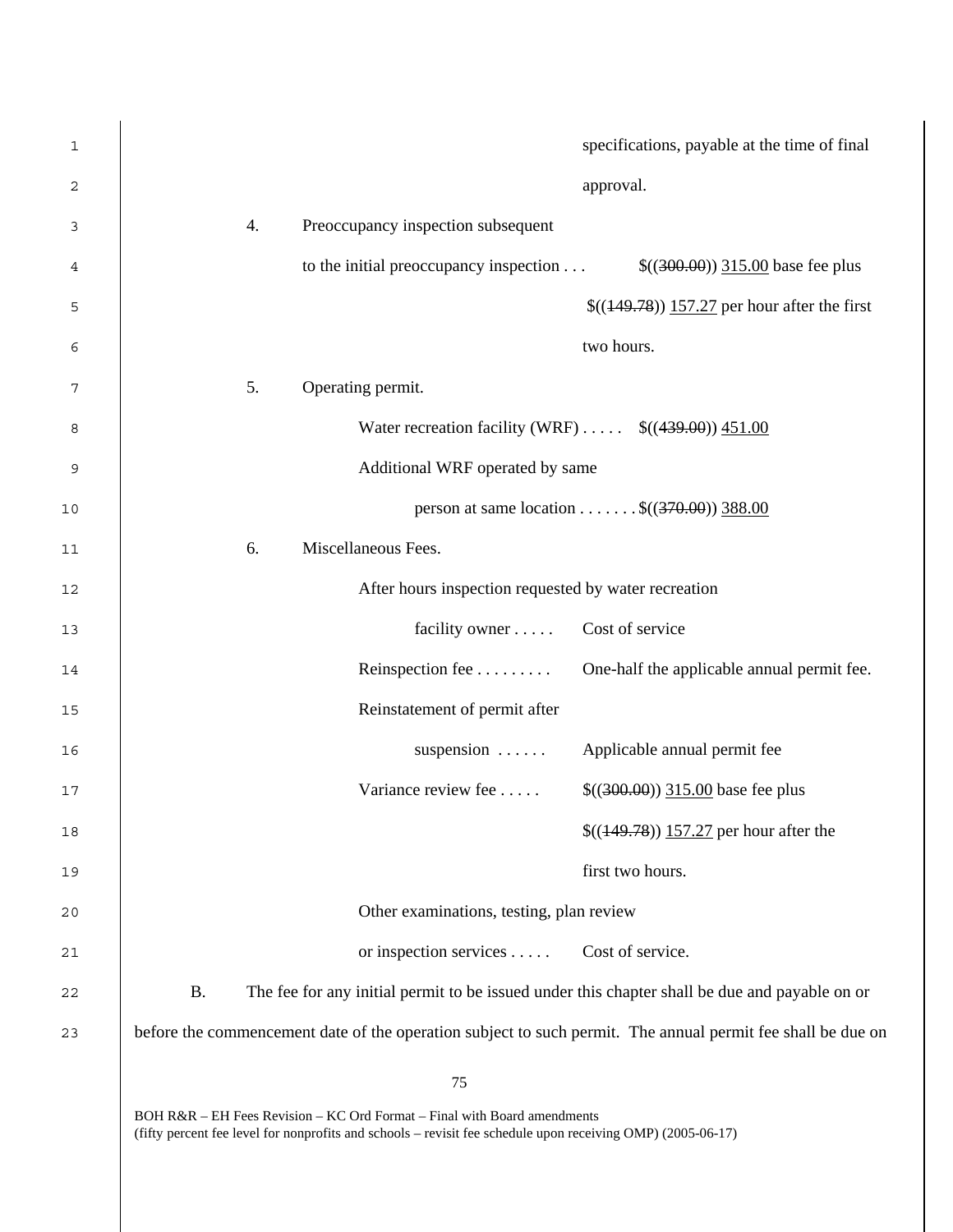1 and payable on June first and delinquent June tenth, regardless of the dates of operation of the pool. The fee 2 for the initial permit to operate a new pool shall be one-half the annual fee if such permit is obtained after 3 November 30.

C. Any person who commenced any work for which a permit is required by this code without first having obtained such permit, shall upon subsequent application for such permit pay an amount equal to one and one-half of the fee fixed by the above schedule of fees for such work unless it shall be proved to the satisfaction of the health officer that such work was urgently necessary and that it was not practical to obtain a 8 permit prior to the commencement of the work. In all such emergency cases, a permit shall be obtained as soon as it is practical to do so, and if there is an unreasonable delay in obtaining such permit, a double fee shall be charged as provided in this section.

11 SECTION 109. Section 108 of this rule is effective January 1, 2006, through December 31, 2006. 12 SECTION 110. R&R 58, section 1 (part), as amended by section 108 of this rule, and BOH 13 14.08.020 are each hereby amended to read as follows:

**Permit fees. (Effective January 1, ((2006)) 2007, through December 31, ((2006)) 2007.)** Every 15 applicant for a permit to do work under Chapters 246-260 or 246-262 WAC or Title 14 of this code shall pay for each permit, at time of issuance, a fee in accordance with the following schedule, and at the rate provided for each classification shown in this schedule.

18 A. Schedule of Fees.

19 1. New water recreation facility

20 construction permit and

21 **plan review fees ....**  $\frac{\{(315,00)\}\,330.00\,\text{base}}{\{(315,00)\}\,330.00\,\text{base}}$  fee for permit, 22 preoccupancy inspection and consultation 23 costs, payable at the time of application,

76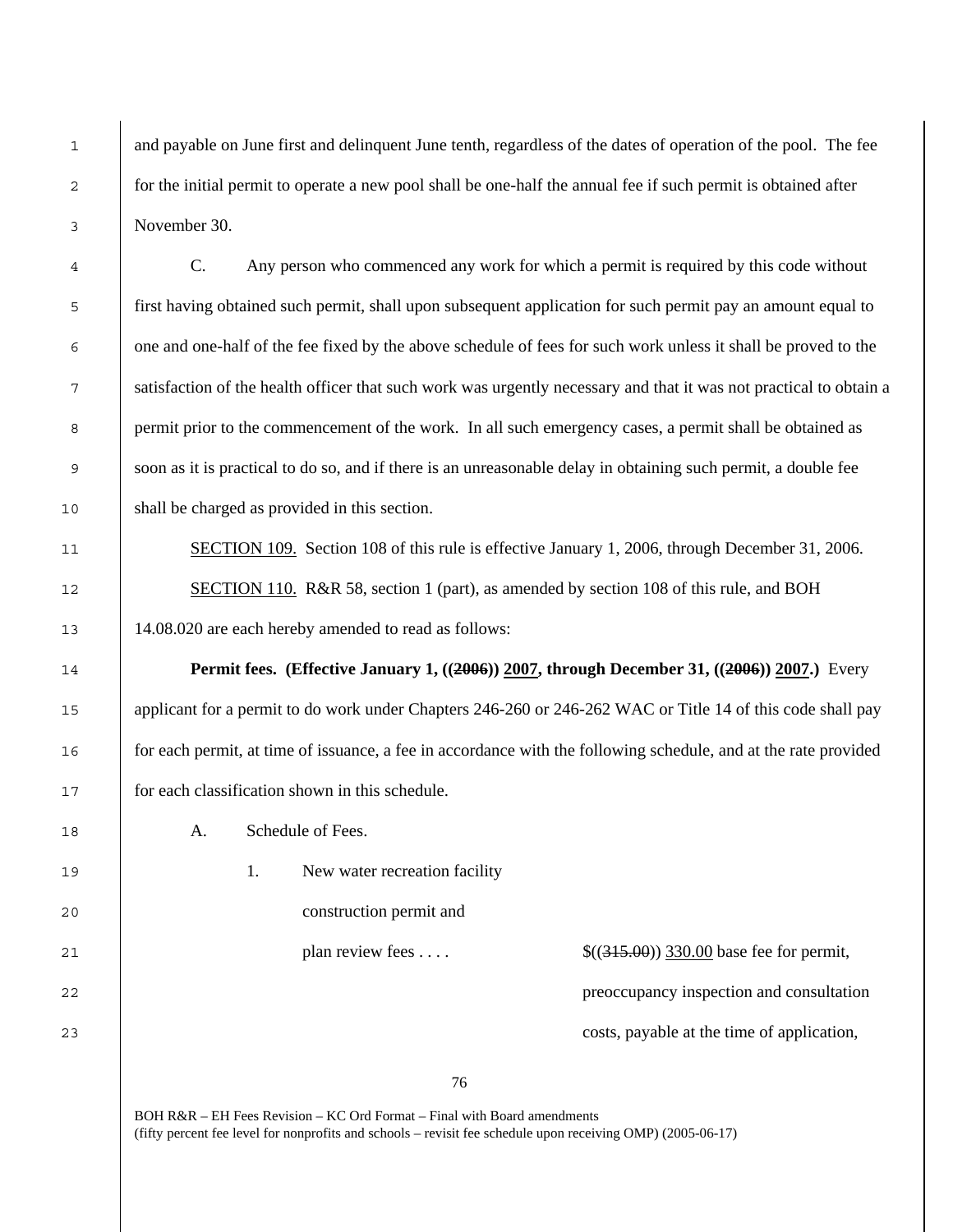| 1  |    |                                           | plus $\frac{\left(157.27\right)}{165.13}$ per hour after the |
|----|----|-------------------------------------------|--------------------------------------------------------------|
| 2  |    |                                           | first two hours for the actual time spent                    |
| 3  |    |                                           | reviewing plans and specifications, payable                  |
| 4  |    |                                           | at the time of final approval.                               |
| 5  | 2. | Renovation or alteration of water         |                                                              |
| 6  |    | recreation facility (including changes in |                                                              |
| 7  |    | equipment, piping, barriers, walking      |                                                              |
| 8  |    | surfaces, pool appurtenances, filtration  |                                                              |
| 9  |    | equipment, mechanical equipment,          |                                                              |
| 10 |    | equipment, or pool structure              | $$((315.00))$ 330.00 base fee for                            |
| 11 |    |                                           | preoccupancy inspection and consultation                     |
| 12 |    |                                           | costs, payable at the time of application,                   |
| 13 |    |                                           | plus $\frac{\left(157.27\right)}{165.13}$ per hour after the |
| 14 |    |                                           | first two hours for the actual time spent                    |
| 15 |    |                                           | reviewing plans and specifications, payable                  |
| 16 |    |                                           | at the time of final approval.                               |
| 17 | 3. | Plan resubmittal                          | $$(157.27))$ 165.13 per hour for the actual                  |
| 18 |    |                                           | time spent reviewing plans and                               |
| 19 |    |                                           | specifications, payable at the time of final                 |
| 20 |    |                                           | approval.                                                    |
| 21 | 4. | Preoccupancy inspection subsequent        |                                                              |
| 22 |    | to the initial preoccupancy               |                                                              |
| 23 |    | inspection $\dots \dots$                  | $\$((315.00))$ 330.00 base fee plus $\$((157.27))$           |
|    |    | 77                                        |                                                              |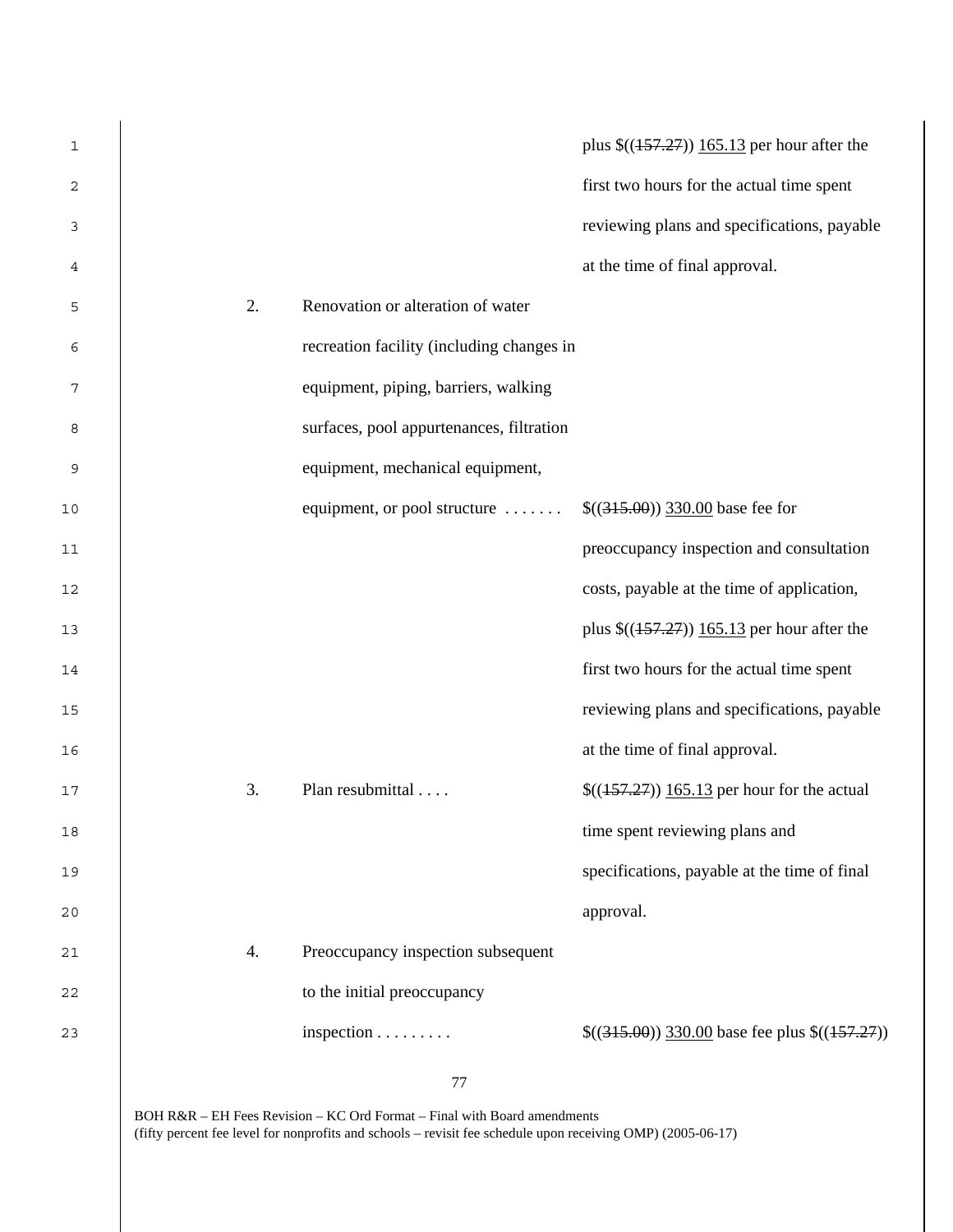| 1  | 165.13 per hour after the first two hours.                                                                                                                                              |  |  |
|----|-----------------------------------------------------------------------------------------------------------------------------------------------------------------------------------------|--|--|
| 2  | 5.<br>Operating permit.                                                                                                                                                                 |  |  |
| 3  | Water recreation facility (WRF) $\dots$ \$((451.00)) 474.00                                                                                                                             |  |  |
| 4  | Additional WRF operated by same                                                                                                                                                         |  |  |
| 5  | person at same location \$ $((388.00))$ 408.00                                                                                                                                          |  |  |
| 6  | Miscellaneous Fees.<br>6.                                                                                                                                                               |  |  |
| 7  | After hours inspection requested                                                                                                                                                        |  |  |
| 8  | by water recreation facility owner<br>Cost of service                                                                                                                                   |  |  |
| 9  | Reinspection fee One-half the applicable annual                                                                                                                                         |  |  |
| 10 | permit fee.                                                                                                                                                                             |  |  |
| 11 | Reinstatement of permit after                                                                                                                                                           |  |  |
| 12 | suspension Applicable annual permit fee                                                                                                                                                 |  |  |
| 13 | Variance review fee $\$((315.00))$ 330.00 base fee plus                                                                                                                                 |  |  |
| 14 | $\frac{\{(157.27)\}}{165.13}$ per hour after the                                                                                                                                        |  |  |
| 15 | first two hours.                                                                                                                                                                        |  |  |
| 16 | Other examinations, testing, plan review                                                                                                                                                |  |  |
| 17 | or inspection services<br>Cost of service.                                                                                                                                              |  |  |
| 18 | <b>B.</b><br>The fee for any initial permit to be issued under this chapter shall be due and payable on or                                                                              |  |  |
| 19 | before the commencement date of the operation subject to such permit. The annual permit fee shall be due on                                                                             |  |  |
| 20 | and payable on June first and delinquent June tenth, regardless of the dates of operation of the pool. The fee                                                                          |  |  |
| 21 | for the initial permit to operate a new pool shall be one-half the annual fee if such permit is obtained after                                                                          |  |  |
| 22 | November 30.                                                                                                                                                                            |  |  |
| 23 | C.<br>Any person who commenced any work for which a permit is required by this code without                                                                                             |  |  |
|    | 78                                                                                                                                                                                      |  |  |
|    |                                                                                                                                                                                         |  |  |
|    | BOH R&R – EH Fees Revision – KC Ord Format – Final with Board amendments<br>(fifty percent fee level for nonprofits and schools – revisit fee schedule upon receiving OMP) (2005-06-17) |  |  |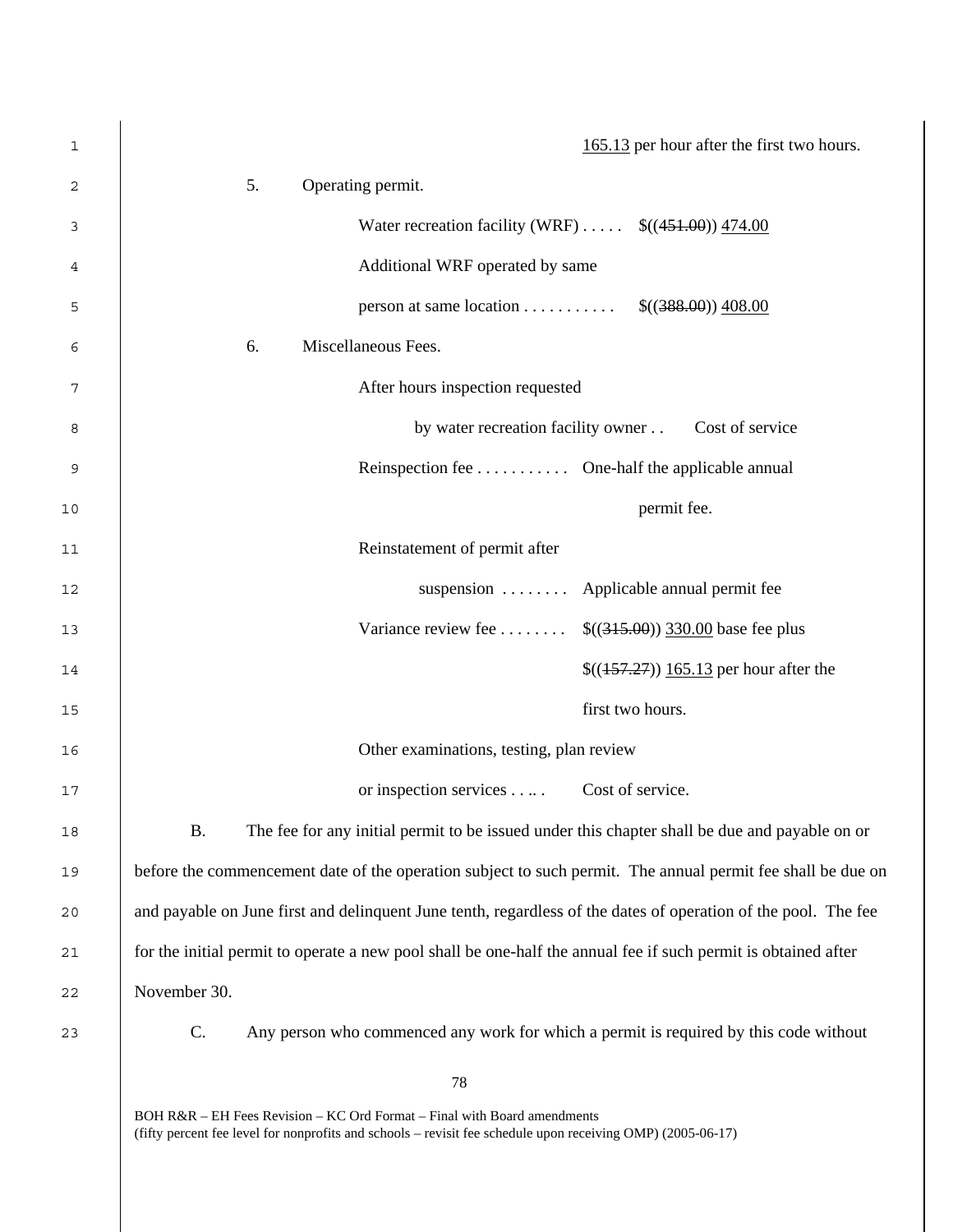| $\mathbf{1}$ |    |    |                                                          | first having obtained such permit, shall upon subsequent application for such permit pay an amount equal to        |
|--------------|----|----|----------------------------------------------------------|--------------------------------------------------------------------------------------------------------------------|
| 2            |    |    |                                                          | one and one-half of the fee fixed by the above schedule of fees for such work unless it shall be proved to the     |
| 3            |    |    |                                                          | satisfaction of the health officer that such work was urgently necessary and that it was not practical to obtain a |
| 4            |    |    |                                                          | permit prior to the commencement of the work. In all such emergency cases, a permit shall be obtained as           |
| 5            |    |    |                                                          | soon as it is practical to do so, and if there is an unreasonable delay in obtaining such permit, a double fee     |
| 6            |    |    | shall be charged as provided in this section.            |                                                                                                                    |
| 7            |    |    |                                                          | SECTION 111. Section 110 of this rule is effective January 1, 2007, through December 31, 2007.                     |
| 8            |    |    |                                                          | <b>SECTION 112.</b> R&R 58, section 1 (part), as amended by section 110 of this rule, and BOH                      |
| 9            |    |    | 14.08.020 are each hereby amended to read as follows:    |                                                                                                                    |
| 10           |    |    |                                                          | Permit fees. (Effective January 1, ((2007 through December 31, 2007)) 2008, and thereafter.)                       |
| 11           |    |    |                                                          | Every applicant for a permit to do work under Chapters 246-260 or 246-262 WAC or Title 14 of this code             |
| 12           |    |    |                                                          | shall pay for each permit, at time of issuance, a fee in accordance with the following schedule, and at the rate   |
| 13           |    |    | provided for each classification shown in this schedule. |                                                                                                                    |
| 14           | A. |    | Schedule of Fees.                                        |                                                                                                                    |
| 15           |    | 1. | New water recreation facility                            |                                                                                                                    |
| 16           |    |    | construction permit and                                  |                                                                                                                    |
| 17           |    |    | plan review fees                                         | $$((330.00))$ 346.00 base fee for permit,                                                                          |
| 18           |    |    |                                                          | preoccupancy inspection and consultation                                                                           |
| 19           |    |    |                                                          | costs, payable at the time of application,                                                                         |
| 20           |    |    |                                                          | plus $\frac{\left(165.13\right)}{2}$ 173.39 per hour after the                                                     |
| 21           |    |    |                                                          | first two hours for the actual time spent                                                                          |
| 22           |    |    |                                                          | reviewing plans and specifications, payable                                                                        |
| 23           |    |    |                                                          | at the time of final approval.                                                                                     |
|              |    |    |                                                          |                                                                                                                    |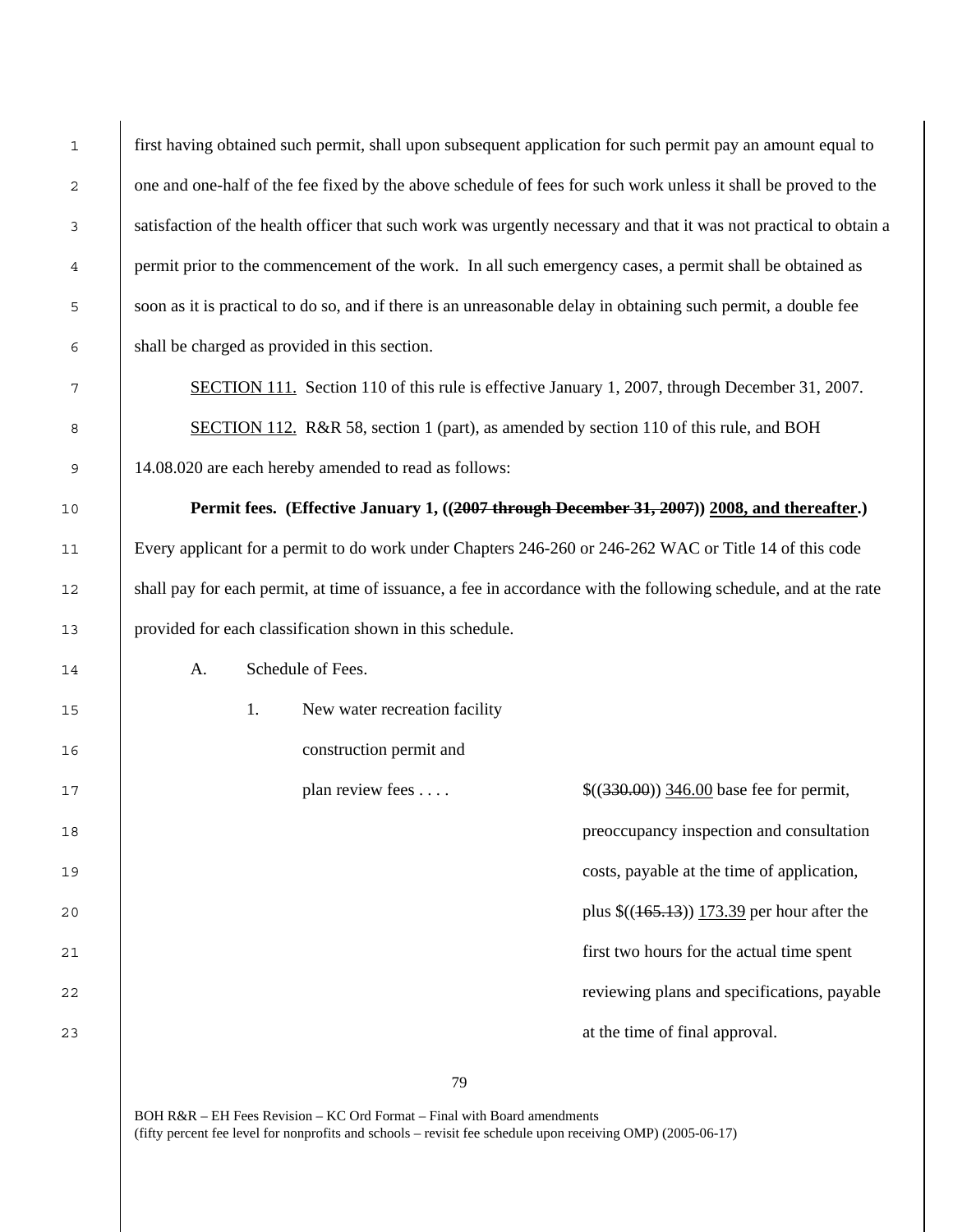| 1  | 2. | Renovation or alteration of water                           |                                                                                              |
|----|----|-------------------------------------------------------------|----------------------------------------------------------------------------------------------|
| 2  |    | recreation facility (including changes in                   |                                                                                              |
| 3  |    | equipment, piping, barriers, walking                        |                                                                                              |
| 4  |    | surfaces, pool appurtenances, filtration                    |                                                                                              |
| 5  |    | equipment, mechanical equipment,                            |                                                                                              |
| 6  |    | or pool structure                                           | $$(330.00)$ 346.00 base fee for                                                              |
| 7  |    |                                                             | preoccupancy inspection and consultation                                                     |
| 8  |    |                                                             | costs, payable at the time of application,                                                   |
|    |    |                                                             |                                                                                              |
| 9  |    |                                                             | plus $\frac{\left(\frac{165.13}{173.39}\right)}{173.39}$ per hour after the                  |
| 10 |    |                                                             | first two hours for the actual time spent                                                    |
| 11 |    |                                                             | reviewing plans and specifications, payable                                                  |
| 12 |    |                                                             | at the time of final approval.                                                               |
| 13 | 3. | Plan resubmittal                                            | $$((165.13))$ 173.39 per hour for the actual                                                 |
| 14 |    |                                                             | time spent reviewing plans and                                                               |
| 15 |    |                                                             | specifications, payable at the time of final                                                 |
| 16 |    |                                                             | approval.                                                                                    |
| 17 | 4. | Preoccupancy inspection subsequent                          |                                                                                              |
| 18 |    |                                                             | to the initial preoccupancy inspection . $\$((330.00)) \ 346.00$ base fee plus $$((165.13))$ |
| 19 |    |                                                             | 173.39 per hour after the first two hours.                                                   |
| 20 | 5. | Operating permit.                                           |                                                                                              |
| 21 |    | Water recreation facility (WRF) $\dots$ \$((474.00)) 498.00 |                                                                                              |
| 22 |    | Additional WRF operated by same                             |                                                                                              |
| 23 |    | person at same location                                     | \$(408.00) 428.00                                                                            |
|    |    | 80                                                          |                                                                                              |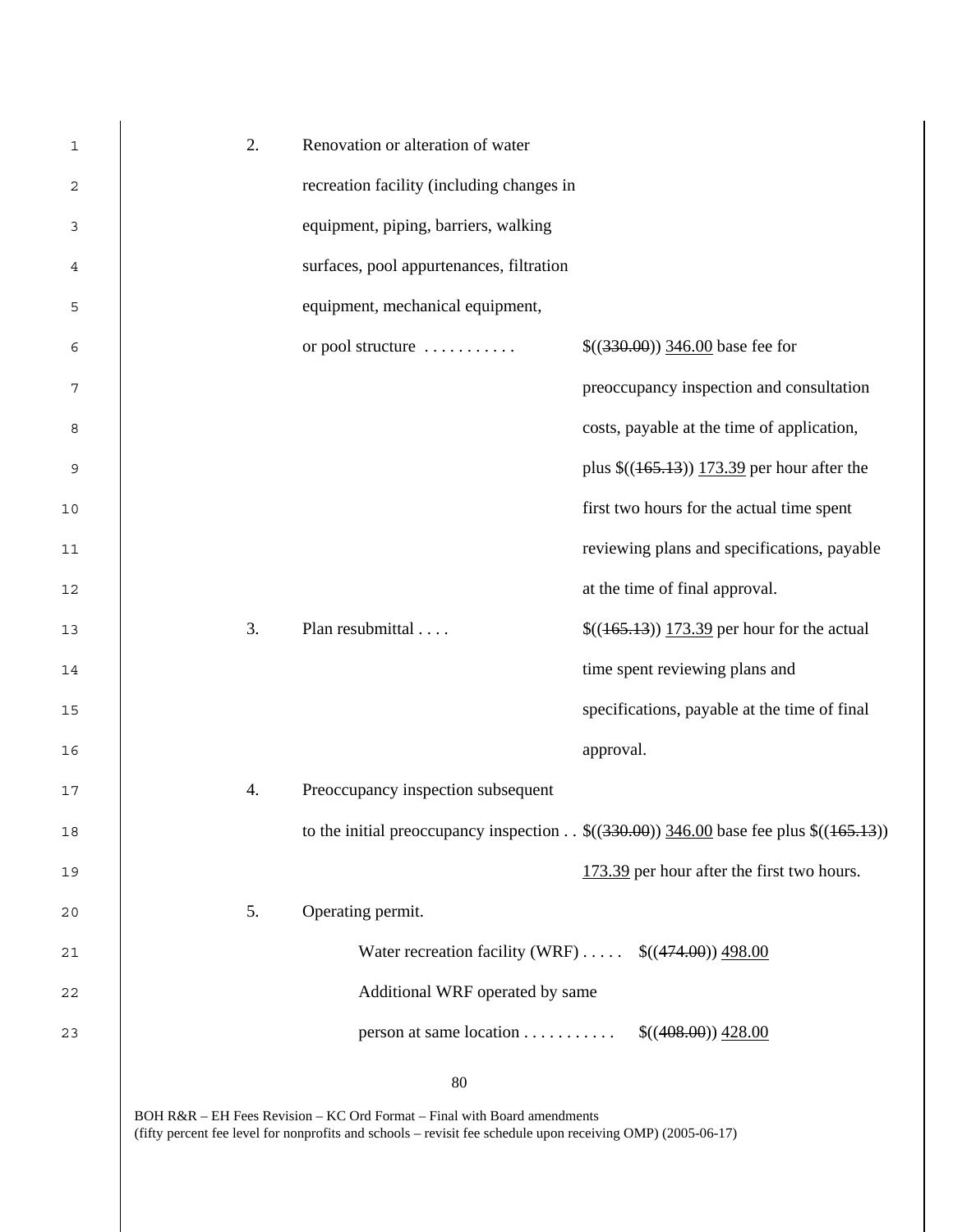| 1  | 6.                                                                                                             | Miscellaneous Fees.                      |                                                                                                                    |
|----|----------------------------------------------------------------------------------------------------------------|------------------------------------------|--------------------------------------------------------------------------------------------------------------------|
| 2  |                                                                                                                |                                          | After hours inspection requested by water recreation                                                               |
| 3  |                                                                                                                | facility owner                           | Cost of service                                                                                                    |
| 4  |                                                                                                                | Reinspection fee                         | One-half the applicable annual permit fee.                                                                         |
| 5  |                                                                                                                | Reinstatement of permit after            |                                                                                                                    |
| 6  |                                                                                                                | suspension                               | Applicable annual permit fee                                                                                       |
| 7  |                                                                                                                |                                          | Variance review fee $\$((330.00)) \ 346.00$ base fee plus                                                          |
| 8  |                                                                                                                |                                          | $\frac{\{(165.13)\}}{173.39}$ per hour after the                                                                   |
| 9  |                                                                                                                |                                          | first two hours.                                                                                                   |
| 10 |                                                                                                                | Other examinations, testing, plan review |                                                                                                                    |
| 11 |                                                                                                                | or inspection services Cost of service.  |                                                                                                                    |
| 12 | <b>B.</b>                                                                                                      |                                          | The fee for any initial permit to be issued under this chapter shall be due and payable on or                      |
| 13 |                                                                                                                |                                          | before the commencement date of the operation subject to such permit. The annual permit fee shall be due on        |
| 14 |                                                                                                                |                                          | and payable on June first and delinquent June tenth, regardless of the dates of operation of the pool. The fee     |
| 15 |                                                                                                                |                                          | for the initial permit to operate a new pool shall be one-half the annual fee if such permit is obtained after     |
| 16 | November 30.                                                                                                   |                                          |                                                                                                                    |
| 17 | C.                                                                                                             |                                          | Any person who commenced any work for which a permit is required by this code without                              |
| 18 |                                                                                                                |                                          | first having obtained such permit, shall upon subsequent application for such permit pay an amount equal to        |
| 19 |                                                                                                                |                                          | one and one-half of the fee fixed by the above schedule of fees for such work unless it shall be proved to the     |
| 20 |                                                                                                                |                                          | satisfaction of the health officer that such work was urgently necessary and that it was not practical to obtain a |
| 21 |                                                                                                                |                                          | permit prior to the commencement of the work. In all such emergency cases, a permit shall be obtained as           |
| 22 | soon as it is practical to do so, and if there is an unreasonable delay in obtaining such permit, a double fee |                                          |                                                                                                                    |
| 23 | shall be charged as provided in this section.                                                                  |                                          |                                                                                                                    |
|    |                                                                                                                |                                          |                                                                                                                    |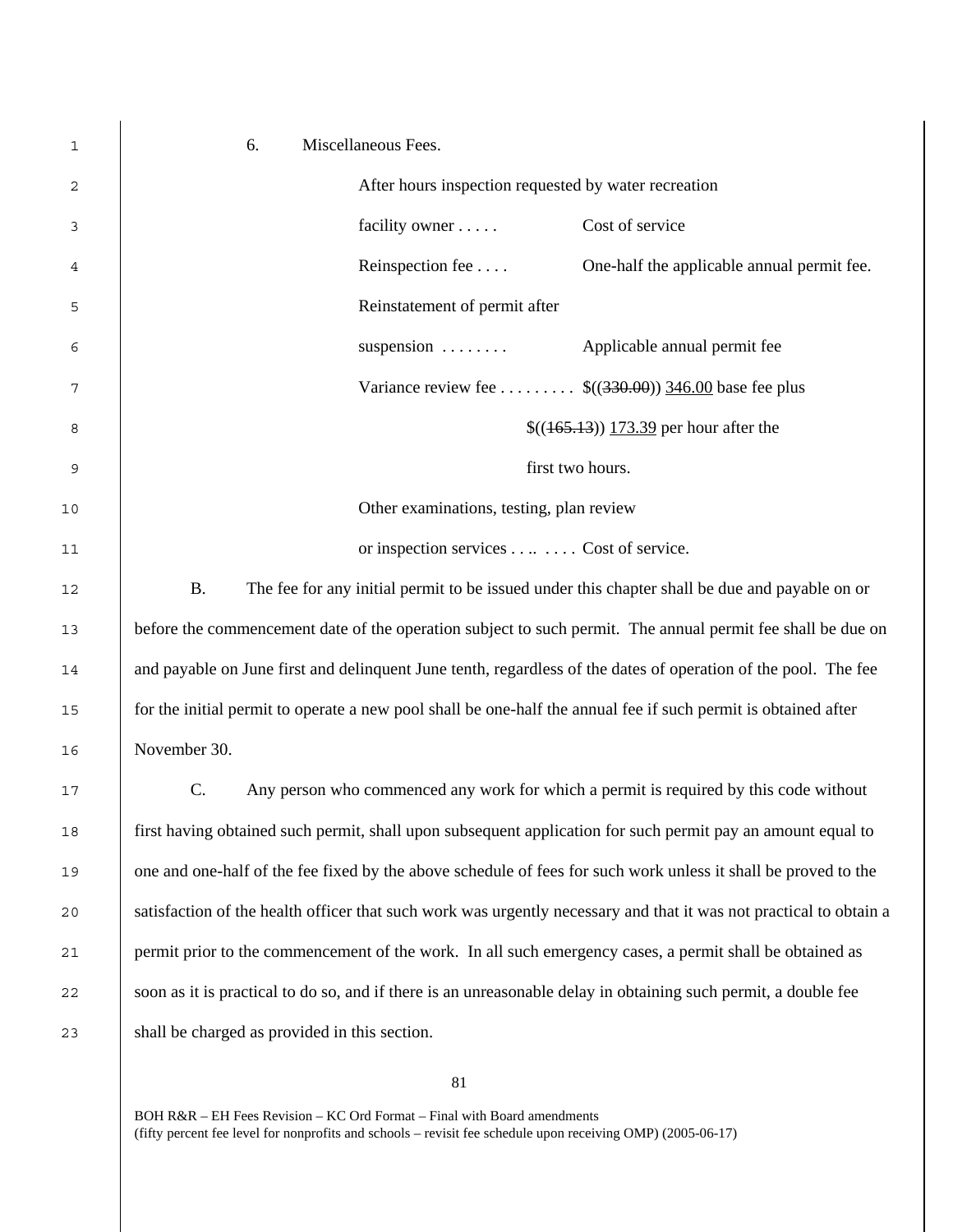| SECTION 113. Section 112 of this rule is effective beginning January 1, 2008.                              |  |  |
|------------------------------------------------------------------------------------------------------------|--|--|
| <b>SECTION 114.</b> Section 115 of this rule and BOH 15.04.010 and 15.04.020, as recodified and            |  |  |
| amended by this rule, should constitute a new chapter in BOH Title 2.                                      |  |  |
| NEW SECTION. SECTION 115. Applicability. The provisions of this chapter are applicable to                  |  |  |
| activities regulated by the director pursuant to Chapter 246-366 WAC or Title 15 of this code, and include |  |  |
| elementary or grade schools, middle or junior high schools, and high schools.                              |  |  |
| SECTION 116. R&R 20, section 1(1), as amended, and BOH 15.04.010 are each hereby amended to                |  |  |
| read as follows:                                                                                           |  |  |
| Plan review fees. (Effective through December 31, 2005.) The fee for review of plans and                   |  |  |
| specifications shall be:                                                                                   |  |  |
| ((Elementary/Grade School (New Construction) \$284.00 base fee for preoccupancy                            |  |  |
| inspection and                                                                                             |  |  |
| consultation costs, payable at the time of application, plus                                               |  |  |
| \$142.00 per hour for the actual time spent reviewing plans                                                |  |  |
| and specifications, payable at the time of final approval                                                  |  |  |
| <b>Middle/Junior High School (New Construction)</b> \$569.00 base fee for preoccupancy                     |  |  |
| inspection and                                                                                             |  |  |
| consultation costs, payable at the time of application, plus                                               |  |  |
| \$142.00 per hour for the actual time spent reviewing plans                                                |  |  |
| and specifications, payable at the time of final approval                                                  |  |  |
| High School (New Construction)  \$853.00 base fee for preoccupancy                                         |  |  |
| inspection and                                                                                             |  |  |
| consultation costs, payable at the time of application, plus                                               |  |  |
| 82                                                                                                         |  |  |
|                                                                                                            |  |  |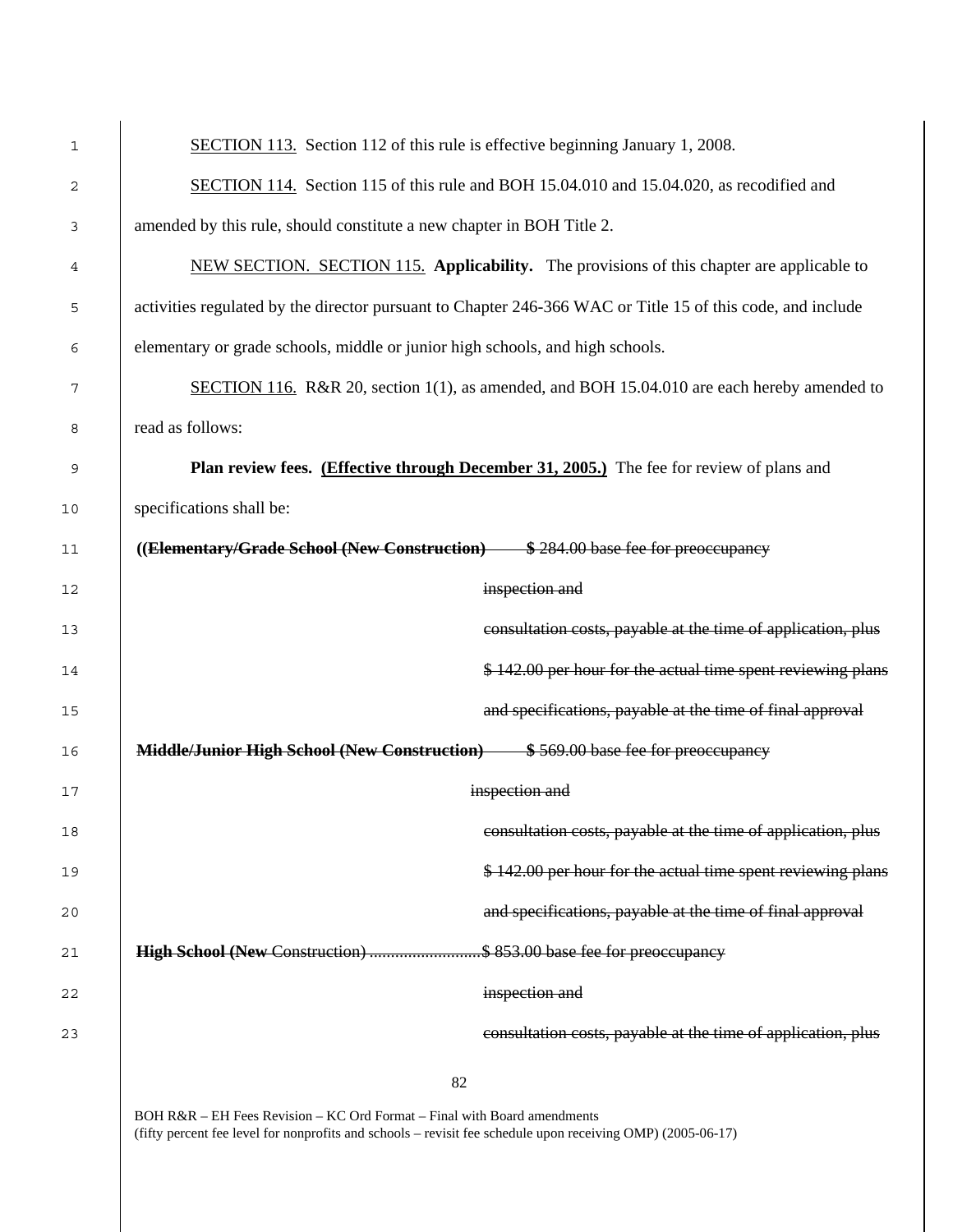| 1  |                         | \$142.00 per hour for the actual time spent reviewing plans                                            |
|----|-------------------------|--------------------------------------------------------------------------------------------------------|
| 2  |                         | and specifications, payable at the time of final approval                                              |
| 3  |                         |                                                                                                        |
| 4  |                         | reviewing                                                                                              |
| 5  |                         | plans and specifications, preoccupancy inspection and consultation costs, payable at the time of final |
| 6  | approval))              |                                                                                                        |
| 7  | New school construction | \$300.00 base fee for                                                                                  |
| 8  |                         | preoccupancy inspection and                                                                            |
| 9  |                         | consultation costs, payable at                                                                         |
| 10 |                         | the time of application, plus                                                                          |
| 11 |                         | \$149.78 per hour after two                                                                            |
| 12 |                         | hours for the actual time                                                                              |
| 13 |                         | spent reviewing plans and                                                                              |
| 14 |                         | specifications, payable at the                                                                         |
| 15 |                         | time of final approval.                                                                                |
| 16 |                         | \$300.00 base fee for                                                                                  |
| 17 |                         | inspection and consultation                                                                            |
| 18 |                         | costs, payable at the time of                                                                          |
| 19 |                         | application, plus \$149.78 per                                                                         |
| 20 |                         | hour after two hours for the                                                                           |
| 21 |                         | actual time spent reviewing                                                                            |
| 22 |                         | plans and specifications,                                                                              |
| 23 |                         | preoccupancy inspection and                                                                            |
|    |                         |                                                                                                        |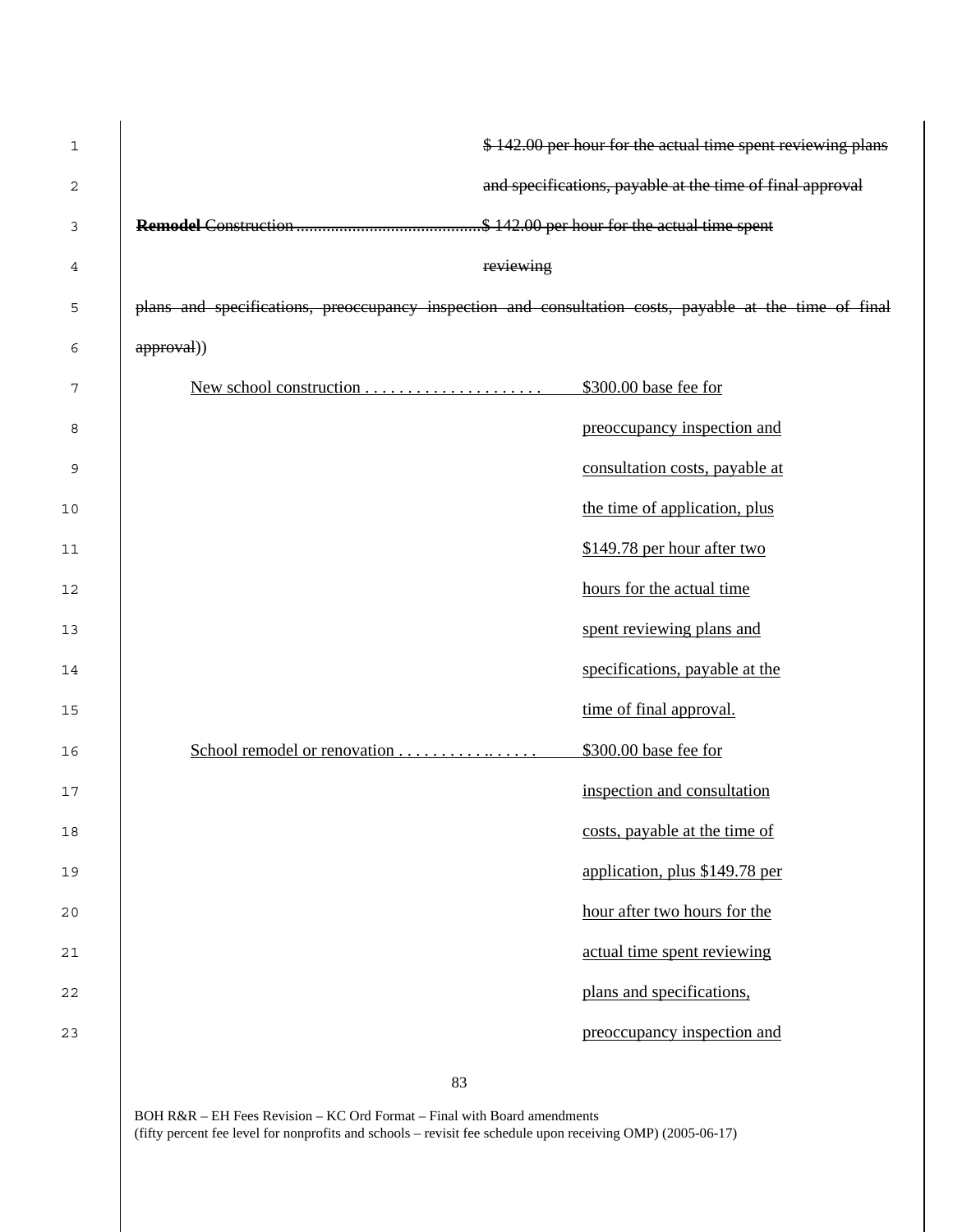| 1  |                                                                                                          | consultation costs, payable at   |
|----|----------------------------------------------------------------------------------------------------------|----------------------------------|
| 2  |                                                                                                          | the time of final approval.      |
| 3  | <b>SECTION 117.</b> BOH 15.04.010, as amended by this rule, is directed to be recodified as a section in |                                  |
| 4  | the BOH chapter created under section 114 of this rule.                                                  |                                  |
| 5  | SECTION 118. R&R 20, section 1(1), as amended by section 116 of this rule, and BOH 15.04.010             |                                  |
| 6  | are each hereby amended to read as follows:                                                              |                                  |
| 7  | Plan review fees. (Effective January 1, 2006, through December 31, $((2005))$ 2006.) The fee for         |                                  |
| 8  | review of plans and specifications shall be:                                                             |                                  |
| 9  |                                                                                                          | $$((300.00))$ 315.00 base fee    |
| 10 |                                                                                                          | for preoccupancy inspection      |
| 11 |                                                                                                          | and consultation costs,          |
| 12 |                                                                                                          | payable at the time of           |
| 13 |                                                                                                          | application, plus $\$((149.78))$ |
| 14 |                                                                                                          | 157.27 per hour after two        |
| 15 |                                                                                                          | hours for the actual time        |
| 16 |                                                                                                          | spent reviewing plans and        |
| 17 |                                                                                                          | specifications, payable at the   |
| 18 |                                                                                                          | time of final approval.          |
| 19 | School remodel or renovation                                                                             | $$(300.00) 315.00$ base fee      |
| 20 |                                                                                                          | for inspection and               |
| 21 |                                                                                                          | consultation costs, payable at   |
| 22 |                                                                                                          | the time of application, plus    |
| 23 |                                                                                                          | $$(149.78))$ 157.27 per hour     |
|    |                                                                                                          |                                  |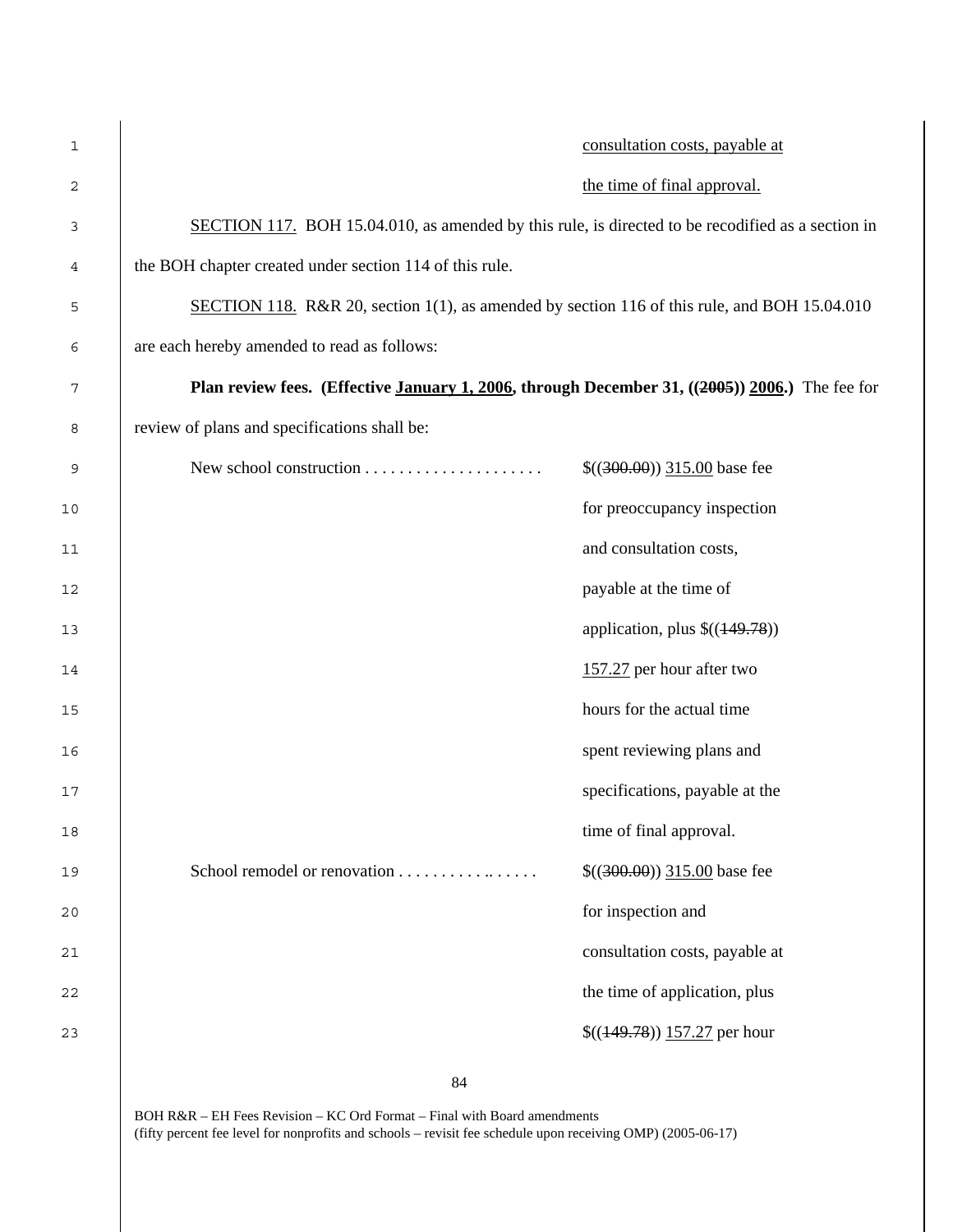| $\mathbf{1}$ | after two hours for the actual                                                                      |  |
|--------------|-----------------------------------------------------------------------------------------------------|--|
| 2            | time spent reviewing plans                                                                          |  |
| 3            | and specifications,                                                                                 |  |
| 4            | preoccupancy inspection and                                                                         |  |
| 5            | consultation costs, payable at                                                                      |  |
| 6            | the time of final approval.                                                                         |  |
| 7            | SECTION 119. Section 118 of this rule is effective January 1, 2006, through December 31, 2006.      |  |
| 8            | <b>SECTION 120.</b> R&R 20, section 1(1), as amended by section 118 of this rule, and BOH 15.04.010 |  |
| 9            | are each hereby amended to read as follows:                                                         |  |
| $10$         | Plan review fees. (Effective January 1, $((2006))$ 2007, through December 31, $((2006))$ 2007.)     |  |
| 11           | The fee for review of plans and specifications shall be:                                            |  |
| 12           | New school construction<br>$$((315.00))$ 330.00 base fee                                            |  |
| 13           | for preoccupancy inspection                                                                         |  |
| 14           | and consultation costs,                                                                             |  |
| 15           | payable at the time of                                                                              |  |
| 16           | application, plus $\$( (157.27))$                                                                   |  |
| 17           | 165.13 per hour after two                                                                           |  |
| 18           | hours for the actual time                                                                           |  |
| 19           | spent reviewing plans and                                                                           |  |
| 20           | specifications, payable at the                                                                      |  |
| 21           | time of final approval.                                                                             |  |
| 22           | School remodel or renovation<br>$$((315.00))$ 330.00 base fee                                       |  |
| 23           | for inspection and                                                                                  |  |
|              |                                                                                                     |  |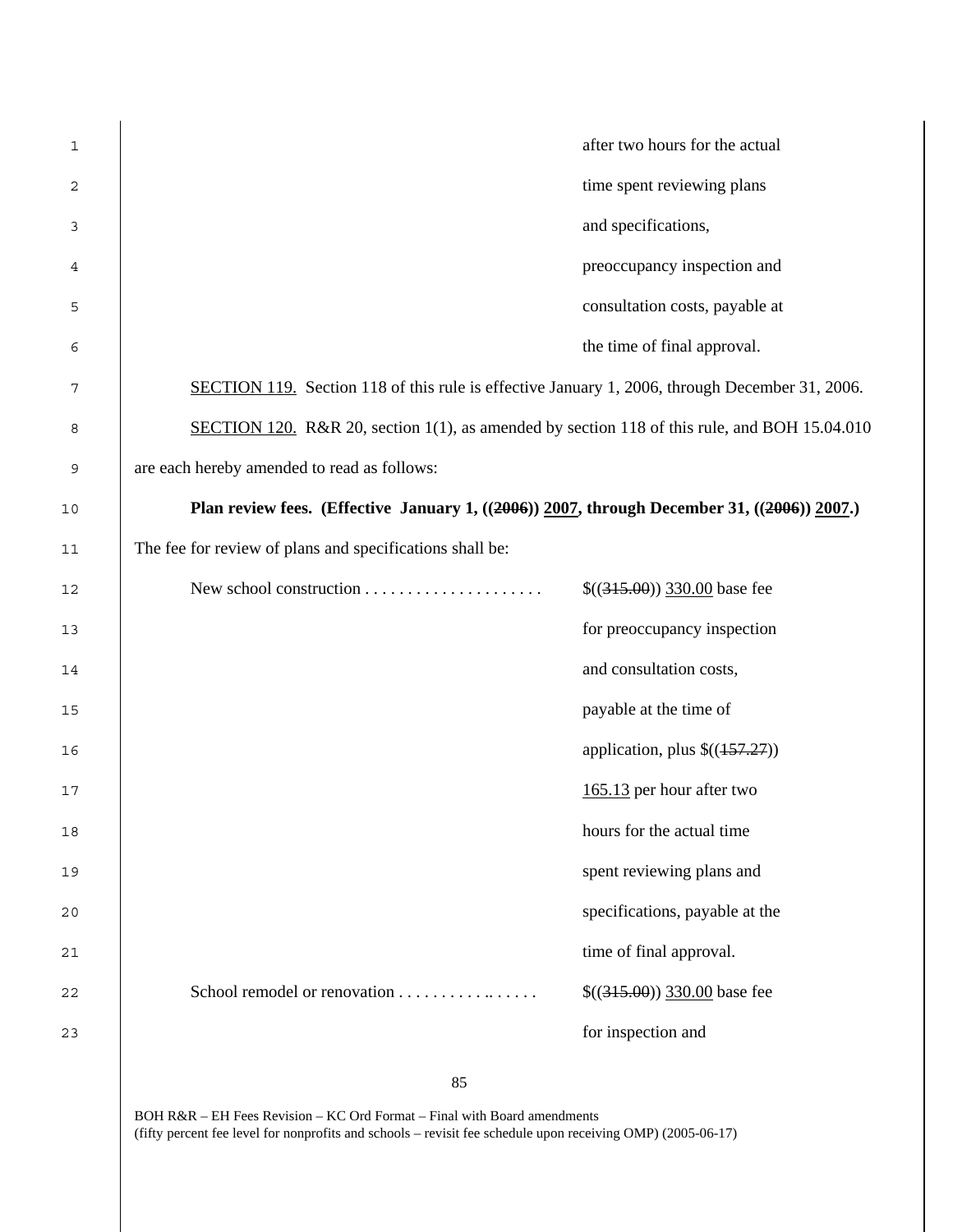| 1  |                                                                                                | consultation costs, payable at         |
|----|------------------------------------------------------------------------------------------------|----------------------------------------|
| 2  |                                                                                                | the time of application, plus          |
| 3  |                                                                                                | $\frac{\{(157.27)\}}{165.13}$ per hour |
| 4  |                                                                                                | after two hours for the actual         |
| 5  |                                                                                                | time spent reviewing plans             |
| 6  |                                                                                                | and specifications,                    |
| 7  |                                                                                                | preoccupancy inspection and            |
| 8  |                                                                                                | consultation costs, payable at         |
| 9  |                                                                                                | the time of final approval.            |
| 10 | SECTION 121. Section 120 of this rule is effective January 1, 2007, through December 31, 2007. |                                        |
| 11 | SECTION 122. R&R 20, section 1(1), as amended by section 120 of this rule, and BOH 15.04.010   |                                        |
| 12 | are each hereby amended to read as follows:                                                    |                                        |
| 13 | Plan review fees. (Effective January 1, ((2007. through December 31, 2007)) 2008, and          |                                        |
| 14 | <b>thereafter.</b> ) The fee for review of plans and specifications shall be:                  |                                        |
| 15 |                                                                                                | $$((340.00))$ 346.00 base fee          |
| 16 |                                                                                                | for preoccupancy inspection            |
| 17 |                                                                                                | and consultation costs,                |
| 18 |                                                                                                | payable at the time of                 |
| 19 |                                                                                                | application, plus $\$( (165.13))$      |
| 20 |                                                                                                | 173.39 per hour after two              |
| 21 |                                                                                                | hours for the actual time              |
| 22 |                                                                                                | spent reviewing plans and              |
| 23 |                                                                                                | specifications, payable at the         |
|    |                                                                                                |                                        |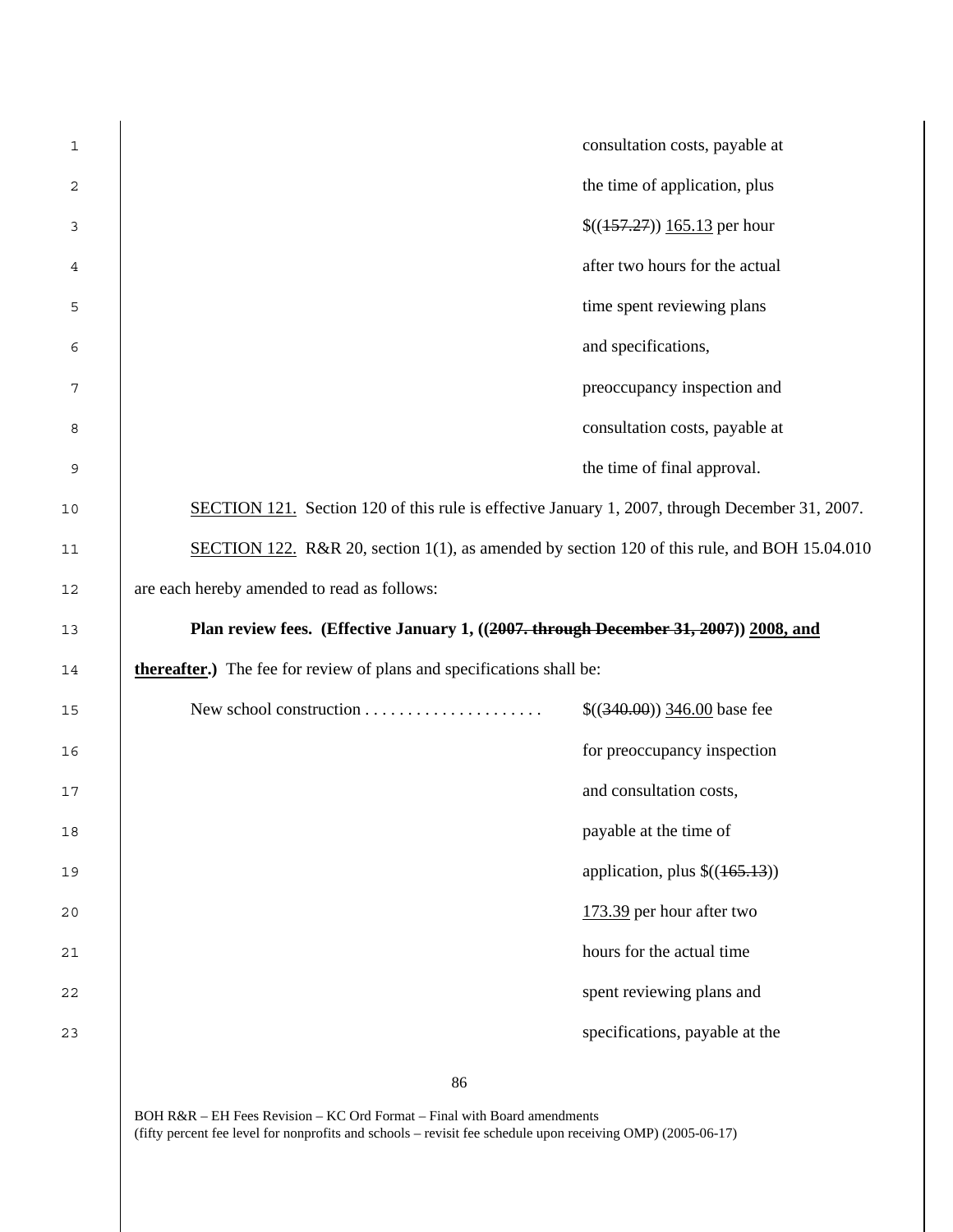| 1  |                                                                                             | time of final approval.        |
|----|---------------------------------------------------------------------------------------------|--------------------------------|
| 2  | School remodel or renovation                                                                | $$(330.00)$ 346.00 base fee    |
| 3  |                                                                                             | for inspection and             |
| 4  |                                                                                             | consultation costs, payable at |
| 5  |                                                                                             | the time of application, plus  |
| 6  |                                                                                             | $$(165.13) 173.39$ per hour    |
| 7  |                                                                                             | after two hours for the actual |
| 8  |                                                                                             | time spent reviewing plans     |
| 9  |                                                                                             | and specifications,            |
| 10 |                                                                                             | preoccupancy inspection and    |
| 11 |                                                                                             | consultation costs, payable at |
| 12 |                                                                                             | the time of final approval.    |
| 13 | SECTION 123. Section 122 of this rule is effective beginning January 1, 2008.               |                                |
| 14 | SECTION 124. R&R 20, section 1(2), as amended, and BOH 15.04.020 are each hereby amended to |                                |
| 15 | read as follows:                                                                            |                                |
| 16 | Inspection fees. (Effective through December 31, 2005.)                                     |                                |
| 17 | ((Preoccupancy inspection subsequent to the                                                 |                                |
| 18 | initial preoccupancy inspection                                                             | \$256.00                       |
| 19 | Certification inspection or exemption inspection \$284.00))                                 |                                |
| 20 | Periodic inspection, when requested by                                                      |                                |
| 21 | the school authority:                                                                       |                                |
| 22 | ((Elementary/Grade School \$284.00                                                          |                                |
| 23 | Middle/Junior High School \$569.00)                                                         |                                |
|    |                                                                                             |                                |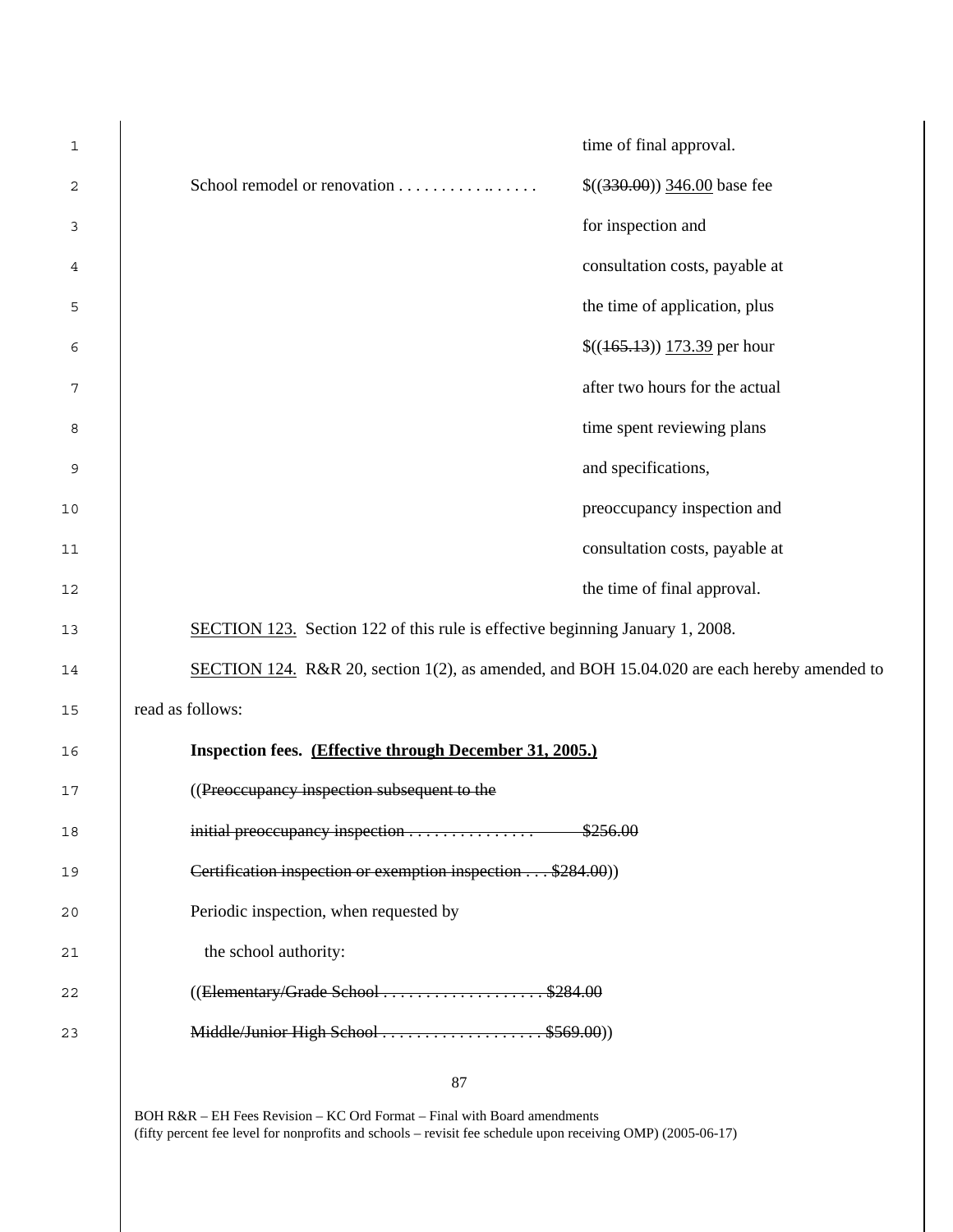| 1    | \$853.00)                                                                                         |
|------|---------------------------------------------------------------------------------------------------|
| 2    |                                                                                                   |
| 3    | \$149.78 per hour after two                                                                       |
| 4    | hours.                                                                                            |
| 5    | Preoccupancy inspection subsequent                                                                |
| 6    | to the final inspection $\dots \dots \dots \dots$<br>\$300.00 base fee plus                       |
| 7    | \$149.78 per hour                                                                                 |
| 8    | after two hours.                                                                                  |
| 9    | Other inspection services, when requested                                                         |
| 10   |                                                                                                   |
| 11   | SECTION 125. BOH 15.04.020, as amended by this rule, is directed to be recodified as a section in |
| 12   | the BOH chapter created under section 114 of this rule.                                           |
| 13   | SECTION 126. R&R 20, section 1(2), as amended by section 124 of this rule, and BOH 15.04.020      |
| 14   | are each hereby amended to read as follows:                                                       |
| 15   | Inspection fees. (Effective January 1, 2006, through December 31, ((2005)) 2006.)                 |
| 16   | Periodic inspection, when requested by                                                            |
| 17   |                                                                                                   |
| 18   | plus \$((149.78)) 157.27 per                                                                      |
| 19   | hour after two hours.                                                                             |
| $20$ | Preoccupancy inspection subsequent                                                                |
| 21   | to the final inspection $\dots \dots \dots \dots$<br>$$((300.00))$ 315.00 base fee                |
| 22   | plus $\frac{\left(149.78\right)}{157.27}$ per                                                     |
| 23   | hour after two hours.                                                                             |
|      |                                                                                                   |

l.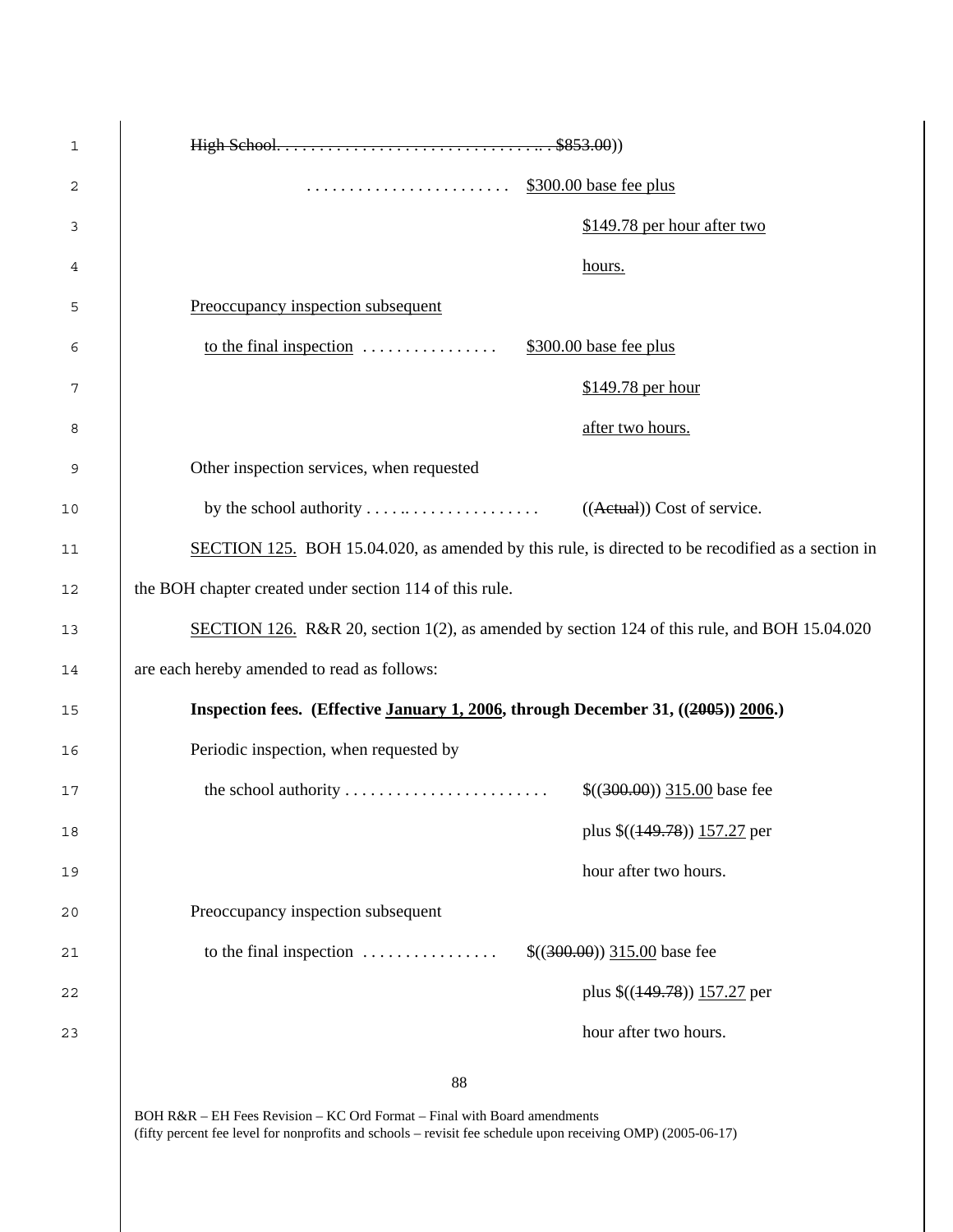| 1  | Other inspection services, when requested                                                                                                                                               |
|----|-----------------------------------------------------------------------------------------------------------------------------------------------------------------------------------------|
| 2  | Cost of service.<br>by the school authority $\dots \dots \dots \dots \dots \dots$                                                                                                       |
| 3  | SECTION 127. Section 126 of this rule is effective January 1, 2006, through December 31, 2006.                                                                                          |
| 4  | SECTION 128. R&R 20, section 1(2), as amended by section 126 of this rule, and BOH 15.04.020                                                                                            |
| 5  | are each hereby amended to read as follows:                                                                                                                                             |
| 6  | Inspection fees. (Effective January 1, $((2006))$ 2007, through December 31, $((2006))$ 2007.)                                                                                          |
| 7  | Periodic inspection, when requested by                                                                                                                                                  |
| 8  | $$(315.00)$ 330.00 base fee                                                                                                                                                             |
| 9  | plus $\frac{\left(\frac{157.27}{165.13}\right)}{165.13}$ per                                                                                                                            |
| 10 | hour after two hours.                                                                                                                                                                   |
| 11 | Preoccupancy inspection subsequent                                                                                                                                                      |
| 12 | to the final inspection $\dots \dots \dots \dots$<br>$\$((315.00))$ 330.00 base fee                                                                                                     |
| 13 | plus $\frac{\left(\frac{157.27}{165.13}\right)}{165.13}$ per                                                                                                                            |
| 14 | hour after two hours.                                                                                                                                                                   |
| 15 | Other inspection services, when requested                                                                                                                                               |
| 16 | by the school authority<br>Cost of service.                                                                                                                                             |
| 17 | SECTION 129. Section 128 of this rule is effective January 1, 2007, through December 31, 2007.                                                                                          |
| 18 | SECTION 130. R&R 20, section 1(2), as amended by section 128 of this rule, and BOH 15.04.020                                                                                            |
| 19 | are each hereby amended to read as follows:                                                                                                                                             |
| 20 | Inspection fees. (Effective January 1, ((2007, through December 31, 2007)) 2008, and                                                                                                    |
| 21 | thereafter.)                                                                                                                                                                            |
| 22 | Periodic inspection, when requested by                                                                                                                                                  |
| 23 | the school authority $\dots \dots \dots \dots \dots \dots \dots$<br>$\$((330.00))$ 346.00 base fee                                                                                      |
|    | 89                                                                                                                                                                                      |
|    | BOH R&R – EH Fees Revision – KC Ord Format – Final with Board amendments<br>(fifty percent fee level for nonprofits and schools – revisit fee schedule upon receiving OMP) (2005-06-17) |
|    |                                                                                                                                                                                         |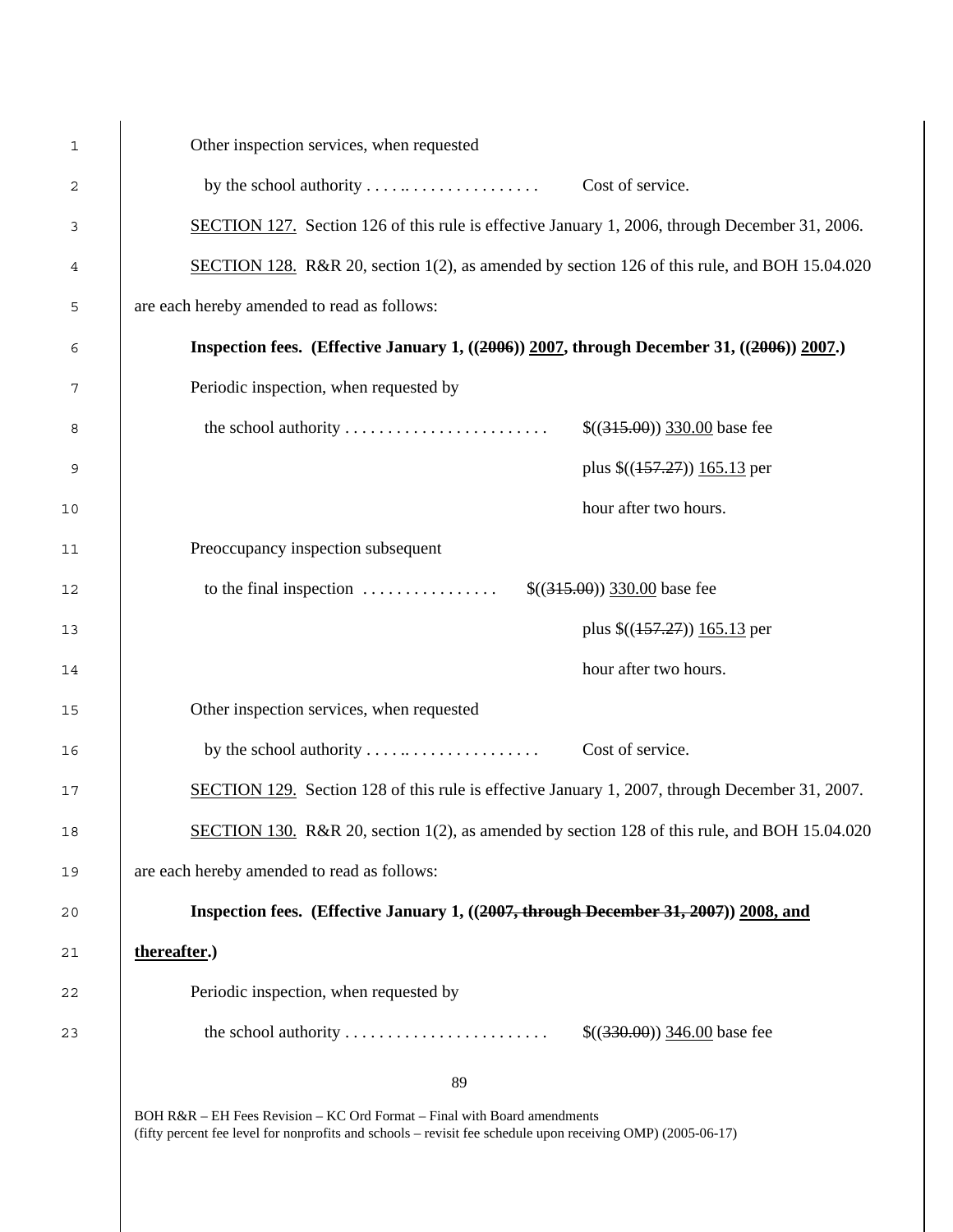| 1      | plus $\frac{\left(\frac{165.13}{173.39}\right)}{20}$ per                                                          |
|--------|-------------------------------------------------------------------------------------------------------------------|
| 2      | hour after two hours.                                                                                             |
| 3      | Preoccupancy inspection subsequent                                                                                |
| 4      | to the final inspection $\dots \dots \dots \dots$<br>$$(330.00)$ 346.00 base fee                                  |
| 5      | plus \$((165.13)) 173.39 per                                                                                      |
| 6      | hour after two hours.                                                                                             |
| 7      | Other inspection services, when requested                                                                         |
| 8      | by the school authority $\dots \dots \dots \dots \dots \dots$<br>Cost of service.                                 |
| 9      | <b>SECTION 131.</b> Section 130 of this rule is effective beginning January 1, 2008.                              |
| $10$   | SECTION 132. R&R 83, section 1 (part), as amended, and BOH 7.20.010 are each hereby amended                       |
| $11\,$ | to read as follows:                                                                                               |
| 12     | Structural pest control business registration required. A. It shall be unlawful for any person to                 |
| 13     | engage in the business of structural pest control operator, exterminator, or fumigator in King County without     |
| 14     | a valid structural pest control business registration issued to such person by the director. Structural pest      |
| 15     | control business registrations shall not be transferable and shall be valid only for the person and place for     |
| 16     | which issued. Each such registration shall be posted conspicuously n the business establishment for which         |
| 17     | issued. The director is authorized to inspect any facility subject to registration under this section in order to |
| $18\,$ | determine compliance with the requirements of this title.                                                         |
| 19     | Any person desiring to engage in the business of structural pest control operator,<br><b>B.</b>                   |
| 20     | exterminator, or fumigator in King County shall submit a written application to the department, on a form to      |
| 21     | be provided y the director, for a registration for such operation. Such application shall include the following:  |
| 22     | Applicant's full name;<br>1.                                                                                      |
| 23     | Post office address of the business;<br>2.                                                                        |
|        | 90                                                                                                                |
|        |                                                                                                                   |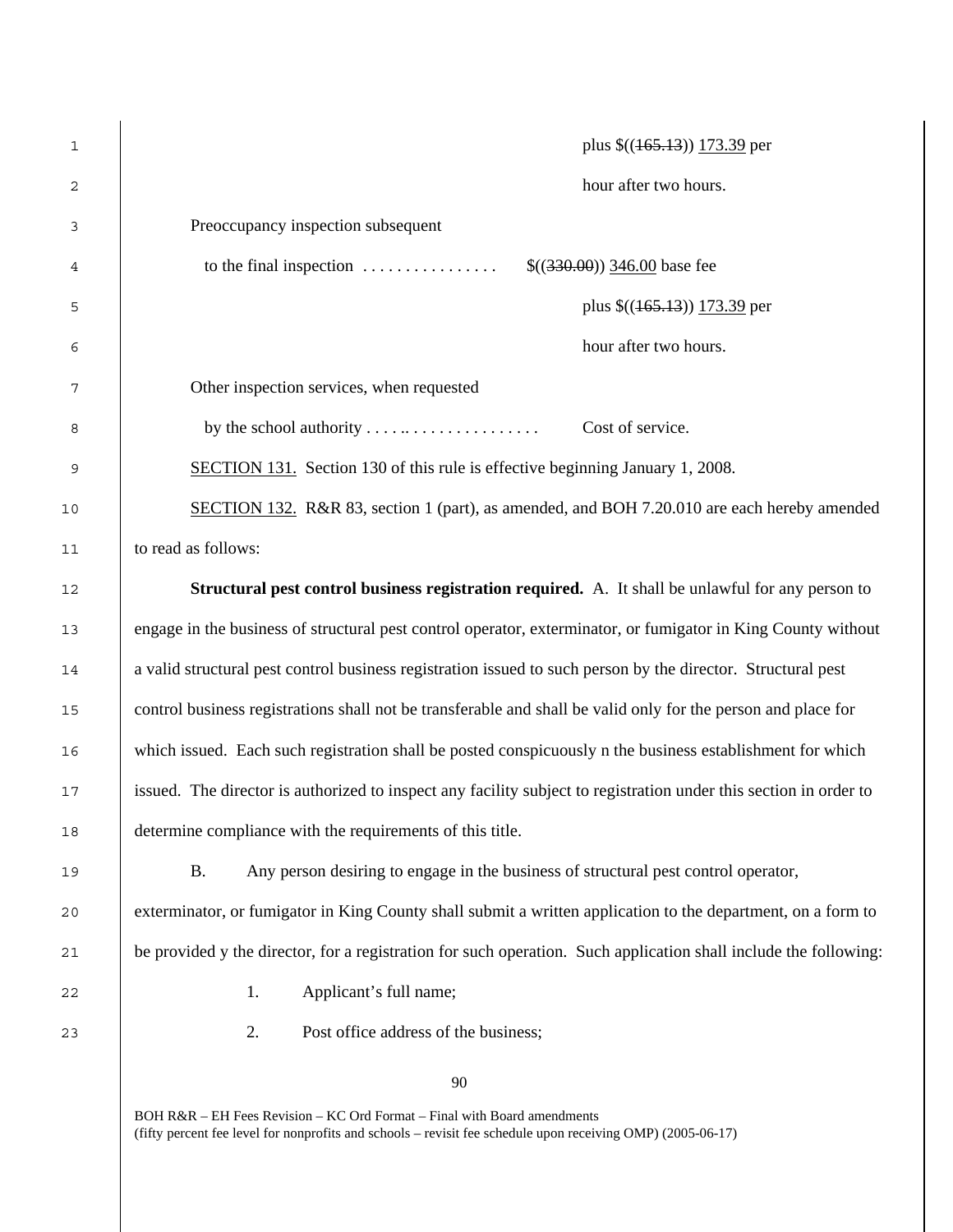| 1  | 3.<br>Location of the business;                                                                                                                                                         |
|----|-----------------------------------------------------------------------------------------------------------------------------------------------------------------------------------------|
| 2  | Disclosure whether such applicant is an individual, firm or corporation, and if a<br>4.                                                                                                 |
| 3  | partnership, the names and addresses of the partners;                                                                                                                                   |
| 4  | 5.<br>The type of pest control operation;                                                                                                                                               |
| 5  | 6.<br>The name of the master structural pesticide applicator and a copy of their current                                                                                                |
| 6  | Washington State Department of Agriculture licenses;                                                                                                                                    |
| 7  | 7.<br>A signed statement from the master structural pesticide applicator attesting that he or                                                                                           |
| 8  | she shall be available for the direct supervision of all certified operators employed by the business;                                                                                  |
| 9  | 8.<br>A copy of the surety bond or liability insurance policy that conforms with RCW                                                                                                    |
| 10 | 17.21.160 and RCW 17.21.170;                                                                                                                                                            |
| 11 | 9.<br>The signature of the applicant;                                                                                                                                                   |
| 12 | 10.<br>The annual registration fee described in Section $((17.20.020))$ 2.12.040 of this                                                                                                |
| 13 | $((\text{title})) \text{ code};$                                                                                                                                                        |
| 14 | C.<br>Applications for annual renewal of structural business registrations shall include the same                                                                                       |
| 15 | information as the initial application for registration. Structural pest control business registrations shall expire                                                                    |
| 16 | annually on December 31st, but shall be renewed upon acceptable completion of an application and payment                                                                                |
| 17 | of the annual renewal fee.                                                                                                                                                              |
| 18 | Failure to comply with any provision of this section will result in a civil penalty according to<br>D.                                                                                  |
| 19 | Chapter 1.08 of this code.                                                                                                                                                              |
| 20 | SECTION 133. R&R 03-06, section 2 (part), and BOH 10.05.030 are each hereby amended to read                                                                                             |
| 21 | as follows:                                                                                                                                                                             |
| 22 | <b>Permit application.</b> Any person desiring to operate a collection/transportation vehicle shall submit                                                                              |
| 23 | two $((2))$ copies of a written application to the health officer, on a form to be obtained from the health                                                                             |
|    | 91                                                                                                                                                                                      |
|    | BOH R&R – EH Fees Revision – KC Ord Format – Final with Board amendments<br>(fifty percent fee level for nonprofits and schools - revisit fee schedule upon receiving OMP) (2005-06-17) |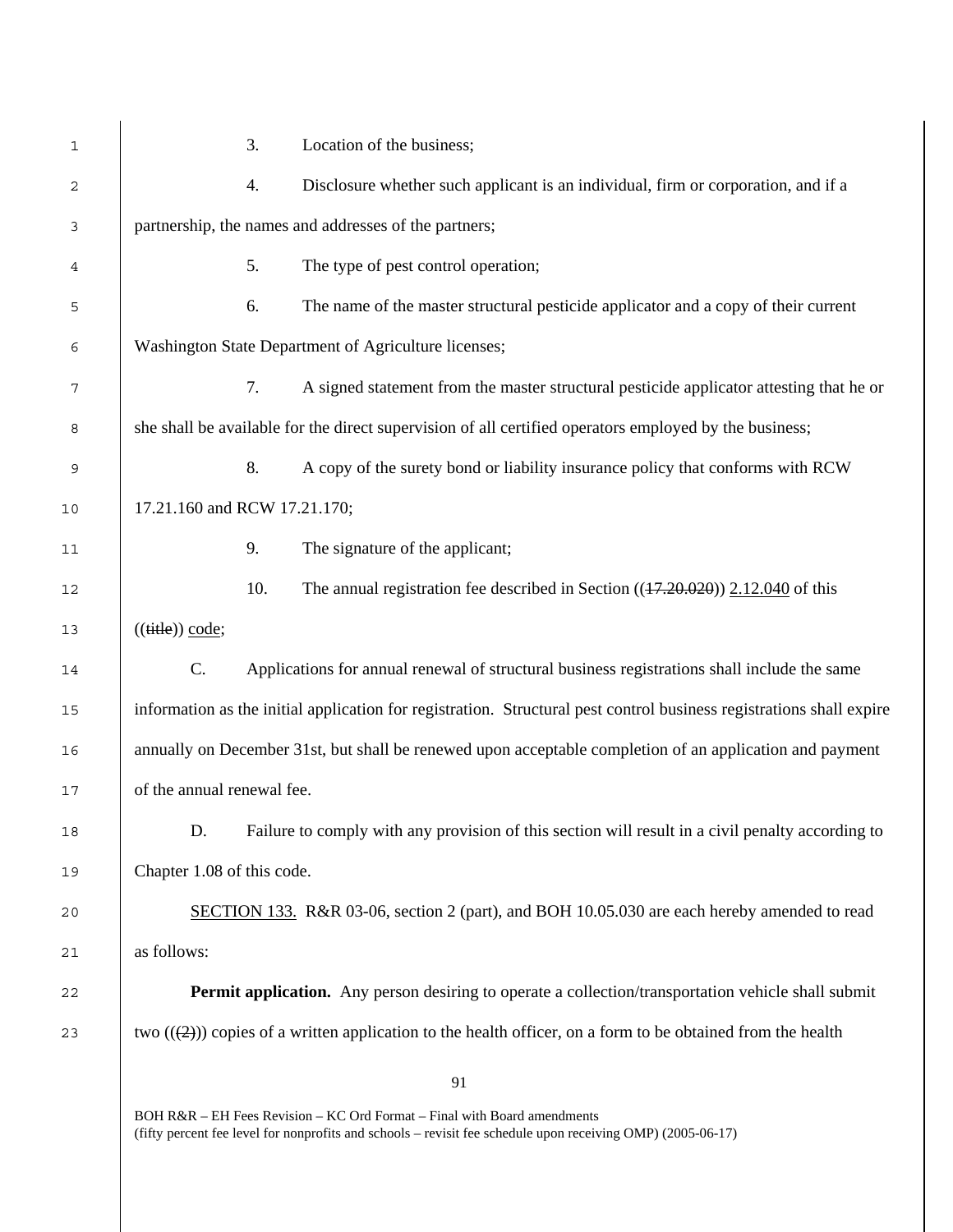1 officer. Such application shall include the applicant's full name, post office address, and the signature of an 2 authorized representative of the applicant; shall disclose whether such applicant is an individual, firm, 3 corporation or partnership, and, if a partnership, the names and mailing addresses of all of the partners; the 4 vehicle storage address; and type of the respective solid waste collection/transportation vehicle; and shall be 5 accompanied by the permit fee amount described in Chapter  $((10.06))$  2.14 of this  $((\text{title}))$  code.

6 NEW SECTION. SECTION 134. There is hereby added to BOH chapter 10.05 a new section to read 7 as follows:

8 **Permit expiration.** All permits issued in accordance with this title expire on the December 31 9 following the date of issuance, except permits for collection/transport vehicles and biomedical waste 10 transporters, which expire on the June 30 following the date of issuance.

11 SECTION 135. R&R 03-06, section 2 (part), and BOH 10.07.030 are each hereby amended to read 12 as follows:

13 **Biomedical waste vehicle permitting.** Any person intending to operate as a biomedical waste 14 transporter shall submit two  $((2))$  copies of a written application to the health officer, on a form to be 15 botained from the health officer. Such application shall include the applicant's full name, post office address, 16 and the name and signature of an authorized representative of the applicant; shall disclose whether such 17 applicant is an individual, firm, corporation or partnership, and, if a partnership, the names and mailing 18 ddresses of all of the partners; and the address and type of the respective biomedical waste 19 collection/transportation vehicle; and shall be accompanied by the permit fee amount described in ((Chapter 20  $\vert$  10.06)) section 10.06.010 of this ((title)) code, as recodified by this rule. The biomedical waste transporter 21 permit application shall also state the legal description of the site(s) that the applicant is planning to use to 22 treat biomedical waste, and have a contingency plan as described in Section 10.07.060 C.4 of this ((title)) 23 code.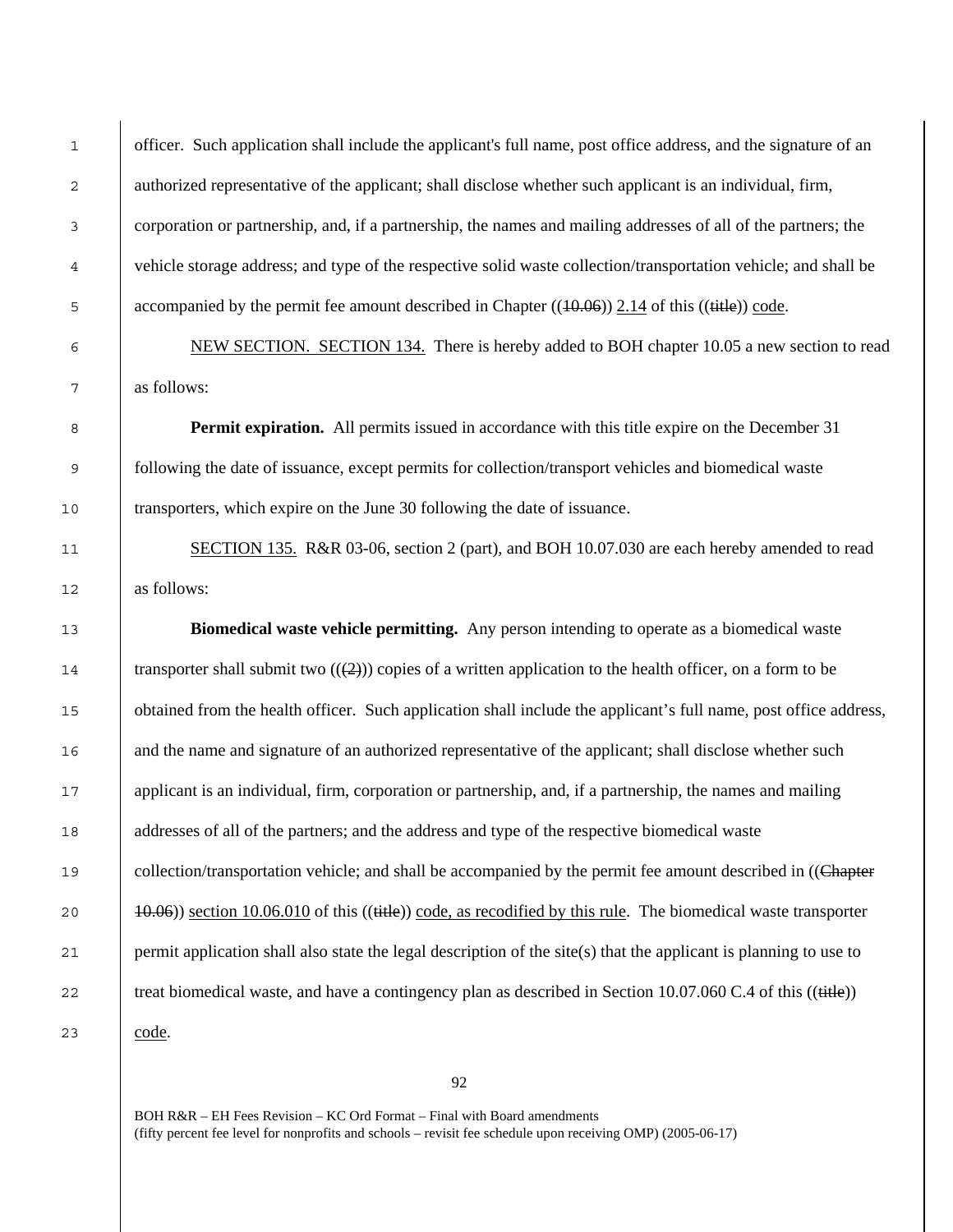1 SECTION 136. R&R 53, section 1 (part), as amended, and BOH 12.16.010 are each hereby amended 2 to read as follows:

**Water system designer certificate of competency.** A. It is unlawful to design a group A or B (as defined in Sections 12.16.020(B), 12.04.030 and 12.08.180 of this code) public water system without a valid public water system designer's certificate of competency. A professional engineer is exempt from this section. Professional engineers who are licensed as civil or sanitary engineers can design public water systems without being certified as a public water system designer. However, only individuals meeting all 8 testing requirements shall be included on the department list of certified designers.

9 B. Application for a public water system designer's certificate of competency shall be made to 10 the health officer. The health officer will review the application, and may deny the application if in ((his/her 11 **judgement**)) the health officer's judgment, the applicant is for any reason, including previous findings of 12 negligence, incompetency, misrepresentation or failure to comply with this title and WAC 246-290, not 13 qualified to design public water systems. A written examination shall not be required of any person entitled 14 to a waiver of fee per subsection  $((f))C((f))$  of this section.

15 C. The fee for a public water system designer's certificate of competency shall be as prescribed 16 in Section 12.04.060 (( $(\oplus)$ )), as recodified by this rule. For any certificates of competency issued after July 17 1st of each year the fee shall be one-half the annual fee. The health officer shall waive payment of the fee for 18 anyone who can show evidence of licensure as a registered sanitarian or professional engineer in civil or 19 sanitary engineering, who is in good standing with the licensing agency and can demonstrate familiarity with 20 this title. However, the health officer will determine by oral interview whether the applicant entitled to a fee 21 waiver is familiar with this title.

22 D. The fee for the public water system designer's examination shall be as prescribed in section 23 12.04.060 $((\text{B}))$  of this code, as amended by this rule, payable in advance and not refundable.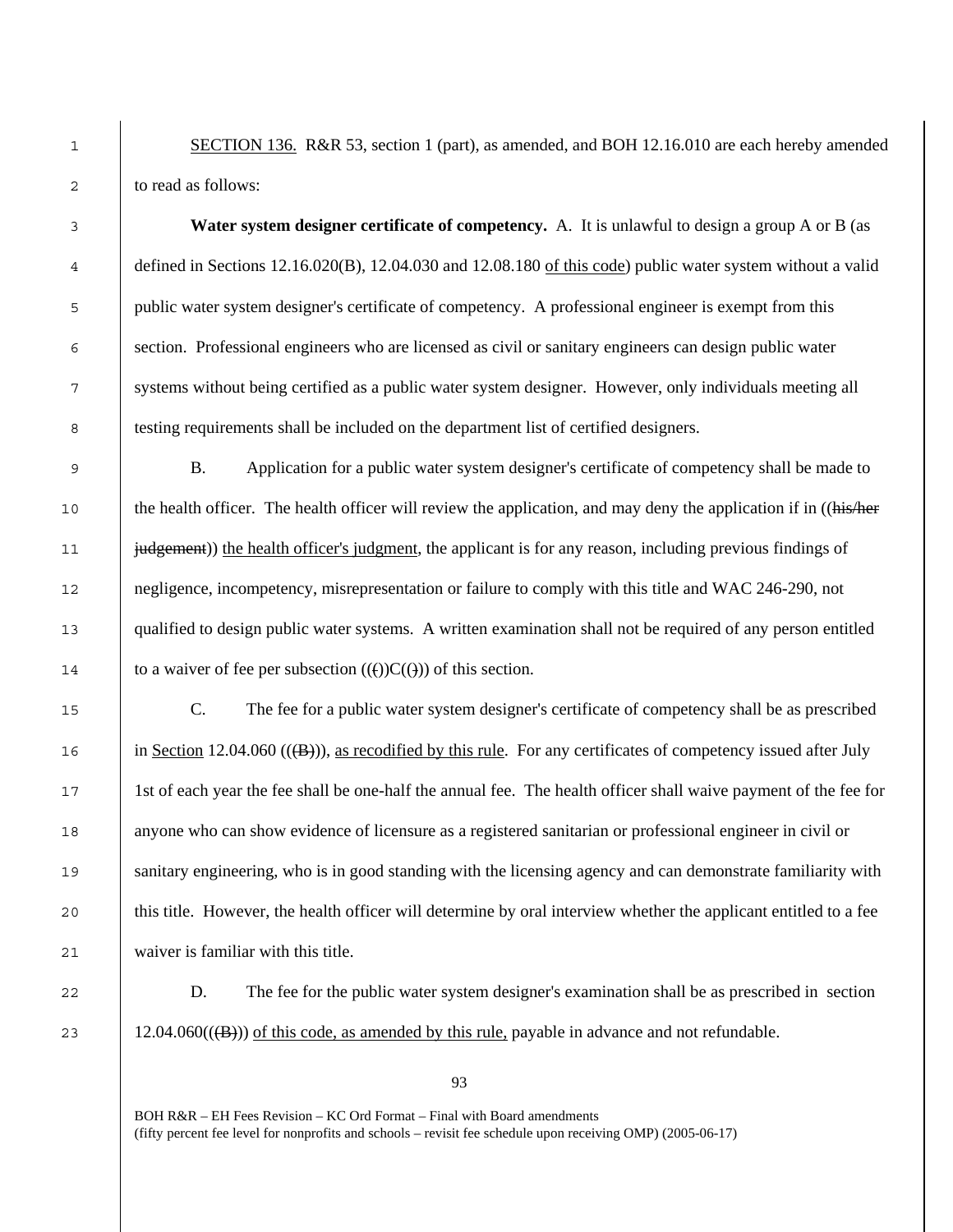E. The health officer may suspend or revoke any public water system designer's certificate of 2 competency, pursuant to the uniform enforcement rules and regulations, Chapter  $((1.04))$  1.08 of this code (Rules and Regulations 7).

F. The public water system designer's certificate of competency shall expire on December 31 of each year. The holder of such certificate may renew the certificate at any time prior to February 4 of the year following expiration without taking the examination required by this section. However, the holder of the certificate will not be able to submit designs for public water systems until the certificate is renewed.

G. The health officer shall hold, as necessary, informational/educational meetings for all holders of a public water system designer's certificate of competency. A minimum of two weeks notice of the meeting time and location shall be given to each designer. Attendance at the meetings shall be mandatory for all designers except those who are licensed as a professional engineer or registered sanitarian. Failure to 12 attend the required meetings without prior approval of the health officer, shall be cause for the health officer to withhold recertification until an examination, administered under the provisions of Section 12.16.010(B) of this code, is retaken.

15 SECTION 137. R&R 53, section 1 (part), as amended, and BOH 12.20.010 are each hereby amended to read as follows:

**Design and construction approval of new or expanding public water systems – General requirements.** A. Every water purveyor, before installing, adding to, extending or altering any portion of a group A or B (as defined in Section 12.04.030 of this code) water system, except as waived in paragraph E of this section, shall have a professional engineer, registered sanitarian or designer (when allowed) submit to the health officer complete construction documents fully describing the proposed projects.

22 1. The nonrefundable review fee shall be according to Section  $12.04.060((\text{(B)}))$  of this 23 code, as recodified by this rule.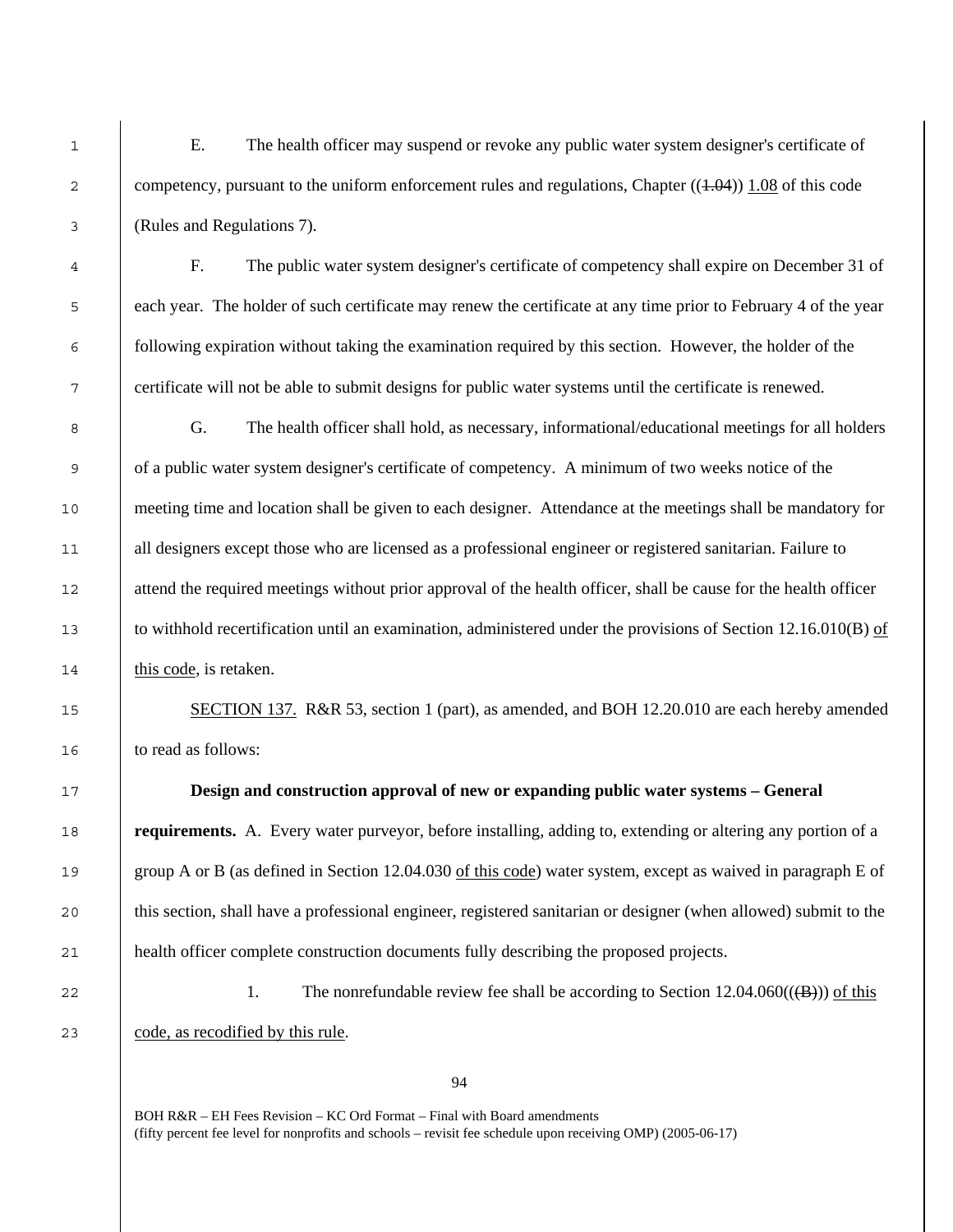| 1    |                    | 2. | The installation of a group A or B (as defined in Section 12.04.030 of this code)                                          |
|------|--------------------|----|----------------------------------------------------------------------------------------------------------------------------|
| 2    |                    |    | public water system prior to the approval of construction documents by the health officer shall be prohibited.             |
| 3    | <b>B.</b>          |    | The health officer shall review the construction documents and within thirty $((30))$ days                                 |
| 4    |                    |    | take one $((\text{(+)}))$ of the following actions:                                                                        |
| 5    |                    | 1. | Approve the construction documents;                                                                                        |
| 6    |                    | 2. | Disapprove the construction documents and give reasons for denial; or                                                      |
| 7    |                    | 3. | Disapprove the construction documents and require an approved alternative source.                                          |
| 8    | C.                 |    | Upon receipt of the written approval of the health officer, the construction documents shall be                            |
| 9    |                    |    | adhered to. Deviations from approved construction documents must be submitted to the health officer for                    |
| 10   |                    |    | review. This section does not apply to routine main repair.                                                                |
| 11   | D.                 |    | Construction documents shall contain, but not be limited to:                                                               |
| 12   |                    | 1. | Detailed construction drawings, which include distribution line sizes, valving;                                            |
| 13   |                    | 2. | A map showing topography, distances to the source from existing property lines,                                            |
| 14   |                    |    | buildings, potential sources of contamination, ditches, drainage patterns, and any other natural or man-made               |
| 15   |                    |    | feature affecting the quality or quantity of water and a plot plan of the system that shows elevations, and                |
| 16   |                    |    | source and reservoir locations and capacities;                                                                             |
| 17   |                    | 3. | A copy of the source site inspection and approval from the health officer;                                                 |
| $18$ |                    | 4. | Information on whether or not the system is designed for irrigation purposes;                                              |
| 19   |                    | 5. | Provisions for design, inspection, acknowledgment of inspection and as-built                                               |
| 20   | drawing submittal; |    |                                                                                                                            |
| 21   |                    | 6. | A copy of the water right permit when developing a new source that will withdraw                                           |
| 22   |                    |    | more than five thousand $((\left(5,000\right)))$ gallons per day, or increasing the capacity of an existing source to more |
|      |                    |    |                                                                                                                            |
|      |                    |    | 95                                                                                                                         |
|      |                    |    |                                                                                                                            |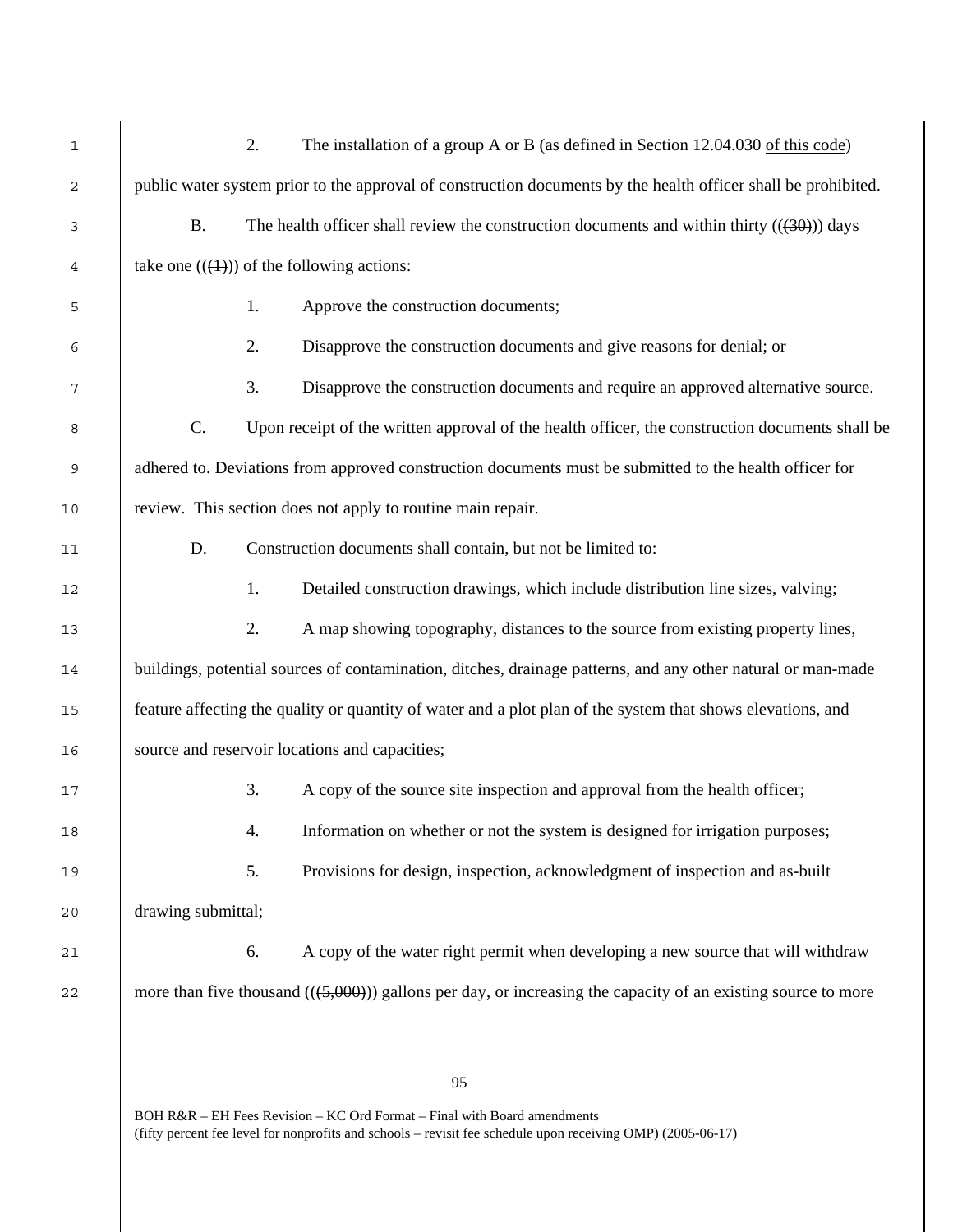| 1              | than five thousand (( $(5,000)$ )) gallons per day, or when irrigating more than one-half (( $(1/2)$ )) acre as required |
|----------------|--------------------------------------------------------------------------------------------------------------------------|
| 2              | by RCW 90.44.050 and RCW 90.03.250 including the latest revisions or amendments thereof;                                 |
| 3              | A copy of the water well report, and well source development data establishing the<br>7.                                 |
| $\overline{4}$ | capacity of the source. Data shall include static water level, yield, the amount of drawdown, the recovery rate          |
| 5              | and the duration of pumping. Interference between existing sources and the source being tested shall also be             |
| 6              | shown. The source shall be pump tested at no less than the maximum design rate to determine whether the                  |
| 7              | well and aquifer are capable of supplying water at the rate desired and to provide information necessary to              |
| 8              | determine the proper pump setting in the well. A Washington State Department of Health guideline on pump                 |
| 9              | testing is available to assist purveyors;                                                                                |
| 10             | 8.<br>A recorded water use agreement which is binding and enforceable on all parties, their                              |
| 11             | heirs, successors and assignees, and complies with the requirements of Section 12.28.010 of this ((title)) code;         |
| 12             | 9.<br>A recorded easement for the water line which runs from the water source to all                                     |
| 13             | service connections. The easement area must include provision for location of water storage reservoirs, well             |
| 14             | house, pressure tanks, and other facilities and equipment associated with the water source;                              |
| 15             | 10.<br>For wells and springs, provisions for well and spring head protection, including a                                |
| 16             | protective radius around the water source established by covenant with recording number of document.                     |
| 17             | Radius size to be established as provided for in WAC 246-290-210 and Section 12.24.010(C) of this ((title))              |
| 18             | code;                                                                                                                    |
| 19             | 11.<br>The following information for all new sources of water supply:                                                    |
| 20             | The results of an initial analysis of the raw water quality as required by<br>a.                                         |
| 21             | $((WAC 246 - 290 - 130(1)(l)))$ either WAC 246-291-100(2)(l) or WAC 246-29-110(3)(h), depending on water                 |
| 22             | source, including, as a minimum, bacteriological, complete inorganic chemical and physical analysis and a                |
| 23             | VOC analysis. When the source water quality is subject to variation, the range of variation. The health                  |
|                |                                                                                                                          |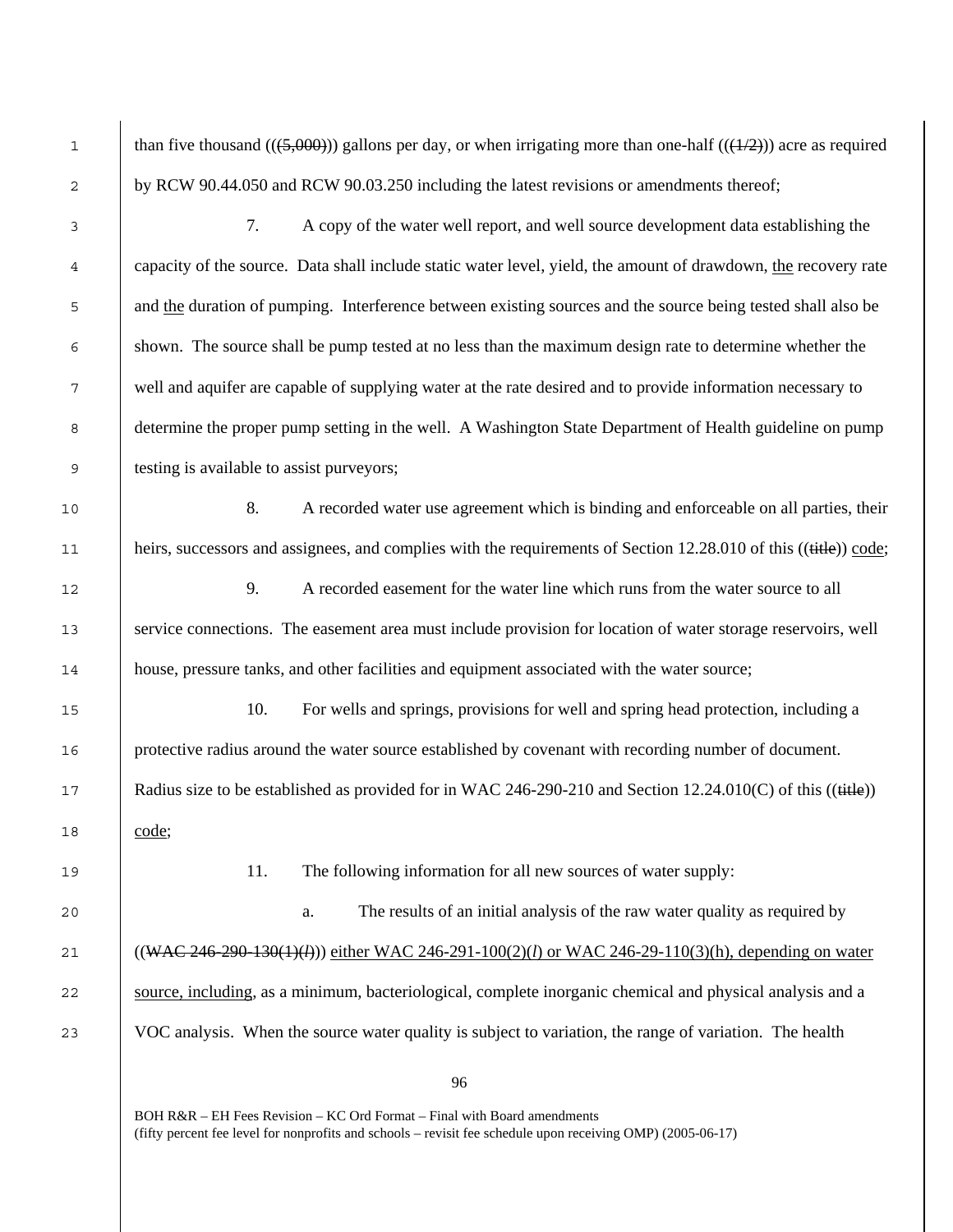1 officer may require additional chemical sampling in areas where chemical contaminants of public health 2 importance are suspected or detected in other nearby water sources;

3 b. Detailed construction documents of any treatment equipment;

4 12. Other information as required by the health officer such as consideration of an 5 aquifer's capability. Prior to initiating an engineering report, the purveyor should contact the department in 6 order to identify any such additional information.

7 E. Within sixty  $((60))$  days of completion and prior to use of any project for which 8 construction documents have been required by the health officer, the designer or registered sanitarian (when 9 applicable) or professional engineer shall submit an acknowledgment of inspection and an as-built drawing of 10 the completed system, along with the final inspection fee. The final inspection fee shall be as prescribed in 11 Section  $12.04.060((\text{(B}))$  of this  $((\text{title}))$  code, as recodified by this rule.

12 1. The acknowledgment of inspection and the as-built drawing shall be signed by the 13 designer, registered sanitarian or professional engineer;

14 2. The acknowledgment of inspection shall state that the project was constructed in 15 accordance with the approved construction documents and that the installation, testing and disinfection of the 16 system were carried out in accordance with WAC Chapter 246-290 and this title; and

17 3. The as-built drawing shall show the final location, size and description of all water 18 system components.

19 F. If the acknowledgment of inspection and as-built drawing have not been received by the 20 health officer within two  $((2))$  years of the date of approval of the construction documents, the approval of 21 the construction documents shall become null and void unless the purveyor requests an extension of the 22 approval period. Extension of the approval may be obtained by having the designer, registered sanitarian, or 23 professional engineer submit to the health officer a status report including a written schedule for work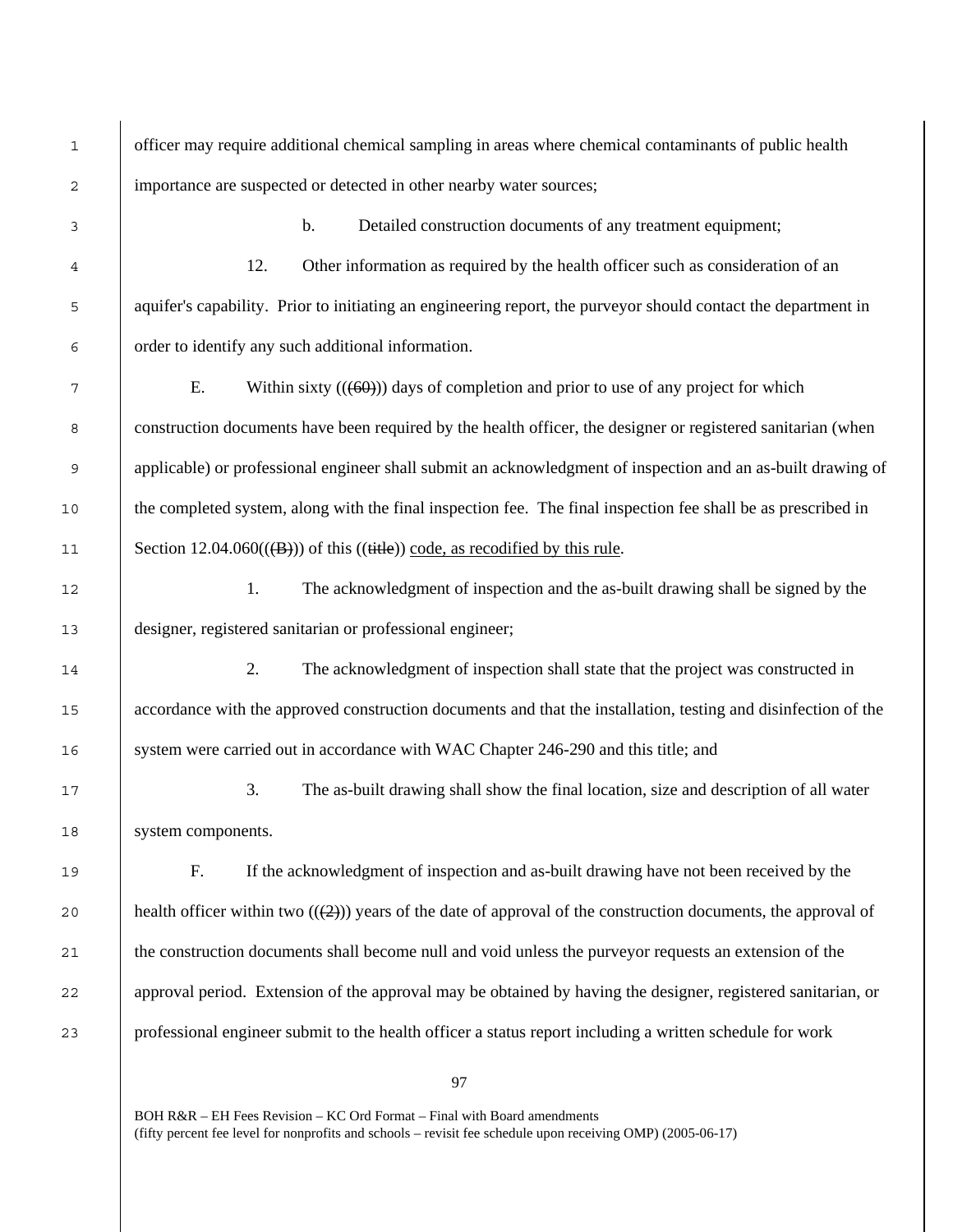1 completion, together with the appropriate fee. The health officer may require updated or revised construction 2 documents which are in accordance with current applicable regulations and design standards provided that, in <sup>3</sup> the opinion of the health officer, any construction which has taken place will not be affected by the required changes in the construction documents. Failure to comply with the written schedule may result in the extended approval becoming null and void.

SECTION 138. R&R 53, section 1 (part), as amended, and BOH 12.20.050 are each hereby amended to read as follows:

**Design and construction approval of group A or B (as defined in 12.04.030) public water systems in existence prior to the effective date of this title.** A. All group A or B (as defined in Section 12.04.030) public water systems in existence prior to the effective date of this title and not having prior 11 approval of the health officer, must apply to the health officer for approval of the design and construction of the system. The purveyor, through a designer, registered sanitarian or professional engineer, as per requirements of Chapter 12.16 of this title, shall provide to the health officer the following information along 14 with the appropriate review fee as specified in Section  $12.04.060(\textcirc{(B)})$  of this ((title)) code, as recodified by 15 | this rule:

1. As-built plans of the water system, size of the water system, estimate of water consumption, results of sanitary water system survey, source capacity and water right status;

2. Specific data on chemical, bacteriological and physical water quality for both the raw and drinking water; and

20 3. Other data as required by the health officer. This may include, but not be limited to, full compliance with WAC 246-290-110 and WAC 246-290-120.

22 B. The health officer may take one  $((+))$  of the following actions based upon review of the data submitted by the purveyor: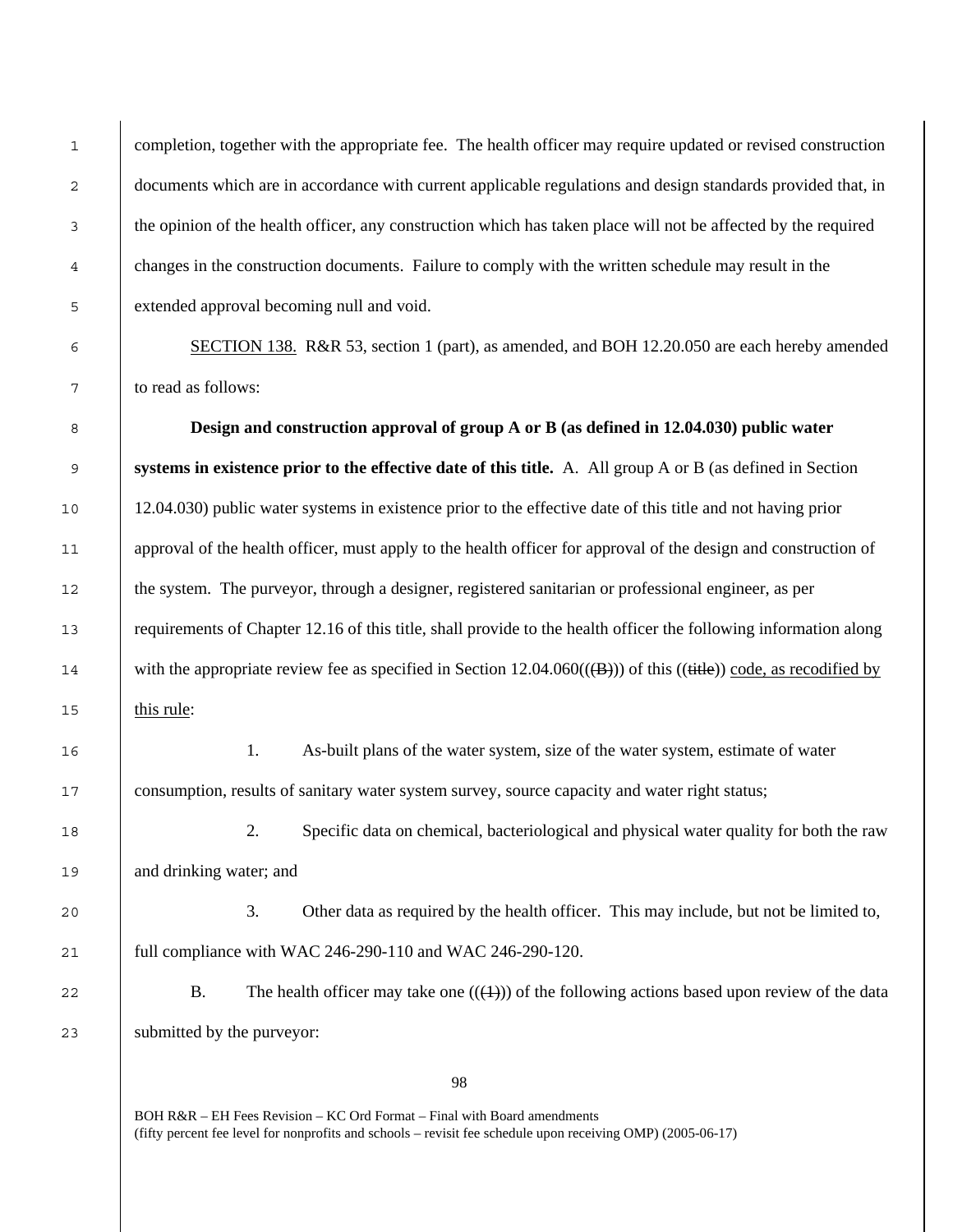| $\mathbf{1}$ | Not approve the design and construction of the system and require an alternate<br>1.                          |
|--------------|---------------------------------------------------------------------------------------------------------------|
| 2            | approved source;                                                                                              |
| 3            | 2.<br>Not approve the design and construction of the system and issue a list of items                         |
| 4            | required for approval;                                                                                        |
| 5            | 3.<br>Grant limited or provisional approval of the design and construction of the system,                     |
| 6            | based on a defined program to bring the system into full compliance; or                                       |
| 7            | 4.<br>Grant full approval of the design and construction of the system.                                       |
| 8            | SECTION 139. R&R 53, section 1 (part), as amended, and BOH 12.28.020 are each hereby amended                  |
| 9            | to read as follows:                                                                                           |
| $10$         | <b>Required monitoring.</b> A. The purveyor is responsible for submitting the required water quality          |
| $11\,$       | samples in a frequency as required by WAC 246-291-300, 246-291-310, 246-291-320, 246-291-330, 246-            |
| 12           | $291-340(5)$ and $246-291-350$ . The purveyor shall collect raw water samples directly from the source for    |
| 13           | water chemistry. For any bacteriological testing, the samples shall be taken from the furthest end of the     |
| 14           | distribution system or elsewhere as directed by the health officer. The health officer may require additional |
| 15           | monitoring when he or she determines contamination is present or suspected in the water system or when the    |
| 16           | source may be vulnerable to contamination.                                                                    |
| 17           | All Group B purveyors shall provide copies of their water sample analysis results directly to<br><b>B.</b>    |
| 18           | the health officer for entry into the King County Group B data records. All Group B water systems shall       |
| 19           | submit the sample along with a fee in accordance with Section 12.04.060 of this code, as recodified by this   |
| 20           | rule, for database record keeping for samples analyzed at Washington State Department of Health certified     |
| 21           | labs other than the department lab. The database record keeping fee shall be included in the cost for samples |
| 22           | analyzed at the department lab. Any new Group B water system created after the effective date of the          |
|              |                                                                                                               |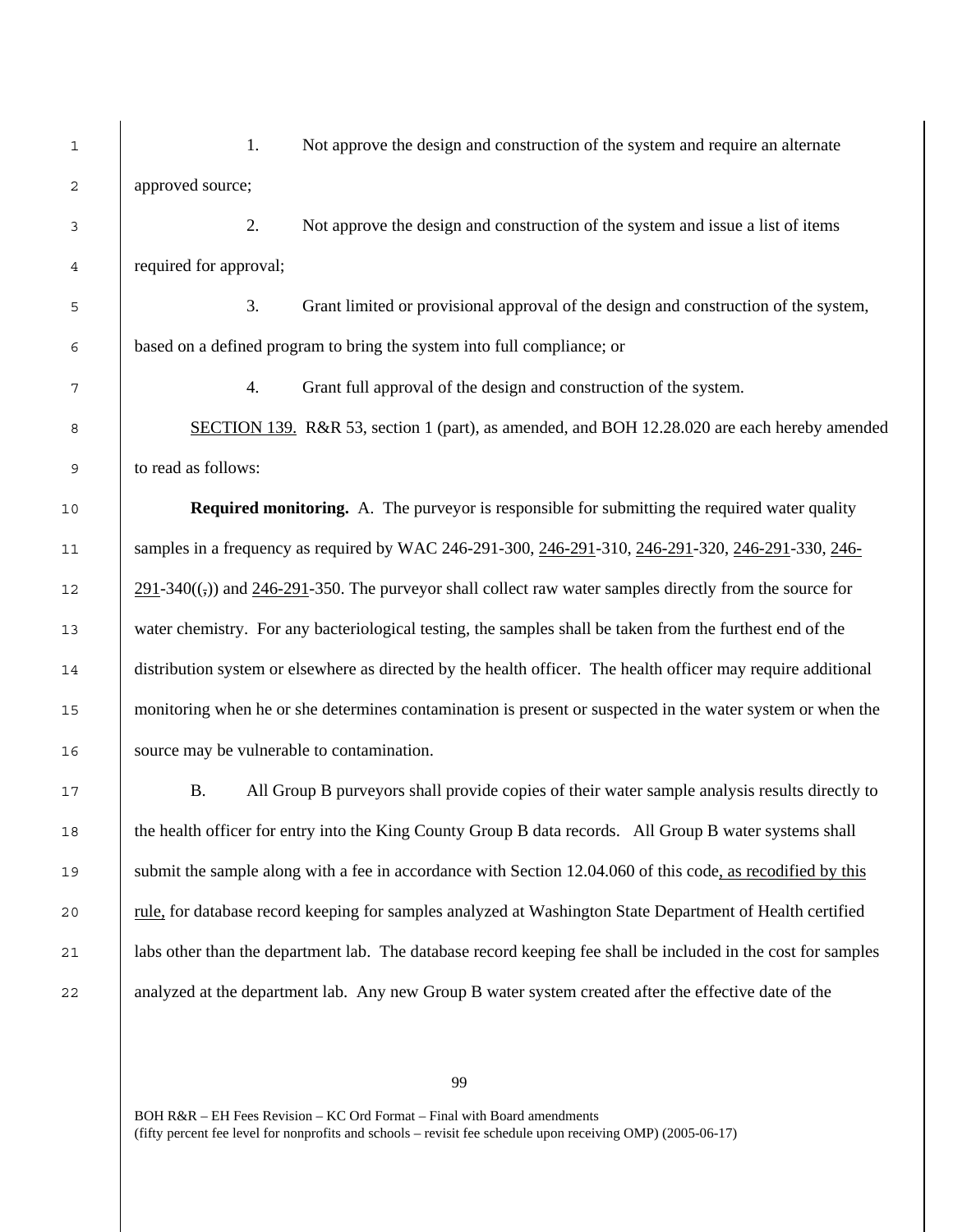1 ordinance codified in this section shall pay an initial database set-up fee in accordance with Section 12.04.060 2 of this code, as recodified by this rule.

C. Where the sample results indicate a possible maximum contaminant level violation, the water system purveyor shall comply with the general follow-up requirements of WAC 246-291-310 and the public notification requirements of WAC 246-291-360.

D. The health officer may, at his or her discretion, collect check samples at Group B water systems. Such check samples shall be collected at no cost to the Group B water system, unless the Group B water system purveyor has failed to sample in accordance with the requirements of this section.

E. If the purveyor fails to perform the bacteriological analysis or the nitrate analysis within six (((6))) months after the due date of the analysis, the health officer may sample and perform either or both of these analyses and charge a fee for service in accordance with Section 12.04.060 of this code, as recodified by this rule.

F. The purveyor is responsible for ensuring that the water system water quality complies with the standards as set forth in WAC 246-291-300, -310, -320, -330, -340, and -350.

15 SECTION 140. R&R 53, section 1 (part), as amended, and BOH 12.28.040 are each hereby amended to read as follows:

**Existing water system condition report.** Any person, agency or company desiring a report on the condition of a water supply shall make application for such information to the department on a form provided 19 by the department. Application for the report on such water supply shall be accompanied by a fee as specified 20 in Section 12.04.060 (( $(\overrightarrow{B})$ ) of this (( $\overrightarrow{e}$ )) code, as recodified by this rule. Upon receiving such request, 21 the health officer may perform a comprehensive system evaluation, collect a water sample for bacterial 22 analysis, and review the water system's records to determine that the water system has received approval and 23 has been operated in accordance with Chapter 12.28 of this title and WAC 246-291. The health officer may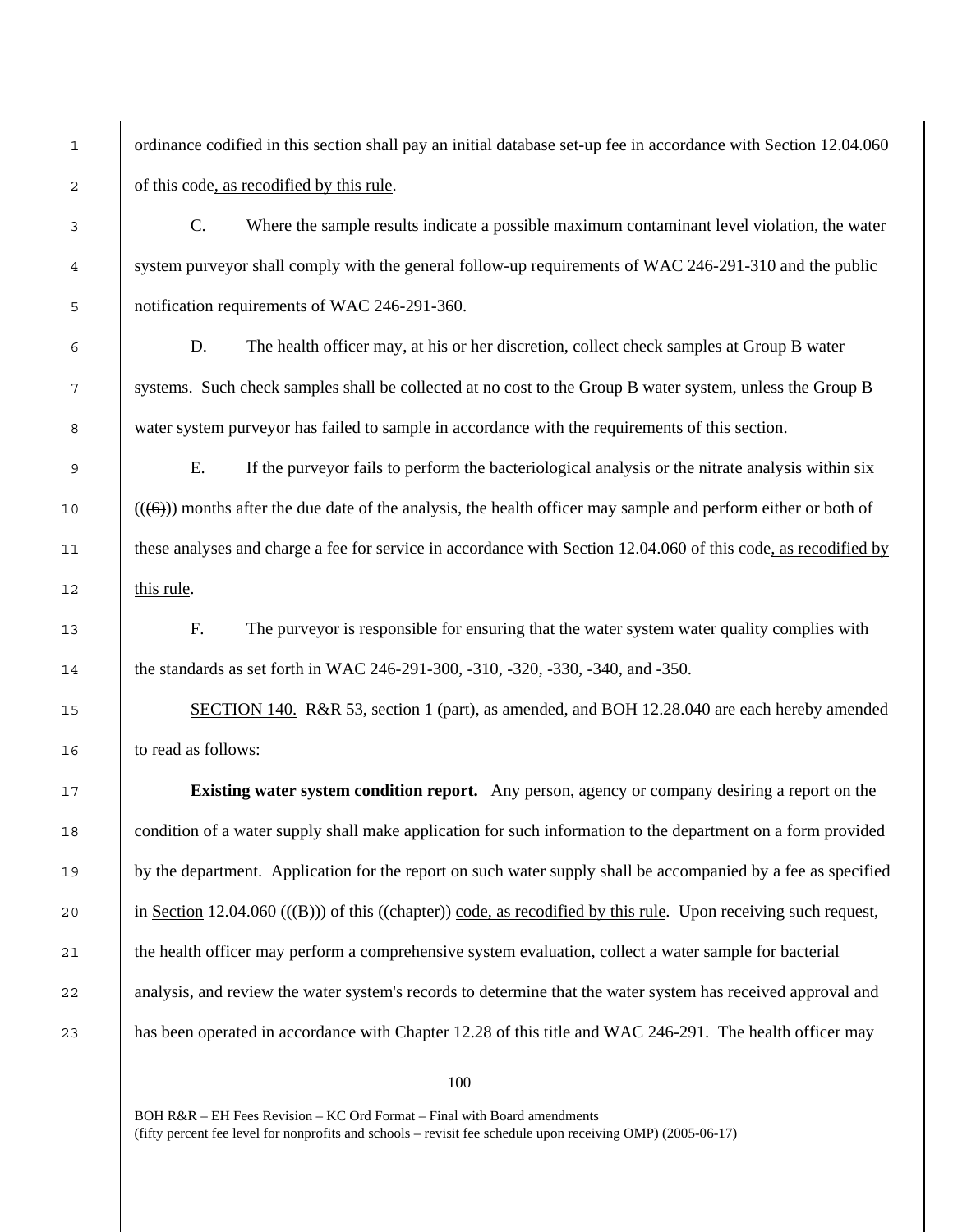1 provide the results of the evaluation, and other information to the applicant in a report. The evaluation shall 2 be performed in accordance with the Department of Public Health, Environmental Health Division, Policy 3 and Procedure #P88-08.

4 SECTION 141. R&R 53, section 1 (part), as amended, and BOH 12.36.020 are each hereby amended 5 to read as follows:

6 **King County board of water review.** A. Membership.

7 1. There is established the King County board of water review (the board). It shall 8 consist of three  $((3))$  members: the health officer, or designated representative; the DOH district engineer, or 9 designated representative; and a sanitary or civil engineer knowledgeable in design of water systems 10 appointed by the county executive. One  $((4))$  or more sanitary and/or civil engineers shall be appointed by 11 the county executive to serve as alternate members in the absence of the regular engineer member, or when in 12 the judgment of the board a conflict of interest exists. The terms of the regular engineer member and alternate 13 member shall expire on December 31st of each even-numbered year, and they may be reappointed. The 14 engineer may be selected from industry.

15 2. The board shall select one  $((+))$  member to serve as its chairman for each calendar 16 year, and the chairman may be reelected. The chairman may designate any person to serve as secretary to the 17 board. The board shall adopt its own rules of procedure, a copy of which shall be filed with the clerk of the 18 county council.

19 3. All board members not employed by the county or the state shall be entitled to 20 reimbursement from the department in the amount of thirty dollars (( $(\frac{\$30.00}{\$}$ )) per day or part of day for each 21 meeting that member attends.

22 B. Public Meetings and Procedure.

101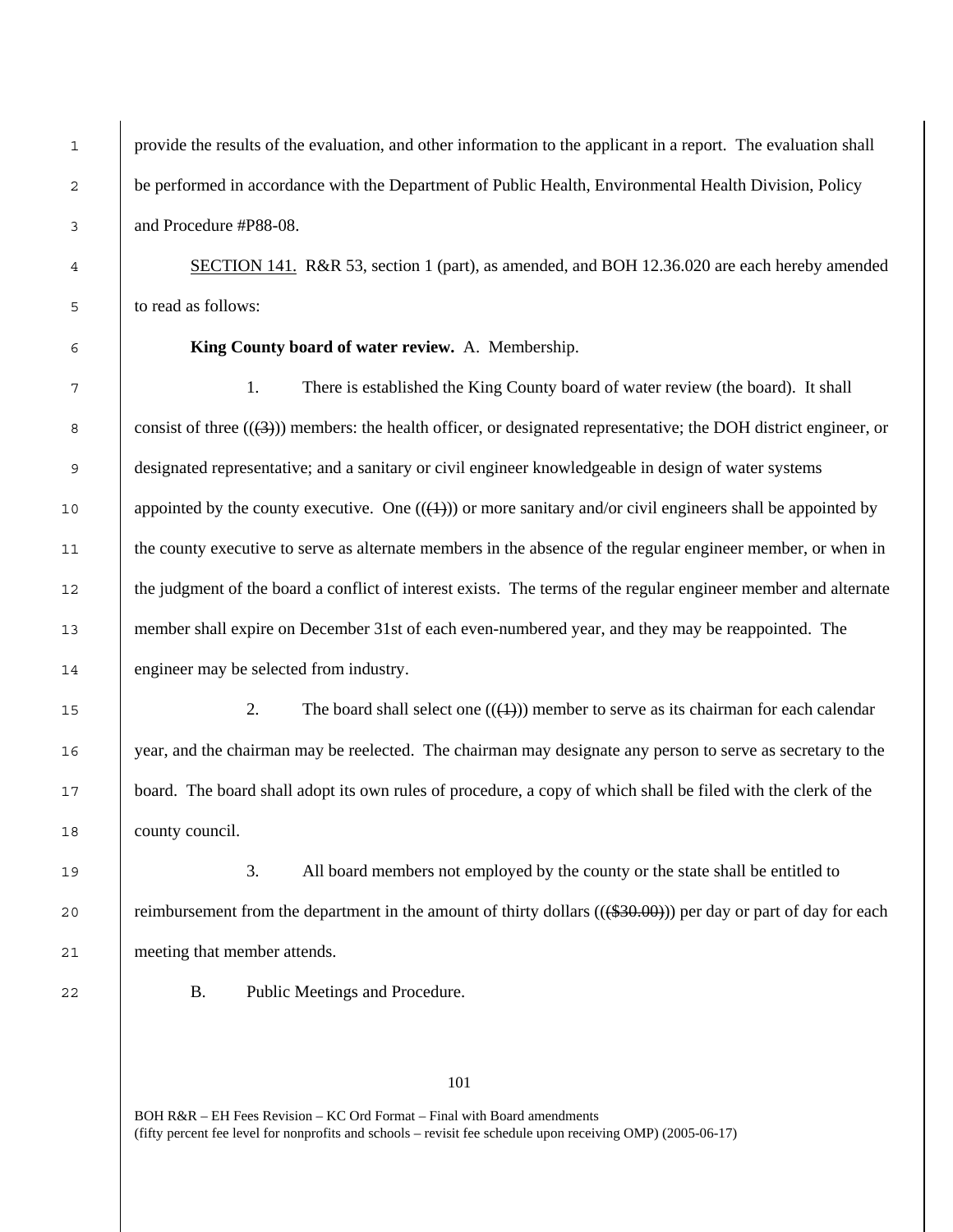| $\mathbf{1}$ | Pursuant to this title, any person aggrieved by any decision or final order of the<br>1.                           |
|--------------|--------------------------------------------------------------------------------------------------------------------|
| 2            | health officer made pertaining to an existing or proposed water system in which that person has an interest        |
| $\mathsf 3$  | may appeal to the board. The appeal shall be commenced by the filing of a written demand therefore, citing         |
| 4            | with particularity the order or decision appealed from and the reasons for the appeal. The fee for an appeal is    |
| 5            | specified in Section 12.04.060 $((\text{(B)}))$ of this $((\text{title}))$ code, as recodified by this rule.       |
| 6            | 2.<br>Appeals shall be made on forms prescribed by the health officer, and must be filed                           |
| 7            | with the health officer within sixty $((60))$ days of receipt of the decision or order which is the subject of the |
| 8            | appeal. Appeals shall be accompanied by any technical reports or other exhibits which the appellant wishes         |
| 9            | the board to consider.                                                                                             |
| 10           | 3.<br>The applicant shall be responsible for providing notice regarding the nature of the                          |
| 11           | appeal to all owners of property within three hundred feet $((3002))$ of the property that is the subject of the   |
| 12           | appeal. Such notification shall be made on forms provided by the health officer.                                   |
| 13           | 4.<br>The board may grant waivers from the requirements of this title where there are                              |
| 14           | unusual circumstances or conditions such that the strict application of the requirements would cause undue         |
| 15           | and unnecessary hardship. No waiver shall be granted which would in any way tend to jeopardize the public          |
| 16           | health and safety and welfare or in any way tend to interfere with or prejudice the rights of others to the        |
| 17           | comfortable enjoyment of life and property. No waiver shall be granted which would be contrary to the laws         |
| $18\,$       | of the state, including WAC Chapter 246-290 as now or hereafter amended.                                           |
| 19           | Any waiver granted by the board shall expire after two $((2))$ years unless the water<br>5.                        |
| 20           | system is installed and approved by the health officer prior to the expiration date.                               |
| $21$         | 6.<br>The board may affirm or reverse, wholly or in part, or may modify any order or                               |
| 22           | decision appealed to it. The reasons for its decision and any findings of fact made in support thereof must        |
| 23           | appear in the notice of the decision to the appellant and to the health officer.                                   |
|              | 102                                                                                                                |
|              |                                                                                                                    |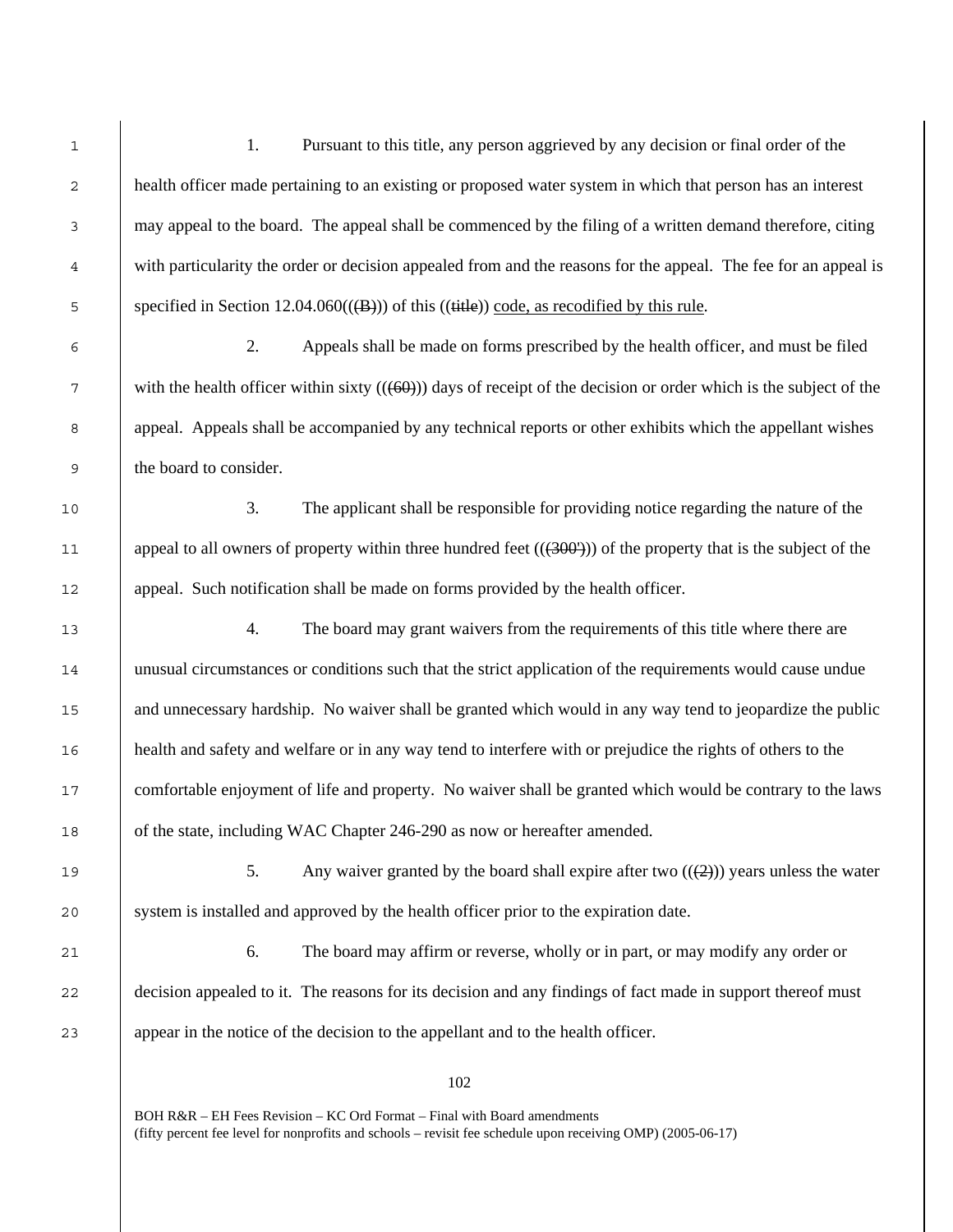| 7.                                                                                                       |                                                                                                                 |  | All decisions of the board shall be final unless within twenty $((20))$ days from the                           |
|----------------------------------------------------------------------------------------------------------|-----------------------------------------------------------------------------------------------------------------|--|-----------------------------------------------------------------------------------------------------------------|
|                                                                                                          |                                                                                                                 |  | date of decision an aggrieved person obtains a writ of certiorari from King County superior court for the       |
| purpose of review of the decision.                                                                       |                                                                                                                 |  |                                                                                                                 |
|                                                                                                          |                                                                                                                 |  | SECTION 142. Repeals. BOH Sections 5.52.070, 6.54.010, 6.54.020, 6.54.030, 6.54.040, 6.54.050,                  |
| 10.06.020 and 10.06.030 are each hereby repealed.                                                        |                                                                                                                 |  |                                                                                                                 |
|                                                                                                          |                                                                                                                 |  | <b>SECTION 143.</b> Severability. If any provision of this rule or its application to any person or             |
|                                                                                                          | circumstance is held invalid, the remainder of the rule or the application of the provision to other persons or |  |                                                                                                                 |
|                                                                                                          |                                                                                                                 |  |                                                                                                                 |
| circumstances is not affected.                                                                           |                                                                                                                 |  |                                                                                                                 |
| <b>SECTION 144.</b> Upon receiving the Operational Master Plan, the Board of Health will revisit the fee |                                                                                                                 |  |                                                                                                                 |
| schedule.                                                                                                |                                                                                                                 |  |                                                                                                                 |
|                                                                                                          |                                                                                                                 |  | SECTION 145. Effective dates. Except as otherwise provided in sections 30, 32, 34, 36, 38, 40, 42,              |
|                                                                                                          |                                                                                                                 |  | 44, 46, 69, 71, 73, 75, 77, 79, 85, 87, 89, 91, 99, 101, 103, 109, 111, 113, 119, 121, 123, 126, 129 and 131 of |
| this rule, this rule takes effect thirty days after adoption.                                            |                                                                                                                 |  |                                                                                                                 |
|                                                                                                          |                                                                                                                 |  |                                                                                                                 |
|                                                                                                          |                                                                                                                 |  |                                                                                                                 |
|                                                                                                          |                                                                                                                 |  |                                                                                                                 |
|                                                                                                          |                                                                                                                 |  |                                                                                                                 |
|                                                                                                          |                                                                                                                 |  | KING COUNTY BOARD OF HEALTH                                                                                     |
|                                                                                                          |                                                                                                                 |  | KING COUNTY, WASHINGTON                                                                                         |
|                                                                                                          |                                                                                                                 |  |                                                                                                                 |
|                                                                                                          |                                                                                                                 |  |                                                                                                                 |
|                                                                                                          |                                                                                                                 |  | Chair                                                                                                           |
| ATTEST:                                                                                                  |                                                                                                                 |  |                                                                                                                 |
|                                                                                                          |                                                                                                                 |  |                                                                                                                 |
| Director of Health                                                                                       |                                                                                                                 |  |                                                                                                                 |